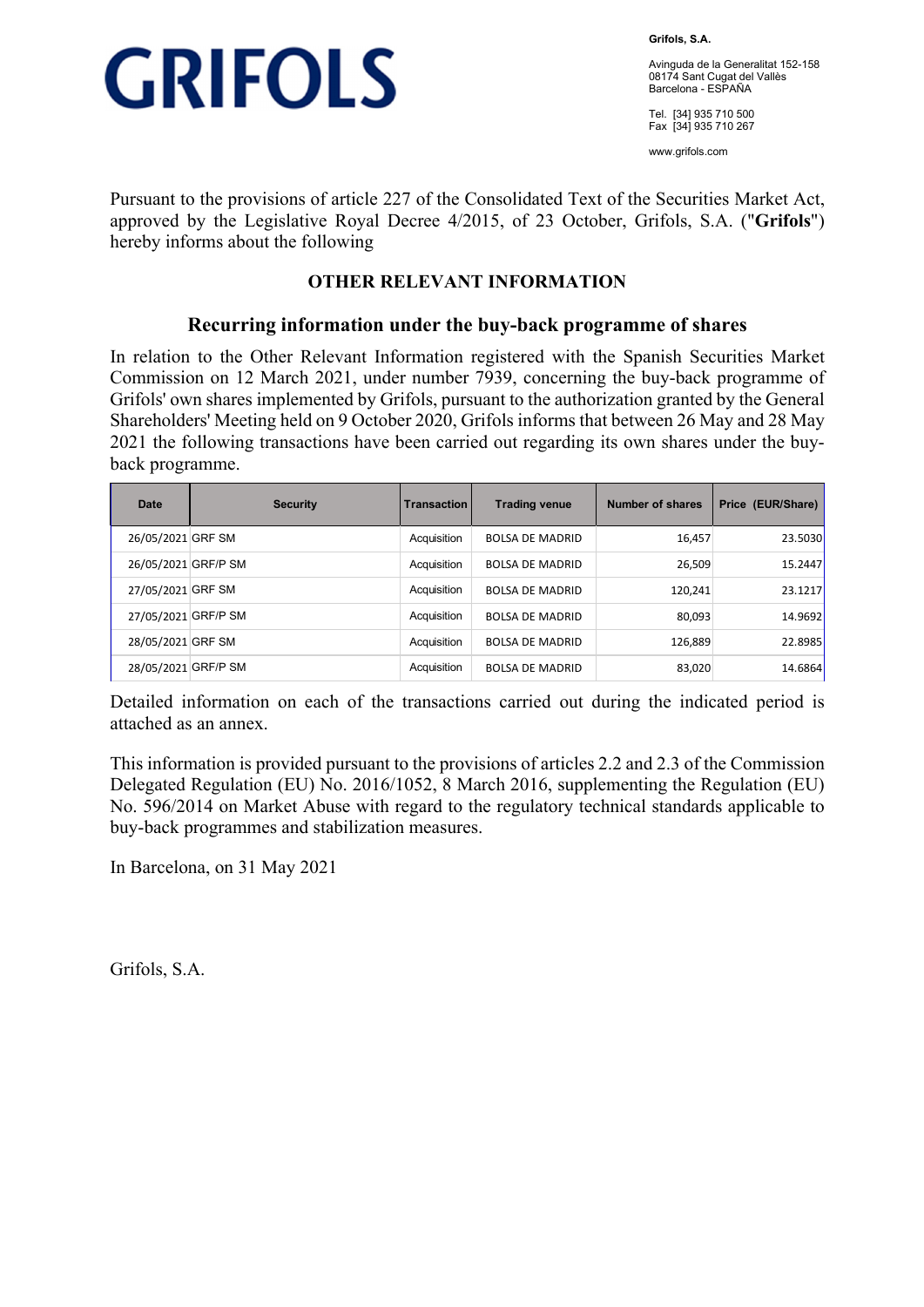## **GRIFOLS**

**ANNEX I**

# **Individual trade details:**

| Name of the Issuer                | Date       | Price(EUR) | <b>Quantity bought</b> | Exchange Venue         |
|-----------------------------------|------------|------------|------------------------|------------------------|
| <b>GRIFOLS S.A. (SPA LISTING)</b> | 26/05/2021 | 23.5200    | 338                    | <b>BOLSA DE MADRID</b> |
| <b>GRIFOLS S.A. (SPA LISTING)</b> | 26/05/2021 | 23.5200    | 342                    | <b>BOLSA DE MADRID</b> |
| <b>GRIFOLS S.A. (SPA LISTING)</b> | 26/05/2021 | 23.5200    | 73                     | <b>BOLSA DE MADRID</b> |
| <b>GRIFOLS S.A. (SPA LISTING)</b> | 26/05/2021 | 23.5200    | 582                    | <b>BOLSA DE MADRID</b> |
| <b>GRIFOLS S.A. (SPA LISTING)</b> | 26/05/2021 | 23.5200    | 283                    | <b>BOLSA DE MADRID</b> |
| <b>GRIFOLS S.A. (SPA LISTING)</b> | 26/05/2021 | 23.5100    | 289                    | <b>BOLSA DE MADRID</b> |
| GRIFOLS S.A. (SPA LISTING)        | 26/05/2021 | 23.5100    | 283                    | <b>BOLSA DE MADRID</b> |
| <b>GRIFOLS S.A. (SPA LISTING)</b> | 26/05/2021 | 23.5600    | 211                    | <b>BOLSA DE MADRID</b> |
| <b>GRIFOLS S.A. (SPA LISTING)</b> | 26/05/2021 | 23.5600    | 77                     | <b>BOLSA DE MADRID</b> |
| <b>GRIFOLS S.A. (SPA LISTING)</b> | 26/05/2021 | 23.5700    | 561                    | <b>BOLSA DE MADRID</b> |
| <b>GRIFOLS S.A. (SPA LISTING)</b> | 26/05/2021 | 23.5700    | 107                    | <b>BOLSA DE MADRID</b> |
| <b>GRIFOLS S.A. (SPA LISTING)</b> | 26/05/2021 | 23.5700    | 127                    | <b>BOLSA DE MADRID</b> |
| <b>GRIFOLS S.A. (SPA LISTING)</b> | 26/05/2021 | 23.5700    | 52                     | <b>BOLSA DE MADRID</b> |
| <b>GRIFOLS S.A. (SPA LISTING)</b> | 26/05/2021 | 23.6100    | 316                    | <b>BOLSA DE MADRID</b> |
| <b>GRIFOLS S.A. (SPA LISTING)</b> | 26/05/2021 | 23.6100    | 317                    | <b>BOLSA DE MADRID</b> |
| <b>GRIFOLS S.A. (SPA LISTING)</b> | 26/05/2021 | 23.6100    | 10                     | <b>BOLSA DE MADRID</b> |
| <b>GRIFOLS S.A. (SPA LISTING)</b> | 26/05/2021 | 23.6300    | 169                    | <b>BOLSA DE MADRID</b> |
| <b>GRIFOLS S.A. (SPA LISTING)</b> | 26/05/2021 | 23.6300    | 155                    | <b>BOLSA DE MADRID</b> |
| <b>GRIFOLS S.A. (SPA LISTING)</b> | 26/05/2021 | 23.6300    | 582                    | <b>BOLSA DE MADRID</b> |
| <b>GRIFOLS S.A. (SPA LISTING)</b> | 26/05/2021 | 23.6900    | 294                    | <b>BOLSA DE MADRID</b> |
| <b>GRIFOLS S.A. (SPA LISTING)</b> | 26/05/2021 | 23.6900    | 274                    | <b>BOLSA DE MADRID</b> |
| <b>GRIFOLS S.A. (SPA LISTING)</b> | 26/05/2021 | 23.6900    | 173                    | <b>BOLSA DE MADRID</b> |
| <b>GRIFOLS S.A. (SPA LISTING)</b> | 26/05/2021 | 23.6900    | 113                    | <b>BOLSA DE MADRID</b> |
| <b>GRIFOLS S.A. (SPA LISTING)</b> | 26/05/2021 | 23.6800    | 558                    | <b>BOLSA DE MADRID</b> |
| <b>GRIFOLS S.A. (SPA LISTING)</b> | 26/05/2021 | 23.6400    | 196                    | <b>BOLSA DE MADRID</b> |
| <b>GRIFOLS S.A. (SPA LISTING)</b> | 26/05/2021 | 23.6400    | 74                     | <b>BOLSA DE MADRID</b> |
| <b>GRIFOLS S.A. (SPA LISTING)</b> | 26/05/2021 | 23.6000    | 277                    | <b>BOLSA DE MADRID</b> |
| GRIFOLS S.A. (SPA LISTING)        | 26/05/2021 | 23.5300    | 34                     | <b>BOLSA DE MADRID</b> |
| <b>GRIFOLS S.A. (SPA LISTING)</b> | 26/05/2021 | 23.5400    | 46                     | <b>BOLSA DE MADRID</b> |
| <b>GRIFOLS S.A. (SPA LISTING)</b> | 26/05/2021 | 23.5400    | 75                     | <b>BOLSA DE MADRID</b> |
| <b>GRIFOLS S.A. (SPA LISTING)</b> | 26/05/2021 | 23.5400    | 145                    | <b>BOLSA DE MADRID</b> |
| <b>GRIFOLS S.A. (SPA LISTING)</b> | 26/05/2021 | 23.5400    | 15                     | <b>BOLSA DE MADRID</b> |
| <b>GRIFOLS S.A. (SPA LISTING)</b> | 26/05/2021 | 23.5500    | 71                     | <b>BOLSA DE MADRID</b> |
| <b>GRIFOLS S.A. (SPA LISTING)</b> | 26/05/2021 | 23.5600    | 380                    | <b>BOLSA DE MADRID</b> |
| <b>GRIFOLS S.A. (SPA LISTING)</b> | 26/05/2021 | 23.5600    | 127                    | <b>BOLSA DE MADRID</b> |
| <b>GRIFOLS S.A. (SPA LISTING)</b> | 26/05/2021 | 23.6100    | 256                    | <b>BOLSA DE MADRID</b> |
| <b>GRIFOLS S.A. (SPA LISTING)</b> | 26/05/2021 | 23.6100    | 330                    | <b>BOLSA DE MADRID</b> |
| <b>GRIFOLS S.A. (SPA LISTING)</b> | 26/05/2021 | 23.5900    | 271                    | <b>BOLSA DE MADRID</b> |
| <b>GRIFOLS S.A. (SPA LISTING)</b> | 26/05/2021 | 23.5900    | 180                    | <b>BOLSA DE MADRID</b> |
| <b>GRIFOLS S.A. (SPA LISTING)</b> | 26/05/2021 | 23.5900    | 91                     | <b>BOLSA DE MADRID</b> |
| <b>GRIFOLS S.A. (SPA LISTING)</b> | 26/05/2021 | 23.5900    | 33                     | <b>BOLSA DE MADRID</b> |
| <b>GRIFOLS S.A. (SPA LISTING)</b> | 26/05/2021 | 23.5900    | 241                    | <b>BOLSA DE MADRID</b> |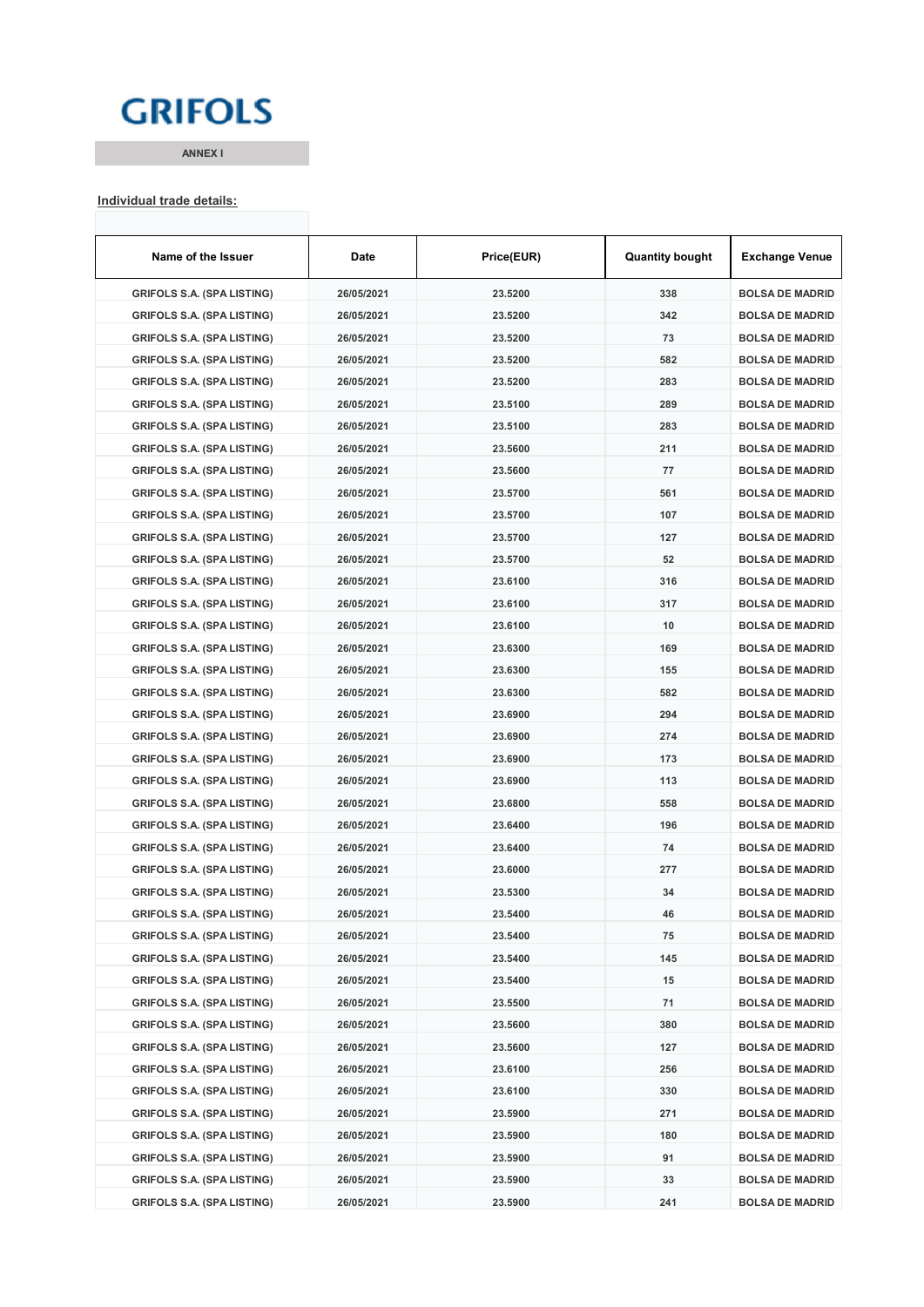| Name of the Issuer                                                     | Date       | Price(EUR) | <b>Quantity bought</b> | <b>Exchange Venue</b>  |
|------------------------------------------------------------------------|------------|------------|------------------------|------------------------|
| <b>GRIFOLS S.A. (SPA LISTING)</b>                                      | 26/05/2021 | 23.5800    | 273                    | <b>BOLSA DE MADRID</b> |
| <b>GRIFOLS S.A. (SPA LISTING)</b>                                      | 26/05/2021 | 23.5700    | 294                    | <b>BOLSA DE MADRID</b> |
| <b>GRIFOLS S.A. (SPA LISTING)</b>                                      | 26/05/2021 | 23.5400    | 295                    | <b>BOLSA DE MADRID</b> |
| <b>GRIFOLS S.A. (SPA LISTING)</b>                                      | 26/05/2021 | 23.5400    | 292                    | <b>BOLSA DE MADRID</b> |
| <b>GRIFOLS S.A. (SPA LISTING)</b>                                      | 26/05/2021 | 23.4700    | 294                    | <b>BOLSA DE MADRID</b> |
| <b>GRIFOLS S.A. (SPA LISTING)</b>                                      | 26/05/2021 | 23.4100    | 325                    | <b>BOLSA DE MADRID</b> |
| <b>GRIFOLS S.A. (SPA LISTING)</b>                                      | 26/05/2021 | 23.3900    | 303                    | <b>BOLSA DE MADRID</b> |
| <b>GRIFOLS S.A. (SPA LISTING)</b>                                      | 26/05/2021 | 23.3900    | 294                    | <b>BOLSA DE MADRID</b> |
| <b>GRIFOLS S.A. (SPA LISTING)</b>                                      | 26/05/2021 | 23.3700    | 28                     | <b>BOLSA DE MADRID</b> |
| <b>GRIFOLS S.A. (SPA LISTING)</b>                                      | 26/05/2021 | 23.3700    | 69                     | <b>BOLSA DE MADRID</b> |
| <b>GRIFOLS S.A. (SPA LISTING)</b>                                      | 26/05/2021 | 23.3700    | 127                    | <b>BOLSA DE MADRID</b> |
| <b>GRIFOLS S.A. (SPA LISTING)</b>                                      | 26/05/2021 | 23.3700    | 46                     | <b>BOLSA DE MADRID</b> |
| <b>GRIFOLS S.A. (SPA LISTING)</b>                                      | 26/05/2021 | 23.3700    | 296                    | <b>BOLSA DE MADRID</b> |
| <b>GRIFOLS S.A. (SPA LISTING)</b>                                      | 26/05/2021 | 23.3800    | 320                    | <b>BOLSA DE MADRID</b> |
| <b>GRIFOLS S.A. (SPA LISTING)</b>                                      | 26/05/2021 | 23.3700    | 274                    | <b>BOLSA DE MADRID</b> |
| <b>GRIFOLS S.A. (SPA LISTING)</b>                                      | 26/05/2021 | 23.3700    | 286                    | <b>BOLSA DE MADRID</b> |
| <b>GRIFOLS S.A. (SPA LISTING)</b>                                      | 26/05/2021 | 23.3600    | 281                    | <b>BOLSA DE MADRID</b> |
| <b>GRIFOLS S.A. (SPA LISTING)</b>                                      | 26/05/2021 | 23.3800    | 116                    | <b>BOLSA DE MADRID</b> |
| <b>GRIFOLS S.A. (SPA LISTING)</b>                                      | 26/05/2021 | 23.3800    | 20                     | <b>BOLSA DE MADRID</b> |
| <b>GRIFOLS S.A. (SPA LISTING)</b>                                      | 26/05/2021 | 23.3800    | 292                    | <b>BOLSA DE MADRID</b> |
| <b>GRIFOLS S.A. (SPA LISTING)</b>                                      | 26/05/2021 | 23.3800    | 9                      | <b>BOLSA DE MADRID</b> |
| <b>GRIFOLS S.A. (SPA LISTING)</b>                                      | 26/05/2021 | 23.3900    | 136                    | <b>BOLSA DE MADRID</b> |
| <b>GRIFOLS S.A. (SPA LISTING)</b>                                      | 26/05/2021 | 23.3900    | 23                     | <b>BOLSA DE MADRID</b> |
| <b>GRIFOLS S.A. (SPA LISTING)</b>                                      | 26/05/2021 | 23.3900    | 119                    | <b>BOLSA DE MADRID</b> |
| <b>GRIFOLS S.A. (SPA LISTING)</b>                                      | 26/05/2021 | 23.3700    | 614                    | <b>BOLSA DE MADRID</b> |
| <b>GRIFOLS S.A. (SPA LISTING)</b>                                      | 26/05/2021 | 23.3400    | 297                    | <b>BOLSA DE MADRID</b> |
| <b>GRIFOLS S.A. (SPA LISTING)</b>                                      | 26/05/2021 | 23.3300    | 291                    | <b>BOLSA DE MADRID</b> |
| <b>GRIFOLS S.A. (SPA LISTING)</b>                                      | 26/05/2021 | 23.3200    | 154                    | <b>BOLSA DE MADRID</b> |
| <b>GRIFOLS S.A. (SPA LISTING)</b>                                      | 26/05/2021 | 23.3100    | 321                    | <b>BOLSA DE MADRID</b> |
| <b>GRIFOLS S.A. (SPA LISTING)</b>                                      | 26/05/2021 | 23.3000    | 161                    | <b>BOLSA DE MADRID</b> |
| <b>GRIFOLS S.A. (SPA LISTING)</b>                                      | 26/05/2021 | 23.3300    | 287                    | <b>BOLSA DE MADRID</b> |
| <b>GRIFOLS S.A. (SPA LISTING)</b>                                      | 26/05/2021 | 23.3000    | 292                    | <b>BOLSA DE MADRID</b> |
| <b>GRIFOLS S.A. (SPA LISTING)</b>                                      | 26/05/2021 | 23.3300    | 100                    | <b>BOLSA DE MADRID</b> |
| <b>GRIFOLS S.A. (SPA LISTING)</b>                                      | 27/05/2021 | 23.3400    | 264                    | <b>BOLSA DE MADRID</b> |
| <b>GRIFOLS S.A. (SPA LISTING)</b>                                      | 27/05/2021 | 23.3400    | 285                    | <b>BOLSA DE MADRID</b> |
| <b>GRIFOLS S.A. (SPA LISTING)</b>                                      | 27/05/2021 | 23.3900    | 1,428                  | <b>BOLSA DE MADRID</b> |
|                                                                        | 27/05/2021 |            | 56                     | <b>BOLSA DE MADRID</b> |
| <b>GRIFOLS S.A. (SPA LISTING)</b><br><b>GRIFOLS S.A. (SPA LISTING)</b> | 27/05/2021 | 23.3700    |                        |                        |
|                                                                        |            | 23.3700    | 169                    | <b>BOLSA DE MADRID</b> |
| <b>GRIFOLS S.A. (SPA LISTING)</b>                                      | 27/05/2021 | 23.3700    | 56                     | <b>BOLSA DE MADRID</b> |
| <b>GRIFOLS S.A. (SPA LISTING)</b>                                      | 27/05/2021 | 23.3600    | 25                     | <b>BOLSA DE MADRID</b> |
| <b>GRIFOLS S.A. (SPA LISTING)</b>                                      | 27/05/2021 | 23.3900    | 378                    | <b>BOLSA DE MADRID</b> |
| <b>GRIFOLS S.A. (SPA LISTING)</b>                                      | 27/05/2021 | 23.3900    | 449                    | <b>BOLSA DE MADRID</b> |
| <b>GRIFOLS S.A. (SPA LISTING)</b>                                      | 27/05/2021 | 23.3900    | 349                    | <b>BOLSA DE MADRID</b> |
| <b>GRIFOLS S.A. (SPA LISTING)</b>                                      | 27/05/2021 | 23.3700    | 336                    | <b>BOLSA DE MADRID</b> |
| <b>GRIFOLS S.A. (SPA LISTING)</b>                                      | 27/05/2021 | 23.3700    | 371                    | <b>BOLSA DE MADRID</b> |
| <b>GRIFOLS S.A. (SPA LISTING)</b>                                      | 27/05/2021 | 23.3500    | 307                    | <b>BOLSA DE MADRID</b> |
| <b>GRIFOLS S.A. (SPA LISTING)</b>                                      | 27/05/2021 | 23.3900    | 297                    | <b>BOLSA DE MADRID</b> |
| <b>GRIFOLS S.A. (SPA LISTING)</b>                                      | 27/05/2021 | 23.3900    | 727                    | <b>BOLSA DE MADRID</b> |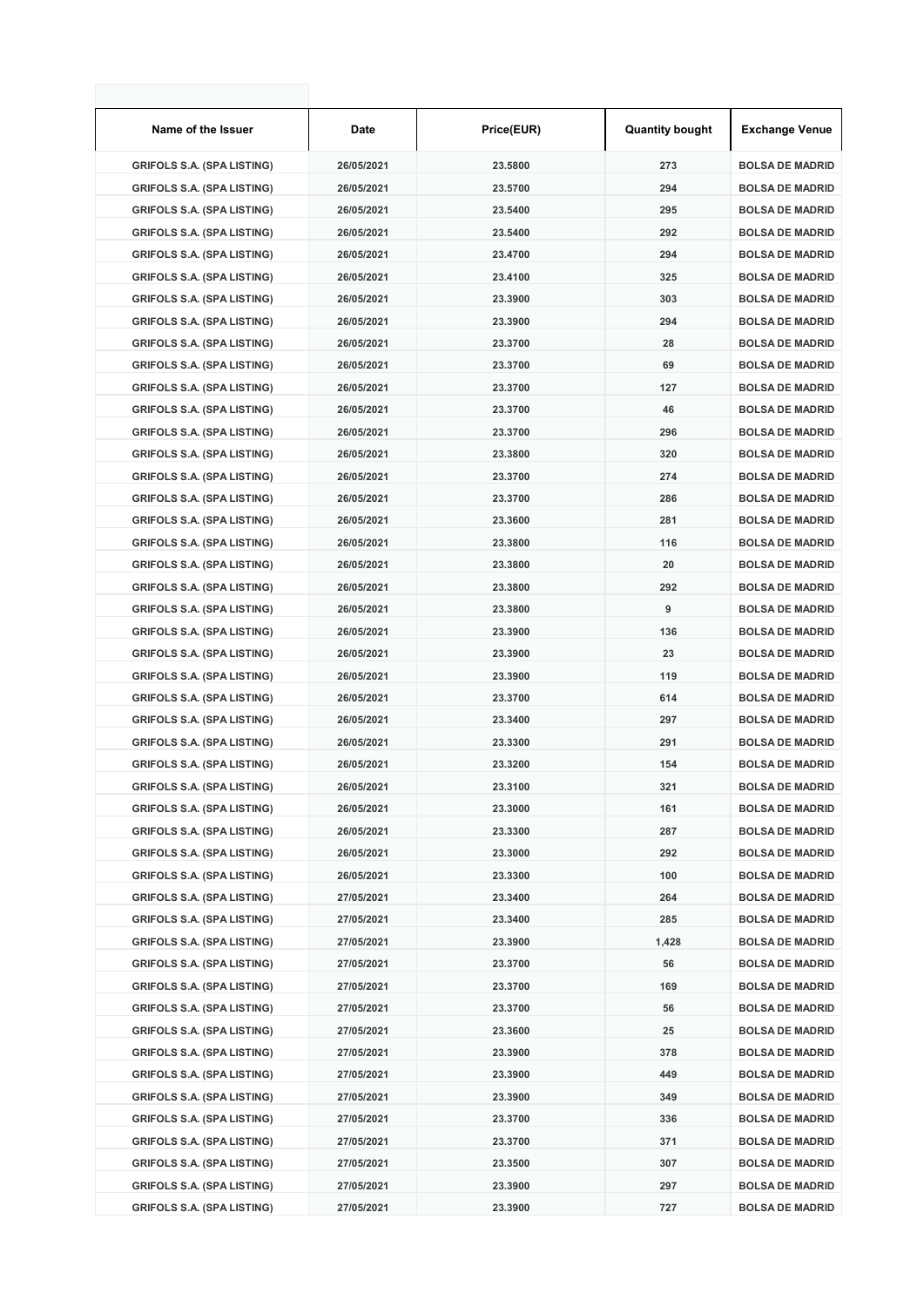| Name of the Issuer                | Date       | Price(EUR) | <b>Quantity bought</b> | <b>Exchange Venue</b>  |
|-----------------------------------|------------|------------|------------------------|------------------------|
| <b>GRIFOLS S.A. (SPA LISTING)</b> | 27/05/2021 | 23.4500    | 220                    | <b>BOLSA DE MADRID</b> |
| <b>GRIFOLS S.A. (SPA LISTING)</b> | 27/05/2021 | 23.4500    | 164                    | <b>BOLSA DE MADRID</b> |
| <b>GRIFOLS S.A. (SPA LISTING)</b> | 27/05/2021 | 23.4500    | 384                    | <b>BOLSA DE MADRID</b> |
| <b>GRIFOLS S.A. (SPA LISTING)</b> | 27/05/2021 | 23.4500    | 142                    | <b>BOLSA DE MADRID</b> |
| <b>GRIFOLS S.A. (SPA LISTING)</b> | 27/05/2021 | 23.5000    | 284                    | <b>BOLSA DE MADRID</b> |
| <b>GRIFOLS S.A. (SPA LISTING)</b> | 27/05/2021 | 23.5000    | 282                    | <b>BOLSA DE MADRID</b> |
| <b>GRIFOLS S.A. (SPA LISTING)</b> | 27/05/2021 | 23.4900    | 295                    | <b>BOLSA DE MADRID</b> |
| <b>GRIFOLS S.A. (SPA LISTING)</b> | 27/05/2021 | 23.4900    | 286                    | <b>BOLSA DE MADRID</b> |
| <b>GRIFOLS S.A. (SPA LISTING)</b> | 27/05/2021 | 23.4800    | 189                    | <b>BOLSA DE MADRID</b> |
| <b>GRIFOLS S.A. (SPA LISTING)</b> | 27/05/2021 | 23.4800    | 88                     | <b>BOLSA DE MADRID</b> |
| <b>GRIFOLS S.A. (SPA LISTING)</b> | 27/05/2021 | 23.4900    | 622                    | <b>BOLSA DE MADRID</b> |
| <b>GRIFOLS S.A. (SPA LISTING)</b> | 27/05/2021 | 23.4900    | 182                    | <b>BOLSA DE MADRID</b> |
| <b>GRIFOLS S.A. (SPA LISTING)</b> | 27/05/2021 | 23.4900    | 181                    | <b>BOLSA DE MADRID</b> |
| <b>GRIFOLS S.A. (SPA LISTING)</b> | 27/05/2021 | 23.5400    | 250                    | <b>BOLSA DE MADRID</b> |
| <b>GRIFOLS S.A. (SPA LISTING)</b> | 27/05/2021 | 23.5400    | 300                    | <b>BOLSA DE MADRID</b> |
| <b>GRIFOLS S.A. (SPA LISTING)</b> | 27/05/2021 | 23.5400    | 4                      | <b>BOLSA DE MADRID</b> |
| <b>GRIFOLS S.A. (SPA LISTING)</b> | 27/05/2021 | 23.5300    | 990                    | <b>BOLSA DE MADRID</b> |
| <b>GRIFOLS S.A. (SPA LISTING)</b> | 27/05/2021 | 23.5300    | 429                    | <b>BOLSA DE MADRID</b> |
| <b>GRIFOLS S.A. (SPA LISTING)</b> | 27/05/2021 | 23.5300    | 100                    | <b>BOLSA DE MADRID</b> |
| <b>GRIFOLS S.A. (SPA LISTING)</b> | 27/05/2021 | 23.5300    | 126                    | <b>BOLSA DE MADRID</b> |
| <b>GRIFOLS S.A. (SPA LISTING)</b> | 27/05/2021 | 23.4600    | 155                    | <b>BOLSA DE MADRID</b> |
|                                   |            | 23.4600    | 160                    | <b>BOLSA DE MADRID</b> |
| <b>GRIFOLS S.A. (SPA LISTING)</b> | 27/05/2021 |            |                        |                        |
| <b>GRIFOLS S.A. (SPA LISTING)</b> | 27/05/2021 | 23.4600    | 311                    | <b>BOLSA DE MADRID</b> |
| <b>GRIFOLS S.A. (SPA LISTING)</b> | 27/05/2021 | 23.4400    | 268                    | <b>BOLSA DE MADRID</b> |
| <b>GRIFOLS S.A. (SPA LISTING)</b> | 27/05/2021 | 23.4600    | 433                    | <b>BOLSA DE MADRID</b> |
| <b>GRIFOLS S.A. (SPA LISTING)</b> | 27/05/2021 | 23.4600    | 128                    | <b>BOLSA DE MADRID</b> |
| <b>GRIFOLS S.A. (SPA LISTING)</b> | 27/05/2021 | 23.4600    | 421                    | <b>BOLSA DE MADRID</b> |
| <b>GRIFOLS S.A. (SPA LISTING)</b> | 27/05/2021 | 23.4600    | 272                    | <b>BOLSA DE MADRID</b> |
| <b>GRIFOLS S.A. (SPA LISTING)</b> | 27/05/2021 | 23.4500    | 295                    | <b>BOLSA DE MADRID</b> |
| <b>GRIFOLS S.A. (SPA LISTING)</b> | 27/05/2021 | 23.4500    | 299                    | <b>BOLSA DE MADRID</b> |
| <b>GRIFOLS S.A. (SPA LISTING)</b> | 27/05/2021 | 23.4700    | 11                     | <b>BOLSA DE MADRID</b> |
| <b>GRIFOLS S.A. (SPA LISTING)</b> | 27/05/2021 | 23.4700    | 128                    | <b>BOLSA DE MADRID</b> |
| <b>GRIFOLS S.A. (SPA LISTING)</b> | 27/05/2021 | 23.4700    | 435                    | <b>BOLSA DE MADRID</b> |
| <b>GRIFOLS S.A. (SPA LISTING)</b> | 27/05/2021 | 23.4900    | 296                    | <b>BOLSA DE MADRID</b> |
| <b>GRIFOLS S.A. (SPA LISTING)</b> | 27/05/2021 | 23.4500    | 150                    | <b>BOLSA DE MADRID</b> |
| <b>GRIFOLS S.A. (SPA LISTING)</b> | 27/05/2021 | 23.4500    | 131                    | <b>BOLSA DE MADRID</b> |
| <b>GRIFOLS S.A. (SPA LISTING)</b> | 27/05/2021 | 23.4400    | 226                    | <b>BOLSA DE MADRID</b> |
| <b>GRIFOLS S.A. (SPA LISTING)</b> | 27/05/2021 | 23.4400    | 58                     | <b>BOLSA DE MADRID</b> |
| <b>GRIFOLS S.A. (SPA LISTING)</b> | 27/05/2021 | 23.4600    | 270                    | <b>BOLSA DE MADRID</b> |
| <b>GRIFOLS S.A. (SPA LISTING)</b> | 27/05/2021 | 23.4600    | 282                    | <b>BOLSA DE MADRID</b> |
| <b>GRIFOLS S.A. (SPA LISTING)</b> | 27/05/2021 | 23.4600    | 200                    | <b>BOLSA DE MADRID</b> |
| <b>GRIFOLS S.A. (SPA LISTING)</b> | 27/05/2021 | 23.4400    | 13                     | <b>BOLSA DE MADRID</b> |
| <b>GRIFOLS S.A. (SPA LISTING)</b> | 27/05/2021 | 23.4700    | 288                    | <b>BOLSA DE MADRID</b> |
| <b>GRIFOLS S.A. (SPA LISTING)</b> | 27/05/2021 | 23.4600    | 459                    | <b>BOLSA DE MADRID</b> |
| <b>GRIFOLS S.A. (SPA LISTING)</b> | 27/05/2021 | 23.4500    | 277                    | <b>BOLSA DE MADRID</b> |
| <b>GRIFOLS S.A. (SPA LISTING)</b> | 27/05/2021 | 23.4500    | 268                    | <b>BOLSA DE MADRID</b> |
| <b>GRIFOLS S.A. (SPA LISTING)</b> | 27/05/2021 | 23.4300    | 113                    | <b>BOLSA DE MADRID</b> |
| <b>GRIFOLS S.A. (SPA LISTING)</b> | 27/05/2021 | 23.4300    | 128                    | <b>BOLSA DE MADRID</b> |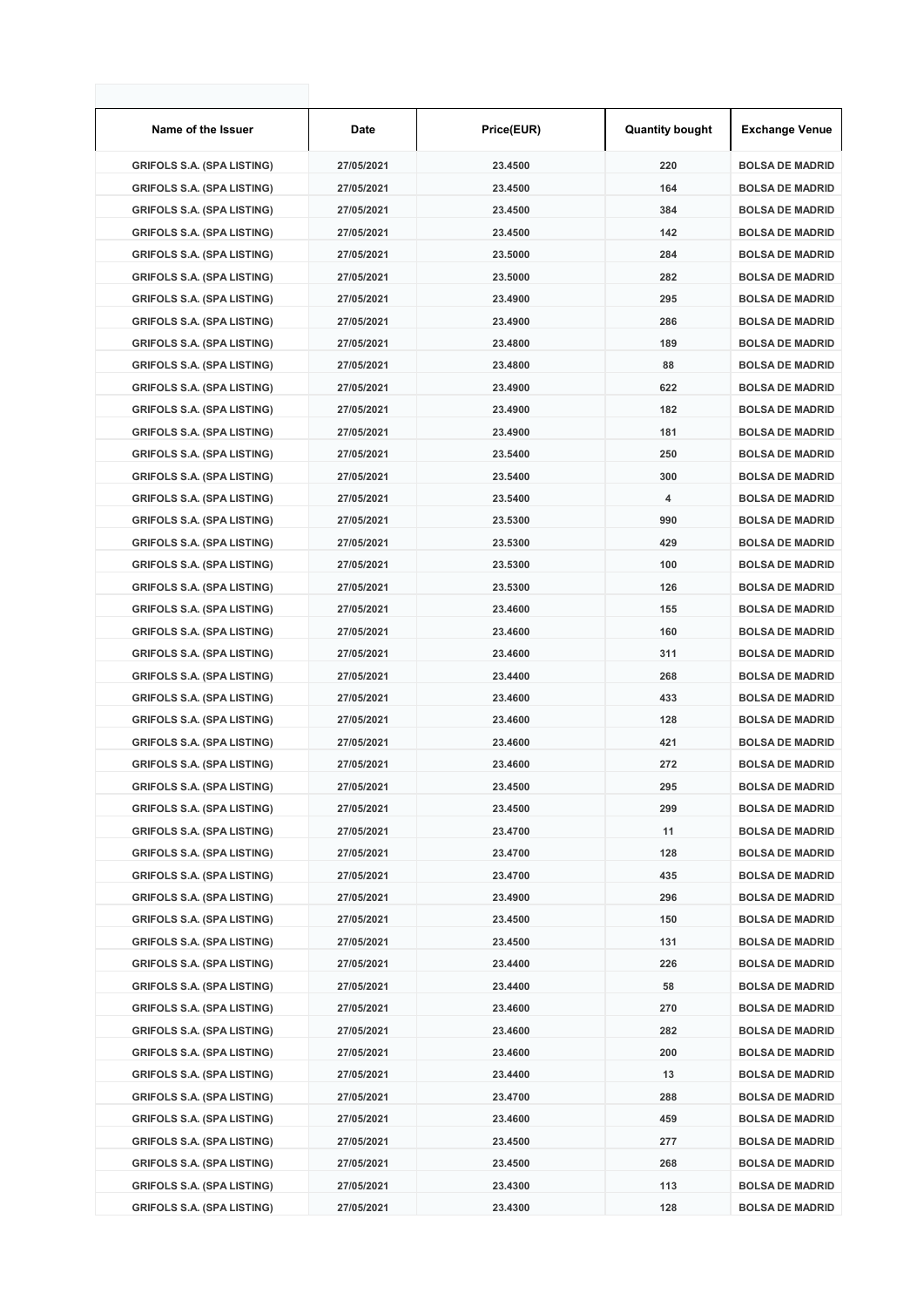| Name of the Issuer                | Date       | Price(EUR) | <b>Quantity bought</b> | <b>Exchange Venue</b>  |
|-----------------------------------|------------|------------|------------------------|------------------------|
| <b>GRIFOLS S.A. (SPA LISTING)</b> | 27/05/2021 | 23.4300    | 73                     | <b>BOLSA DE MADRID</b> |
| <b>GRIFOLS S.A. (SPA LISTING)</b> | 27/05/2021 | 23.4000    | 598                    | <b>BOLSA DE MADRID</b> |
| <b>GRIFOLS S.A. (SPA LISTING)</b> | 27/05/2021 | 23.3600    | 273                    | <b>BOLSA DE MADRID</b> |
| <b>GRIFOLS S.A. (SPA LISTING)</b> | 27/05/2021 | 23.3600    | 87                     | <b>BOLSA DE MADRID</b> |
| <b>GRIFOLS S.A. (SPA LISTING)</b> | 27/05/2021 | 23.3600    | 215                    | <b>BOLSA DE MADRID</b> |
| <b>GRIFOLS S.A. (SPA LISTING)</b> | 27/05/2021 | 23.3300    | 302                    | <b>BOLSA DE MADRID</b> |
| <b>GRIFOLS S.A. (SPA LISTING)</b> | 27/05/2021 | 23.3300    | 8                      | <b>BOLSA DE MADRID</b> |
| <b>GRIFOLS S.A. (SPA LISTING)</b> | 27/05/2021 | 23.3400    | 294                    | <b>BOLSA DE MADRID</b> |
| <b>GRIFOLS S.A. (SPA LISTING)</b> | 27/05/2021 | 23.3000    | 311                    | <b>BOLSA DE MADRID</b> |
| <b>GRIFOLS S.A. (SPA LISTING)</b> | 27/05/2021 | 23.3000    | 301                    | <b>BOLSA DE MADRID</b> |
| <b>GRIFOLS S.A. (SPA LISTING)</b> | 27/05/2021 | 23.2700    | 111                    | <b>BOLSA DE MADRID</b> |
| <b>GRIFOLS S.A. (SPA LISTING)</b> | 27/05/2021 | 23.2700    | 128                    | <b>BOLSA DE MADRID</b> |
| <b>GRIFOLS S.A. (SPA LISTING)</b> | 27/05/2021 | 23.2700    | 57                     | <b>BOLSA DE MADRID</b> |
| <b>GRIFOLS S.A. (SPA LISTING)</b> | 27/05/2021 | 23.2400    | 276                    | <b>BOLSA DE MADRID</b> |
| <b>GRIFOLS S.A. (SPA LISTING)</b> | 27/05/2021 | 23.2400    | 28                     | <b>BOLSA DE MADRID</b> |
| <b>GRIFOLS S.A. (SPA LISTING)</b> | 27/05/2021 | 23.2100    | 311                    | <b>BOLSA DE MADRID</b> |
| <b>GRIFOLS S.A. (SPA LISTING)</b> | 27/05/2021 | 23.2100    | 270                    | <b>BOLSA DE MADRID</b> |
| <b>GRIFOLS S.A. (SPA LISTING)</b> | 27/05/2021 | 23.2300    | 152                    | <b>BOLSA DE MADRID</b> |
| <b>GRIFOLS S.A. (SPA LISTING)</b> | 27/05/2021 | 23.2300    | 142                    | <b>BOLSA DE MADRID</b> |
| <b>GRIFOLS S.A. (SPA LISTING)</b> | 27/05/2021 | 23.2200    | 313                    | <b>BOLSA DE MADRID</b> |
| <b>GRIFOLS S.A. (SPA LISTING)</b> | 27/05/2021 | 23.2200    | 829                    | <b>BOLSA DE MADRID</b> |
| <b>GRIFOLS S.A. (SPA LISTING)</b> | 27/05/2021 | 23.2200    | 271                    | <b>BOLSA DE MADRID</b> |
| <b>GRIFOLS S.A. (SPA LISTING)</b> | 27/05/2021 | 23.2300    | 318                    | <b>BOLSA DE MADRID</b> |
| <b>GRIFOLS S.A. (SPA LISTING)</b> | 27/05/2021 | 23.2300    | 516                    | <b>BOLSA DE MADRID</b> |
| <b>GRIFOLS S.A. (SPA LISTING)</b> | 27/05/2021 | 23.2200    | 308                    | <b>BOLSA DE MADRID</b> |
| <b>GRIFOLS S.A. (SPA LISTING)</b> | 27/05/2021 | 23.2600    | 233                    | <b>BOLSA DE MADRID</b> |
| <b>GRIFOLS S.A. (SPA LISTING)</b> | 27/05/2021 | 23.2600    | 306                    | <b>BOLSA DE MADRID</b> |
| <b>GRIFOLS S.A. (SPA LISTING)</b> | 27/05/2021 | 23.2600    | 407                    | <b>BOLSA DE MADRID</b> |
| <b>GRIFOLS S.A. (SPA LISTING)</b> | 27/05/2021 | 23.2600    | 124                    | <b>BOLSA DE MADRID</b> |
| <b>GRIFOLS S.A. (SPA LISTING)</b> | 27/05/2021 | 23.2600    | 372                    | <b>BOLSA DE MADRID</b> |
| <b>GRIFOLS S.A. (SPA LISTING)</b> | 27/05/2021 | 23.2300    | 315                    | <b>BOLSA DE MADRID</b> |
| <b>GRIFOLS S.A. (SPA LISTING)</b> | 27/05/2021 | 23.2200    | 269                    | <b>BOLSA DE MADRID</b> |
| <b>GRIFOLS S.A. (SPA LISTING)</b> | 27/05/2021 | 23.2200    | 218                    | <b>BOLSA DE MADRID</b> |
| <b>GRIFOLS S.A. (SPA LISTING)</b> | 27/05/2021 | 23.2200    | 406                    | <b>BOLSA DE MADRID</b> |
| <b>GRIFOLS S.A. (SPA LISTING)</b> | 27/05/2021 | 23.2000    | 289                    | <b>BOLSA DE MADRID</b> |
| <b>GRIFOLS S.A. (SPA LISTING)</b> | 27/05/2021 | 23.1800    | 299                    | <b>BOLSA DE MADRID</b> |
| <b>GRIFOLS S.A. (SPA LISTING)</b> | 27/05/2021 | 23.1800    | 296                    | <b>BOLSA DE MADRID</b> |
| <b>GRIFOLS S.A. (SPA LISTING)</b> | 27/05/2021 | 23.1400    | 72                     | <b>BOLSA DE MADRID</b> |
| <b>GRIFOLS S.A. (SPA LISTING)</b> | 27/05/2021 | 23.1400    | 194                    | <b>BOLSA DE MADRID</b> |
| <b>GRIFOLS S.A. (SPA LISTING)</b> | 27/05/2021 | 23.1800    | 293                    | <b>BOLSA DE MADRID</b> |
| <b>GRIFOLS S.A. (SPA LISTING)</b> | 27/05/2021 | 23.1800    | 288                    | <b>BOLSA DE MADRID</b> |
| <b>GRIFOLS S.A. (SPA LISTING)</b> | 27/05/2021 | 23.1700    | 269                    | <b>BOLSA DE MADRID</b> |
| <b>GRIFOLS S.A. (SPA LISTING)</b> | 27/05/2021 | 23.1700    | 17                     | <b>BOLSA DE MADRID</b> |
| <b>GRIFOLS S.A. (SPA LISTING)</b> | 27/05/2021 | 23.1600    | 205                    | <b>BOLSA DE MADRID</b> |
| <b>GRIFOLS S.A. (SPA LISTING)</b> | 27/05/2021 | 23.1600    | 299                    | <b>BOLSA DE MADRID</b> |
| <b>GRIFOLS S.A. (SPA LISTING)</b> | 27/05/2021 | 23.1600    | 370                    | <b>BOLSA DE MADRID</b> |
| <b>GRIFOLS S.A. (SPA LISTING)</b> | 27/05/2021 | 23.1600    | 89                     | <b>BOLSA DE MADRID</b> |
| <b>GRIFOLS S.A. (SPA LISTING)</b> | 27/05/2021 | 23.1600    | 165                    | <b>BOLSA DE MADRID</b> |
|                                   |            |            |                        |                        |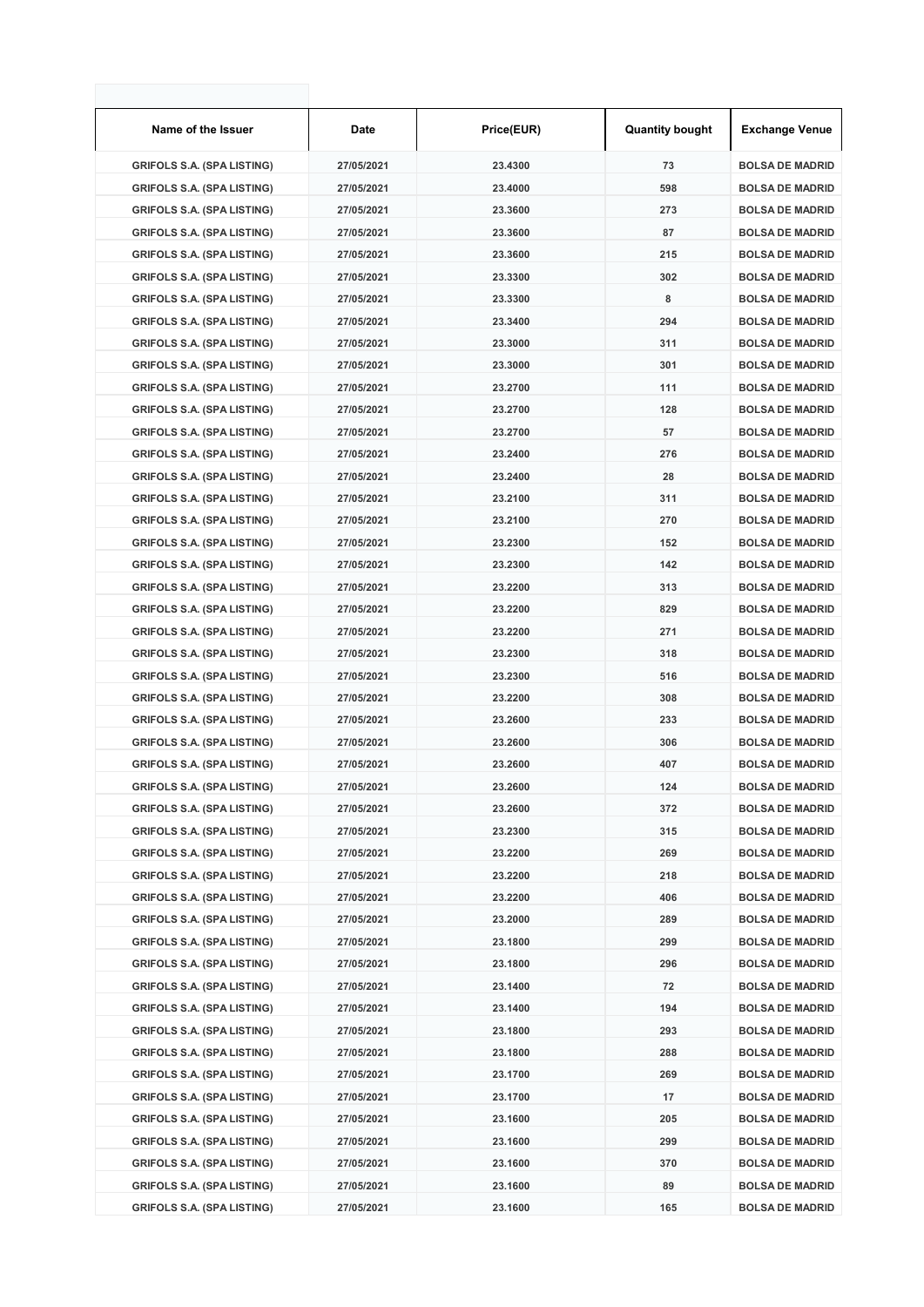| Name of the Issuer                | Date       | Price(EUR) | <b>Quantity bought</b> | <b>Exchange Venue</b>  |
|-----------------------------------|------------|------------|------------------------|------------------------|
| <b>GRIFOLS S.A. (SPA LISTING)</b> | 27/05/2021 | 23.1600    | 35                     | <b>BOLSA DE MADRID</b> |
| <b>GRIFOLS S.A. (SPA LISTING)</b> | 27/05/2021 | 23.1500    | 286                    | <b>BOLSA DE MADRID</b> |
| <b>GRIFOLS S.A. (SPA LISTING)</b> | 27/05/2021 | 23.1500    | 267                    | <b>BOLSA DE MADRID</b> |
| <b>GRIFOLS S.A. (SPA LISTING)</b> | 27/05/2021 | 23.1400    | 76                     | <b>BOLSA DE MADRID</b> |
| <b>GRIFOLS S.A. (SPA LISTING)</b> | 27/05/2021 | 23.1400    | 209                    | <b>BOLSA DE MADRID</b> |
| <b>GRIFOLS S.A. (SPA LISTING)</b> | 27/05/2021 | 23.1400    | 110                    | <b>BOLSA DE MADRID</b> |
| <b>GRIFOLS S.A. (SPA LISTING)</b> | 27/05/2021 | 23.1400    | 168                    | <b>BOLSA DE MADRID</b> |
| <b>GRIFOLS S.A. (SPA LISTING)</b> | 27/05/2021 | 23.1400    | 267                    | <b>BOLSA DE MADRID</b> |
| <b>GRIFOLS S.A. (SPA LISTING)</b> | 27/05/2021 | 23.1300    | 124                    | <b>BOLSA DE MADRID</b> |
| <b>GRIFOLS S.A. (SPA LISTING)</b> | 27/05/2021 | 23.1300    | 165                    | <b>BOLSA DE MADRID</b> |
| <b>GRIFOLS S.A. (SPA LISTING)</b> | 27/05/2021 | 23.1200    | 314                    | <b>BOLSA DE MADRID</b> |
| <b>GRIFOLS S.A. (SPA LISTING)</b> | 27/05/2021 | 23.1200    | 273                    | <b>BOLSA DE MADRID</b> |
| <b>GRIFOLS S.A. (SPA LISTING)</b> | 27/05/2021 | 23.0900    | 284                    | <b>BOLSA DE MADRID</b> |
| <b>GRIFOLS S.A. (SPA LISTING)</b> | 27/05/2021 | 23.1300    | 259                    | <b>BOLSA DE MADRID</b> |
| <b>GRIFOLS S.A. (SPA LISTING)</b> | 27/05/2021 | 23.1300    | 281                    | <b>BOLSA DE MADRID</b> |
| <b>GRIFOLS S.A. (SPA LISTING)</b> | 27/05/2021 | 23.1300    | 20                     | <b>BOLSA DE MADRID</b> |
| <b>GRIFOLS S.A. (SPA LISTING)</b> | 27/05/2021 | 23.1000    | 382                    | <b>BOLSA DE MADRID</b> |
| <b>GRIFOLS S.A. (SPA LISTING)</b> | 27/05/2021 | 23.0900    | 753                    | <b>BOLSA DE MADRID</b> |
| <b>GRIFOLS S.A. (SPA LISTING)</b> | 27/05/2021 | 23.1200    | 307                    | <b>BOLSA DE MADRID</b> |
| <b>GRIFOLS S.A. (SPA LISTING)</b> | 27/05/2021 | 23.1400    | 570                    | <b>BOLSA DE MADRID</b> |
| <b>GRIFOLS S.A. (SPA LISTING)</b> | 27/05/2021 | 23.1400    | 354                    | <b>BOLSA DE MADRID</b> |
| <b>GRIFOLS S.A. (SPA LISTING)</b> | 27/05/2021 | 23.1200    | 294                    | <b>BOLSA DE MADRID</b> |
| <b>GRIFOLS S.A. (SPA LISTING)</b> | 27/05/2021 | 23.1300    | 554                    | <b>BOLSA DE MADRID</b> |
| <b>GRIFOLS S.A. (SPA LISTING)</b> | 27/05/2021 | 23.1300    | 273                    | <b>BOLSA DE MADRID</b> |
| <b>GRIFOLS S.A. (SPA LISTING)</b> | 27/05/2021 | 23.1300    | 333                    | <b>BOLSA DE MADRID</b> |
| <b>GRIFOLS S.A. (SPA LISTING)</b> | 27/05/2021 | 23.1300    | 73                     | <b>BOLSA DE MADRID</b> |
| <b>GRIFOLS S.A. (SPA LISTING)</b> | 27/05/2021 | 23.0900    | 241                    | <b>BOLSA DE MADRID</b> |
| <b>GRIFOLS S.A. (SPA LISTING)</b> | 27/05/2021 | 23.0900    | 20                     | <b>BOLSA DE MADRID</b> |
| <b>GRIFOLS S.A. (SPA LISTING)</b> | 27/05/2021 | 23.0800    | 401                    | <b>BOLSA DE MADRID</b> |
| <b>GRIFOLS S.A. (SPA LISTING)</b> | 27/05/2021 | 23.0800    | 21                     | <b>BOLSA DE MADRID</b> |
| <b>GRIFOLS S.A. (SPA LISTING)</b> | 27/05/2021 | 23.0800    | 42                     | <b>BOLSA DE MADRID</b> |
| <b>GRIFOLS S.A. (SPA LISTING)</b> | 27/05/2021 | 23.0800    | 206                    | <b>BOLSA DE MADRID</b> |
| <b>GRIFOLS S.A. (SPA LISTING)</b> | 27/05/2021 | 23.0800    | 203                    | <b>BOLSA DE MADRID</b> |
| <b>GRIFOLS S.A. (SPA LISTING)</b> | 27/05/2021 | 23.1000    | 212                    | <b>BOLSA DE MADRID</b> |
| <b>GRIFOLS S.A. (SPA LISTING)</b> | 27/05/2021 | 23.1000    | 344                    | <b>BOLSA DE MADRID</b> |
| <b>GRIFOLS S.A. (SPA LISTING)</b> | 27/05/2021 | 23.1000    | 96                     | <b>BOLSA DE MADRID</b> |
| <b>GRIFOLS S.A. (SPA LISTING)</b> | 27/05/2021 | 23.1000    | 152                    | <b>BOLSA DE MADRID</b> |
| <b>GRIFOLS S.A. (SPA LISTING)</b> | 27/05/2021 | 23.1000    | 33                     | <b>BOLSA DE MADRID</b> |
| <b>GRIFOLS S.A. (SPA LISTING)</b> | 27/05/2021 | 23.0800    | 78                     | <b>BOLSA DE MADRID</b> |
| <b>GRIFOLS S.A. (SPA LISTING)</b> | 27/05/2021 | 23.0800    | 287                    | <b>BOLSA DE MADRID</b> |
| <b>GRIFOLS S.A. (SPA LISTING)</b> | 27/05/2021 | 23.0800    | 287                    | <b>BOLSA DE MADRID</b> |
| <b>GRIFOLS S.A. (SPA LISTING)</b> | 27/05/2021 | 23.0800    | 287                    | <b>BOLSA DE MADRID</b> |
| <b>GRIFOLS S.A. (SPA LISTING)</b> | 27/05/2021 | 23.1000    | 1,026                  | <b>BOLSA DE MADRID</b> |
| <b>GRIFOLS S.A. (SPA LISTING)</b> | 27/05/2021 | 23.1000    | 265                    | <b>BOLSA DE MADRID</b> |
| <b>GRIFOLS S.A. (SPA LISTING)</b> | 27/05/2021 | 23.0900    | 294                    | <b>BOLSA DE MADRID</b> |
| <b>GRIFOLS S.A. (SPA LISTING)</b> | 27/05/2021 | 23.0900    | 397                    | <b>BOLSA DE MADRID</b> |
| <b>GRIFOLS S.A. (SPA LISTING)</b> | 27/05/2021 | 23.0900    | 294                    | <b>BOLSA DE MADRID</b> |
| <b>GRIFOLS S.A. (SPA LISTING)</b> | 27/05/2021 | 23.0900    | 133                    | <b>BOLSA DE MADRID</b> |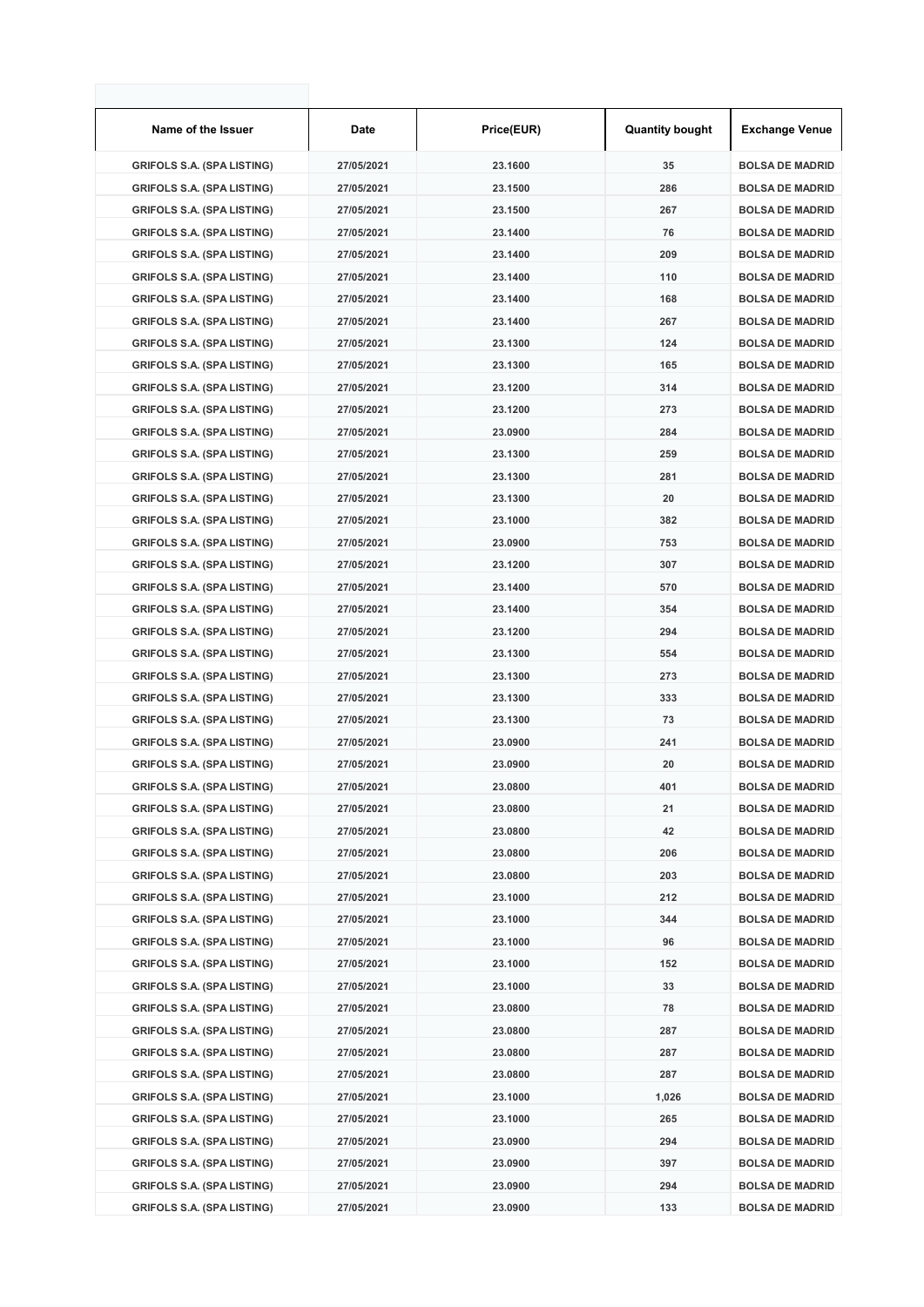| Name of the Issuer                | Date       | Price(EUR) | <b>Quantity bought</b> | <b>Exchange Venue</b>  |
|-----------------------------------|------------|------------|------------------------|------------------------|
| <b>GRIFOLS S.A. (SPA LISTING)</b> | 27/05/2021 | 23.0700    | 101                    | <b>BOLSA DE MADRID</b> |
| <b>GRIFOLS S.A. (SPA LISTING)</b> | 27/05/2021 | 23.0700    | 316                    | <b>BOLSA DE MADRID</b> |
| <b>GRIFOLS S.A. (SPA LISTING)</b> | 27/05/2021 | 23.0700    | 10                     | <b>BOLSA DE MADRID</b> |
| <b>GRIFOLS S.A. (SPA LISTING)</b> | 27/05/2021 | 23.0700    | 317                    | <b>BOLSA DE MADRID</b> |
| <b>GRIFOLS S.A. (SPA LISTING)</b> | 27/05/2021 | 23.0700    | 447                    | <b>BOLSA DE MADRID</b> |
| <b>GRIFOLS S.A. (SPA LISTING)</b> | 27/05/2021 | 23.0600    | 303                    | <b>BOLSA DE MADRID</b> |
| <b>GRIFOLS S.A. (SPA LISTING)</b> | 27/05/2021 | 23.0800    | 254                    | <b>BOLSA DE MADRID</b> |
| <b>GRIFOLS S.A. (SPA LISTING)</b> | 27/05/2021 | 23.0800    | 254                    | <b>BOLSA DE MADRID</b> |
| <b>GRIFOLS S.A. (SPA LISTING)</b> | 27/05/2021 | 23.0800    | 254                    | <b>BOLSA DE MADRID</b> |
| <b>GRIFOLS S.A. (SPA LISTING)</b> | 27/05/2021 | 23.0800    | 200                    | <b>BOLSA DE MADRID</b> |
| <b>GRIFOLS S.A. (SPA LISTING)</b> | 27/05/2021 | 23.0800    | 240                    | <b>BOLSA DE MADRID</b> |
| <b>GRIFOLS S.A. (SPA LISTING)</b> | 27/05/2021 | 23.0800    | 885                    | <b>BOLSA DE MADRID</b> |
| <b>GRIFOLS S.A. (SPA LISTING)</b> | 27/05/2021 | 23.0800    | 262                    | <b>BOLSA DE MADRID</b> |
| <b>GRIFOLS S.A. (SPA LISTING)</b> | 27/05/2021 | 23.0800    | 8                      | <b>BOLSA DE MADRID</b> |
| <b>GRIFOLS S.A. (SPA LISTING)</b> | 27/05/2021 | 23.0400    | 85                     | <b>BOLSA DE MADRID</b> |
| <b>GRIFOLS S.A. (SPA LISTING)</b> | 27/05/2021 | 23.0400    | 203                    | <b>BOLSA DE MADRID</b> |
| <b>GRIFOLS S.A. (SPA LISTING)</b> | 27/05/2021 | 23.0600    | 352                    | <b>BOLSA DE MADRID</b> |
| <b>GRIFOLS S.A. (SPA LISTING)</b> | 27/05/2021 | 23.0600    | 453                    | <b>BOLSA DE MADRID</b> |
| <b>GRIFOLS S.A. (SPA LISTING)</b> | 27/05/2021 | 23.0700    | 129                    | <b>BOLSA DE MADRID</b> |
| <b>GRIFOLS S.A. (SPA LISTING)</b> | 27/05/2021 | 23.0700    | 2                      | <b>BOLSA DE MADRID</b> |
| <b>GRIFOLS S.A. (SPA LISTING)</b> | 27/05/2021 | 23.0700    | 279                    | <b>BOLSA DE MADRID</b> |
| <b>GRIFOLS S.A. (SPA LISTING)</b> | 27/05/2021 | 23.0700    | 3                      | <b>BOLSA DE MADRID</b> |
| <b>GRIFOLS S.A. (SPA LISTING)</b> | 27/05/2021 | 23.0600    | 322                    | <b>BOLSA DE MADRID</b> |
| <b>GRIFOLS S.A. (SPA LISTING)</b> | 27/05/2021 | 23.0600    | 128                    | <b>BOLSA DE MADRID</b> |
| <b>GRIFOLS S.A. (SPA LISTING)</b> | 27/05/2021 | 23.0600    | 920                    | <b>BOLSA DE MADRID</b> |
| <b>GRIFOLS S.A. (SPA LISTING)</b> | 27/05/2021 | 23.0500    | 213                    | <b>BOLSA DE MADRID</b> |
| <b>GRIFOLS S.A. (SPA LISTING)</b> | 27/05/2021 | 23.0500    | 213                    | <b>BOLSA DE MADRID</b> |
| <b>GRIFOLS S.A. (SPA LISTING)</b> | 27/05/2021 | 23.0500    | 477                    | <b>BOLSA DE MADRID</b> |
| <b>GRIFOLS S.A. (SPA LISTING)</b> | 27/05/2021 | 23.0600    | 118                    | <b>BOLSA DE MADRID</b> |
| <b>GRIFOLS S.A. (SPA LISTING)</b> | 27/05/2021 | 23.0600    | 421                    | <b>BOLSA DE MADRID</b> |
| <b>GRIFOLS S.A. (SPA LISTING)</b> | 27/05/2021 | 23.0600    | 128                    | <b>BOLSA DE MADRID</b> |
| <b>GRIFOLS S.A. (SPA LISTING)</b> | 27/05/2021 | 23.0600    | 182                    | <b>BOLSA DE MADRID</b> |
| <b>GRIFOLS S.A. (SPA LISTING)</b> | 27/05/2021 | 23.0600    | 500                    | <b>BOLSA DE MADRID</b> |
| <b>GRIFOLS S.A. (SPA LISTING)</b> | 27/05/2021 | 23.0900    | 219                    | <b>BOLSA DE MADRID</b> |
| <b>GRIFOLS S.A. (SPA LISTING)</b> | 27/05/2021 | 23.0900    | 98                     | <b>BOLSA DE MADRID</b> |
| <b>GRIFOLS S.A. (SPA LISTING)</b> | 27/05/2021 | 23.0900    | 189                    | <b>BOLSA DE MADRID</b> |
| <b>GRIFOLS S.A. (SPA LISTING)</b> | 27/05/2021 | 23.0900    | 189                    | <b>BOLSA DE MADRID</b> |
| <b>GRIFOLS S.A. (SPA LISTING)</b> | 27/05/2021 | 23.0900    | 224                    | <b>BOLSA DE MADRID</b> |
| <b>GRIFOLS S.A. (SPA LISTING)</b> | 27/05/2021 | 23.0900    | 63                     | <b>BOLSA DE MADRID</b> |
| <b>GRIFOLS S.A. (SPA LISTING)</b> | 27/05/2021 | 23.0900    | 30                     | <b>BOLSA DE MADRID</b> |
| <b>GRIFOLS S.A. (SPA LISTING)</b> | 27/05/2021 | 23.0900    | 253                    | <b>BOLSA DE MADRID</b> |
| <b>GRIFOLS S.A. (SPA LISTING)</b> | 27/05/2021 | 23.0900    | 12                     | <b>BOLSA DE MADRID</b> |
| <b>GRIFOLS S.A. (SPA LISTING)</b> | 27/05/2021 | 23.0900    | 20                     | <b>BOLSA DE MADRID</b> |
| <b>GRIFOLS S.A. (SPA LISTING)</b> | 27/05/2021 | 23.1300    | 274                    | <b>BOLSA DE MADRID</b> |
| <b>GRIFOLS S.A. (SPA LISTING)</b> | 27/05/2021 | 23.1300    | 21                     | <b>BOLSA DE MADRID</b> |
| <b>GRIFOLS S.A. (SPA LISTING)</b> | 27/05/2021 | 23.1300    | 257                    | <b>BOLSA DE MADRID</b> |
| <b>GRIFOLS S.A. (SPA LISTING)</b> | 27/05/2021 | 23.1300    | 276                    | <b>BOLSA DE MADRID</b> |
| <b>GRIFOLS S.A. (SPA LISTING)</b> | 27/05/2021 | 23.1300    | 390                    | <b>BOLSA DE MADRID</b> |
|                                   |            |            |                        |                        |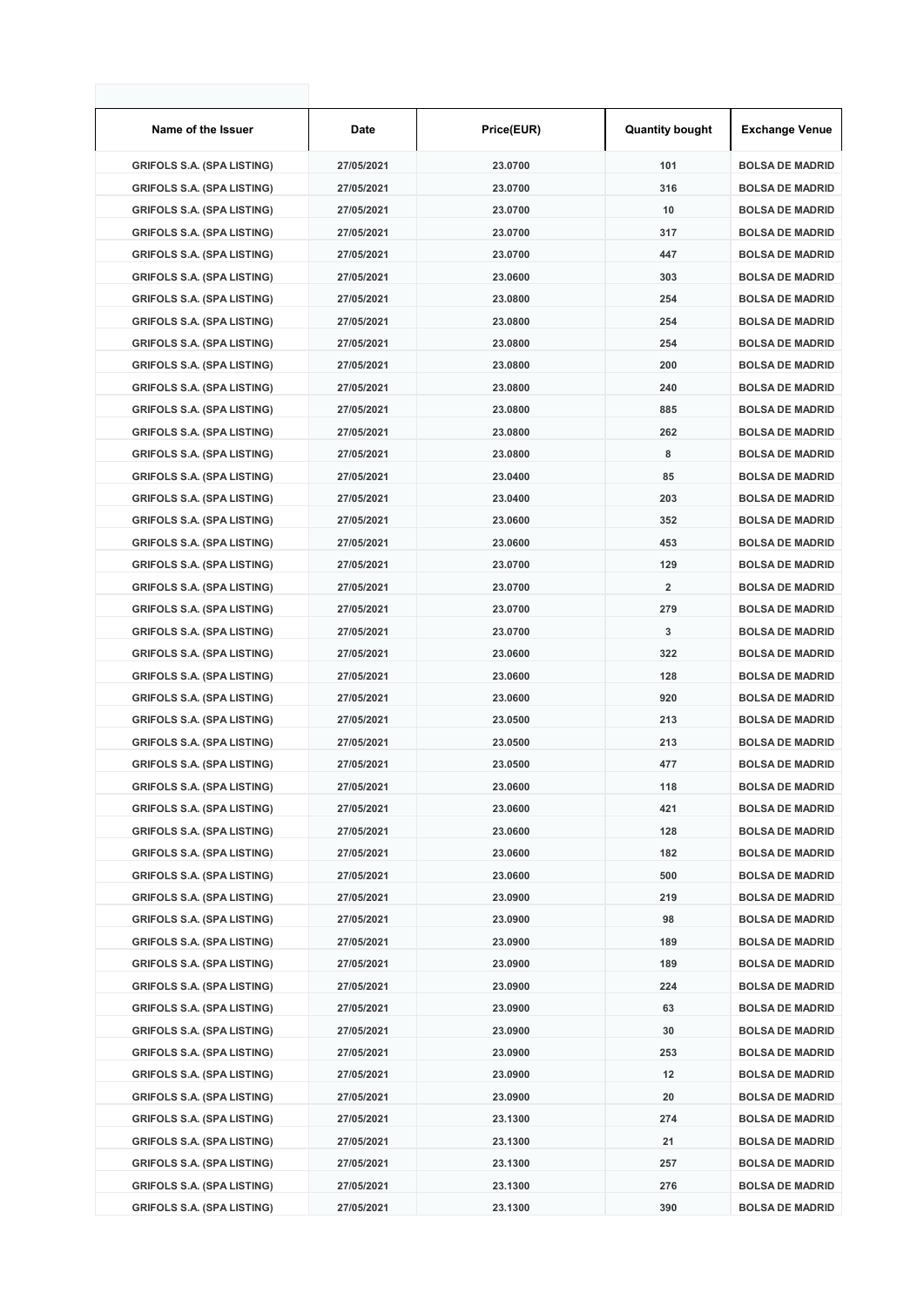| Name of the Issuer                                                     | Date                     | Price(EUR) | <b>Quantity bought</b> | <b>Exchange Venue</b>  |
|------------------------------------------------------------------------|--------------------------|------------|------------------------|------------------------|
| <b>GRIFOLS S.A. (SPA LISTING)</b>                                      | 27/05/2021               | 23.1300    | 40                     | <b>BOLSA DE MADRID</b> |
| <b>GRIFOLS S.A. (SPA LISTING)</b>                                      | 27/05/2021               | 23.1700    | 900                    | <b>BOLSA DE MADRID</b> |
| <b>GRIFOLS S.A. (SPA LISTING)</b>                                      | 27/05/2021               | 23.1300    | 204                    | <b>BOLSA DE MADRID</b> |
| <b>GRIFOLS S.A. (SPA LISTING)</b>                                      | 27/05/2021               | 23.1300    | 215                    | <b>BOLSA DE MADRID</b> |
| <b>GRIFOLS S.A. (SPA LISTING)</b>                                      | 27/05/2021               | 23.1400    | 351                    | <b>BOLSA DE MADRID</b> |
| <b>GRIFOLS S.A. (SPA LISTING)</b>                                      | 27/05/2021               | 23.1400    | 1,053                  | <b>BOLSA DE MADRID</b> |
| <b>GRIFOLS S.A. (SPA LISTING)</b>                                      | 27/05/2021               | 23.1300    | 21                     | <b>BOLSA DE MADRID</b> |
| <b>GRIFOLS S.A. (SPA LISTING)</b>                                      | 27/05/2021               | 23.1200    | 280                    | <b>BOLSA DE MADRID</b> |
| <b>GRIFOLS S.A. (SPA LISTING)</b>                                      | 27/05/2021               | 23.1200    | 81                     | <b>BOLSA DE MADRID</b> |
| <b>GRIFOLS S.A. (SPA LISTING)</b>                                      | 27/05/2021               | 23.1100    | 530                    | <b>BOLSA DE MADRID</b> |
| <b>GRIFOLS S.A. (SPA LISTING)</b>                                      | 27/05/2021               | 23.0900    | 16                     | <b>BOLSA DE MADRID</b> |
| <b>GRIFOLS S.A. (SPA LISTING)</b>                                      | 27/05/2021               | 23.0900    | 128                    | <b>BOLSA DE MADRID</b> |
| <b>GRIFOLS S.A. (SPA LISTING)</b>                                      | 27/05/2021               | 23.0900    | 154                    | <b>BOLSA DE MADRID</b> |
| <b>GRIFOLS S.A. (SPA LISTING)</b>                                      | 27/05/2021               | 23.0800    | 95                     | <b>BOLSA DE MADRID</b> |
| <b>GRIFOLS S.A. (SPA LISTING)</b>                                      | 27/05/2021               | 23.0800    | 192                    | <b>BOLSA DE MADRID</b> |
| <b>GRIFOLS S.A. (SPA LISTING)</b>                                      | 27/05/2021               | 23.0900    | 329                    | <b>BOLSA DE MADRID</b> |
| <b>GRIFOLS S.A. (SPA LISTING)</b>                                      | 27/05/2021               | 23.0800    | 316                    | <b>BOLSA DE MADRID</b> |
| <b>GRIFOLS S.A. (SPA LISTING)</b>                                      | 27/05/2021               | 23.0800    | 128                    | <b>BOLSA DE MADRID</b> |
| <b>GRIFOLS S.A. (SPA LISTING)</b>                                      | 27/05/2021               | 23.0800    | 146                    | <b>BOLSA DE MADRID</b> |
| <b>GRIFOLS S.A. (SPA LISTING)</b>                                      | 27/05/2021               | 23.0500    | 175                    | <b>BOLSA DE MADRID</b> |
| <b>GRIFOLS S.A. (SPA LISTING)</b>                                      | 27/05/2021               | 23.0500    | 101                    | <b>BOLSA DE MADRID</b> |
| <b>GRIFOLS S.A. (SPA LISTING)</b>                                      | 27/05/2021               | 23.0500    | 150                    | <b>BOLSA DE MADRID</b> |
| <b>GRIFOLS S.A. (SPA LISTING)</b>                                      | 27/05/2021               | 23.0500    | 63                     | <b>BOLSA DE MADRID</b> |
| <b>GRIFOLS S.A. (SPA LISTING)</b>                                      | 27/05/2021               | 23.0500    | 77                     | <b>BOLSA DE MADRID</b> |
| <b>GRIFOLS S.A. (SPA LISTING)</b>                                      | 27/05/2021               | 23.0500    | 352                    | <b>BOLSA DE MADRID</b> |
| <b>GRIFOLS S.A. (SPA LISTING)</b>                                      | 27/05/2021               | 23.0500    | 105                    | <b>BOLSA DE MADRID</b> |
| <b>GRIFOLS S.A. (SPA LISTING)</b>                                      | 27/05/2021               | 23.0500    | 200                    | <b>BOLSA DE MADRID</b> |
| <b>GRIFOLS S.A. (SPA LISTING)</b>                                      | 27/05/2021               | 23.0500    | 230                    | <b>BOLSA DE MADRID</b> |
| <b>GRIFOLS S.A. (SPA LISTING)</b>                                      | 27/05/2021               | 23.0500    | 127                    | <b>BOLSA DE MADRID</b> |
| <b>GRIFOLS S.A. (SPA LISTING)</b>                                      | 27/05/2021               | 23.0500    | 32                     | <b>BOLSA DE MADRID</b> |
| <b>GRIFOLS S.A. (SPA LISTING)</b>                                      | 27/05/2021               | 23.0500    | 149                    | <b>BOLSA DE MADRID</b> |
|                                                                        |                          |            | 88                     |                        |
| <b>GRIFOLS S.A. (SPA LISTING)</b><br><b>GRIFOLS S.A. (SPA LISTING)</b> | 27/05/2021               | 23.0500    | 604                    | <b>BOLSA DE MADRID</b> |
|                                                                        | 27/05/2021<br>27/05/2021 | 23.0600    |                        | <b>BOLSA DE MADRID</b> |
| <b>GRIFOLS S.A. (SPA LISTING)</b>                                      |                          | 23.0600    | 200                    | <b>BOLSA DE MADRID</b> |
| <b>GRIFOLS S.A. (SPA LISTING)</b>                                      | 27/05/2021               | 23.0600    | 404                    | <b>BOLSA DE MADRID</b> |
| <b>GRIFOLS S.A. (SPA LISTING)</b>                                      | 27/05/2021               | 23.0600    | 404                    | <b>BOLSA DE MADRID</b> |
| <b>GRIFOLS S.A. (SPA LISTING)</b>                                      | 27/05/2021               | 23.0600    | 440                    | <b>BOLSA DE MADRID</b> |
| <b>GRIFOLS S.A. (SPA LISTING)</b>                                      | 27/05/2021               | 23.0600    | 364                    | <b>BOLSA DE MADRID</b> |
| <b>GRIFOLS S.A. (SPA LISTING)</b>                                      | 27/05/2021               | 23.0600    | 404                    | <b>BOLSA DE MADRID</b> |
| <b>GRIFOLS S.A. (SPA LISTING)</b>                                      | 27/05/2021               | 23.0600    | 200                    | <b>BOLSA DE MADRID</b> |
| <b>GRIFOLS S.A. (SPA LISTING)</b>                                      | 27/05/2021               | 23.0600    | 448                    | <b>BOLSA DE MADRID</b> |
| <b>GRIFOLS S.A. (SPA LISTING)</b>                                      | 27/05/2021               | 23.0600    | 156                    | <b>BOLSA DE MADRID</b> |
| <b>GRIFOLS S.A. (SPA LISTING)</b>                                      | 27/05/2021               | 23.0600    | 414                    | <b>BOLSA DE MADRID</b> |
| <b>GRIFOLS S.A. (SPA LISTING)</b>                                      | 27/05/2021               | 23.0600    | 1,175                  | <b>BOLSA DE MADRID</b> |
| <b>GRIFOLS S.A. (SPA LISTING)</b>                                      | 27/05/2021               | 23.0600    | 125                    | <b>BOLSA DE MADRID</b> |
| <b>GRIFOLS S.A. (SPA LISTING)</b>                                      | 27/05/2021               | 23.0400    | 956                    | <b>BOLSA DE MADRID</b> |
| <b>GRIFOLS S.A. (SPA LISTING)</b>                                      | 27/05/2021               | 23.0600    | 793                    | <b>BOLSA DE MADRID</b> |
| <b>GRIFOLS S.A. (SPA LISTING)</b>                                      | 27/05/2021               | 23.0600    | 50                     | <b>BOLSA DE MADRID</b> |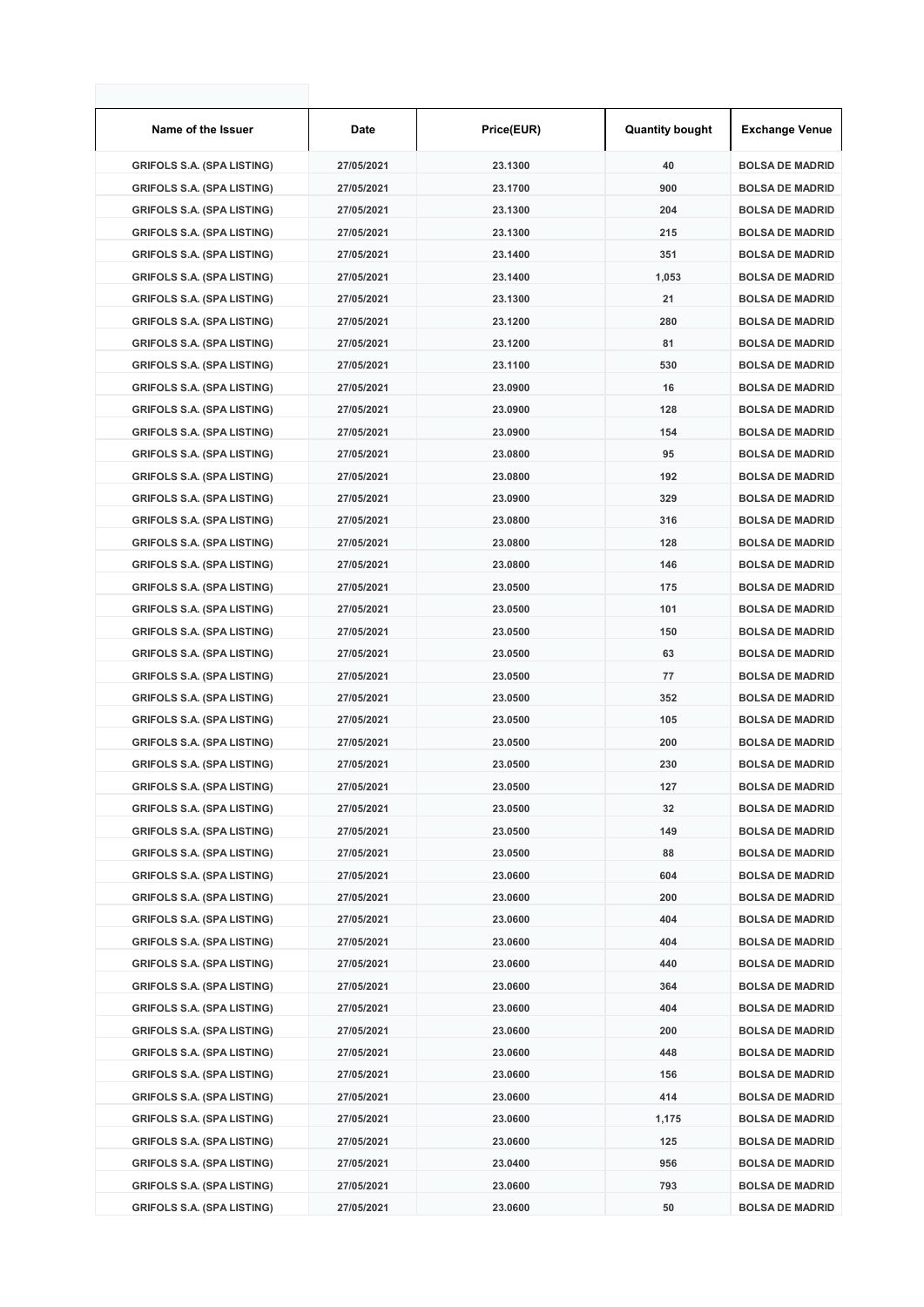| Name of the Issuer                | Date       | Price(EUR) | <b>Quantity bought</b> | <b>Exchange Venue</b>  |
|-----------------------------------|------------|------------|------------------------|------------------------|
| <b>GRIFOLS S.A. (SPA LISTING)</b> | 27/05/2021 | 23.0600    | 116                    | <b>BOLSA DE MADRID</b> |
| <b>GRIFOLS S.A. (SPA LISTING)</b> | 27/05/2021 | 23.0600    | 579                    | <b>BOLSA DE MADRID</b> |
| <b>GRIFOLS S.A. (SPA LISTING)</b> | 27/05/2021 | 23.0600    | 413                    | <b>BOLSA DE MADRID</b> |
| <b>GRIFOLS S.A. (SPA LISTING)</b> | 27/05/2021 | 23.0600    | 460                    | <b>BOLSA DE MADRID</b> |
| <b>GRIFOLS S.A. (SPA LISTING)</b> | 27/05/2021 | 23.0600    | 2,008                  | <b>BOLSA DE MADRID</b> |
| <b>GRIFOLS S.A. (SPA LISTING)</b> | 27/05/2021 | 23.0600    | 212                    | <b>BOLSA DE MADRID</b> |
| <b>GRIFOLS S.A. (SPA LISTING)</b> | 27/05/2021 | 23.0600    | 657                    | <b>BOLSA DE MADRID</b> |
| <b>GRIFOLS S.A. (SPA LISTING)</b> | 27/05/2021 | 23.0600    | 306                    | <b>BOLSA DE MADRID</b> |
| <b>GRIFOLS S.A. (SPA LISTING)</b> | 27/05/2021 | 23.0500    | 75                     | <b>BOLSA DE MADRID</b> |
| <b>GRIFOLS S.A. (SPA LISTING)</b> | 27/05/2021 | 23.0500    | 565                    | <b>BOLSA DE MADRID</b> |
| <b>GRIFOLS S.A. (SPA LISTING)</b> | 27/05/2021 | 23.0500    | 427                    | <b>BOLSA DE MADRID</b> |
| <b>GRIFOLS S.A. (SPA LISTING)</b> | 27/05/2021 | 23.0200    | 635                    | <b>BOLSA DE MADRID</b> |
| <b>GRIFOLS S.A. (SPA LISTING)</b> | 27/05/2021 | 23.0500    | 173                    | <b>BOLSA DE MADRID</b> |
| <b>GRIFOLS S.A. (SPA LISTING)</b> | 27/05/2021 | 23.0400    | 625                    | <b>BOLSA DE MADRID</b> |
| <b>GRIFOLS S.A. (SPA LISTING)</b> | 27/05/2021 | 23.0400    | 546                    | <b>BOLSA DE MADRID</b> |
| <b>GRIFOLS S.A. (SPA LISTING)</b> | 27/05/2021 | 23.0400    | 308                    | <b>BOLSA DE MADRID</b> |
| <b>GRIFOLS S.A. (SPA LISTING)</b> | 27/05/2021 | 23.0400    | 357                    | <b>BOLSA DE MADRID</b> |
| <b>GRIFOLS S.A. (SPA LISTING)</b> | 27/05/2021 | 23.0400    | 368                    | <b>BOLSA DE MADRID</b> |
| <b>GRIFOLS S.A. (SPA LISTING)</b> | 27/05/2021 | 23.0400    | 279                    | <b>BOLSA DE MADRID</b> |
| <b>GRIFOLS S.A. (SPA LISTING)</b> | 27/05/2021 | 23.0400    | 167                    | <b>BOLSA DE MADRID</b> |
| <b>GRIFOLS S.A. (SPA LISTING)</b> | 27/05/2021 | 23.0400    | 33                     | <b>BOLSA DE MADRID</b> |
| <b>GRIFOLS S.A. (SPA LISTING)</b> | 27/05/2021 | 23.0400    | 320                    | <b>BOLSA DE MADRID</b> |
| <b>GRIFOLS S.A. (SPA LISTING)</b> | 27/05/2021 | 23.0400    | 429                    | <b>BOLSA DE MADRID</b> |
| <b>GRIFOLS S.A. (SPA LISTING)</b> | 27/05/2021 | 23.0300    | 106                    | <b>BOLSA DE MADRID</b> |
| <b>GRIFOLS S.A. (SPA LISTING)</b> | 27/05/2021 | 23.0200    | 139                    | <b>BOLSA DE MADRID</b> |
| <b>GRIFOLS S.A. (SPA LISTING)</b> | 27/05/2021 | 23.0400    | 376                    | <b>BOLSA DE MADRID</b> |
| <b>GRIFOLS S.A. (SPA LISTING)</b> | 27/05/2021 | 23.0400    | 7                      | <b>BOLSA DE MADRID</b> |
| <b>GRIFOLS S.A. (SPA LISTING)</b> | 27/05/2021 | 23.0400    | 424                    | <b>BOLSA DE MADRID</b> |
| <b>GRIFOLS S.A. (SPA LISTING)</b> | 27/05/2021 | 23.0800    | 129                    | <b>BOLSA DE MADRID</b> |
| <b>GRIFOLS S.A. (SPA LISTING)</b> | 27/05/2021 | 23.0800    | 200                    | <b>BOLSA DE MADRID</b> |
| <b>GRIFOLS S.A. (SPA LISTING)</b> | 27/05/2021 | 23.0800    | 200                    | <b>BOLSA DE MADRID</b> |
| <b>GRIFOLS S.A. (SPA LISTING)</b> | 27/05/2021 | 23.0800    | 212                    | <b>BOLSA DE MADRID</b> |
| <b>GRIFOLS S.A. (SPA LISTING)</b> | 27/05/2021 | 23.0800    | 132                    | <b>BOLSA DE MADRID</b> |
| <b>GRIFOLS S.A. (SPA LISTING)</b> | 27/05/2021 | 23.0800    | 200                    | <b>BOLSA DE MADRID</b> |
| <b>GRIFOLS S.A. (SPA LISTING)</b> | 27/05/2021 | 23.0800    | 114                    | <b>BOLSA DE MADRID</b> |
| <b>GRIFOLS S.A. (SPA LISTING)</b> | 27/05/2021 | 23.0700    | 69                     | <b>BOLSA DE MADRID</b> |
| <b>GRIFOLS S.A. (SPA LISTING)</b> | 27/05/2021 | 23.0700    | 348                    | <b>BOLSA DE MADRID</b> |
| <b>GRIFOLS S.A. (SPA LISTING)</b> | 27/05/2021 | 23.0700    | 105                    | <b>BOLSA DE MADRID</b> |
| <b>GRIFOLS S.A. (SPA LISTING)</b> | 27/05/2021 | 23.0700    | 153                    | <b>BOLSA DE MADRID</b> |
| <b>GRIFOLS S.A. (SPA LISTING)</b> | 27/05/2021 | 23.0700    | 276                    | <b>BOLSA DE MADRID</b> |
|                                   |            |            |                        |                        |
| <b>GRIFOLS S.A. (SPA LISTING)</b> | 27/05/2021 | 23.0700    | 1                      | <b>BOLSA DE MADRID</b> |
| <b>GRIFOLS S.A. (SPA LISTING)</b> | 27/05/2021 | 23.0700    | 403                    | <b>BOLSA DE MADRID</b> |
| <b>GRIFOLS S.A. (SPA LISTING)</b> | 27/05/2021 | 23.0700    | 13                     | <b>BOLSA DE MADRID</b> |
| <b>GRIFOLS S.A. (SPA LISTING)</b> | 27/05/2021 | 23.0700    | 258                    | <b>BOLSA DE MADRID</b> |
| <b>GRIFOLS S.A. (SPA LISTING)</b> | 27/05/2021 | 23.0700    | 172<br>104             | <b>BOLSA DE MADRID</b> |
| <b>GRIFOLS S.A. (SPA LISTING)</b> | 27/05/2021 | 23.0700    |                        | <b>BOLSA DE MADRID</b> |
| <b>GRIFOLS S.A. (SPA LISTING)</b> | 27/05/2021 | 23.0700    | 6                      | <b>BOLSA DE MADRID</b> |
| <b>GRIFOLS S.A. (SPA LISTING)</b> | 27/05/2021 | 23.0700    | 65                     | <b>BOLSA DE MADRID</b> |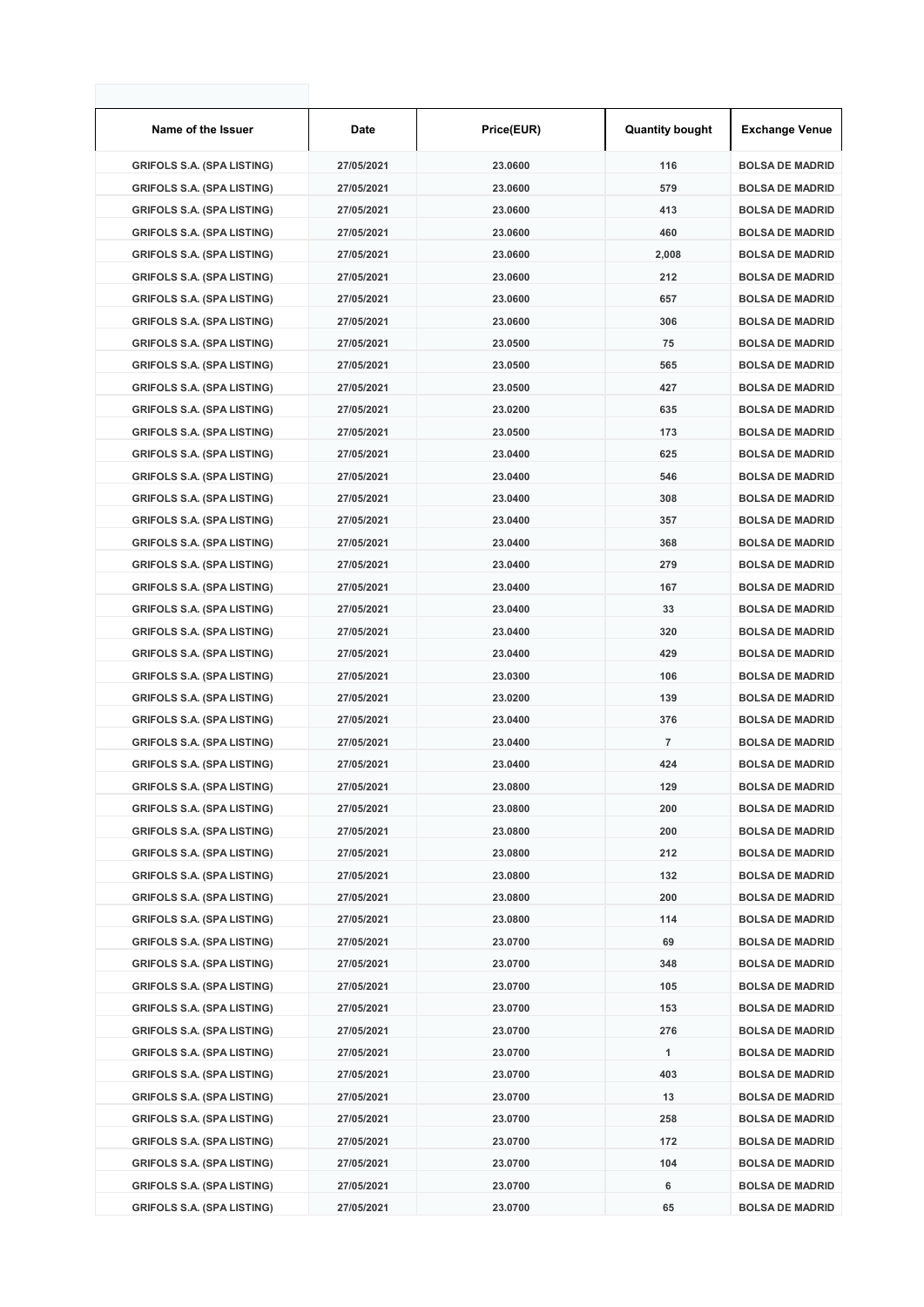| Name of the Issuer                | Date       | Price(EUR) | <b>Quantity bought</b> | <b>Exchange Venue</b>  |
|-----------------------------------|------------|------------|------------------------|------------------------|
| <b>GRIFOLS S.A. (SPA LISTING)</b> | 27/05/2021 | 23.0700    | 193                    | <b>BOLSA DE MADRID</b> |
| <b>GRIFOLS S.A. (SPA LISTING)</b> | 27/05/2021 | 23.0700    | 276                    | <b>BOLSA DE MADRID</b> |
| <b>GRIFOLS S.A. (SPA LISTING)</b> | 27/05/2021 | 23.0700    | 276                    | <b>BOLSA DE MADRID</b> |
| <b>GRIFOLS S.A. (SPA LISTING)</b> | 27/05/2021 | 23.0700    | 332                    | <b>BOLSA DE MADRID</b> |
| <b>GRIFOLS S.A. (SPA LISTING)</b> | 27/05/2021 | 23.0700    | 239                    | <b>BOLSA DE MADRID</b> |
| <b>GRIFOLS S.A. (SPA LISTING)</b> | 27/05/2021 | 23.0700    | 482                    | <b>BOLSA DE MADRID</b> |
| <b>GRIFOLS S.A. (SPA LISTING)</b> | 27/05/2021 | 23.0700    | 398                    | <b>BOLSA DE MADRID</b> |
| <b>GRIFOLS S.A. (SPA LISTING)</b> | 27/05/2021 | 23.0700    | 70                     | <b>BOLSA DE MADRID</b> |
| <b>GRIFOLS S.A. (SPA LISTING)</b> | 27/05/2021 | 23.0700    | 172                    | <b>BOLSA DE MADRID</b> |
| <b>GRIFOLS S.A. (SPA LISTING)</b> | 27/05/2021 | 23.0700    | 169                    | <b>BOLSA DE MADRID</b> |
| <b>GRIFOLS S.A. (SPA LISTING)</b> | 27/05/2021 | 23.0700    | 79                     | <b>BOLSA DE MADRID</b> |
| <b>GRIFOLS S.A. (SPA LISTING)</b> | 27/05/2021 | 23.0600    | 865                    | <b>BOLSA DE MADRID</b> |
| <b>GRIFOLS S.A. (SPA LISTING)</b> | 27/05/2021 | 23.0600    | 268                    | <b>BOLSA DE MADRID</b> |
| <b>GRIFOLS S.A. (SPA LISTING)</b> | 27/05/2021 | 23.0600    | 1,115                  | <b>BOLSA DE MADRID</b> |
| <b>GRIFOLS S.A. (SPA LISTING)</b> | 27/05/2021 | 23.0600    | 1,187                  | <b>BOLSA DE MADRID</b> |
| <b>GRIFOLS S.A. (SPA LISTING)</b> | 27/05/2021 | 23.0600    | 3                      | <b>BOLSA DE MADRID</b> |
| <b>GRIFOLS S.A. (SPA LISTING)</b> | 27/05/2021 | 23.0300    | 259                    | <b>BOLSA DE MADRID</b> |
| <b>GRIFOLS S.A. (SPA LISTING)</b> | 27/05/2021 | 23.0300    | 44                     | <b>BOLSA DE MADRID</b> |
| <b>GRIFOLS S.A. (SPA LISTING)</b> | 27/05/2021 | 23.0300    | 313                    | <b>BOLSA DE MADRID</b> |
| <b>GRIFOLS S.A. (SPA LISTING)</b> | 27/05/2021 | 23.0300    | 1,212                  | <b>BOLSA DE MADRID</b> |
| <b>GRIFOLS S.A. (SPA LISTING)</b> | 27/05/2021 | 23.0300    | 1,217                  | <b>BOLSA DE MADRID</b> |
| <b>GRIFOLS S.A. (SPA LISTING)</b> | 27/05/2021 | 23.0100    | 193                    | <b>BOLSA DE MADRID</b> |
| <b>GRIFOLS S.A. (SPA LISTING)</b> | 27/05/2021 | 23.0100    | 154                    | <b>BOLSA DE MADRID</b> |
| <b>GRIFOLS S.A. (SPA LISTING)</b> | 27/05/2021 | 23.0100    | 480                    | <b>BOLSA DE MADRID</b> |
| <b>GRIFOLS S.A. (SPA LISTING)</b> | 27/05/2021 | 23.0100    | 100                    | <b>BOLSA DE MADRID</b> |
| <b>GRIFOLS S.A. (SPA LISTING)</b> | 27/05/2021 | 23.0100    | 15                     | <b>BOLSA DE MADRID</b> |
| <b>GRIFOLS S.A. (SPA LISTING)</b> | 27/05/2021 | 23.0100    | 446                    | <b>BOLSA DE MADRID</b> |
| <b>GRIFOLS S.A. (SPA LISTING)</b> | 27/05/2021 | 23.0100    | 1,963                  | <b>BOLSA DE MADRID</b> |
| <b>GRIFOLS S.A. (SPA LISTING)</b> | 27/05/2021 | 22.9600    | 318                    | <b>BOLSA DE MADRID</b> |
| <b>GRIFOLS S.A. (SPA LISTING)</b> | 27/05/2021 | 22.9600    | 200                    | <b>BOLSA DE MADRID</b> |
| <b>GRIFOLS S.A. (SPA LISTING)</b> | 27/05/2021 | 22.9600    | 46                     | <b>BOLSA DE MADRID</b> |
| <b>GRIFOLS S.A. (SPA LISTING)</b> | 27/05/2021 | 23.0100    | 15                     | <b>BOLSA DE MADRID</b> |
| <b>GRIFOLS S.A. (SPA LISTING)</b> | 27/05/2021 | 23.0100    | 282                    | <b>BOLSA DE MADRID</b> |
| <b>GRIFOLS S.A. (SPA LISTING)</b> | 27/05/2021 | 23.0100    | 165                    | <b>BOLSA DE MADRID</b> |
| <b>GRIFOLS S.A. (SPA LISTING)</b> | 27/05/2021 | 23.0100    | 200                    | <b>BOLSA DE MADRID</b> |
| <b>GRIFOLS S.A. (SPA LISTING)</b> | 27/05/2021 | 23.0100    | 394                    | <b>BOLSA DE MADRID</b> |
| <b>GRIFOLS S.A. (SPA LISTING)</b> | 27/05/2021 | 23.0100    | 535                    | <b>BOLSA DE MADRID</b> |
| <b>GRIFOLS S.A. (SPA LISTING)</b> | 27/05/2021 | 23.0200    | 8                      | <b>BOLSA DE MADRID</b> |
| <b>GRIFOLS S.A. (SPA LISTING)</b> | 27/05/2021 | 23.0200    | 509                    | <b>BOLSA DE MADRID</b> |
| <b>GRIFOLS S.A. (SPA LISTING)</b> | 27/05/2021 | 23.0200    | 114                    | <b>BOLSA DE MADRID</b> |
| <b>GRIFOLS S.A. (SPA LISTING)</b> | 27/05/2021 | 23.0200    | 181                    | <b>BOLSA DE MADRID</b> |
| <b>GRIFOLS S.A. (SPA LISTING)</b> | 27/05/2021 | 23.0200    | 450                    | <b>BOLSA DE MADRID</b> |
| <b>GRIFOLS S.A. (SPA LISTING)</b> | 27/05/2021 | 23.0200    | 252                    | <b>BOLSA DE MADRID</b> |
| <b>GRIFOLS S.A. (SPA LISTING)</b> | 27/05/2021 | 23.0100    | 488                    | <b>BOLSA DE MADRID</b> |
| <b>GRIFOLS S.A. (SPA LISTING)</b> | 27/05/2021 | 23.0100    | 210                    | <b>BOLSA DE MADRID</b> |
| <b>GRIFOLS S.A. (SPA LISTING)</b> | 27/05/2021 | 23.0100    | 200                    | <b>BOLSA DE MADRID</b> |
| <b>GRIFOLS S.A. (SPA LISTING)</b> | 27/05/2021 | 23.0100    | 107                    | <b>BOLSA DE MADRID</b> |
| <b>GRIFOLS S.A. (SPA LISTING)</b> | 27/05/2021 | 23.0100    | 99                     | <b>BOLSA DE MADRID</b> |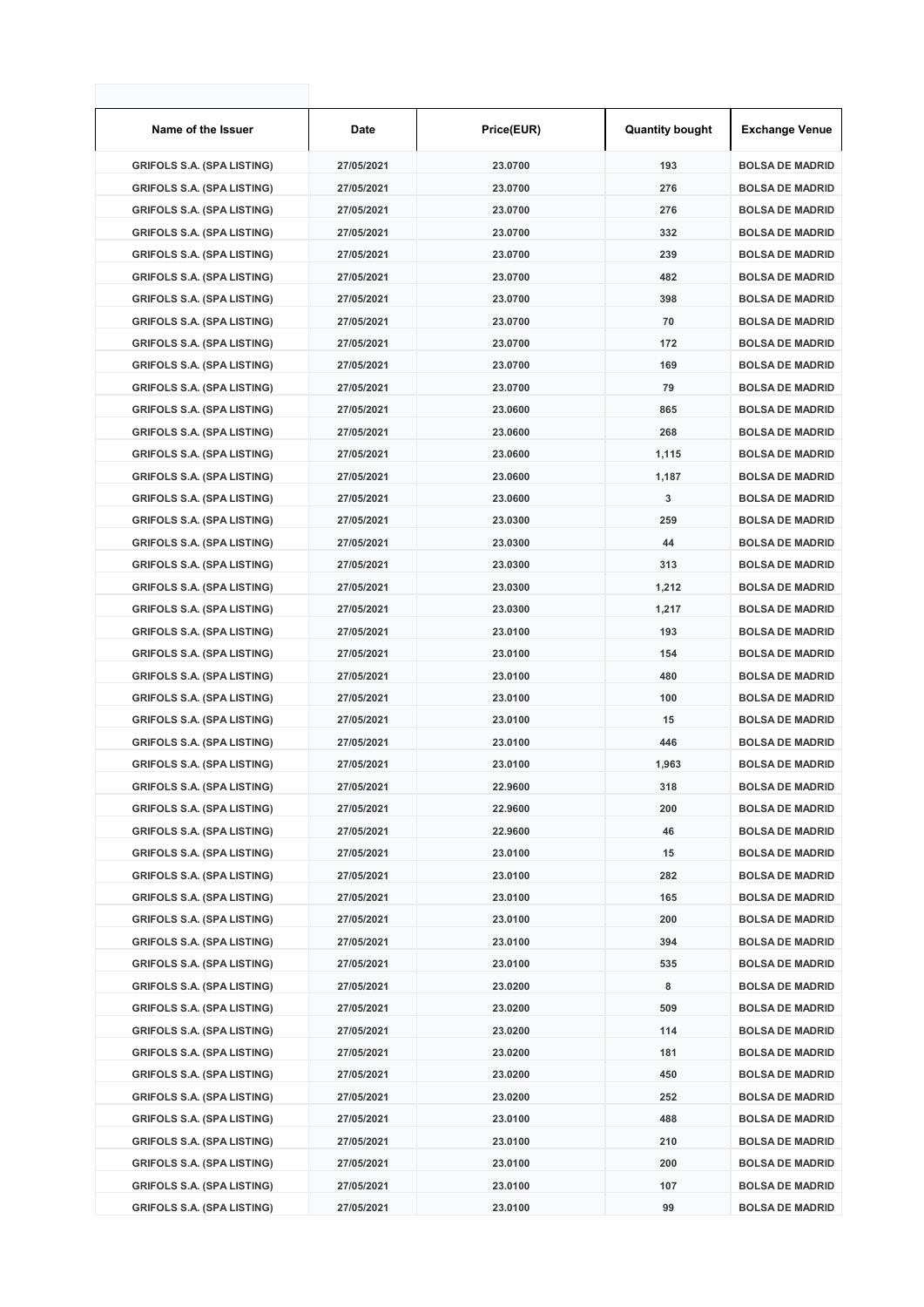| Name of the Issuer                | Date       | Price(EUR) | <b>Quantity bought</b> | <b>Exchange Venue</b>  |
|-----------------------------------|------------|------------|------------------------|------------------------|
| <b>GRIFOLS S.A. (SPA LISTING)</b> | 27/05/2021 | 23.0100    | 391                    | <b>BOLSA DE MADRID</b> |
| <b>GRIFOLS S.A. (SPA LISTING)</b> | 27/05/2021 | 23.0100    | 1,386                  | <b>BOLSA DE MADRID</b> |
| <b>GRIFOLS S.A. (SPA LISTING)</b> | 27/05/2021 | 23.0100    | 82                     | <b>BOLSA DE MADRID</b> |
| <b>GRIFOLS S.A. (SPA LISTING)</b> | 27/05/2021 | 22.9900    | 962                    | <b>BOLSA DE MADRID</b> |
| <b>GRIFOLS S.A. (SPA LISTING)</b> | 27/05/2021 | 22.9800    | 265                    | <b>BOLSA DE MADRID</b> |
| <b>GRIFOLS S.A. (SPA LISTING)</b> | 27/05/2021 | 22.9800    | 104                    | <b>BOLSA DE MADRID</b> |
| <b>GRIFOLS S.A. (SPA LISTING)</b> | 27/05/2021 | 22.9800    | 160                    | <b>BOLSA DE MADRID</b> |
| <b>GRIFOLS S.A. (SPA LISTING)</b> | 27/05/2021 | 22.9800    | 49                     | <b>BOLSA DE MADRID</b> |
| <b>GRIFOLS S.A. (SPA LISTING)</b> | 27/05/2021 | 22.9800    | 337                    | <b>BOLSA DE MADRID</b> |
| <b>GRIFOLS S.A. (SPA LISTING)</b> | 27/05/2021 | 22.9800    | 1,089                  | <b>BOLSA DE MADRID</b> |
| <b>GRIFOLS S.A. (SPA LISTING)</b> | 27/05/2021 | 22.9800    | 380                    | <b>BOLSA DE MADRID</b> |
| <b>GRIFOLS S.A. (SPA LISTING)</b> | 27/05/2021 | 22.9700    | 439                    | <b>BOLSA DE MADRID</b> |
| <b>GRIFOLS S.A. (SPA LISTING)</b> | 27/05/2021 | 22.9700    | 212                    | <b>BOLSA DE MADRID</b> |
| <b>GRIFOLS S.A. (SPA LISTING)</b> | 27/05/2021 | 22.9700    | 250                    | <b>BOLSA DE MADRID</b> |
| <b>GRIFOLS S.A. (SPA LISTING)</b> | 27/05/2021 | 22.9700    | 254                    | <b>BOLSA DE MADRID</b> |
| <b>GRIFOLS S.A. (SPA LISTING)</b> | 27/05/2021 | 22.9700    | 605                    | <b>BOLSA DE MADRID</b> |
| <b>GRIFOLS S.A. (SPA LISTING)</b> | 27/05/2021 | 22.9700    | 200                    | <b>BOLSA DE MADRID</b> |
| <b>GRIFOLS S.A. (SPA LISTING)</b> | 27/05/2021 | 22.9700    | 1,273                  | <b>BOLSA DE MADRID</b> |
| <b>GRIFOLS S.A. (SPA LISTING)</b> | 27/05/2021 | 22.9700    | 502                    | <b>BOLSA DE MADRID</b> |
| <b>GRIFOLS S.A. (SPA LISTING)</b> | 27/05/2021 | 22.9700    | 1,906                  | <b>BOLSA DE MADRID</b> |
| <b>GRIFOLS S.A. (SPA LISTING)</b> | 27/05/2021 | 22.9700    | 304                    | <b>BOLSA DE MADRID</b> |
| <b>GRIFOLS S.A. (SPA LISTING)</b> | 27/05/2021 | 22.9700    | 48                     | <b>BOLSA DE MADRID</b> |
| <b>GRIFOLS S.A. (SPA LISTING)</b> | 27/05/2021 | 22.9700    | 193                    | <b>BOLSA DE MADRID</b> |
| <b>GRIFOLS S.A. (SPA LISTING)</b> | 27/05/2021 | 22.9700    | 500                    | <b>BOLSA DE MADRID</b> |
| <b>GRIFOLS S.A. (SPA LISTING)</b> | 27/05/2021 | 22.9700    | 462                    | <b>BOLSA DE MADRID</b> |
| <b>GRIFOLS S.A. (SPA LISTING)</b> | 27/05/2021 | 22.9700    | 234                    | <b>BOLSA DE MADRID</b> |
| <b>GRIFOLS S.A. (SPA LISTING)</b> | 27/05/2021 | 22.9700    | 100                    | <b>BOLSA DE MADRID</b> |
| <b>GRIFOLS S.A. (SPA LISTING)</b> | 27/05/2021 | 22.9300    | 648                    | <b>BOLSA DE MADRID</b> |
| <b>GRIFOLS S.A. (SPA LISTING)</b> | 27/05/2021 | 22.9300    | 261                    | <b>BOLSA DE MADRID</b> |
| <b>GRIFOLS S.A. (SPA LISTING)</b> | 27/05/2021 | 22.9300    | 60                     | <b>BOLSA DE MADRID</b> |
| <b>GRIFOLS S.A. (SPA LISTING)</b> | 27/05/2021 | 22.9300    | 14                     | <b>BOLSA DE MADRID</b> |
| <b>GRIFOLS S.A. (SPA LISTING)</b> | 27/05/2021 | 22.9300    | 131                    | <b>BOLSA DE MADRID</b> |
| <b>GRIFOLS S.A. (SPA LISTING)</b> | 27/05/2021 | 22.9300    | 32                     | <b>BOLSA DE MADRID</b> |
| <b>GRIFOLS S.A. (SPA LISTING)</b> | 27/05/2021 | 22.9500    | 71                     | <b>BOLSA DE MADRID</b> |
| <b>GRIFOLS S.A. (SPA LISTING)</b> | 27/05/2021 | 22.9300    | 577                    | <b>BOLSA DE MADRID</b> |
| <b>GRIFOLS S.A. (SPA LISTING)</b> | 27/05/2021 | 22.9300    | 314                    | <b>BOLSA DE MADRID</b> |
| <b>GRIFOLS S.A. (SPA LISTING)</b> | 27/05/2021 | 22.9300    | 891                    | <b>BOLSA DE MADRID</b> |
| <b>GRIFOLS S.A. (SPA LISTING)</b> | 27/05/2021 | 22.9300    | 793                    | <b>BOLSA DE MADRID</b> |
| <b>GRIFOLS S.A. (SPA LISTING)</b> | 27/05/2021 | 22.9300    | 161                    | <b>BOLSA DE MADRID</b> |
| <b>GRIFOLS S.A. (SPA LISTING)</b> | 27/05/2021 | 22.9300    | 297                    | <b>BOLSA DE MADRID</b> |
| <b>GRIFOLS S.A. (SPA LISTING)</b> | 27/05/2021 | 22.9300    | 318                    | <b>BOLSA DE MADRID</b> |
| <b>GRIFOLS S.A. (SPA LISTING)</b> | 27/05/2021 | 22.9300    | 140                    | <b>BOLSA DE MADRID</b> |
| <b>GRIFOLS S.A. (SPA LISTING)</b> | 27/05/2021 | 22.9300    | 17                     | <b>BOLSA DE MADRID</b> |
| <b>GRIFOLS S.A. (SPA LISTING)</b> | 27/05/2021 | 22.9300    | 37                     | <b>BOLSA DE MADRID</b> |
| <b>GRIFOLS S.A. (SPA LISTING)</b> | 27/05/2021 | 22.9300    | 660                    | <b>BOLSA DE MADRID</b> |
| <b>GRIFOLS S.A. (SPA LISTING)</b> | 27/05/2021 | 22.9300    | 138                    | <b>BOLSA DE MADRID</b> |
| <b>GRIFOLS S.A. (SPA LISTING)</b> | 27/05/2021 | 22.9300    | 192                    | <b>BOLSA DE MADRID</b> |
| <b>GRIFOLS S.A. (SPA LISTING)</b> | 27/05/2021 | 22.9300    | 84                     | <b>BOLSA DE MADRID</b> |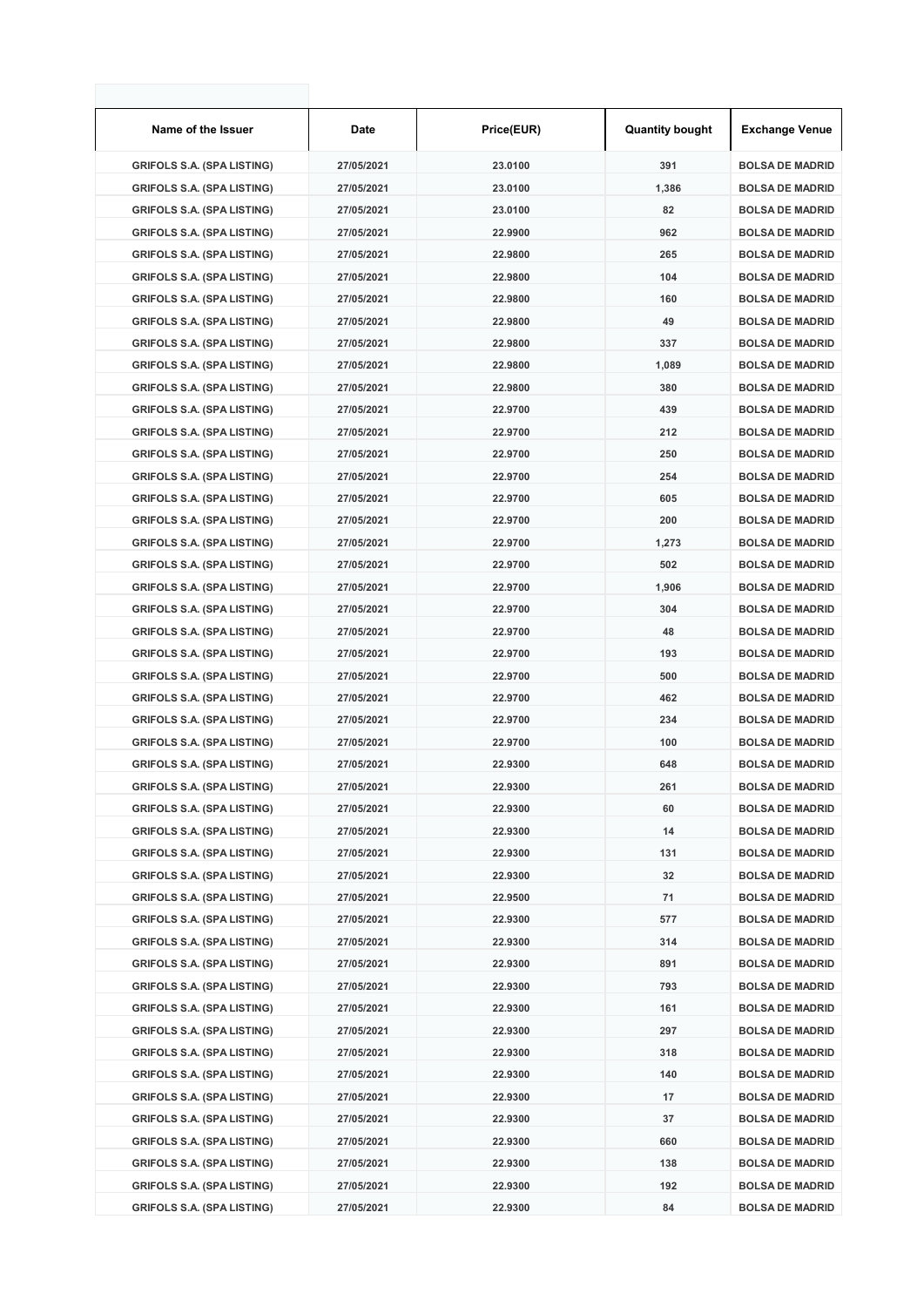| Name of the Issuer                | Date       | Price(EUR) | <b>Quantity bought</b> | <b>Exchange Venue</b>  |
|-----------------------------------|------------|------------|------------------------|------------------------|
| <b>GRIFOLS S.A. (SPA LISTING)</b> | 27/05/2021 | 22.9300    | 189                    | <b>BOLSA DE MADRID</b> |
| <b>GRIFOLS S.A. (SPA LISTING)</b> | 27/05/2021 | 22.9300    | 189                    | <b>BOLSA DE MADRID</b> |
| <b>GRIFOLS S.A. (SPA LISTING)</b> | 27/05/2021 | 22.9300    | 200                    | <b>BOLSA DE MADRID</b> |
| <b>GRIFOLS S.A. (SPA LISTING)</b> | 27/05/2021 | 22.9300    | 46                     | <b>BOLSA DE MADRID</b> |
| <b>GRIFOLS S.A. (SPA LISTING)</b> | 27/05/2021 | 22.9300    | 280                    | <b>BOLSA DE MADRID</b> |
| <b>GRIFOLS S.A. (SPA LISTING)</b> | 27/05/2021 | 22.9300    | 297                    | <b>BOLSA DE MADRID</b> |
| <b>GRIFOLS S.A. (SPA LISTING)</b> | 27/05/2021 | 22.9300    | 157                    | <b>BOLSA DE MADRID</b> |
| <b>GRIFOLS S.A. (SPA LISTING)</b> | 27/05/2021 | 22.9400    | 660                    | <b>BOLSA DE MADRID</b> |
| <b>GRIFOLS S.A. (SPA LISTING)</b> | 27/05/2021 | 22.9400    | 351                    | <b>BOLSA DE MADRID</b> |
| <b>GRIFOLS S.A. (SPA LISTING)</b> | 28/05/2021 | 22.9100    | 387                    | <b>BOLSA DE MADRID</b> |
| <b>GRIFOLS S.A. (SPA LISTING)</b> | 28/05/2021 | 22.9100    | 337                    | <b>BOLSA DE MADRID</b> |
| <b>GRIFOLS S.A. (SPA LISTING)</b> | 28/05/2021 | 22.9100    | 8                      | <b>BOLSA DE MADRID</b> |
| <b>GRIFOLS S.A. (SPA LISTING)</b> | 28/05/2021 | 22.9100    | 387                    | <b>BOLSA DE MADRID</b> |
| <b>GRIFOLS S.A. (SPA LISTING)</b> | 28/05/2021 | 22.9100    | 337                    | <b>BOLSA DE MADRID</b> |
| <b>GRIFOLS S.A. (SPA LISTING)</b> | 28/05/2021 | 22.9100    | 371                    | <b>BOLSA DE MADRID</b> |
| <b>GRIFOLS S.A. (SPA LISTING)</b> | 28/05/2021 | 22.9100    | 130                    | <b>BOLSA DE MADRID</b> |
| <b>GRIFOLS S.A. (SPA LISTING)</b> | 28/05/2021 | 22.9100    | 149                    | <b>BOLSA DE MADRID</b> |
| <b>GRIFOLS S.A. (SPA LISTING)</b> | 28/05/2021 | 22.9100    | 51                     | <b>BOLSA DE MADRID</b> |
| <b>GRIFOLS S.A. (SPA LISTING)</b> | 28/05/2021 | 22.9100    | 146                    | <b>BOLSA DE MADRID</b> |
| <b>GRIFOLS S.A. (SPA LISTING)</b> | 28/05/2021 | 22.9100    | 163                    | <b>BOLSA DE MADRID</b> |
| <b>GRIFOLS S.A. (SPA LISTING)</b> | 28/05/2021 | 22.9100    | 150                    | <b>BOLSA DE MADRID</b> |
| <b>GRIFOLS S.A. (SPA LISTING)</b> | 28/05/2021 | 22.8100    | 99                     | <b>BOLSA DE MADRID</b> |
| <b>GRIFOLS S.A. (SPA LISTING)</b> | 28/05/2021 | 22.8100    | 180                    | <b>BOLSA DE MADRID</b> |
| <b>GRIFOLS S.A. (SPA LISTING)</b> | 28/05/2021 | 22.7400    | 529                    | <b>BOLSA DE MADRID</b> |
| <b>GRIFOLS S.A. (SPA LISTING)</b> | 28/05/2021 | 22.9400    | 305                    | <b>BOLSA DE MADRID</b> |
| <b>GRIFOLS S.A. (SPA LISTING)</b> | 28/05/2021 | 22.9400    | 305                    | <b>BOLSA DE MADRID</b> |
| <b>GRIFOLS S.A. (SPA LISTING)</b> | 28/05/2021 | 22.9400    | 305                    | <b>BOLSA DE MADRID</b> |
| <b>GRIFOLS S.A. (SPA LISTING)</b> | 28/05/2021 | 22.9400    | 189                    | <b>BOLSA DE MADRID</b> |
| <b>GRIFOLS S.A. (SPA LISTING)</b> | 28/05/2021 | 22.9400    | 116                    | <b>BOLSA DE MADRID</b> |
| <b>GRIFOLS S.A. (SPA LISTING)</b> | 28/05/2021 | 22.9500    | 464                    | <b>BOLSA DE MADRID</b> |
| <b>GRIFOLS S.A. (SPA LISTING)</b> | 28/05/2021 | 22.9200    | 489                    | <b>BOLSA DE MADRID</b> |
| <b>GRIFOLS S.A. (SPA LISTING)</b> | 28/05/2021 | 22.9200    | 468                    | <b>BOLSA DE MADRID</b> |
| <b>GRIFOLS S.A. (SPA LISTING)</b> | 28/05/2021 | 22.8800    | 288                    | <b>BOLSA DE MADRID</b> |
| <b>GRIFOLS S.A. (SPA LISTING)</b> | 28/05/2021 | 22.8700    | 267                    | <b>BOLSA DE MADRID</b> |
| <b>GRIFOLS S.A. (SPA LISTING)</b> | 28/05/2021 | 22.8700    | 413                    | <b>BOLSA DE MADRID</b> |
| <b>GRIFOLS S.A. (SPA LISTING)</b> | 28/05/2021 | 22.8700    | 161                    | <b>BOLSA DE MADRID</b> |
| <b>GRIFOLS S.A. (SPA LISTING)</b> | 28/05/2021 | 22.8700    | 235                    | <b>BOLSA DE MADRID</b> |
| <b>GRIFOLS S.A. (SPA LISTING)</b> | 28/05/2021 | 22.8800    | 108                    | <b>BOLSA DE MADRID</b> |
| <b>GRIFOLS S.A. (SPA LISTING)</b> | 28/05/2021 | 22.8800    | 181                    | <b>BOLSA DE MADRID</b> |
|                                   | 28/05/2021 | 22.8800    | 426                    | <b>BOLSA DE MADRID</b> |
| <b>GRIFOLS S.A. (SPA LISTING)</b> |            |            |                        |                        |
| <b>GRIFOLS S.A. (SPA LISTING)</b> | 28/05/2021 | 22.8200    | 89                     | <b>BOLSA DE MADRID</b> |
| <b>GRIFOLS S.A. (SPA LISTING)</b> | 28/05/2021 | 22.8200    | 115                    | <b>BOLSA DE MADRID</b> |
| <b>GRIFOLS S.A. (SPA LISTING)</b> | 28/05/2021 | 22.8200    | 105                    | <b>BOLSA DE MADRID</b> |
| <b>GRIFOLS S.A. (SPA LISTING)</b> | 28/05/2021 | 22.8200    | 105                    | <b>BOLSA DE MADRID</b> |
| <b>GRIFOLS S.A. (SPA LISTING)</b> | 28/05/2021 | 22.8200    | 86                     | <b>BOLSA DE MADRID</b> |
| <b>GRIFOLS S.A. (SPA LISTING)</b> | 28/05/2021 | 22.8000    | 323                    | <b>BOLSA DE MADRID</b> |
| <b>GRIFOLS S.A. (SPA LISTING)</b> | 28/05/2021 | 22.8000    | 48                     | <b>BOLSA DE MADRID</b> |
| <b>GRIFOLS S.A. (SPA LISTING)</b> | 28/05/2021 | 22.8000    | 468                    | <b>BOLSA DE MADRID</b> |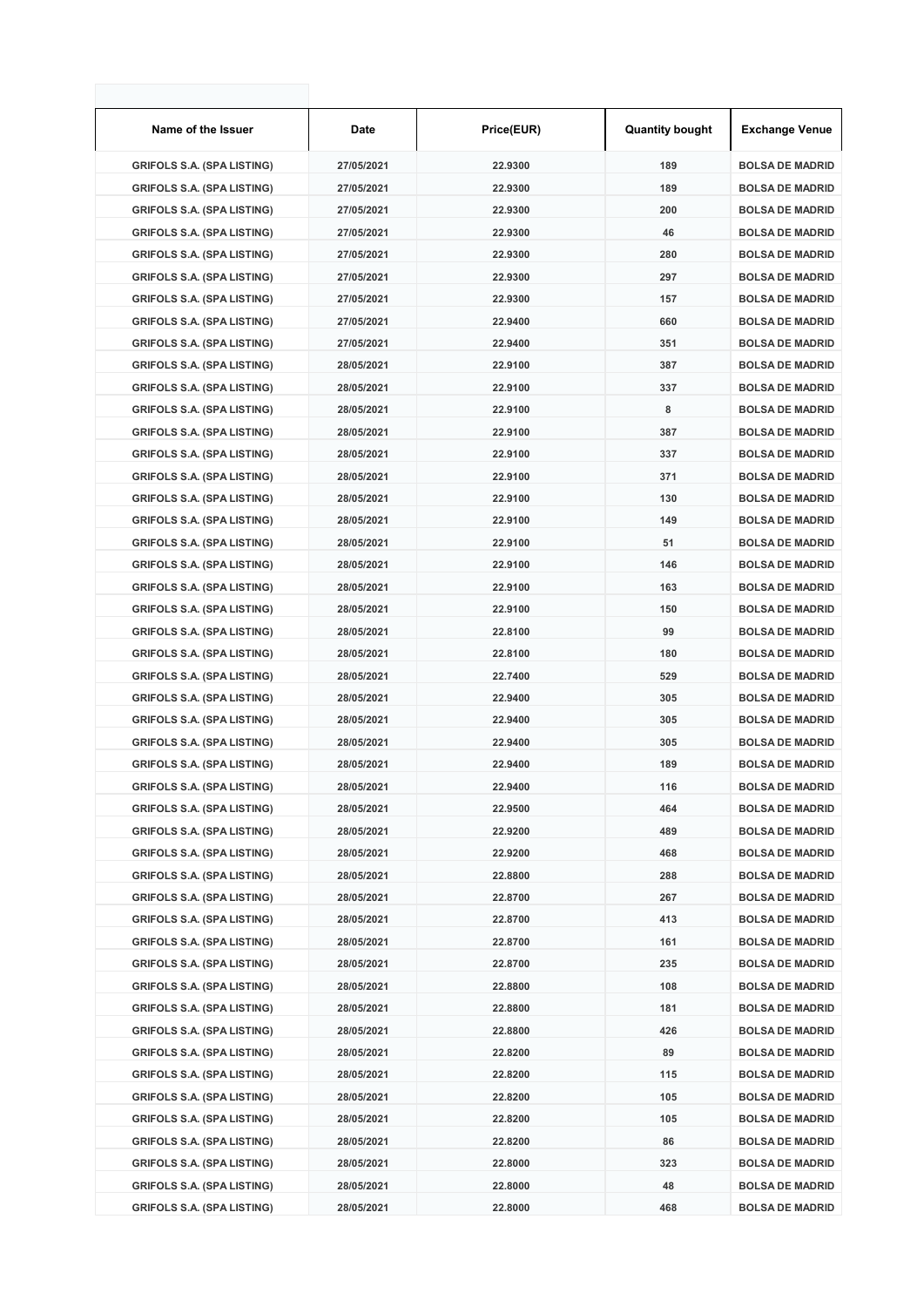| Name of the Issuer                | Date       | Price(EUR) | <b>Quantity bought</b> | <b>Exchange Venue</b>  |
|-----------------------------------|------------|------------|------------------------|------------------------|
| <b>GRIFOLS S.A. (SPA LISTING)</b> | 28/05/2021 | 22.8000    | 535                    | <b>BOLSA DE MADRID</b> |
| <b>GRIFOLS S.A. (SPA LISTING)</b> | 28/05/2021 | 22.7900    | 486                    | <b>BOLSA DE MADRID</b> |
| <b>GRIFOLS S.A. (SPA LISTING)</b> | 28/05/2021 | 22.7900    | 18                     | <b>BOLSA DE MADRID</b> |
| <b>GRIFOLS S.A. (SPA LISTING)</b> | 28/05/2021 | 22.7900    | 88                     | <b>BOLSA DE MADRID</b> |
| <b>GRIFOLS S.A. (SPA LISTING)</b> | 28/05/2021 | 22.7900    | 218                    | <b>BOLSA DE MADRID</b> |
| <b>GRIFOLS S.A. (SPA LISTING)</b> | 28/05/2021 | 22.7900    | 199                    | <b>BOLSA DE MADRID</b> |
| <b>GRIFOLS S.A. (SPA LISTING)</b> | 28/05/2021 | 22.7900    | 644                    | <b>BOLSA DE MADRID</b> |
| <b>GRIFOLS S.A. (SPA LISTING)</b> | 28/05/2021 | 22.7700    | 180                    | <b>BOLSA DE MADRID</b> |
| <b>GRIFOLS S.A. (SPA LISTING)</b> | 28/05/2021 | 22.7700    | 355                    | <b>BOLSA DE MADRID</b> |
| <b>GRIFOLS S.A. (SPA LISTING)</b> | 28/05/2021 | 22.7700    | 550                    | <b>BOLSA DE MADRID</b> |
| <b>GRIFOLS S.A. (SPA LISTING)</b> | 28/05/2021 | 22.7700    | 382                    | <b>BOLSA DE MADRID</b> |
| <b>GRIFOLS S.A. (SPA LISTING)</b> | 28/05/2021 | 22.7700    | 130                    | <b>BOLSA DE MADRID</b> |
| <b>GRIFOLS S.A. (SPA LISTING)</b> | 28/05/2021 | 22.7700    | 885                    | <b>BOLSA DE MADRID</b> |
| <b>GRIFOLS S.A. (SPA LISTING)</b> | 28/05/2021 | 22.7500    | 431                    | <b>BOLSA DE MADRID</b> |
| <b>GRIFOLS S.A. (SPA LISTING)</b> | 28/05/2021 | 22.7500    | 595                    | <b>BOLSA DE MADRID</b> |
| <b>GRIFOLS S.A. (SPA LISTING)</b> | 28/05/2021 | 22.7400    | 569                    | <b>BOLSA DE MADRID</b> |
| <b>GRIFOLS S.A. (SPA LISTING)</b> | 28/05/2021 | 22.7400    | 365                    | <b>BOLSA DE MADRID</b> |
| <b>GRIFOLS S.A. (SPA LISTING)</b> | 28/05/2021 | 22.7400    | 228                    | <b>BOLSA DE MADRID</b> |
| <b>GRIFOLS S.A. (SPA LISTING)</b> | 28/05/2021 | 22.7100    | 133                    | <b>BOLSA DE MADRID</b> |
| <b>GRIFOLS S.A. (SPA LISTING)</b> | 28/05/2021 | 22.7300    | 174                    | <b>BOLSA DE MADRID</b> |
| <b>GRIFOLS S.A. (SPA LISTING)</b> | 28/05/2021 | 22.7300    | 70                     | <b>BOLSA DE MADRID</b> |
| <b>GRIFOLS S.A. (SPA LISTING)</b> | 28/05/2021 | 22.7300    | 13                     | <b>BOLSA DE MADRID</b> |
| <b>GRIFOLS S.A. (SPA LISTING)</b> | 28/05/2021 | 22.7300    | 257                    | <b>BOLSA DE MADRID</b> |
| <b>GRIFOLS S.A. (SPA LISTING)</b> | 28/05/2021 | 22.7500    | 1,181                  | <b>BOLSA DE MADRID</b> |
| <b>GRIFOLS S.A. (SPA LISTING)</b> | 28/05/2021 | 22.7500    | 1,231                  | <b>BOLSA DE MADRID</b> |
| <b>GRIFOLS S.A. (SPA LISTING)</b> | 28/05/2021 | 22.7100    | 443                    | <b>BOLSA DE MADRID</b> |
| <b>GRIFOLS S.A. (SPA LISTING)</b> | 28/05/2021 | 22.7100    | 59                     | <b>BOLSA DE MADRID</b> |
| <b>GRIFOLS S.A. (SPA LISTING)</b> | 28/05/2021 | 22.7800    | 33                     | <b>BOLSA DE MADRID</b> |
| <b>GRIFOLS S.A. (SPA LISTING)</b> | 28/05/2021 | 22.7800    | 180                    | <b>BOLSA DE MADRID</b> |
| <b>GRIFOLS S.A. (SPA LISTING)</b> | 28/05/2021 | 22.7800    | 99                     | <b>BOLSA DE MADRID</b> |
| <b>GRIFOLS S.A. (SPA LISTING)</b> | 28/05/2021 | 22.7800    | 8                      | <b>BOLSA DE MADRID</b> |
| <b>GRIFOLS S.A. (SPA LISTING)</b> | 28/05/2021 | 22.7800    | 176                    | <b>BOLSA DE MADRID</b> |
| <b>GRIFOLS S.A. (SPA LISTING)</b> | 28/05/2021 | 22.7800    | 92                     | <b>BOLSA DE MADRID</b> |
| <b>GRIFOLS S.A. (SPA LISTING)</b> | 28/05/2021 | 22.8000    | 287                    | <b>BOLSA DE MADRID</b> |
| <b>GRIFOLS S.A. (SPA LISTING)</b> | 28/05/2021 | 22.8000    | 40                     | <b>BOLSA DE MADRID</b> |
| <b>GRIFOLS S.A. (SPA LISTING)</b> | 28/05/2021 | 22.8000    | 137                    | <b>BOLSA DE MADRID</b> |
| <b>GRIFOLS S.A. (SPA LISTING)</b> | 28/05/2021 | 22.8000    | 96                     | <b>BOLSA DE MADRID</b> |
| <b>GRIFOLS S.A. (SPA LISTING)</b> | 28/05/2021 | 22.8000    | 186                    | <b>BOLSA DE MADRID</b> |
| <b>GRIFOLS S.A. (SPA LISTING)</b> | 28/05/2021 | 22.8000    | 95                     | <b>BOLSA DE MADRID</b> |
| <b>GRIFOLS S.A. (SPA LISTING)</b> | 28/05/2021 | 22.8000    | 70                     | <b>BOLSA DE MADRID</b> |
| <b>GRIFOLS S.A. (SPA LISTING)</b> | 28/05/2021 | 22.8000    | 158                    | <b>BOLSA DE MADRID</b> |
| <b>GRIFOLS S.A. (SPA LISTING)</b> | 28/05/2021 | 22.8000    | 91                     | <b>BOLSA DE MADRID</b> |
| <b>GRIFOLS S.A. (SPA LISTING)</b> | 28/05/2021 | 22.8000    | 398                    | <b>BOLSA DE MADRID</b> |
| <b>GRIFOLS S.A. (SPA LISTING)</b> | 28/05/2021 | 22.8200    | 32                     | <b>BOLSA DE MADRID</b> |
| <b>GRIFOLS S.A. (SPA LISTING)</b> | 28/05/2021 | 22.8200    | 109                    | <b>BOLSA DE MADRID</b> |
| <b>GRIFOLS S.A. (SPA LISTING)</b> | 28/05/2021 | 22.8200    | 117                    | <b>BOLSA DE MADRID</b> |
| <b>GRIFOLS S.A. (SPA LISTING)</b> | 28/05/2021 | 22.8200    | 245                    | <b>BOLSA DE MADRID</b> |
| <b>GRIFOLS S.A. (SPA LISTING)</b> | 28/05/2021 | 22.8000    | 200                    | <b>BOLSA DE MADRID</b> |
|                                   |            |            |                        |                        |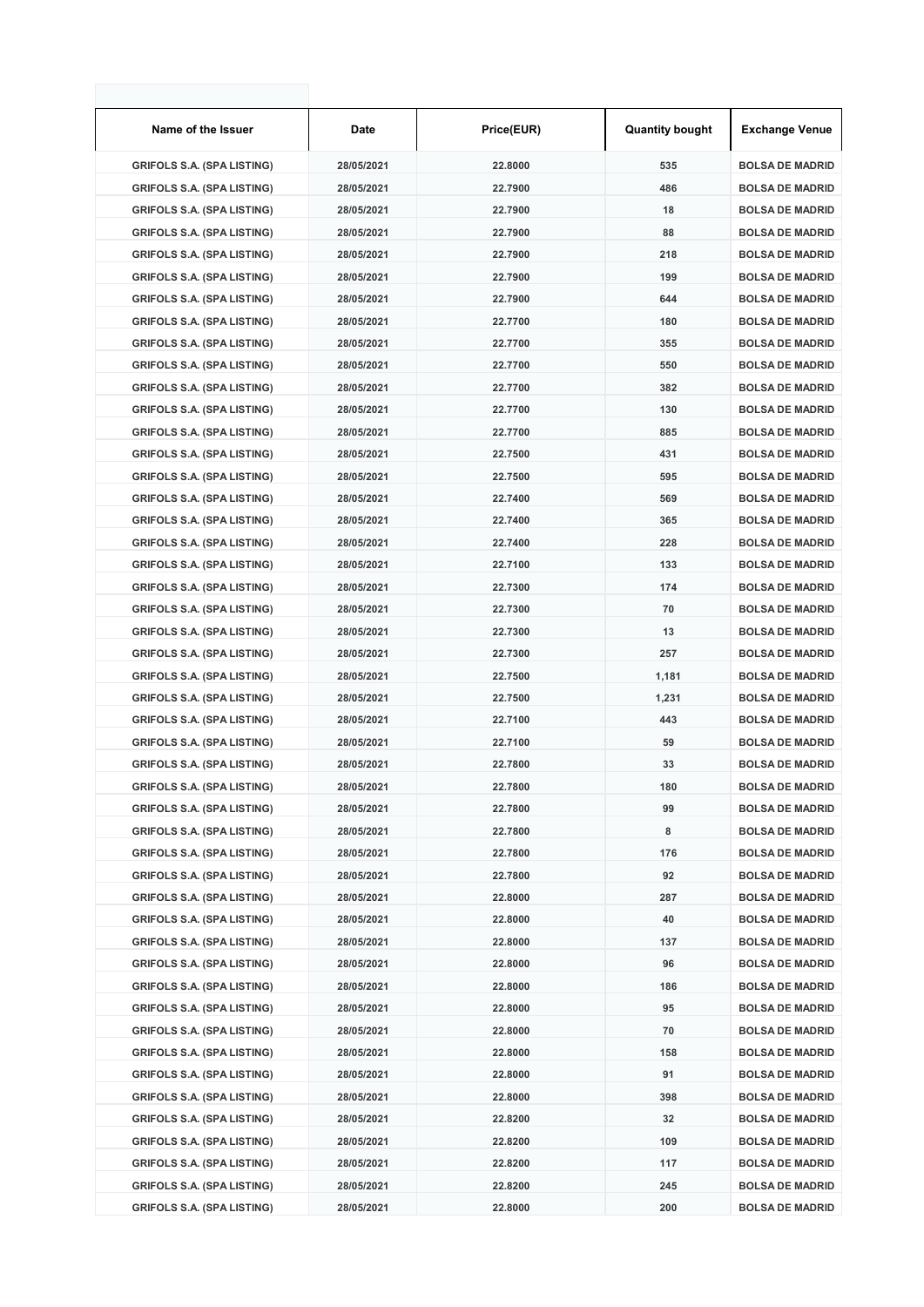| Name of the Issuer                | Date       | Price(EUR) | <b>Quantity bought</b> | <b>Exchange Venue</b>  |
|-----------------------------------|------------|------------|------------------------|------------------------|
| <b>GRIFOLS S.A. (SPA LISTING)</b> | 28/05/2021 | 22.8500    | 49                     | <b>BOLSA DE MADRID</b> |
| <b>GRIFOLS S.A. (SPA LISTING)</b> | 28/05/2021 | 22.8500    | 159                    | <b>BOLSA DE MADRID</b> |
| <b>GRIFOLS S.A. (SPA LISTING)</b> | 28/05/2021 | 22.8500    | 178                    | <b>BOLSA DE MADRID</b> |
| <b>GRIFOLS S.A. (SPA LISTING)</b> | 28/05/2021 | 22.8500    | 84                     | <b>BOLSA DE MADRID</b> |
| <b>GRIFOLS S.A. (SPA LISTING)</b> | 28/05/2021 | 22.8500    | 101                    | <b>BOLSA DE MADRID</b> |
| <b>GRIFOLS S.A. (SPA LISTING)</b> | 28/05/2021 | 22.8400    | 302                    | <b>BOLSA DE MADRID</b> |
| <b>GRIFOLS S.A. (SPA LISTING)</b> | 28/05/2021 | 22.8400    | 352                    | <b>BOLSA DE MADRID</b> |
| <b>GRIFOLS S.A. (SPA LISTING)</b> | 28/05/2021 | 22.8400    | 383                    | <b>BOLSA DE MADRID</b> |
| <b>GRIFOLS S.A. (SPA LISTING)</b> | 28/05/2021 | 22.8400    | 380                    | <b>BOLSA DE MADRID</b> |
| <b>GRIFOLS S.A. (SPA LISTING)</b> | 28/05/2021 | 22.8400    | 171                    | <b>BOLSA DE MADRID</b> |
| <b>GRIFOLS S.A. (SPA LISTING)</b> | 28/05/2021 | 22.8400    | 633                    | <b>BOLSA DE MADRID</b> |
| <b>GRIFOLS S.A. (SPA LISTING)</b> | 28/05/2021 | 22.8400    | 195                    | <b>BOLSA DE MADRID</b> |
| <b>GRIFOLS S.A. (SPA LISTING)</b> | 28/05/2021 | 22.8400    | 26                     | <b>BOLSA DE MADRID</b> |
| <b>GRIFOLS S.A. (SPA LISTING)</b> | 28/05/2021 | 22.8400    | 249                    | <b>BOLSA DE MADRID</b> |
| <b>GRIFOLS S.A. (SPA LISTING)</b> | 28/05/2021 | 22.8100    | 25                     | <b>BOLSA DE MADRID</b> |
| <b>GRIFOLS S.A. (SPA LISTING)</b> | 28/05/2021 | 22.8100    | 283                    | <b>BOLSA DE MADRID</b> |
| <b>GRIFOLS S.A. (SPA LISTING)</b> | 28/05/2021 | 22.8100    | 22                     | <b>BOLSA DE MADRID</b> |
| <b>GRIFOLS S.A. (SPA LISTING)</b> | 28/05/2021 | 22.8000    | 200                    | <b>BOLSA DE MADRID</b> |
| <b>GRIFOLS S.A. (SPA LISTING)</b> | 28/05/2021 | 22.8000    | 656                    | <b>BOLSA DE MADRID</b> |
| <b>GRIFOLS S.A. (SPA LISTING)</b> | 28/05/2021 | 22.8000    | 567                    | <b>BOLSA DE MADRID</b> |
| <b>GRIFOLS S.A. (SPA LISTING)</b> | 28/05/2021 | 22.7900    | 174                    | <b>BOLSA DE MADRID</b> |
| <b>GRIFOLS S.A. (SPA LISTING)</b> | 28/05/2021 | 22.7900    | 407                    | <b>BOLSA DE MADRID</b> |
| <b>GRIFOLS S.A. (SPA LISTING)</b> | 28/05/2021 | 22.7900    | 386                    | <b>BOLSA DE MADRID</b> |
| <b>GRIFOLS S.A. (SPA LISTING)</b> | 28/05/2021 | 22.7900    | 200                    | <b>BOLSA DE MADRID</b> |
| <b>GRIFOLS S.A. (SPA LISTING)</b> | 28/05/2021 | 22.7900    | 191                    | <b>BOLSA DE MADRID</b> |
| <b>GRIFOLS S.A. (SPA LISTING)</b> | 28/05/2021 | 22.7900    | 286                    | <b>BOLSA DE MADRID</b> |
| <b>GRIFOLS S.A. (SPA LISTING)</b> | 28/05/2021 | 22.7900    | 259                    | <b>BOLSA DE MADRID</b> |
| <b>GRIFOLS S.A. (SPA LISTING)</b> | 28/05/2021 | 22.7900    | 212                    | <b>BOLSA DE MADRID</b> |
| <b>GRIFOLS S.A. (SPA LISTING)</b> | 28/05/2021 | 22.8300    | 175                    | <b>BOLSA DE MADRID</b> |
| <b>GRIFOLS S.A. (SPA LISTING)</b> | 28/05/2021 | 22.8300    | 133                    | <b>BOLSA DE MADRID</b> |
| <b>GRIFOLS S.A. (SPA LISTING)</b> | 28/05/2021 | 22.8300    | 13                     | <b>BOLSA DE MADRID</b> |
| <b>GRIFOLS S.A. (SPA LISTING)</b> | 28/05/2021 | 22.8500    | 323                    | <b>BOLSA DE MADRID</b> |
| <b>GRIFOLS S.A. (SPA LISTING)</b> | 28/05/2021 | 22.8500    | 289                    | <b>BOLSA DE MADRID</b> |
| <b>GRIFOLS S.A. (SPA LISTING)</b> | 28/05/2021 | 22.8500    | 360                    | <b>BOLSA DE MADRID</b> |
| <b>GRIFOLS S.A. (SPA LISTING)</b> | 28/05/2021 | 22.8500    | 362                    | <b>BOLSA DE MADRID</b> |
| <b>GRIFOLS S.A. (SPA LISTING)</b> | 28/05/2021 | 22.8500    | 506                    | <b>BOLSA DE MADRID</b> |
| <b>GRIFOLS S.A. (SPA LISTING)</b> | 28/05/2021 | 22.8500    | 683                    | <b>BOLSA DE MADRID</b> |
| <b>GRIFOLS S.A. (SPA LISTING)</b> | 28/05/2021 | 22.8500    | 334                    | <b>BOLSA DE MADRID</b> |
| <b>GRIFOLS S.A. (SPA LISTING)</b> | 28/05/2021 | 22.8400    | 524                    | <b>BOLSA DE MADRID</b> |
| <b>GRIFOLS S.A. (SPA LISTING)</b> | 28/05/2021 | 22.8300    | 335                    | <b>BOLSA DE MADRID</b> |
| <b>GRIFOLS S.A. (SPA LISTING)</b> | 28/05/2021 | 22.8300    | 46                     | <b>BOLSA DE MADRID</b> |
| <b>GRIFOLS S.A. (SPA LISTING)</b> | 28/05/2021 | 22.8300    | 122                    | <b>BOLSA DE MADRID</b> |
| <b>GRIFOLS S.A. (SPA LISTING)</b> | 28/05/2021 | 22.8300    | 120                    | <b>BOLSA DE MADRID</b> |
| <b>GRIFOLS S.A. (SPA LISTING)</b> | 28/05/2021 | 22.8300    | 130                    | <b>BOLSA DE MADRID</b> |
| <b>GRIFOLS S.A. (SPA LISTING)</b> | 28/05/2021 | 22.8300    | 477                    | <b>BOLSA DE MADRID</b> |
| <b>GRIFOLS S.A. (SPA LISTING)</b> | 28/05/2021 | 22.8300    | 163                    | <b>BOLSA DE MADRID</b> |
| <b>GRIFOLS S.A. (SPA LISTING)</b> | 28/05/2021 | 22.8300    | 25                     | <b>BOLSA DE MADRID</b> |
| <b>GRIFOLS S.A. (SPA LISTING)</b> | 28/05/2021 | 22.8300    | 1,481                  | <b>BOLSA DE MADRID</b> |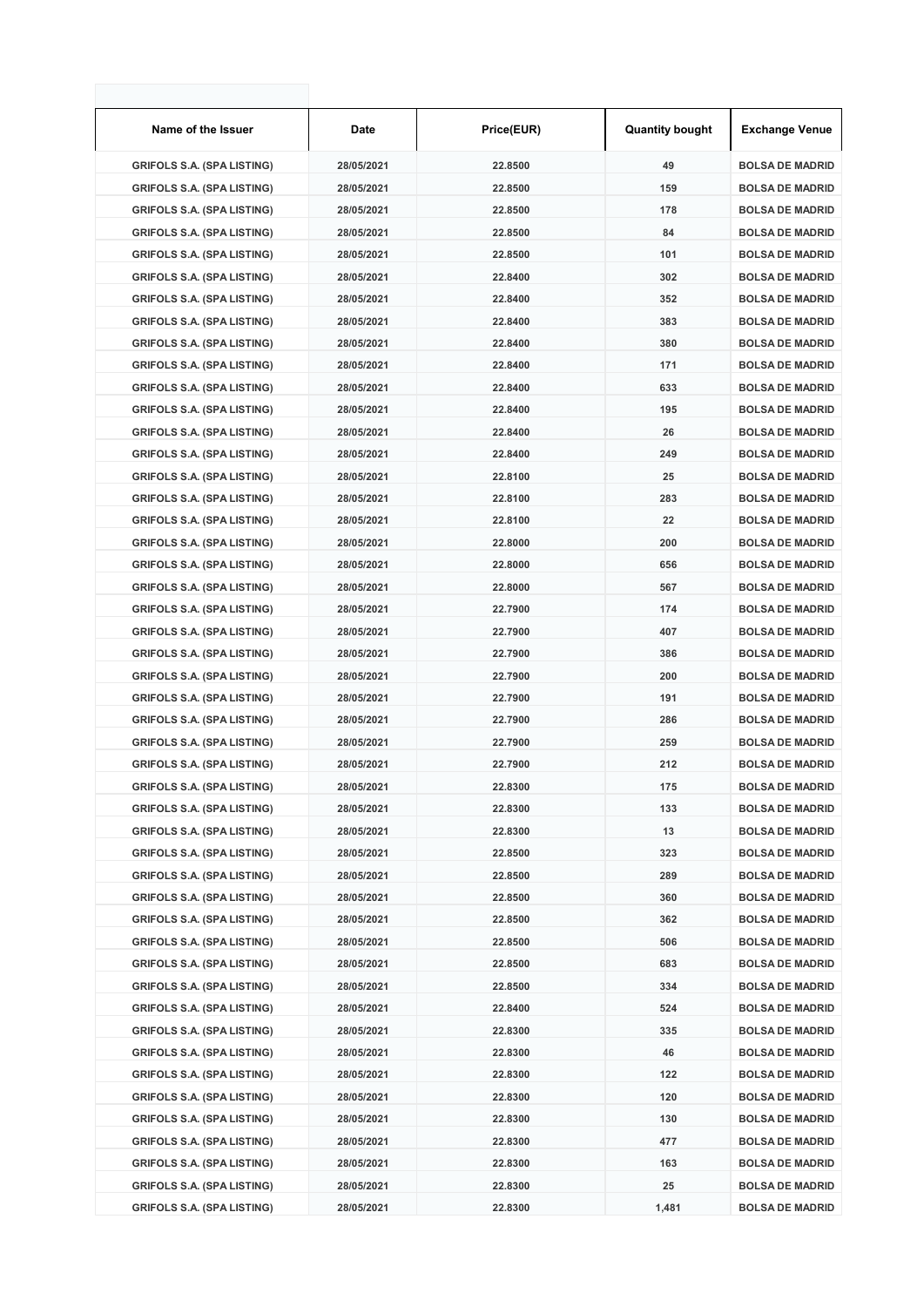| Name of the Issuer                | Date       | Price(EUR) | <b>Quantity bought</b> | <b>Exchange Venue</b>  |
|-----------------------------------|------------|------------|------------------------|------------------------|
| <b>GRIFOLS S.A. (SPA LISTING)</b> | 28/05/2021 | 22.8200    | 167                    | <b>BOLSA DE MADRID</b> |
| <b>GRIFOLS S.A. (SPA LISTING)</b> | 28/05/2021 | 22.8200    | 258                    | <b>BOLSA DE MADRID</b> |
| <b>GRIFOLS S.A. (SPA LISTING)</b> | 28/05/2021 | 22.8200    | 165                    | <b>BOLSA DE MADRID</b> |
| <b>GRIFOLS S.A. (SPA LISTING)</b> | 28/05/2021 | 22.8200    | 573                    | <b>BOLSA DE MADRID</b> |
| <b>GRIFOLS S.A. (SPA LISTING)</b> | 28/05/2021 | 22.8200    | 165                    | <b>BOLSA DE MADRID</b> |
| <b>GRIFOLS S.A. (SPA LISTING)</b> | 28/05/2021 | 22.8200    | 295                    | <b>BOLSA DE MADRID</b> |
| <b>GRIFOLS S.A. (SPA LISTING)</b> | 28/05/2021 | 22.8200    | 215                    | <b>BOLSA DE MADRID</b> |
| <b>GRIFOLS S.A. (SPA LISTING)</b> | 28/05/2021 | 22.8200    | 245                    | <b>BOLSA DE MADRID</b> |
| <b>GRIFOLS S.A. (SPA LISTING)</b> | 28/05/2021 | 22.8200    | 4                      | <b>BOLSA DE MADRID</b> |
| <b>GRIFOLS S.A. (SPA LISTING)</b> | 28/05/2021 | 22.8200    | 200                    | <b>BOLSA DE MADRID</b> |
| <b>GRIFOLS S.A. (SPA LISTING)</b> | 28/05/2021 | 22.8200    | 158                    | <b>BOLSA DE MADRID</b> |
| <b>GRIFOLS S.A. (SPA LISTING)</b> | 28/05/2021 | 22.8100    | 273                    | <b>BOLSA DE MADRID</b> |
| <b>GRIFOLS S.A. (SPA LISTING)</b> | 28/05/2021 | 22.8100    | 425                    | <b>BOLSA DE MADRID</b> |
| <b>GRIFOLS S.A. (SPA LISTING)</b> | 28/05/2021 | 22.8100    | 1,195                  | <b>BOLSA DE MADRID</b> |
| <b>GRIFOLS S.A. (SPA LISTING)</b> | 28/05/2021 | 22.8100    | 428                    | <b>BOLSA DE MADRID</b> |
| <b>GRIFOLS S.A. (SPA LISTING)</b> | 28/05/2021 | 22.8100    | 424                    | <b>BOLSA DE MADRID</b> |
| <b>GRIFOLS S.A. (SPA LISTING)</b> | 28/05/2021 | 22.8000    | 76                     | <b>BOLSA DE MADRID</b> |
| <b>GRIFOLS S.A. (SPA LISTING)</b> | 28/05/2021 | 22.8000    | 212                    | <b>BOLSA DE MADRID</b> |
| <b>GRIFOLS S.A. (SPA LISTING)</b> | 28/05/2021 | 22.8000    | 206                    | <b>BOLSA DE MADRID</b> |
| <b>GRIFOLS S.A. (SPA LISTING)</b> | 28/05/2021 | 22.7900    | 318                    | <b>BOLSA DE MADRID</b> |
| <b>GRIFOLS S.A. (SPA LISTING)</b> | 28/05/2021 | 22.7900    | 438                    | <b>BOLSA DE MADRID</b> |
| <b>GRIFOLS S.A. (SPA LISTING)</b> | 28/05/2021 | 22.7900    | 438                    | <b>BOLSA DE MADRID</b> |
| <b>GRIFOLS S.A. (SPA LISTING)</b> | 28/05/2021 | 22.7900    | 410                    | <b>BOLSA DE MADRID</b> |
| <b>GRIFOLS S.A. (SPA LISTING)</b> | 28/05/2021 | 22.7900    | 299                    | <b>BOLSA DE MADRID</b> |
| <b>GRIFOLS S.A. (SPA LISTING)</b> | 28/05/2021 | 22.7900    | 548                    | <b>BOLSA DE MADRID</b> |
| <b>GRIFOLS S.A. (SPA LISTING)</b> | 28/05/2021 | 22.7900    | 159                    | <b>BOLSA DE MADRID</b> |
| <b>GRIFOLS S.A. (SPA LISTING)</b> | 28/05/2021 | 22.7900    | 292                    | <b>BOLSA DE MADRID</b> |
| <b>GRIFOLS S.A. (SPA LISTING)</b> | 28/05/2021 | 22.7900    | 85                     | <b>BOLSA DE MADRID</b> |
| <b>GRIFOLS S.A. (SPA LISTING)</b> | 28/05/2021 | 22.7900    | 46                     | <b>BOLSA DE MADRID</b> |
| <b>GRIFOLS S.A. (SPA LISTING)</b> | 28/05/2021 | 22.7900    | 275                    | <b>BOLSA DE MADRID</b> |
| <b>GRIFOLS S.A. (SPA LISTING)</b> | 28/05/2021 | 22.7800    | 95                     | <b>BOLSA DE MADRID</b> |
| <b>GRIFOLS S.A. (SPA LISTING)</b> | 28/05/2021 | 22.7800    | 355                    | <b>BOLSA DE MADRID</b> |
| <b>GRIFOLS S.A. (SPA LISTING)</b> | 28/05/2021 | 22.7800    | 195                    | <b>BOLSA DE MADRID</b> |
| <b>GRIFOLS S.A. (SPA LISTING)</b> | 28/05/2021 | 22.7700    | 23                     | <b>BOLSA DE MADRID</b> |
| <b>GRIFOLS S.A. (SPA LISTING)</b> | 28/05/2021 | 22.7700    | 240                    | <b>BOLSA DE MADRID</b> |
| <b>GRIFOLS S.A. (SPA LISTING)</b> | 28/05/2021 | 22.7700    | 21                     | <b>BOLSA DE MADRID</b> |
| <b>GRIFOLS S.A. (SPA LISTING)</b> | 28/05/2021 | 22.7600    | 810                    | <b>BOLSA DE MADRID</b> |
| <b>GRIFOLS S.A. (SPA LISTING)</b> | 28/05/2021 | 22.7500    | 306                    | <b>BOLSA DE MADRID</b> |
| <b>GRIFOLS S.A. (SPA LISTING)</b> | 28/05/2021 | 22.7700    | 23                     | <b>BOLSA DE MADRID</b> |
| <b>GRIFOLS S.A. (SPA LISTING)</b> | 28/05/2021 | 22.7800    | 285                    | <b>BOLSA DE MADRID</b> |
| <b>GRIFOLS S.A. (SPA LISTING)</b> | 28/05/2021 | 22.7800    | 24                     | <b>BOLSA DE MADRID</b> |
| <b>GRIFOLS S.A. (SPA LISTING)</b> | 28/05/2021 | 22.7800    | 25                     | <b>BOLSA DE MADRID</b> |
| <b>GRIFOLS S.A. (SPA LISTING)</b> | 28/05/2021 | 22.7900    | 318                    | <b>BOLSA DE MADRID</b> |
| <b>GRIFOLS S.A. (SPA LISTING)</b> | 28/05/2021 | 22.7900    | 489                    | <b>BOLSA DE MADRID</b> |
| <b>GRIFOLS S.A. (SPA LISTING)</b> | 28/05/2021 | 22.7800    | 1,630                  | <b>BOLSA DE MADRID</b> |
| <b>GRIFOLS S.A. (SPA LISTING)</b> | 28/05/2021 | 22.7800    | 170                    | <b>BOLSA DE MADRID</b> |
| <b>GRIFOLS S.A. (SPA LISTING)</b> | 28/05/2021 | 22.7800    | 98                     | <b>BOLSA DE MADRID</b> |
| <b>GRIFOLS S.A. (SPA LISTING)</b> | 28/05/2021 | 22.7800    | 400                    | <b>BOLSA DE MADRID</b> |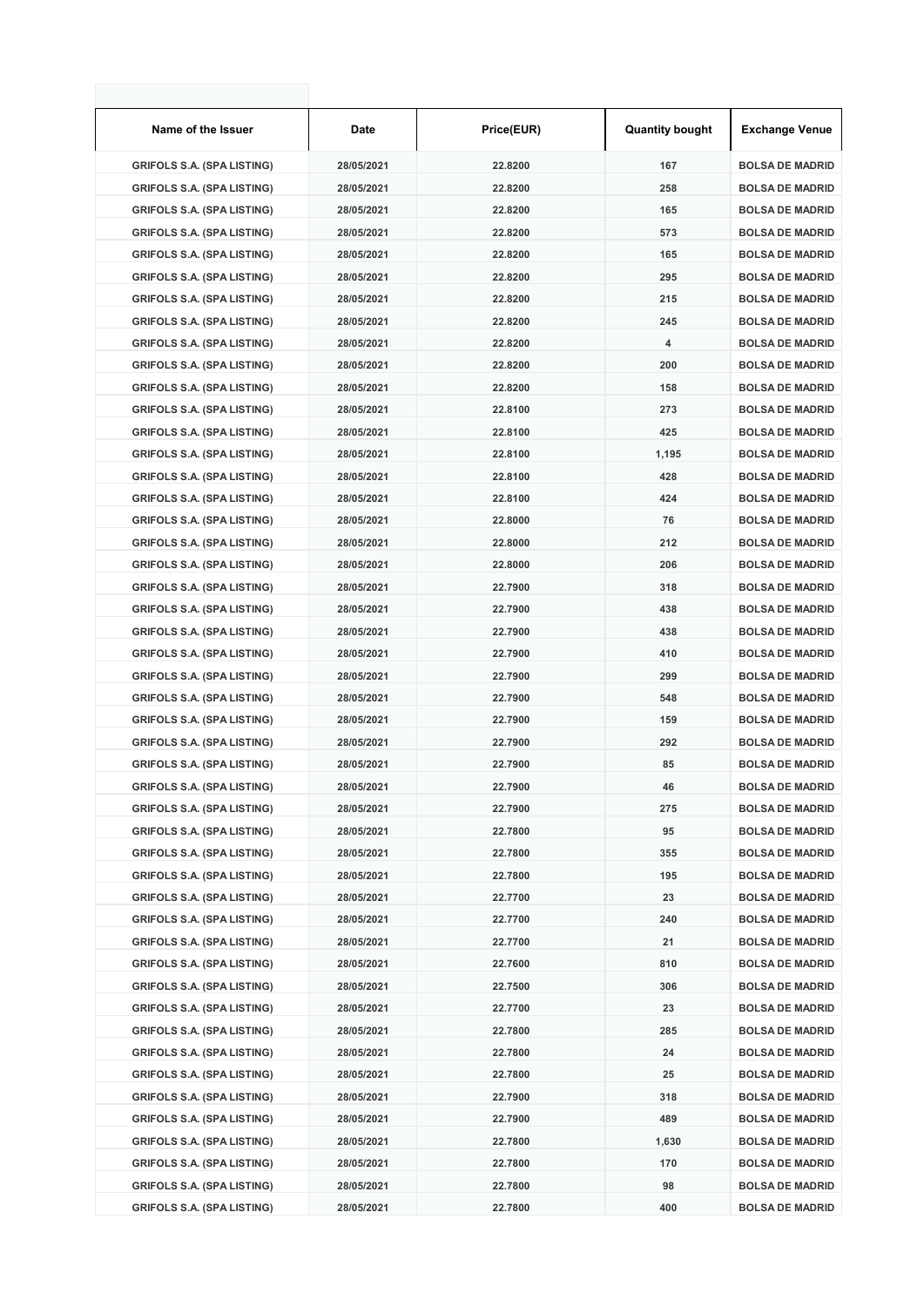| Name of the Issuer                | Date       | Price(EUR) | <b>Quantity bought</b> | <b>Exchange Venue</b>  |  |
|-----------------------------------|------------|------------|------------------------|------------------------|--|
| <b>GRIFOLS S.A. (SPA LISTING)</b> | 28/05/2021 | 22.7800    | 1,139                  | <b>BOLSA DE MADRID</b> |  |
| <b>GRIFOLS S.A. (SPA LISTING)</b> | 28/05/2021 | 22.7800    | 410                    | <b>BOLSA DE MADRID</b> |  |
| <b>GRIFOLS S.A. (SPA LISTING)</b> | 28/05/2021 | 22.7800    | 282                    | <b>BOLSA DE MADRID</b> |  |
| <b>GRIFOLS S.A. (SPA LISTING)</b> | 28/05/2021 | 22.7900    | 1,569                  | <b>BOLSA DE MADRID</b> |  |
| <b>GRIFOLS S.A. (SPA LISTING)</b> | 28/05/2021 | 22.8000    | 22                     | <b>BOLSA DE MADRID</b> |  |
| <b>GRIFOLS S.A. (SPA LISTING)</b> | 28/05/2021 | 22.8200    | 312                    | <b>BOLSA DE MADRID</b> |  |
| <b>GRIFOLS S.A. (SPA LISTING)</b> | 28/05/2021 | 22.8200    | 146                    | <b>BOLSA DE MADRID</b> |  |
| <b>GRIFOLS S.A. (SPA LISTING)</b> | 28/05/2021 | 22.8200    | 109                    | <b>BOLSA DE MADRID</b> |  |
| <b>GRIFOLS S.A. (SPA LISTING)</b> | 28/05/2021 | 22.8100    | 303                    | <b>BOLSA DE MADRID</b> |  |
| <b>GRIFOLS S.A. (SPA LISTING)</b> | 28/05/2021 | 22.8100    | 78                     | <b>BOLSA DE MADRID</b> |  |
| <b>GRIFOLS S.A. (SPA LISTING)</b> | 28/05/2021 | 22.8300    | 418                    | <b>BOLSA DE MADRID</b> |  |
| <b>GRIFOLS S.A. (SPA LISTING)</b> | 28/05/2021 | 22.8300    | 380                    | <b>BOLSA DE MADRID</b> |  |
| <b>GRIFOLS S.A. (SPA LISTING)</b> | 28/05/2021 | 22.8300    | 171                    | <b>BOLSA DE MADRID</b> |  |
| <b>GRIFOLS S.A. (SPA LISTING)</b> | 28/05/2021 | 22.8300    | 247                    | <b>BOLSA DE MADRID</b> |  |
| <b>GRIFOLS S.A. (SPA LISTING)</b> | 28/05/2021 | 22.8300    | 147                    | <b>BOLSA DE MADRID</b> |  |
| <b>GRIFOLS S.A. (SPA LISTING)</b> | 28/05/2021 | 22.8300    | 160                    | <b>BOLSA DE MADRID</b> |  |
| <b>GRIFOLS S.A. (SPA LISTING)</b> | 28/05/2021 | 22.8300    | 123                    | <b>BOLSA DE MADRID</b> |  |
| <b>GRIFOLS S.A. (SPA LISTING)</b> | 28/05/2021 | 22.8300    | 138                    | <b>BOLSA DE MADRID</b> |  |
| <b>GRIFOLS S.A. (SPA LISTING)</b> | 28/05/2021 | 22.8300    | 84                     | <b>BOLSA DE MADRID</b> |  |
| <b>GRIFOLS S.A. (SPA LISTING)</b> | 28/05/2021 | 22.8300    | 50                     | <b>BOLSA DE MADRID</b> |  |
| <b>GRIFOLS S.A. (SPA LISTING)</b> | 28/05/2021 | 22.8300    | 26                     | <b>BOLSA DE MADRID</b> |  |
| <b>GRIFOLS S.A. (SPA LISTING)</b> | 28/05/2021 | 22.8200    | 272                    | <b>BOLSA DE MADRID</b> |  |
| <b>GRIFOLS S.A. (SPA LISTING)</b> | 28/05/2021 | 22.8200    | 548                    | <b>BOLSA DE MADRID</b> |  |
| <b>GRIFOLS S.A. (SPA LISTING)</b> | 28/05/2021 | 22.8200    | 268                    | <b>BOLSA DE MADRID</b> |  |
| <b>GRIFOLS S.A. (SPA LISTING)</b> | 28/05/2021 | 22.8200    | 272                    | <b>BOLSA DE MADRID</b> |  |
| <b>GRIFOLS S.A. (SPA LISTING)</b> | 28/05/2021 | 22.8200    | 183                    | <b>BOLSA DE MADRID</b> |  |
| <b>GRIFOLS S.A. (SPA LISTING)</b> | 28/05/2021 | 22.8200    | 61                     | <b>BOLSA DE MADRID</b> |  |
| <b>GRIFOLS S.A. (SPA LISTING)</b> | 28/05/2021 | 22.8200    | 240                    | <b>BOLSA DE MADRID</b> |  |
| <b>GRIFOLS S.A. (SPA LISTING)</b> | 28/05/2021 | 22.8600    | $\overline{7}$         | <b>BOLSA DE MADRID</b> |  |
| <b>GRIFOLS S.A. (SPA LISTING)</b> | 28/05/2021 | 22.8600    | 287                    | <b>BOLSA DE MADRID</b> |  |
| <b>GRIFOLS S.A. (SPA LISTING)</b> | 28/05/2021 | 22.8600    | 320                    | <b>BOLSA DE MADRID</b> |  |
|                                   |            |            |                        | <b>BOLSA DE MADRID</b> |  |
| <b>GRIFOLS S.A. (SPA LISTING)</b> | 28/05/2021 | 22.8600    | 289<br>264             |                        |  |
| <b>GRIFOLS S.A. (SPA LISTING)</b> | 28/05/2021 | 22.8600    |                        | <b>BOLSA DE MADRID</b> |  |
| <b>GRIFOLS S.A. (SPA LISTING)</b> | 28/05/2021 | 22.8600    | 1,092                  | <b>BOLSA DE MADRID</b> |  |
| <b>GRIFOLS S.A. (SPA LISTING)</b> | 28/05/2021 | 22.8600    | 190                    | <b>BOLSA DE MADRID</b> |  |
| <b>GRIFOLS S.A. (SPA LISTING)</b> | 28/05/2021 | 22.8900    | 291                    | <b>BOLSA DE MADRID</b> |  |
| <b>GRIFOLS S.A. (SPA LISTING)</b> | 28/05/2021 | 22.8900    | 77                     | <b>BOLSA DE MADRID</b> |  |
| <b>GRIFOLS S.A. (SPA LISTING)</b> | 28/05/2021 | 22.8900    | 208                    | <b>BOLSA DE MADRID</b> |  |
| <b>GRIFOLS S.A. (SPA LISTING)</b> | 28/05/2021 | 22.8900    | 171                    | <b>BOLSA DE MADRID</b> |  |
| <b>GRIFOLS S.A. (SPA LISTING)</b> | 28/05/2021 | 22.8900    | 171                    | <b>BOLSA DE MADRID</b> |  |
| <b>GRIFOLS S.A. (SPA LISTING)</b> | 28/05/2021 | 22.8900    | 93                     | <b>BOLSA DE MADRID</b> |  |
| <b>GRIFOLS S.A. (SPA LISTING)</b> | 28/05/2021 | 22.8900    | 198                    | <b>BOLSA DE MADRID</b> |  |
| <b>GRIFOLS S.A. (SPA LISTING)</b> | 28/05/2021 | 22.8900    | 15                     | <b>BOLSA DE MADRID</b> |  |
| <b>GRIFOLS S.A. (SPA LISTING)</b> | 28/05/2021 | 22.8900    | 210                    | <b>BOLSA DE MADRID</b> |  |
| <b>GRIFOLS S.A. (SPA LISTING)</b> | 28/05/2021 | 22.8900    | 71                     | <b>BOLSA DE MADRID</b> |  |
| <b>GRIFOLS S.A. (SPA LISTING)</b> | 28/05/2021 | 22.8900    | 286                    | <b>BOLSA DE MADRID</b> |  |
| <b>GRIFOLS S.A. (SPA LISTING)</b> | 28/05/2021 | 22.8900    | 9                      | <b>BOLSA DE MADRID</b> |  |
| <b>GRIFOLS S.A. (SPA LISTING)</b> | 28/05/2021 | 22.8900    | 138                    | <b>BOLSA DE MADRID</b> |  |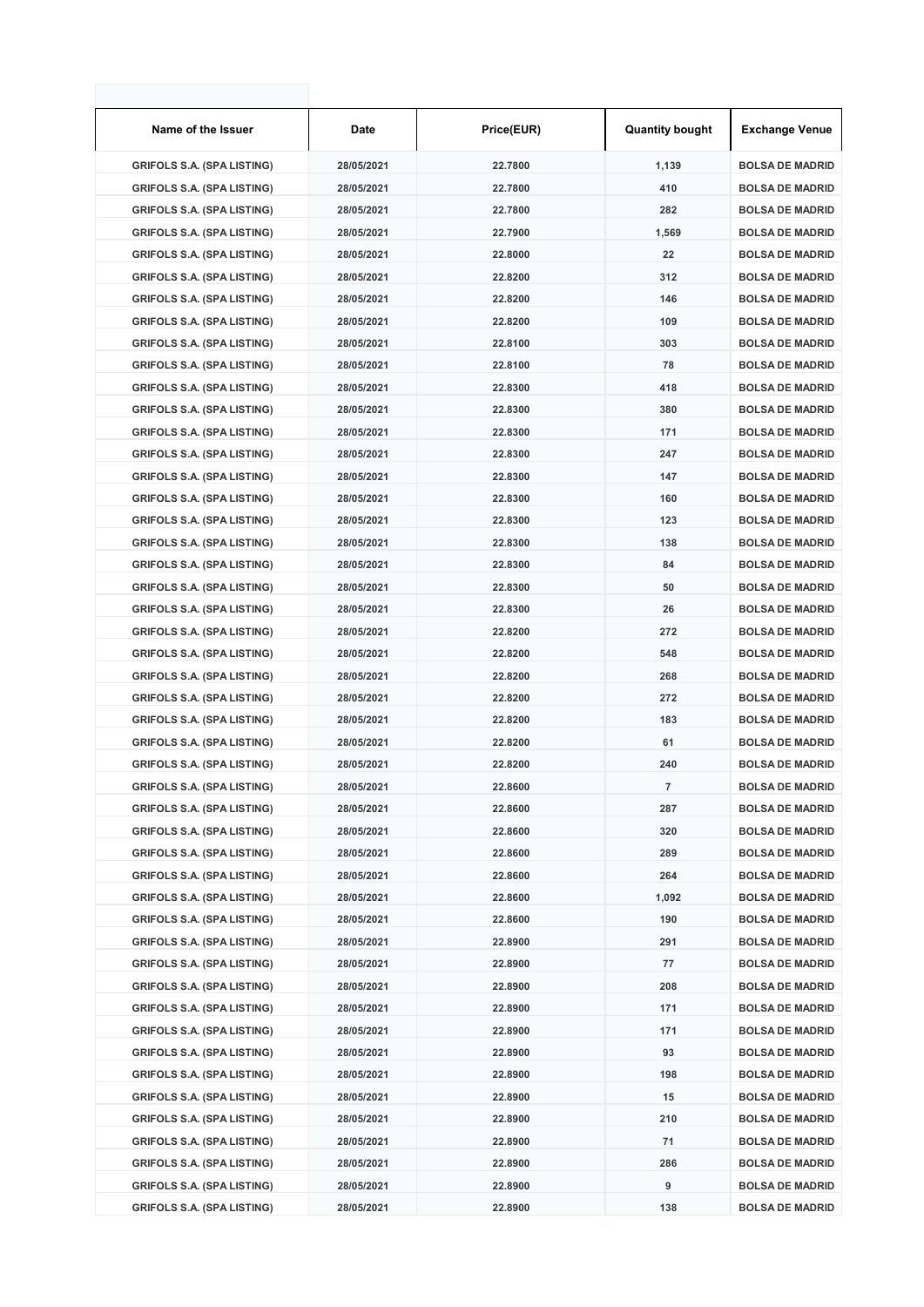| Name of the Issuer                | Date       | Price(EUR) | <b>Quantity bought</b> | <b>Exchange Venue</b>  |
|-----------------------------------|------------|------------|------------------------|------------------------|
| <b>GRIFOLS S.A. (SPA LISTING)</b> | 28/05/2021 | 22.8900    | 144                    | <b>BOLSA DE MADRID</b> |
| <b>GRIFOLS S.A. (SPA LISTING)</b> | 28/05/2021 | 22.8900    | 200                    | <b>BOLSA DE MADRID</b> |
| <b>GRIFOLS S.A. (SPA LISTING)</b> | 28/05/2021 | 22.8900    | 52                     | <b>BOLSA DE MADRID</b> |
| <b>GRIFOLS S.A. (SPA LISTING)</b> | 28/05/2021 | 22.8800    | 297                    | <b>BOLSA DE MADRID</b> |
| <b>GRIFOLS S.A. (SPA LISTING)</b> | 28/05/2021 | 22.8800    | 220                    | <b>BOLSA DE MADRID</b> |
| <b>GRIFOLS S.A. (SPA LISTING)</b> | 28/05/2021 | 22.8800    | 518                    | <b>BOLSA DE MADRID</b> |
| <b>GRIFOLS S.A. (SPA LISTING)</b> | 28/05/2021 | 22.9000    | 778                    | <b>BOLSA DE MADRID</b> |
| <b>GRIFOLS S.A. (SPA LISTING)</b> | 28/05/2021 | 22.9000    | 371                    | <b>BOLSA DE MADRID</b> |
| <b>GRIFOLS S.A. (SPA LISTING)</b> | 28/05/2021 | 22.9000    | 530                    | <b>BOLSA DE MADRID</b> |
| <b>GRIFOLS S.A. (SPA LISTING)</b> | 28/05/2021 | 22.9000    | 430                    | <b>BOLSA DE MADRID</b> |
| <b>GRIFOLS S.A. (SPA LISTING)</b> | 28/05/2021 | 22.9000    | 562                    | <b>BOLSA DE MADRID</b> |
| <b>GRIFOLS S.A. (SPA LISTING)</b> | 28/05/2021 | 22.9100    | 265                    | <b>BOLSA DE MADRID</b> |
| <b>GRIFOLS S.A. (SPA LISTING)</b> | 28/05/2021 | 22.9100    | 12                     | <b>BOLSA DE MADRID</b> |
| <b>GRIFOLS S.A. (SPA LISTING)</b> | 28/05/2021 | 22.9100    | 500                    | <b>BOLSA DE MADRID</b> |
| <b>GRIFOLS S.A. (SPA LISTING)</b> | 28/05/2021 | 22.9100    | 11                     | <b>BOLSA DE MADRID</b> |
| <b>GRIFOLS S.A. (SPA LISTING)</b> | 28/05/2021 | 22.9200    | 131                    | <b>BOLSA DE MADRID</b> |
| <b>GRIFOLS S.A. (SPA LISTING)</b> | 28/05/2021 | 22.9200    | 159                    | <b>BOLSA DE MADRID</b> |
| <b>GRIFOLS S.A. (SPA LISTING)</b> | 28/05/2021 | 22.9300    | 58                     | <b>BOLSA DE MADRID</b> |
| <b>GRIFOLS S.A. (SPA LISTING)</b> | 28/05/2021 | 22.9400    | 104                    | <b>BOLSA DE MADRID</b> |
| <b>GRIFOLS S.A. (SPA LISTING)</b> | 28/05/2021 | 22.9400    | $\overline{2}$         | <b>BOLSA DE MADRID</b> |
| <b>GRIFOLS S.A. (SPA LISTING)</b> | 28/05/2021 | 22.9400    | 92                     | <b>BOLSA DE MADRID</b> |
| <b>GRIFOLS S.A. (SPA LISTING)</b> | 28/05/2021 | 22.9400    | 267                    | <b>BOLSA DE MADRID</b> |
| <b>GRIFOLS S.A. (SPA LISTING)</b> | 28/05/2021 | 22.9400    | 54                     | <b>BOLSA DE MADRID</b> |
| <b>GRIFOLS S.A. (SPA LISTING)</b> | 28/05/2021 | 22.9500    | 184                    | <b>BOLSA DE MADRID</b> |
| <b>GRIFOLS S.A. (SPA LISTING)</b> | 28/05/2021 | 22.9500    | 94                     | <b>BOLSA DE MADRID</b> |
| <b>GRIFOLS S.A. (SPA LISTING)</b> | 28/05/2021 | 22.9400    | 316                    | <b>BOLSA DE MADRID</b> |
| <b>GRIFOLS S.A. (SPA LISTING)</b> | 28/05/2021 | 22.9400    | 108                    | <b>BOLSA DE MADRID</b> |
| <b>GRIFOLS S.A. (SPA LISTING)</b> | 28/05/2021 | 22.9400    | 420                    | <b>BOLSA DE MADRID</b> |
| <b>GRIFOLS S.A. (SPA LISTING)</b> | 28/05/2021 | 22.9400    | 212                    | <b>BOLSA DE MADRID</b> |
| <b>GRIFOLS S.A. (SPA LISTING)</b> | 28/05/2021 | 22.9400    | 104                    | <b>BOLSA DE MADRID</b> |
| <b>GRIFOLS S.A. (SPA LISTING)</b> | 28/05/2021 | 22.9500    | 1,702                  | <b>BOLSA DE MADRID</b> |
| <b>GRIFOLS S.A. (SPA LISTING)</b> | 28/05/2021 | 22.9500    | 104                    | <b>BOLSA DE MADRID</b> |
| <b>GRIFOLS S.A. (SPA LISTING)</b> | 28/05/2021 | 22.9400    | 22                     | <b>BOLSA DE MADRID</b> |
| <b>GRIFOLS S.A. (SPA LISTING)</b> | 28/05/2021 | 22.9400    | 124                    | <b>BOLSA DE MADRID</b> |
| <b>GRIFOLS S.A. (SPA LISTING)</b> | 28/05/2021 | 22.9400    | 500                    | <b>BOLSA DE MADRID</b> |
| <b>GRIFOLS S.A. (SPA LISTING)</b> | 28/05/2021 | 22.9400    | 4                      | <b>BOLSA DE MADRID</b> |
| <b>GRIFOLS S.A. (SPA LISTING)</b> | 28/05/2021 | 22.9800    | 263                    | <b>BOLSA DE MADRID</b> |
| <b>GRIFOLS S.A. (SPA LISTING)</b> | 28/05/2021 | 22.9800    | 14                     | <b>BOLSA DE MADRID</b> |
| <b>GRIFOLS S.A. (SPA LISTING)</b> | 28/05/2021 | 22.9800    | 276                    | <b>BOLSA DE MADRID</b> |
| <b>GRIFOLS S.A. (SPA LISTING)</b> | 28/05/2021 | 22.9900    | 167                    | <b>BOLSA DE MADRID</b> |
| <b>GRIFOLS S.A. (SPA LISTING)</b> | 28/05/2021 | 22.9900    | 148                    | <b>BOLSA DE MADRID</b> |
| <b>GRIFOLS S.A. (SPA LISTING)</b> | 28/05/2021 | 22.9900    | 52                     | <b>BOLSA DE MADRID</b> |
| <b>GRIFOLS S.A. (SPA LISTING)</b> | 28/05/2021 | 22.9900    | 178                    | <b>BOLSA DE MADRID</b> |
| <b>GRIFOLS S.A. (SPA LISTING)</b> | 28/05/2021 | 22.9900    | 36                     | <b>BOLSA DE MADRID</b> |
| <b>GRIFOLS S.A. (SPA LISTING)</b> | 28/05/2021 | 22.9900    | 234                    | <b>BOLSA DE MADRID</b> |
| <b>GRIFOLS S.A. (SPA LISTING)</b> | 28/05/2021 | 22.9900    | 70                     | <b>BOLSA DE MADRID</b> |
| <b>GRIFOLS S.A. (SPA LISTING)</b> | 28/05/2021 | 22.9700    | 1,665                  | <b>BOLSA DE MADRID</b> |
| <b>GRIFOLS S.A. (SPA LISTING)</b> | 28/05/2021 | 22.9600    | 430                    | <b>BOLSA DE MADRID</b> |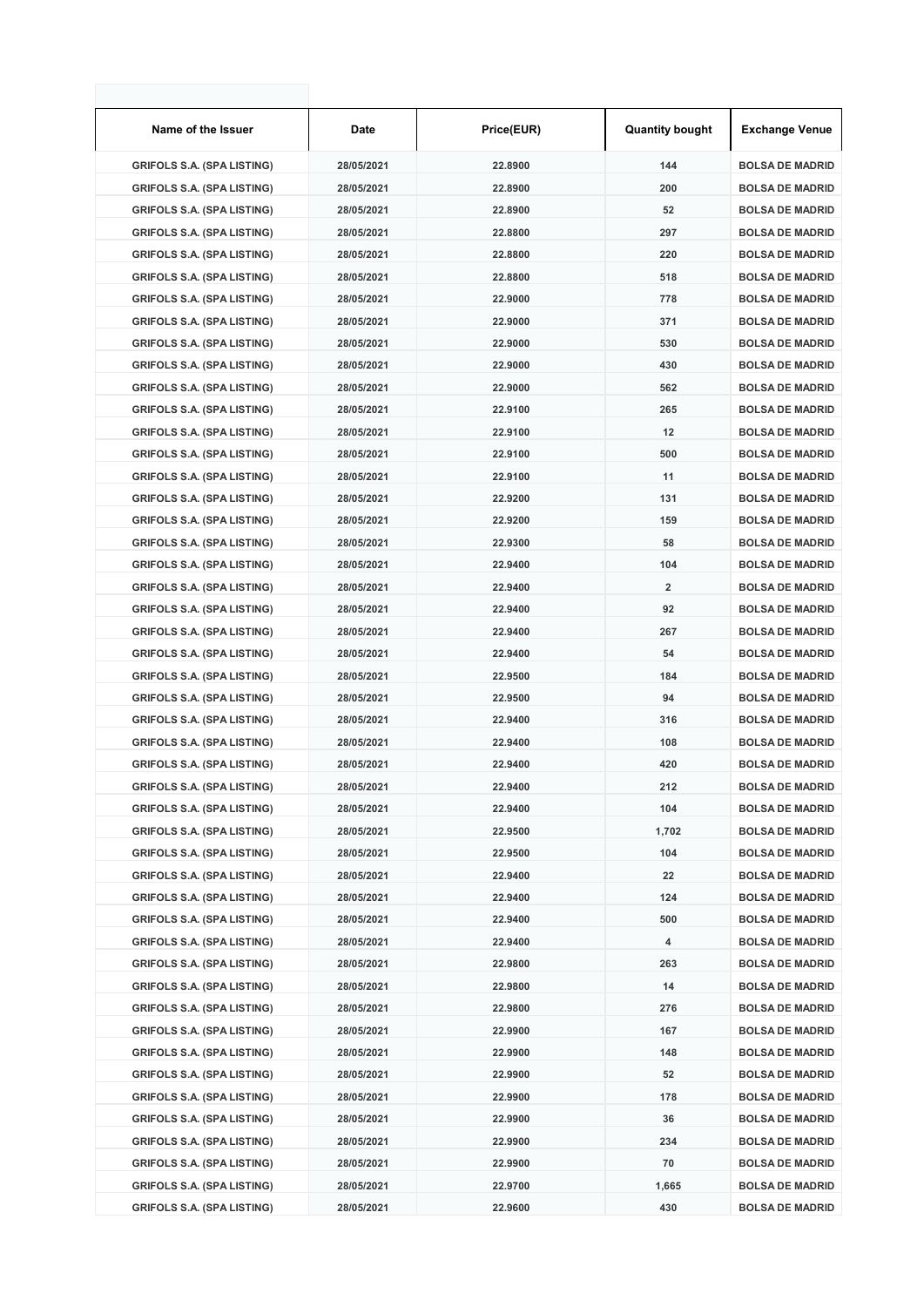| Name of the Issuer                | Date       | Price(EUR) | <b>Quantity bought</b> | <b>Exchange Venue</b>  |
|-----------------------------------|------------|------------|------------------------|------------------------|
| <b>GRIFOLS S.A. (SPA LISTING)</b> | 28/05/2021 | 22.9600    | 424                    | <b>BOLSA DE MADRID</b> |
| <b>GRIFOLS S.A. (SPA LISTING)</b> | 28/05/2021 | 22.9600    | 443                    | <b>BOLSA DE MADRID</b> |
| <b>GRIFOLS S.A. (SPA LISTING)</b> | 28/05/2021 | 22.9600    | 301                    | <b>BOLSA DE MADRID</b> |
| <b>GRIFOLS S.A. (SPA LISTING)</b> | 28/05/2021 | 22.9900    | 1,022                  | <b>BOLSA DE MADRID</b> |
| <b>GRIFOLS S.A. (SPA LISTING)</b> | 28/05/2021 | 22.9900    | 547                    | <b>BOLSA DE MADRID</b> |
| <b>GRIFOLS S.A. (SPA LISTING)</b> | 28/05/2021 | 22.9900    | 702                    | <b>BOLSA DE MADRID</b> |
| <b>GRIFOLS S.A. (SPA LISTING)</b> | 28/05/2021 | 22.9500    | 39                     | <b>BOLSA DE MADRID</b> |
| <b>GRIFOLS S.A. (SPA LISTING)</b> | 28/05/2021 | 22.9500    | 48                     | <b>BOLSA DE MADRID</b> |
| <b>GRIFOLS S.A. (SPA LISTING)</b> | 28/05/2021 | 22.9500    | 532                    | <b>BOLSA DE MADRID</b> |
| <b>GRIFOLS S.A. (SPA LISTING)</b> | 28/05/2021 | 22.9600    | 270                    | <b>BOLSA DE MADRID</b> |
| <b>GRIFOLS S.A. (SPA LISTING)</b> | 28/05/2021 | 22.9600    | 390                    | <b>BOLSA DE MADRID</b> |
| <b>GRIFOLS S.A. (SPA LISTING)</b> | 28/05/2021 | 22.9600    | 270                    | <b>BOLSA DE MADRID</b> |
| <b>GRIFOLS S.A. (SPA LISTING)</b> | 28/05/2021 | 22.9500    | 108                    | <b>BOLSA DE MADRID</b> |
| <b>GRIFOLS S.A. (SPA LISTING)</b> | 28/05/2021 | 22.9500    | 22                     | <b>BOLSA DE MADRID</b> |
| <b>GRIFOLS S.A. (SPA LISTING)</b> | 28/05/2021 | 22.9700    | 107                    | <b>BOLSA DE MADRID</b> |
| <b>GRIFOLS S.A. (SPA LISTING)</b> | 28/05/2021 | 22.9700    | 257                    | <b>BOLSA DE MADRID</b> |
| <b>GRIFOLS S.A. (SPA LISTING)</b> | 28/05/2021 | 22.9700    | 207                    | <b>BOLSA DE MADRID</b> |
| <b>GRIFOLS S.A. (SPA LISTING)</b> | 28/05/2021 | 22.9700    | 258                    | <b>BOLSA DE MADRID</b> |
| <b>GRIFOLS S.A. (SPA LISTING)</b> | 28/05/2021 | 22.9700    | 805                    | <b>BOLSA DE MADRID</b> |
| <b>GRIFOLS S.A. (SPA LISTING)</b> | 28/05/2021 | 22.9700    | 783                    | <b>BOLSA DE MADRID</b> |
| <b>GRIFOLS S.A. (SPA LISTING)</b> | 28/05/2021 | 22.9600    | 432                    | <b>BOLSA DE MADRID</b> |
| <b>GRIFOLS S.A. (SPA LISTING)</b> | 28/05/2021 | 22.9600    | 197                    | <b>BOLSA DE MADRID</b> |
| <b>GRIFOLS S.A. (SPA LISTING)</b> | 28/05/2021 | 22.9600    | 218                    | <b>BOLSA DE MADRID</b> |
| <b>GRIFOLS S.A. (SPA LISTING)</b> | 28/05/2021 | 22.9600    | 250                    | <b>BOLSA DE MADRID</b> |
| <b>GRIFOLS S.A. (SPA LISTING)</b> | 28/05/2021 | 22.9600    | 14                     | <b>BOLSA DE MADRID</b> |
| <b>GRIFOLS S.A. (SPA LISTING)</b> | 28/05/2021 | 22.9500    | 282                    | <b>BOLSA DE MADRID</b> |
| <b>GRIFOLS S.A. (SPA LISTING)</b> | 28/05/2021 | 22.9300    | 518                    | <b>BOLSA DE MADRID</b> |
| <b>GRIFOLS S.A. (SPA LISTING)</b> | 28/05/2021 | 22.9600    | 293                    | <b>BOLSA DE MADRID</b> |
| <b>GRIFOLS S.A. (SPA LISTING)</b> | 28/05/2021 | 22.9600    | 297                    | <b>BOLSA DE MADRID</b> |
| <b>GRIFOLS S.A. (SPA LISTING)</b> | 28/05/2021 | 22.9600    | 319                    | <b>BOLSA DE MADRID</b> |
| <b>GRIFOLS S.A. (SPA LISTING)</b> | 28/05/2021 | 22.9600    | 280                    | <b>BOLSA DE MADRID</b> |
| <b>GRIFOLS S.A. (SPA LISTING)</b> | 28/05/2021 | 22.9600    | 334                    | <b>BOLSA DE MADRID</b> |
| <b>GRIFOLS S.A. (SPA LISTING)</b> | 28/05/2021 | 22.9600    | 769                    | <b>BOLSA DE MADRID</b> |
| <b>GRIFOLS S.A. (SPA LISTING)</b> | 28/05/2021 | 22.9600    | 49                     | <b>BOLSA DE MADRID</b> |
| <b>GRIFOLS S.A. (SPA LISTING)</b> | 28/05/2021 | 22.9200    | 9                      | <b>BOLSA DE MADRID</b> |
| <b>GRIFOLS S.A. (SPA LISTING)</b> | 28/05/2021 | 22.9200    | 221                    | <b>BOLSA DE MADRID</b> |
| <b>GRIFOLS S.A. (SPA LISTING)</b> | 28/05/2021 | 22.9200    | 57                     | <b>BOLSA DE MADRID</b> |
| <b>GRIFOLS S.A. (SPA LISTING)</b> | 28/05/2021 | 22.9200    | 28                     | <b>BOLSA DE MADRID</b> |
| <b>GRIFOLS S.A. (SPA LISTING)</b> | 28/05/2021 | 22.9600    | 57                     | <b>BOLSA DE MADRID</b> |
| <b>GRIFOLS S.A. (SPA LISTING)</b> | 28/05/2021 | 22.9600    | 128                    | <b>BOLSA DE MADRID</b> |
| <b>GRIFOLS S.A. (SPA LISTING)</b> | 28/05/2021 | 22.9600    | 129                    | <b>BOLSA DE MADRID</b> |
| <b>GRIFOLS S.A. (SPA LISTING)</b> | 28/05/2021 | 22.9600    | 31                     | <b>BOLSA DE MADRID</b> |
| <b>GRIFOLS S.A. (SPA LISTING)</b> | 28/05/2021 | 22.9600    | 34                     | <b>BOLSA DE MADRID</b> |
| <b>GRIFOLS S.A. (SPA LISTING)</b> | 28/05/2021 | 22.9600    | 94                     | <b>BOLSA DE MADRID</b> |
| <b>GRIFOLS S.A. (SPA LISTING)</b> | 28/05/2021 | 22.9600    | 562                    | <b>BOLSA DE MADRID</b> |
| <b>GRIFOLS S.A. (SPA LISTING)</b> | 28/05/2021 | 22.9500    | 55                     | <b>BOLSA DE MADRID</b> |
| <b>GRIFOLS S.A. (SPA LISTING)</b> | 28/05/2021 | 22.9500    | 116                    | <b>BOLSA DE MADRID</b> |
| <b>GRIFOLS S.A. (SPA LISTING)</b> | 28/05/2021 | 22.9500    | 91                     | <b>BOLSA DE MADRID</b> |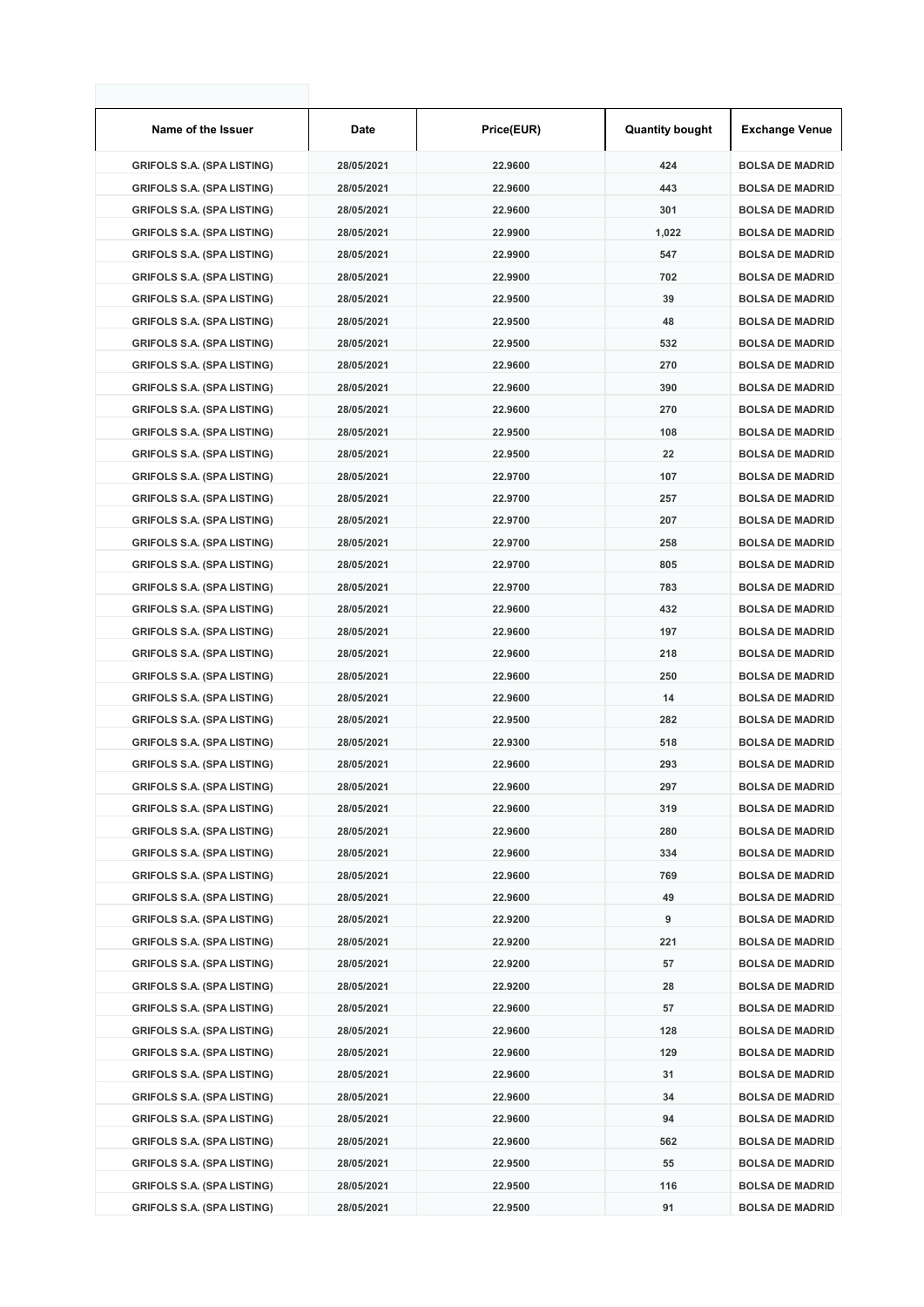| Name of the Issuer                | Date       | Price(EUR) | <b>Quantity bought</b> | <b>Exchange Venue</b>  |
|-----------------------------------|------------|------------|------------------------|------------------------|
| <b>GRIFOLS S.A. (SPA LISTING)</b> | 28/05/2021 | 22.9500    | 10                     | <b>BOLSA DE MADRID</b> |
| <b>GRIFOLS S.A. (SPA LISTING)</b> | 28/05/2021 | 22.9500    | 78                     | <b>BOLSA DE MADRID</b> |
| <b>GRIFOLS S.A. (SPA LISTING)</b> | 28/05/2021 | 22.9500    | 79                     | <b>BOLSA DE MADRID</b> |
| <b>GRIFOLS S.A. (SPA LISTING)</b> | 28/05/2021 | 22.9500    | 1                      | <b>BOLSA DE MADRID</b> |
| <b>GRIFOLS S.A. (SPA LISTING)</b> | 28/05/2021 | 22.9900    | 983                    | <b>BOLSA DE MADRID</b> |
| <b>GRIFOLS S.A. (SPA LISTING)</b> | 28/05/2021 | 22.9900    | 832                    | <b>BOLSA DE MADRID</b> |
| <b>GRIFOLS S.A. (SPA LISTING)</b> | 28/05/2021 | 22.9900    | 559                    | <b>BOLSA DE MADRID</b> |
| <b>GRIFOLS S.A. (SPA LISTING)</b> | 28/05/2021 | 22.9800    | 315                    | <b>BOLSA DE MADRID</b> |
| <b>GRIFOLS S.A. (SPA LISTING)</b> | 28/05/2021 | 23.0100    | 306                    | <b>BOLSA DE MADRID</b> |
| <b>GRIFOLS S.A. (SPA LISTING)</b> | 28/05/2021 | 23.0100    | 262                    | <b>BOLSA DE MADRID</b> |
| <b>GRIFOLS S.A. (SPA LISTING)</b> | 28/05/2021 | 23.0100    | 306                    | <b>BOLSA DE MADRID</b> |
| <b>GRIFOLS S.A. (SPA LISTING)</b> | 28/05/2021 | 23.0100    | 262                    | <b>BOLSA DE MADRID</b> |
| <b>GRIFOLS S.A. (SPA LISTING)</b> | 28/05/2021 | 23.0100    | 85                     | <b>BOLSA DE MADRID</b> |
| <b>GRIFOLS S.A. (SPA LISTING)</b> | 28/05/2021 | 23.0100    | 221                    | <b>BOLSA DE MADRID</b> |
| <b>GRIFOLS S.A. (SPA LISTING)</b> | 28/05/2021 | 23.0100    | 61                     | <b>BOLSA DE MADRID</b> |
| <b>GRIFOLS S.A. (SPA LISTING)</b> | 28/05/2021 | 23.0100    | 182                    | <b>BOLSA DE MADRID</b> |
| <b>GRIFOLS S.A. (SPA LISTING)</b> | 28/05/2021 | 23.0100    | 173                    | <b>BOLSA DE MADRID</b> |
| <b>GRIFOLS S.A. (SPA LISTING)</b> | 28/05/2021 | 23.0100    | 240                    | <b>BOLSA DE MADRID</b> |
| <b>GRIFOLS S.A. (SPA LISTING)</b> | 28/05/2021 | 23.0100    | 17                     | <b>BOLSA DE MADRID</b> |
| <b>GRIFOLS S.A. (SPA LISTING)</b> | 28/05/2021 | 23.0100    | 193                    | <b>BOLSA DE MADRID</b> |
| <b>GRIFOLS S.A. (SPA LISTING)</b> | 28/05/2021 | 23.0100    | 113                    | <b>BOLSA DE MADRID</b> |
| <b>GRIFOLS S.A. (SPA LISTING)</b> | 28/05/2021 | 23.0100    | 224                    | <b>BOLSA DE MADRID</b> |
| <b>GRIFOLS S.A. (SPA LISTING)</b> | 28/05/2021 | 23.0100    | 56                     | <b>BOLSA DE MADRID</b> |
| <b>GRIFOLS S.A. (SPA LISTING)</b> | 28/05/2021 | 23.0100    | 128                    | <b>BOLSA DE MADRID</b> |
| <b>GRIFOLS S.A. (SPA LISTING)</b> | 28/05/2021 | 23.0100    | 90                     | <b>BOLSA DE MADRID</b> |
| <b>GRIFOLS S.A. (SPA LISTING)</b> | 28/05/2021 | 23.0800    | 20                     | <b>BOLSA DE MADRID</b> |
| <b>GRIFOLS S.A. (SPA LISTING)</b> | 28/05/2021 | 23.0800    | 53                     | <b>BOLSA DE MADRID</b> |
| <b>GRIFOLS S.A. (SPA LISTING)</b> | 28/05/2021 | 23.0800    | 140                    | <b>BOLSA DE MADRID</b> |
| <b>GRIFOLS S.A. (SPA LISTING)</b> | 28/05/2021 | 23.0800    | 54                     | <b>BOLSA DE MADRID</b> |
| <b>GRIFOLS S.A. (SPA LISTING)</b> | 28/05/2021 | 23.0800    | 611                    | <b>BOLSA DE MADRID</b> |
| <b>GRIFOLS S.A. (SPA LISTING)</b> | 28/05/2021 | 23.0800    | 1,067                  | <b>BOLSA DE MADRID</b> |
| <b>GRIFOLS S.A. (SPA LISTING)</b> | 28/05/2021 | 23.0800    | 212                    | <b>BOLSA DE MADRID</b> |
| <b>GRIFOLS S.A. (SPA LISTING)</b> | 28/05/2021 | 23.0800    | 77                     | <b>BOLSA DE MADRID</b> |
| <b>GRIFOLS S.A. (SPA LISTING)</b> | 28/05/2021 | 23.0800    | 495                    | <b>BOLSA DE MADRID</b> |
| <b>GRIFOLS S.A. (SPA LISTING)</b> | 28/05/2021 | 23.0800    | 272                    | <b>BOLSA DE MADRID</b> |
| <b>GRIFOLS S.A. (SPA LISTING)</b> | 28/05/2021 | 23.1100    | 266                    | <b>BOLSA DE MADRID</b> |
| <b>GRIFOLS S.A. (SPA LISTING)</b> | 28/05/2021 | 23.0900    | 576                    | <b>BOLSA DE MADRID</b> |
| <b>GRIFOLS S.A. (SPA LISTING)</b> | 28/05/2021 | 23.0900    | 97                     | <b>BOLSA DE MADRID</b> |
| <b>GRIFOLS S.A. (SPA LISTING)</b> | 28/05/2021 | 23.0900    | 693                    | <b>BOLSA DE MADRID</b> |
| <b>GRIFOLS S.A. (SPA LISTING)</b> | 28/05/2021 | 23.0700    | 155                    | <b>BOLSA DE MADRID</b> |
| <b>GRIFOLS S.A. (SPA LISTING)</b> | 28/05/2021 | 23.0700    | 77                     | <b>BOLSA DE MADRID</b> |
| <b>GRIFOLS S.A. (SPA LISTING)</b> | 28/05/2021 | 23.0700    | 129                    | <b>BOLSA DE MADRID</b> |
| <b>GRIFOLS S.A. (SPA LISTING)</b> | 28/05/2021 | 23.0700    | 128                    | <b>BOLSA DE MADRID</b> |
| <b>GRIFOLS S.A. (SPA LISTING)</b> | 28/05/2021 | 23.0700    | 50                     | <b>BOLSA DE MADRID</b> |
| <b>GRIFOLS S.A. (SPA LISTING)</b> | 28/05/2021 | 23.0800    | 253                    | <b>BOLSA DE MADRID</b> |
| <b>GRIFOLS S.A. (SPA LISTING)</b> | 28/05/2021 | 23.0800    | 286                    | <b>BOLSA DE MADRID</b> |
| <b>GRIFOLS S.A. (SPA LISTING)</b> | 28/05/2021 | 23.0800    | 130                    | <b>BOLSA DE MADRID</b> |
| <b>GRIFOLS S.A. (SPA LISTING)</b> | 28/05/2021 | 23.0800    | 396                    | <b>BOLSA DE MADRID</b> |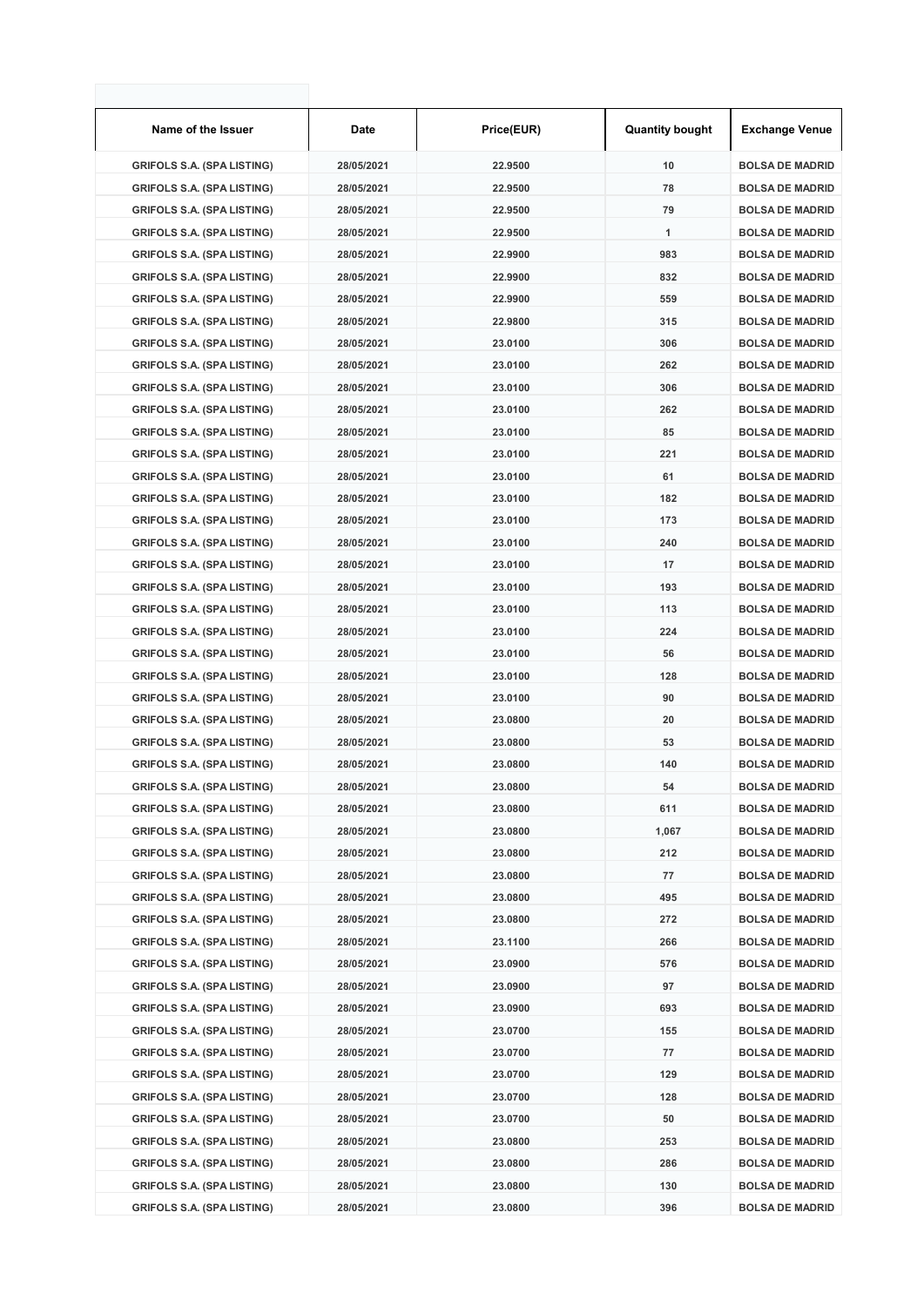| Name of the Issuer                | Date       | Price(EUR) | <b>Quantity bought</b> | <b>Exchange Venue</b>  |
|-----------------------------------|------------|------------|------------------------|------------------------|
| <b>GRIFOLS S.A. (SPA LISTING)</b> | 28/05/2021 | 23.0800    | 587                    | <b>BOLSA DE MADRID</b> |
| <b>GRIFOLS S.A. (SPA LISTING)</b> | 28/05/2021 | 23.0800    | 1,209                  | <b>BOLSA DE MADRID</b> |
| <b>GRIFOLS S.A. (SPA LISTING)</b> | 28/05/2021 | 23.0800    | 266                    | <b>BOLSA DE MADRID</b> |
| <b>GRIFOLS S.A. (SPA LISTING)</b> | 28/05/2021 | 23.0800    | 130                    | <b>BOLSA DE MADRID</b> |
| <b>GRIFOLS S.A. (SPA LISTING)</b> | 28/05/2021 | 23.0800    | 263                    | <b>BOLSA DE MADRID</b> |
| <b>GRIFOLS S.A. (SPA LISTING)</b> | 28/05/2021 | 23.0600    | 178                    | <b>BOLSA DE MADRID</b> |
| <b>GRIFOLS S.A. (SPA LISTING)</b> | 28/05/2021 | 23.0600    | 189                    | <b>BOLSA DE MADRID</b> |
| <b>GRIFOLS S.A. (SPA LISTING)</b> | 28/05/2021 | 23.0600    | 141                    | <b>BOLSA DE MADRID</b> |
| <b>GRIFOLS S.A. (SPA LISTING)</b> | 28/05/2021 | 23.0500    | 281                    | <b>BOLSA DE MADRID</b> |
| <b>GRIFOLS S.A. (SPA LISTING)</b> | 28/05/2021 | 23.0500    | 49                     | <b>BOLSA DE MADRID</b> |
| <b>GRIFOLS S.A. (SPA LISTING)</b> | 28/05/2021 | 23.0500    | 466                    | <b>BOLSA DE MADRID</b> |
| <b>GRIFOLS S.A. (SPA LISTING)</b> | 28/05/2021 | 23.0300    | 171                    | <b>BOLSA DE MADRID</b> |
| <b>GRIFOLS S.A. (SPA LISTING)</b> | 28/05/2021 | 23.0300    | 219                    | <b>BOLSA DE MADRID</b> |
| <b>GRIFOLS S.A. (SPA LISTING)</b> | 28/05/2021 | 23.0400    | 434                    | <b>BOLSA DE MADRID</b> |
| <b>GRIFOLS S.A. (SPA LISTING)</b> | 28/05/2021 | 23.0400    | 292                    | <b>BOLSA DE MADRID</b> |
| <b>GRIFOLS S.A. (SPA LISTING)</b> | 28/05/2021 | 23.0400    | 131                    | <b>BOLSA DE MADRID</b> |
| <b>GRIFOLS S.A. (SPA LISTING)</b> | 28/05/2021 | 23.0400    | 156                    | <b>BOLSA DE MADRID</b> |
| <b>GRIFOLS S.A. (SPA LISTING)</b> | 28/05/2021 | 23.0400    | 144                    | <b>BOLSA DE MADRID</b> |
| <b>GRIFOLS S.A. (SPA LISTING)</b> | 28/05/2021 | 23.0400    | 177                    | <b>BOLSA DE MADRID</b> |
| <b>GRIFOLS S.A. (SPA LISTING)</b> | 28/05/2021 | 23.0300    | 251                    | <b>BOLSA DE MADRID</b> |
|                                   | 28/05/2021 | 23.0300    |                        | <b>BOLSA DE MADRID</b> |
| <b>GRIFOLS S.A. (SPA LISTING)</b> |            | 23.0300    | 1,952<br>207           | <b>BOLSA DE MADRID</b> |
| <b>GRIFOLS S.A. (SPA LISTING)</b> | 28/05/2021 |            |                        |                        |
| <b>GRIFOLS S.A. (SPA LISTING)</b> | 28/05/2021 | 23.0300    | 520                    | <b>BOLSA DE MADRID</b> |
| <b>GRIFOLS S.A. (SPA LISTING)</b> | 28/05/2021 | 23.0300    | 145                    | <b>BOLSA DE MADRID</b> |
| <b>GRIFOLS S.A. (SPA LISTING)</b> | 28/05/2021 | 23.0000    | 9                      | <b>BOLSA DE MADRID</b> |
| <b>GRIFOLS S.A. (SPA LISTING)</b> | 28/05/2021 | 23.0000    | 424                    | <b>BOLSA DE MADRID</b> |
| <b>GRIFOLS S.A. (SPA LISTING)</b> | 28/05/2021 | 23.0000    | 51                     | <b>BOLSA DE MADRID</b> |
| <b>GRIFOLS S.A. (SPA LISTING)</b> | 28/05/2021 | 23.0000    | 55                     | <b>BOLSA DE MADRID</b> |
| <b>GRIFOLS S.A. (SPA LISTING)</b> | 28/05/2021 | 23.0100    | $\overline{7}$         | <b>BOLSA DE MADRID</b> |
| <b>GRIFOLS S.A. (SPA LISTING)</b> | 28/05/2021 | 23.0100    | 84                     | <b>BOLSA DE MADRID</b> |
| <b>GRIFOLS S.A. (SPA LISTING)</b> | 28/05/2021 | 23.0100    | 48                     | <b>BOLSA DE MADRID</b> |
| <b>GRIFOLS S.A. (SPA LISTING)</b> | 28/05/2021 | 23.0100    | 200                    | <b>BOLSA DE MADRID</b> |
| <b>GRIFOLS S.A. (SPA LISTING)</b> | 28/05/2021 | 23.0100    | 102                    | <b>BOLSA DE MADRID</b> |
| <b>GRIFOLS S.A. (SPA LISTING)</b> | 28/05/2021 | 23.0100    | 46                     | <b>BOLSA DE MADRID</b> |
| <b>GRIFOLS S.A. (SPA LISTING)</b> | 28/05/2021 | 23.0100    | 23                     | <b>BOLSA DE MADRID</b> |
| <b>GRIFOLS S.A. (SPA LISTING)</b> | 28/05/2021 | 23.0100    | 10                     | <b>BOLSA DE MADRID</b> |
| <b>GRIFOLS S.A. (SPA LISTING)</b> | 28/05/2021 | 23.0100    | 308                    | <b>BOLSA DE MADRID</b> |
| <b>GRIFOLS S.A. (SPA LISTING)</b> | 28/05/2021 | 23.0100    | 34                     | <b>BOLSA DE MADRID</b> |
| <b>GRIFOLS S.A. (SPA LISTING)</b> | 28/05/2021 | 23.0100    | 61                     | <b>BOLSA DE MADRID</b> |
| <b>GRIFOLS S.A. (SPA LISTING)</b> | 28/05/2021 | 23.0100    | 181                    | <b>BOLSA DE MADRID</b> |
| <b>GRIFOLS S.A. (SPA LISTING)</b> | 28/05/2021 | 23.0100    | 45                     | <b>BOLSA DE MADRID</b> |
| <b>GRIFOLS S.A. (SPA LISTING)</b> | 28/05/2021 | 23.0000    | 704                    | <b>BOLSA DE MADRID</b> |
| <b>GRIFOLS S.A. (SPA LISTING)</b> | 28/05/2021 | 23.0000    | 9                      | <b>BOLSA DE MADRID</b> |
| <b>GRIFOLS S.A. (SPA LISTING)</b> | 28/05/2021 | 22.9800    | 456                    | <b>BOLSA DE MADRID</b> |
| <b>GRIFOLS S.A. (SPA LISTING)</b> | 28/05/2021 | 22.9800    | 609                    | <b>BOLSA DE MADRID</b> |
| <b>GRIFOLS S.A. (SPA LISTING)</b> | 28/05/2021 | 22.9800    | 779                    | <b>BOLSA DE MADRID</b> |
| <b>GRIFOLS S.A. (SPA LISTING)</b> | 28/05/2021 | 22.9800    | 262                    | <b>BOLSA DE MADRID</b> |
| <b>GRIFOLS S.A. (SPA LISTING)</b> | 28/05/2021 | 22.9700    | 212                    | <b>BOLSA DE MADRID</b> |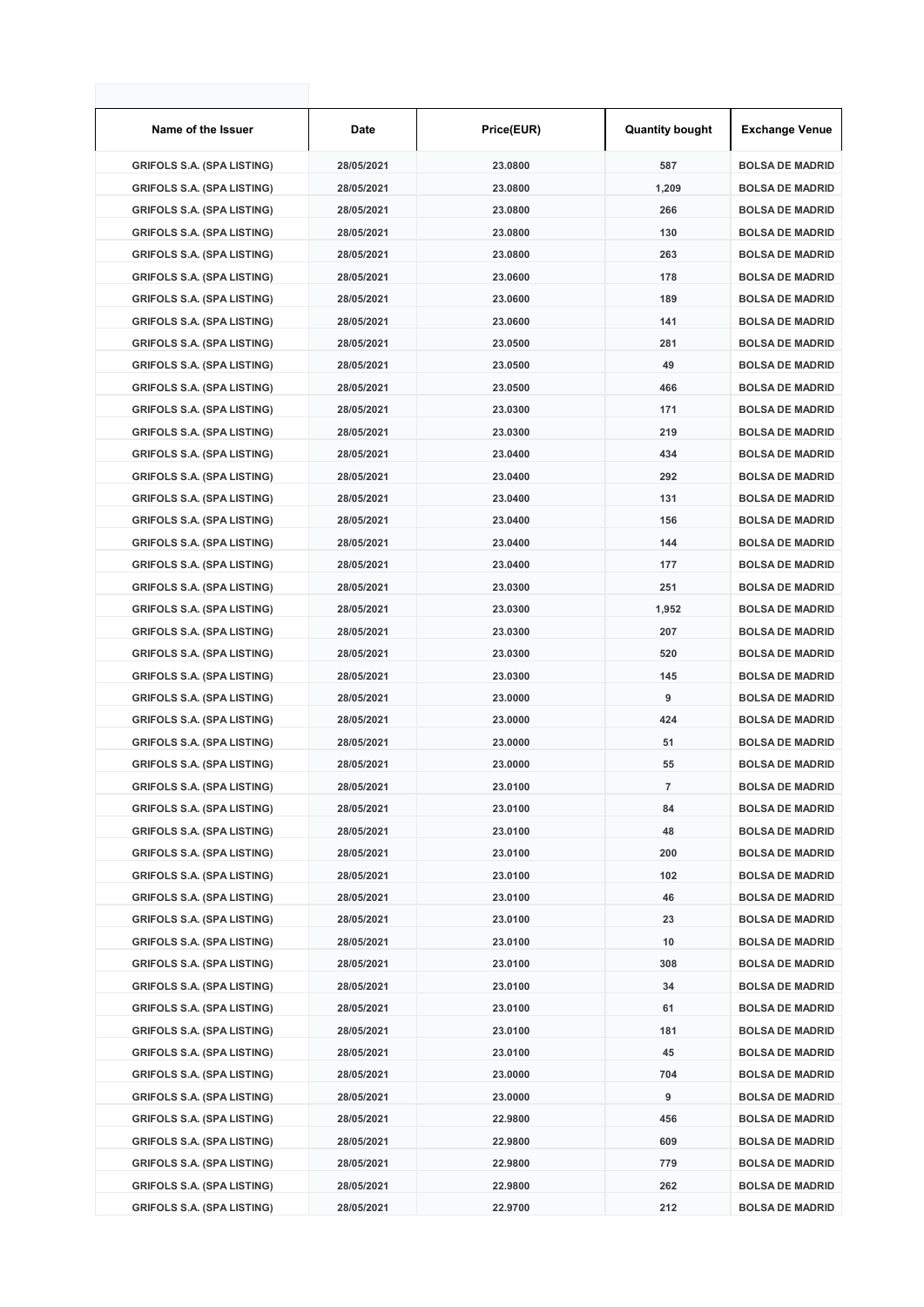| Name of the Issuer                | Date       | Price(EUR) | <b>Quantity bought</b> | <b>Exchange Venue</b>  |
|-----------------------------------|------------|------------|------------------------|------------------------|
| <b>GRIFOLS S.A. (SPA LISTING)</b> | 28/05/2021 | 22.9700    | 300                    | <b>BOLSA DE MADRID</b> |
| <b>GRIFOLS S.A. (SPA LISTING)</b> | 28/05/2021 | 22.9700    | 130                    | <b>BOLSA DE MADRID</b> |
| <b>GRIFOLS S.A. (SPA LISTING)</b> | 28/05/2021 | 22.9700    | 424                    | <b>BOLSA DE MADRID</b> |
| <b>GRIFOLS S.A. (SPA LISTING)</b> | 28/05/2021 | 22.9700    | 27                     | <b>BOLSA DE MADRID</b> |
| <b>GRIFOLS S.A. (SPA LISTING)</b> | 28/05/2021 | 22.9700    | 200                    | <b>BOLSA DE MADRID</b> |
| <b>GRIFOLS S.A. (SPA LISTING)</b> | 28/05/2021 | 22.9700    | 120                    | <b>BOLSA DE MADRID</b> |
| <b>GRIFOLS S.A. (SPA LISTING)</b> | 28/05/2021 | 22.9700    | 55                     | <b>BOLSA DE MADRID</b> |
| <b>GRIFOLS S.A. (SPA LISTING)</b> | 28/05/2021 | 22.9700    | 724                    | <b>BOLSA DE MADRID</b> |
| <b>GRIFOLS S.A. (SPA LISTING)</b> | 28/05/2021 | 22.9600    | 212                    | <b>BOLSA DE MADRID</b> |
| <b>GRIFOLS S.A. (SPA LISTING)</b> | 28/05/2021 | 22.9600    | 465                    | <b>BOLSA DE MADRID</b> |
| <b>GRIFOLS S.A. (SPA LISTING)</b> | 28/05/2021 | 22.9600    | 212                    | <b>BOLSA DE MADRID</b> |
| <b>GRIFOLS S.A. (SPA LISTING)</b> | 28/05/2021 | 22.9600    | 432                    | <b>BOLSA DE MADRID</b> |
| <b>GRIFOLS S.A. (SPA LISTING)</b> | 28/05/2021 | 22.9600    | 259                    | <b>BOLSA DE MADRID</b> |
| <b>GRIFOLS S.A. (SPA LISTING)</b> | 28/05/2021 | 22.9400    | 792                    | <b>BOLSA DE MADRID</b> |
| <b>GRIFOLS S.A. (SPA LISTING)</b> | 28/05/2021 | 22.9400    | 201                    | <b>BOLSA DE MADRID</b> |
| <b>GRIFOLS S.A. (SPA LISTING)</b> | 28/05/2021 | 22.9200    | 780                    | <b>BOLSA DE MADRID</b> |
| <b>GRIFOLS S.A. (SPA LISTING)</b> | 28/05/2021 | 22.9300    | 317                    | <b>BOLSA DE MADRID</b> |
| <b>GRIFOLS S.A. (SPA LISTING)</b> | 28/05/2021 | 22.9300    | 14                     | <b>BOLSA DE MADRID</b> |
| <b>GRIFOLS S.A. (SPA LISTING)</b> | 28/05/2021 | 22.9300    | 731                    | <b>BOLSA DE MADRID</b> |
| <b>GRIFOLS S.A. (SPA LISTING)</b> | 28/05/2021 | 22.9300    | 481                    | <b>BOLSA DE MADRID</b> |
| <b>GRIFOLS S.A. (SPA LISTING)</b> | 28/05/2021 | 22.9300    | 331                    | <b>BOLSA DE MADRID</b> |
| <b>GRIFOLS S.A. (SPA LISTING)</b> | 28/05/2021 | 22.9300    | 276                    | <b>BOLSA DE MADRID</b> |
| <b>GRIFOLS S.A. (SPA LISTING)</b> | 28/05/2021 | 22.9300    | 331                    | <b>BOLSA DE MADRID</b> |
| <b>GRIFOLS S.A. (SPA LISTING)</b> | 28/05/2021 | 22.9300    | 200                    | <b>BOLSA DE MADRID</b> |
| <b>GRIFOLS S.A. (SPA LISTING)</b> | 28/05/2021 | 22.9300    | 193                    | <b>BOLSA DE MADRID</b> |
| <b>GRIFOLS S.A. (SPA LISTING)</b> | 28/05/2021 | 22.9300    | 269                    | <b>BOLSA DE MADRID</b> |
| <b>GRIFOLS S.A. (SPA LISTING)</b> | 28/05/2021 | 22.9200    | 222                    | <b>BOLSA DE MADRID</b> |
| <b>GRIFOLS S.A. (SPA LISTING)</b> | 28/05/2021 | 22.9200    | 250                    | <b>BOLSA DE MADRID</b> |
| <b>GRIFOLS S.A. (SPA LISTING)</b> | 28/05/2021 | 22.9200    | 31                     | <b>BOLSA DE MADRID</b> |
| <b>GRIFOLS S.A. (SPA LISTING)</b> |            |            |                        |                        |
|                                   | 28/05/2021 | 22.9200    | 3                      | <b>BOLSA DE MADRID</b> |
| <b>GRIFOLS S.A. (SPA LISTING)</b> | 28/05/2021 | 22.9200    | 301                    | <b>BOLSA DE MADRID</b> |
| <b>GRIFOLS S.A. (SPA LISTING)</b> | 28/05/2021 | 22.9200    | 43                     | <b>BOLSA DE MADRID</b> |
| <b>GRIFOLS S.A. (SPA LISTING)</b> | 28/05/2021 | 22.9200    | 184                    | <b>BOLSA DE MADRID</b> |
| <b>GRIFOLS S.A. (SPA LISTING)</b> | 28/05/2021 | 22.9200    | 69                     | <b>BOLSA DE MADRID</b> |
| <b>GRIFOLS S.A. (SPA LISTING)</b> | 28/05/2021 | 22.9200    | 263                    | <b>BOLSA DE MADRID</b> |
| <b>GRIFOLS S.A. (SPA LISTING)</b> | 28/05/2021 | 22.9100    | 309                    | <b>BOLSA DE MADRID</b> |
| <b>GRIFOLS S.A. (SPA LISTING)</b> | 28/05/2021 | 22.9000    | 265                    | <b>BOLSA DE MADRID</b> |
| <b>GRIFOLS S.A. (SPA LISTING)</b> | 28/05/2021 | 22.8900    | 19                     | <b>BOLSA DE MADRID</b> |
| <b>GRIFOLS S.A. (SPA LISTING)</b> | 28/05/2021 | 22.8900    | 105                    | <b>BOLSA DE MADRID</b> |
| <b>GRIFOLS S.A. (SPA LISTING)</b> | 28/05/2021 | 22.8900    | 42                     | <b>BOLSA DE MADRID</b> |
| <b>GRIFOLS S.A. (SPA LISTING)</b> | 28/05/2021 | 22.8900    | 63                     | <b>BOLSA DE MADRID</b> |
| <b>GRIFOLS S.A. (SPA LISTING)</b> | 28/05/2021 | 22.8900    | 42                     | <b>BOLSA DE MADRID</b> |
| <b>GRIFOLS S.A. (SPA LISTING)</b> | 28/05/2021 | 22.8900    | 62                     | <b>BOLSA DE MADRID</b> |
| <b>GRIFOLS S.A. (SPA LISTING)</b> | 28/05/2021 | 22.8900    | 149                    | <b>BOLSA DE MADRID</b> |
| <b>GRIFOLS S.A. (SPA LISTING)</b> | 28/05/2021 | 22.8900    | 60                     | <b>BOLSA DE MADRID</b> |
| <b>GRIFOLS S.A. (SPA LISTING)</b> | 28/05/2021 | 22.8900    | 155                    | <b>BOLSA DE MADRID</b> |
| <b>GRIFOLS S.A. (SPA LISTING)</b> | 28/05/2021 | 22.9000    | 175                    | <b>BOLSA DE MADRID</b> |
| <b>GRIFOLS S.A. (SPA LISTING)</b> | 28/05/2021 | 22.9000    | 202                    | <b>BOLSA DE MADRID</b> |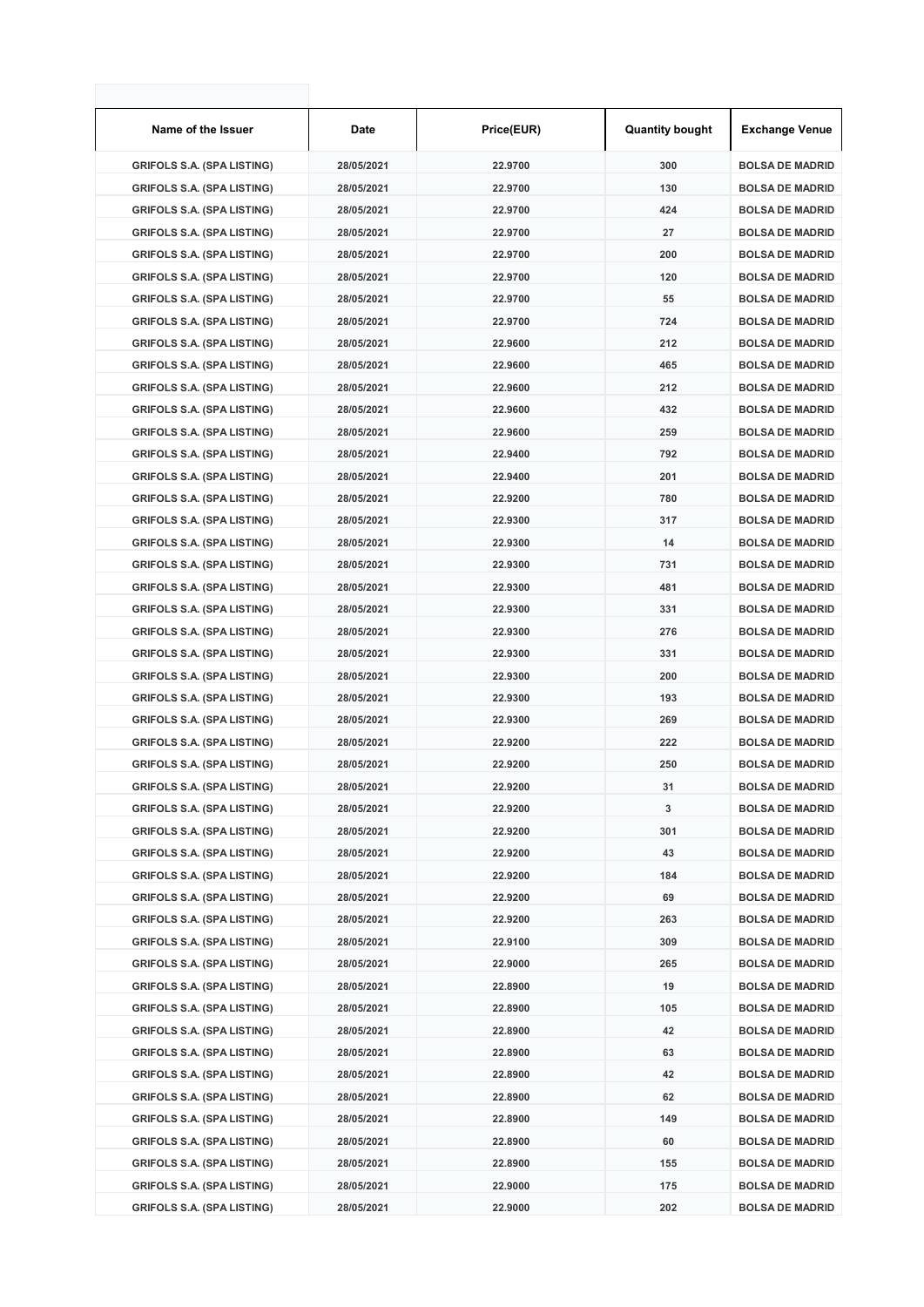## **GRIFOLS**

**ANNEX II**

#### **Individual trade details:**

| Name of the Issuer                 | Date       | Price(EUR) | <b>Quantity bought</b> | <b>Exchange Venue</b>  |
|------------------------------------|------------|------------|------------------------|------------------------|
| GRIFOLS S.A. CLASE B (SPA LISTING) | 26/05/2021 | 15.3100    | 332                    | <b>BOLSA DE MADRID</b> |
| GRIFOLS S.A. CLASE B (SPA LISTING) | 26/05/2021 | 15.2900    | 498                    | <b>BOLSA DE MADRID</b> |
| GRIFOLS S.A. CLASE B (SPA LISTING) | 26/05/2021 | 15.2900    | 498                    | <b>BOLSA DE MADRID</b> |
| GRIFOLS S.A. CLASE B (SPA LISTING) | 26/05/2021 | 15.2900    | 217                    | <b>BOLSA DE MADRID</b> |
| GRIFOLS S.A. CLASE B (SPA LISTING) | 26/05/2021 | 15.3000    | 337                    | <b>BOLSA DE MADRID</b> |
| GRIFOLS S.A. CLASE B (SPA LISTING) | 26/05/2021 | 15.3000    | 179                    | <b>BOLSA DE MADRID</b> |
| GRIFOLS S.A. CLASE B (SPA LISTING) | 26/05/2021 | 15.3000    | 359                    | BOLSA DE MADRID        |
| GRIFOLS S.A. CLASE B (SPA LISTING) | 26/05/2021 | 15.2600    | 627                    | <b>BOLSA DE MADRID</b> |
| GRIFOLS S.A. CLASE B (SPA LISTING) | 26/05/2021 | 15.3000    | 568                    | <b>BOLSA DE MADRID</b> |
| GRIFOLS S.A. CLASE B (SPA LISTING) | 26/05/2021 | 15.3000    | 202                    | <b>BOLSA DE MADRID</b> |
| GRIFOLS S.A. CLASE B (SPA LISTING) | 26/05/2021 | 15.3000    | 203                    | <b>BOLSA DE MADRID</b> |
| GRIFOLS S.A. CLASE B (SPA LISTING) | 26/05/2021 | 15.3000    | 449                    | <b>BOLSA DE MADRID</b> |
| GRIFOLS S.A. CLASE B (SPA LISTING) | 26/05/2021 | 15.3000    | 376                    | <b>BOLSA DE MADRID</b> |
| GRIFOLS S.A. CLASE B (SPA LISTING) | 26/05/2021 | 15.2800    | 126                    | <b>BOLSA DE MADRID</b> |
| GRIFOLS S.A. CLASE B (SPA LISTING) | 26/05/2021 | 15.2800    | 100                    | <b>BOLSA DE MADRID</b> |
| GRIFOLS S.A. CLASE B (SPA LISTING) | 26/05/2021 | 15.2800    | 69                     | <b>BOLSA DE MADRID</b> |
| GRIFOLS S.A. CLASE B (SPA LISTING) | 26/05/2021 | 15.2600    | 61                     | BOLSA DE MADRID        |
| GRIFOLS S.A. CLASE B (SPA LISTING) | 26/05/2021 | 15.2600    | 84                     | <b>BOLSA DE MADRID</b> |
| GRIFOLS S.A. CLASE B (SPA LISTING) | 26/05/2021 | 15.2600    | 227                    | <b>BOLSA DE MADRID</b> |
| GRIFOLS S.A. CLASE B (SPA LISTING) | 26/05/2021 | 15.2600    | 147                    | <b>BOLSA DE MADRID</b> |
| GRIFOLS S.A. CLASE B (SPA LISTING) | 26/05/2021 | 15.2600    | 73                     | <b>BOLSA DE MADRID</b> |
| GRIFOLS S.A. CLASE B (SPA LISTING) | 26/05/2021 | 15.2600    | 216                    | <b>BOLSA DE MADRID</b> |
| GRIFOLS S.A. CLASE B (SPA LISTING) | 26/05/2021 | 15.2800    | 100                    | <b>BOLSA DE MADRID</b> |
| GRIFOLS S.A. CLASE B (SPA LISTING) | 26/05/2021 | 15.3000    | 513                    | <b>BOLSA DE MADRID</b> |
| GRIFOLS S.A. CLASE B (SPA LISTING) | 26/05/2021 | 15.3000    | 179                    | <b>BOLSA DE MADRID</b> |
| GRIFOLS S.A. CLASE B (SPA LISTING) | 26/05/2021 | 15.3000    | 179                    | <b>BOLSA DE MADRID</b> |
| GRIFOLS S.A. CLASE B (SPA LISTING) | 26/05/2021 | 15.2900    | 320                    | <b>BOLSA DE MADRID</b> |
| GRIFOLS S.A. CLASE B (SPA LISTING) | 26/05/2021 | 15.2900    | 650                    | <b>BOLSA DE MADRID</b> |
| GRIFOLS S.A. CLASE B (SPA LISTING) | 26/05/2021 | 15.2900    | 150                    | <b>BOLSA DE MADRID</b> |
| GRIFOLS S.A. CLASE B (SPA LISTING) | 26/05/2021 | 15.2700    | 379                    | <b>BOLSA DE MADRID</b> |
| GRIFOLS S.A. CLASE B (SPA LISTING) | 26/05/2021 | 15.3000    | 458                    | <b>BOLSA DE MADRID</b> |
| GRIFOLS S.A. CLASE B (SPA LISTING) | 26/05/2021 | 15.3000    | 464                    | <b>BOLSA DE MADRID</b> |
| GRIFOLS S.A. CLASE B (SPA LISTING) | 26/05/2021 | 15.3000    | 628                    | <b>BOLSA DE MADRID</b> |
| GRIFOLS S.A. CLASE B (SPA LISTING) | 26/05/2021 | 15.2900    | 395                    | <b>BOLSA DE MADRID</b> |
| GRIFOLS S.A. CLASE B (SPA LISTING) | 26/05/2021 | 15.2800    | 394                    | <b>BOLSA DE MADRID</b> |
| GRIFOLS S.A. CLASE B (SPA LISTING) | 26/05/2021 | 15.2900    | 90                     | <b>BOLSA DE MADRID</b> |
| GRIFOLS S.A. CLASE B (SPA LISTING) | 26/05/2021 | 15.2900    | 258                    | <b>BOLSA DE MADRID</b> |
| GRIFOLS S.A. CLASE B (SPA LISTING) | 26/05/2021 | 15.2500    | 40                     | <b>BOLSA DE MADRID</b> |
| GRIFOLS S.A. CLASE B (SPA LISTING) | 26/05/2021 | 15.2500    | 40                     | <b>BOLSA DE MADRID</b> |
| GRIFOLS S.A. CLASE B (SPA LISTING) | 26/05/2021 | 15.2500    | 40                     | BOLSA DE MADRID        |
| GRIFOLS S.A. CLASE B (SPA LISTING) | 26/05/2021 | 15.2500    | 40                     | <b>BOLSA DE MADRID</b> |
| GRIFOLS S.A. CLASE B (SPA LISTING) | 26/05/2021 | 15.2500    | 40                     | <b>BOLSA DE MADRID</b> |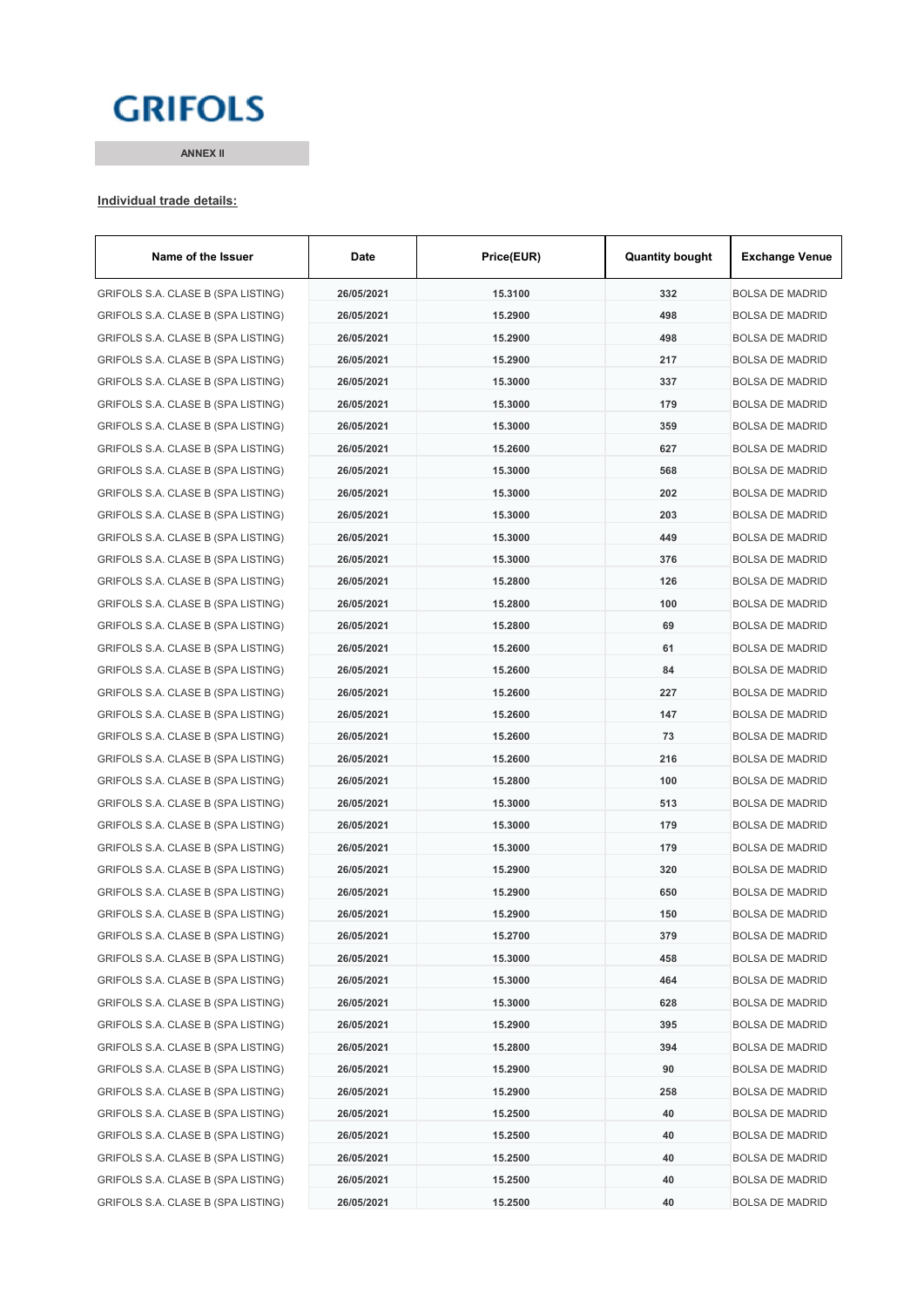| Name of the Issuer                 | Date       | Price(EUR) | <b>Quantity bought</b>  | <b>Exchange Venue</b>  |
|------------------------------------|------------|------------|-------------------------|------------------------|
| GRIFOLS S.A. CLASE B (SPA LISTING) | 26/05/2021 | 15.2500    | 40                      | <b>BOLSA DE MADRID</b> |
| GRIFOLS S.A. CLASE B (SPA LISTING) | 26/05/2021 | 15.2500    | 40                      | <b>BOLSA DE MADRID</b> |
| GRIFOLS S.A. CLASE B (SPA LISTING) | 26/05/2021 | 15.2500    | 40                      | <b>BOLSA DE MADRID</b> |
| GRIFOLS S.A. CLASE B (SPA LISTING) | 26/05/2021 | 15.2500    | 40                      | <b>BOLSA DE MADRID</b> |
| GRIFOLS S.A. CLASE B (SPA LISTING) | 26/05/2021 | 15.2500    | 40                      | <b>BOLSA DE MADRID</b> |
| GRIFOLS S.A. CLASE B (SPA LISTING) | 26/05/2021 | 15.2500    | 40                      | <b>BOLSA DE MADRID</b> |
| GRIFOLS S.A. CLASE B (SPA LISTING) | 26/05/2021 | 15.2500    | 387                     | <b>BOLSA DE MADRID</b> |
| GRIFOLS S.A. CLASE B (SPA LISTING) | 26/05/2021 | 15.2500    | 200                     | <b>BOLSA DE MADRID</b> |
| GRIFOLS S.A. CLASE B (SPA LISTING) | 26/05/2021 | 15.2500    | 200                     | <b>BOLSA DE MADRID</b> |
| GRIFOLS S.A. CLASE B (SPA LISTING) | 26/05/2021 | 15.2500    | 200                     | <b>BOLSA DE MADRID</b> |
| GRIFOLS S.A. CLASE B (SPA LISTING) | 26/05/2021 | 15.2500    | 200                     | <b>BOLSA DE MADRID</b> |
| GRIFOLS S.A. CLASE B (SPA LISTING) | 26/05/2021 | 15.2500    | 200                     | <b>BOLSA DE MADRID</b> |
| GRIFOLS S.A. CLASE B (SPA LISTING) | 26/05/2021 | 15.2500    | 200                     | <b>BOLSA DE MADRID</b> |
| GRIFOLS S.A. CLASE B (SPA LISTING) | 26/05/2021 | 15.2500    | 200                     | <b>BOLSA DE MADRID</b> |
| GRIFOLS S.A. CLASE B (SPA LISTING) | 26/05/2021 | 15.2300    | $\overline{\mathbf{2}}$ | <b>BOLSA DE MADRID</b> |
| GRIFOLS S.A. CLASE B (SPA LISTING) | 26/05/2021 | 15.2700    | 100                     | <b>BOLSA DE MADRID</b> |
| GRIFOLS S.A. CLASE B (SPA LISTING) | 26/05/2021 | 15.2700    | 234                     | <b>BOLSA DE MADRID</b> |
| GRIFOLS S.A. CLASE B (SPA LISTING) | 26/05/2021 | 15.2700    | 100                     | <b>BOLSA DE MADRID</b> |
| GRIFOLS S.A. CLASE B (SPA LISTING) | 26/05/2021 | 15.2700    | 100                     | <b>BOLSA DE MADRID</b> |
| GRIFOLS S.A. CLASE B (SPA LISTING) | 26/05/2021 | 15.2700    | 100                     | <b>BOLSA DE MADRID</b> |
| GRIFOLS S.A. CLASE B (SPA LISTING) | 26/05/2021 | 15.2900    | 180                     | <b>BOLSA DE MADRID</b> |
| GRIFOLS S.A. CLASE B (SPA LISTING) | 26/05/2021 | 15.2900    | 100                     | <b>BOLSA DE MADRID</b> |
| GRIFOLS S.A. CLASE B (SPA LISTING) | 26/05/2021 | 15.2900    | 176                     | <b>BOLSA DE MADRID</b> |
| GRIFOLS S.A. CLASE B (SPA LISTING) | 26/05/2021 | 15.2900    | 251                     | <b>BOLSA DE MADRID</b> |
| GRIFOLS S.A. CLASE B (SPA LISTING) | 26/05/2021 | 15.2900    | 742                     | <b>BOLSA DE MADRID</b> |
| GRIFOLS S.A. CLASE B (SPA LISTING) | 26/05/2021 | 15.2900    | 351                     | <b>BOLSA DE MADRID</b> |
| GRIFOLS S.A. CLASE B (SPA LISTING) | 26/05/2021 | 15.2900    | 324                     | <b>BOLSA DE MADRID</b> |
| GRIFOLS S.A. CLASE B (SPA LISTING) | 26/05/2021 | 15.2900    | 100                     | <b>BOLSA DE MADRID</b> |
| GRIFOLS S.A. CLASE B (SPA LISTING) | 26/05/2021 | 15.2900    | 100                     | <b>BOLSA DE MADRID</b> |
| GRIFOLS S.A. CLASE B (SPA LISTING) | 26/05/2021 | 15.2900    | 100                     | <b>BOLSA DE MADRID</b> |
| GRIFOLS S.A. CLASE B (SPA LISTING) | 26/05/2021 | 15.2900    | 102                     | <b>BOLSA DE MADRID</b> |
| GRIFOLS S.A. CLASE B (SPA LISTING) | 26/05/2021 | 15.2900    | 100                     | <b>BOLSA DE MADRID</b> |
| GRIFOLS S.A. CLASE B (SPA LISTING) | 26/05/2021 | 15.2900    | 9                       | <b>BOLSA DE MADRID</b> |
| GRIFOLS S.A. CLASE B (SPA LISTING) | 26/05/2021 | 15.2900    | 100                     | <b>BOLSA DE MADRID</b> |
| GRIFOLS S.A. CLASE B (SPA LISTING) | 26/05/2021 | 15.2900    | 111                     | <b>BOLSA DE MADRID</b> |
| GRIFOLS S.A. CLASE B (SPA LISTING) | 26/05/2021 | 15.2900    | 100                     | <b>BOLSA DE MADRID</b> |
| GRIFOLS S.A. CLASE B (SPA LISTING) | 26/05/2021 | 15.2700    | 360                     | <b>BOLSA DE MADRID</b> |
| GRIFOLS S.A. CLASE B (SPA LISTING) | 26/05/2021 | 15.2700    | 278                     | <b>BOLSA DE MADRID</b> |
| GRIFOLS S.A. CLASE B (SPA LISTING) | 26/05/2021 | 15.2700    | 85                      | <b>BOLSA DE MADRID</b> |
| GRIFOLS S.A. CLASE B (SPA LISTING) | 26/05/2021 | 15.2600    | 100                     | <b>BOLSA DE MADRID</b> |
| GRIFOLS S.A. CLASE B (SPA LISTING) | 26/05/2021 | 15.2600    | 278                     | <b>BOLSA DE MADRID</b> |
| GRIFOLS S.A. CLASE B (SPA LISTING) | 26/05/2021 | 15.2600    | 360                     | <b>BOLSA DE MADRID</b> |
| GRIFOLS S.A. CLASE B (SPA LISTING) | 26/05/2021 | 15.2400    | 354                     | <b>BOLSA DE MADRID</b> |
| GRIFOLS S.A. CLASE B (SPA LISTING) | 26/05/2021 | 15.1600    | 44                      | <b>BOLSA DE MADRID</b> |
| GRIFOLS S.A. CLASE B (SPA LISTING) | 26/05/2021 | 15.1500    | 29                      | <b>BOLSA DE MADRID</b> |
| GRIFOLS S.A. CLASE B (SPA LISTING) | 26/05/2021 | 15.2000    | 68                      | <b>BOLSA DE MADRID</b> |
| GRIFOLS S.A. CLASE B (SPA LISTING) | 26/05/2021 | 15.2000    | 83                      | <b>BOLSA DE MADRID</b> |
| GRIFOLS S.A. CLASE B (SPA LISTING) | 26/05/2021 | 15.2000    | 94                      | <b>BOLSA DE MADRID</b> |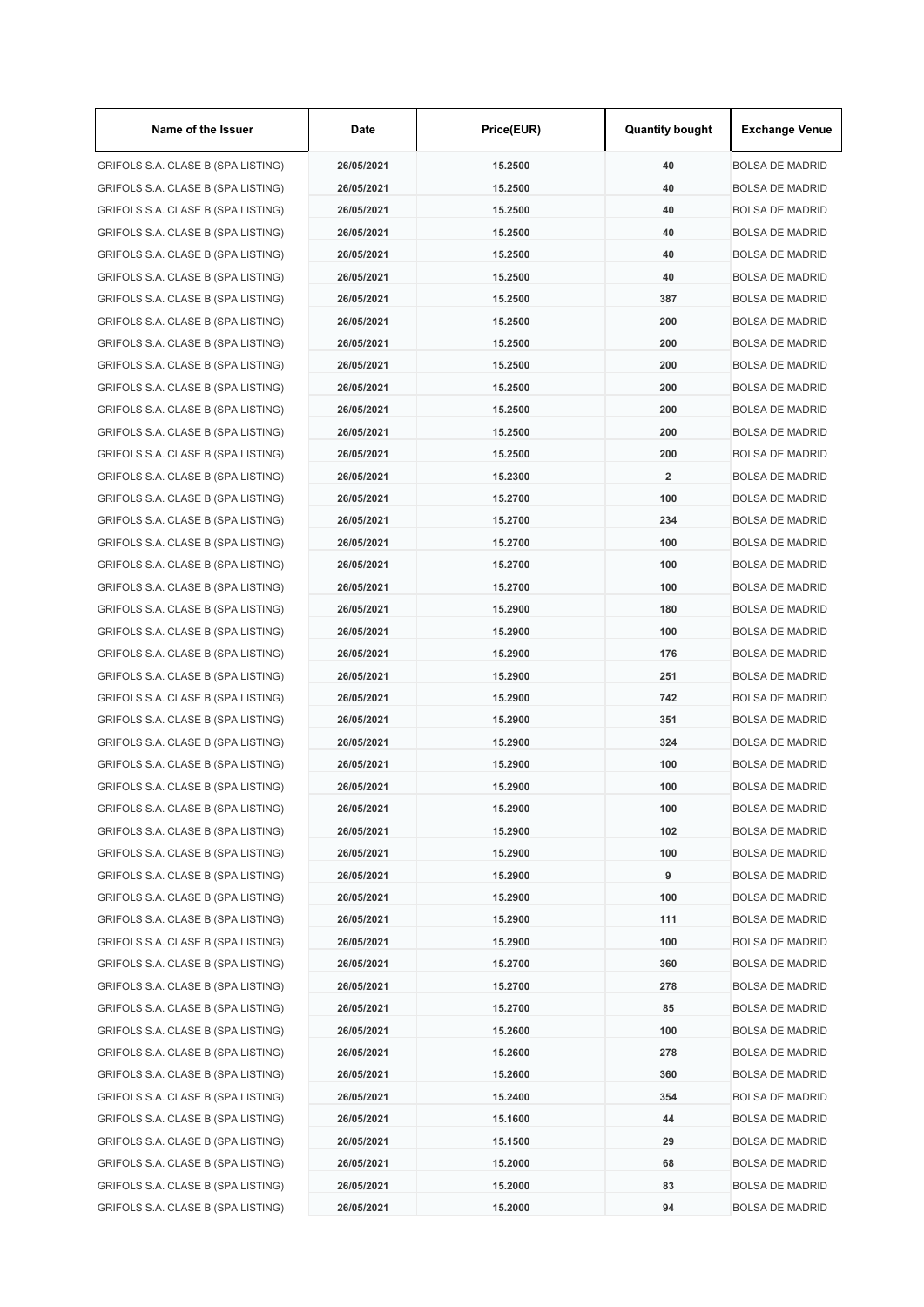| Name of the Issuer                 | Date       | Price(EUR) | <b>Quantity bought</b> | <b>Exchange Venue</b>  |
|------------------------------------|------------|------------|------------------------|------------------------|
| GRIFOLS S.A. CLASE B (SPA LISTING) | 26/05/2021 | 15.2000    | 8                      | <b>BOLSA DE MADRID</b> |
| GRIFOLS S.A. CLASE B (SPA LISTING) | 26/05/2021 | 15.2000    | 320                    | <b>BOLSA DE MADRID</b> |
| GRIFOLS S.A. CLASE B (SPA LISTING) | 26/05/2021 | 15.2000    | 90                     | <b>BOLSA DE MADRID</b> |
| GRIFOLS S.A. CLASE B (SPA LISTING) | 26/05/2021 | 15.1800    | 28                     | <b>BOLSA DE MADRID</b> |
| GRIFOLS S.A. CLASE B (SPA LISTING) | 26/05/2021 | 15.1800    | 261                    | <b>BOLSA DE MADRID</b> |
| GRIFOLS S.A. CLASE B (SPA LISTING) | 26/05/2021 | 15.1800    | 144                    | <b>BOLSA DE MADRID</b> |
| GRIFOLS S.A. CLASE B (SPA LISTING) | 26/05/2021 | 15.1700    | 120                    | <b>BOLSA DE MADRID</b> |
| GRIFOLS S.A. CLASE B (SPA LISTING) | 26/05/2021 | 15.1700    | 120                    | <b>BOLSA DE MADRID</b> |
| GRIFOLS S.A. CLASE B (SPA LISTING) | 26/05/2021 | 15.1700    | 344                    | <b>BOLSA DE MADRID</b> |
| GRIFOLS S.A. CLASE B (SPA LISTING) | 26/05/2021 | 15.1700    | 220                    | <b>BOLSA DE MADRID</b> |
| GRIFOLS S.A. CLASE B (SPA LISTING) | 26/05/2021 | 15.1900    | 104                    | <b>BOLSA DE MADRID</b> |
| GRIFOLS S.A. CLASE B (SPA LISTING) | 26/05/2021 | 15.1900    | 120                    | <b>BOLSA DE MADRID</b> |
| GRIFOLS S.A. CLASE B (SPA LISTING) | 26/05/2021 | 15.1700    | 29                     | <b>BOLSA DE MADRID</b> |
| GRIFOLS S.A. CLASE B (SPA LISTING) | 26/05/2021 | 15.1700    | 120                    | <b>BOLSA DE MADRID</b> |
| GRIFOLS S.A. CLASE B (SPA LISTING) | 26/05/2021 | 15.1700    | 117                    | <b>BOLSA DE MADRID</b> |
| GRIFOLS S.A. CLASE B (SPA LISTING) | 26/05/2021 | 15.1700    | 51                     | <b>BOLSA DE MADRID</b> |
| GRIFOLS S.A. CLASE B (SPA LISTING) | 26/05/2021 | 15.1700    | 215                    | <b>BOLSA DE MADRID</b> |
| GRIFOLS S.A. CLASE B (SPA LISTING) | 26/05/2021 | 15.1700    | 29                     | <b>BOLSA DE MADRID</b> |
| GRIFOLS S.A. CLASE B (SPA LISTING) | 26/05/2021 | 15.1700    | 120                    | <b>BOLSA DE MADRID</b> |
| GRIFOLS S.A. CLASE B (SPA LISTING) | 26/05/2021 | 15.1700    | 117                    | <b>BOLSA DE MADRID</b> |
| GRIFOLS S.A. CLASE B (SPA LISTING) | 26/05/2021 | 15.1700    | 80                     | <b>BOLSA DE MADRID</b> |
| GRIFOLS S.A. CLASE B (SPA LISTING) | 26/05/2021 | 15.1700    | 40                     | <b>BOLSA DE MADRID</b> |
| GRIFOLS S.A. CLASE B (SPA LISTING) | 26/05/2021 | 15.1700    | 158                    | <b>BOLSA DE MADRID</b> |
| GRIFOLS S.A. CLASE B (SPA LISTING) | 26/05/2021 | 15.1500    | 53                     | <b>BOLSA DE MADRID</b> |
| GRIFOLS S.A. CLASE B (SPA LISTING) | 26/05/2021 | 15.1500    | 67                     | <b>BOLSA DE MADRID</b> |
| GRIFOLS S.A. CLASE B (SPA LISTING) | 26/05/2021 | 15.1500    | 85                     | <b>BOLSA DE MADRID</b> |
| GRIFOLS S.A. CLASE B (SPA LISTING) | 26/05/2021 | 15.1500    | 35                     | <b>BOLSA DE MADRID</b> |
| GRIFOLS S.A. CLASE B (SPA LISTING) | 26/05/2021 | 15.1500    | 145                    | <b>BOLSA DE MADRID</b> |
| GRIFOLS S.A. CLASE B (SPA LISTING) | 26/05/2021 | 15.1500    | 75                     | BOLSA DE MADRID        |
| GRIFOLS S.A. CLASE B (SPA LISTING) | 26/05/2021 | 15.1400    | 200                    | BOLSA DE MADRID        |
| GRIFOLS S.A. CLASE B (SPA LISTING) | 26/05/2021 | 15.1400    | 623                    | <b>BOLSA DE MADRID</b> |
| GRIFOLS S.A. CLASE B (SPA LISTING) | 26/05/2021 | 15.1900    | 86                     | <b>BOLSA DE MADRID</b> |
| GRIFOLS S.A. CLASE B (SPA LISTING) | 26/05/2021 | 15.1900    | 73                     | <b>BOLSA DE MADRID</b> |
| GRIFOLS S.A. CLASE B (SPA LISTING) | 26/05/2021 | 15.1900    | 52                     | <b>BOLSA DE MADRID</b> |
| GRIFOLS S.A. CLASE B (SPA LISTING) | 26/05/2021 | 15.1900    | 47                     | <b>BOLSA DE MADRID</b> |
| GRIFOLS S.A. CLASE B (SPA LISTING) | 26/05/2021 | 15.1700    | 47                     | <b>BOLSA DE MADRID</b> |
| GRIFOLS S.A. CLASE B (SPA LISTING) | 26/05/2021 | 15.1700    | 73                     | <b>BOLSA DE MADRID</b> |
| GRIFOLS S.A. CLASE B (SPA LISTING) | 26/05/2021 | 15.1600    | 56                     | <b>BOLSA DE MADRID</b> |
| GRIFOLS S.A. CLASE B (SPA LISTING) | 26/05/2021 | 15.1600    | 74                     | <b>BOLSA DE MADRID</b> |
| GRIFOLS S.A. CLASE B (SPA LISTING) | 26/05/2021 | 15.1600    | 64                     | <b>BOLSA DE MADRID</b> |
| GRIFOLS S.A. CLASE B (SPA LISTING) | 26/05/2021 | 15.1600    | 56                     | <b>BOLSA DE MADRID</b> |
| GRIFOLS S.A. CLASE B (SPA LISTING) | 26/05/2021 | 15.1600    | 74                     | <b>BOLSA DE MADRID</b> |
| GRIFOLS S.A. CLASE B (SPA LISTING) | 26/05/2021 | 15.1600    | 56                     | <b>BOLSA DE MADRID</b> |
| GRIFOLS S.A. CLASE B (SPA LISTING) | 26/05/2021 | 15.1600    | 194                    | <b>BOLSA DE MADRID</b> |
| GRIFOLS S.A. CLASE B (SPA LISTING) | 26/05/2021 | 15.1600    | 126                    | <b>BOLSA DE MADRID</b> |
| GRIFOLS S.A. CLASE B (SPA LISTING) | 26/05/2021 | 15.1600    | 68                     | <b>BOLSA DE MADRID</b> |
| GRIFOLS S.A. CLASE B (SPA LISTING) | 26/05/2021 | 15.1600    | 126                    | <b>BOLSA DE MADRID</b> |
| GRIFOLS S.A. CLASE B (SPA LISTING) | 26/05/2021 | 15.1600    | 51                     | <b>BOLSA DE MADRID</b> |
|                                    |            |            |                        |                        |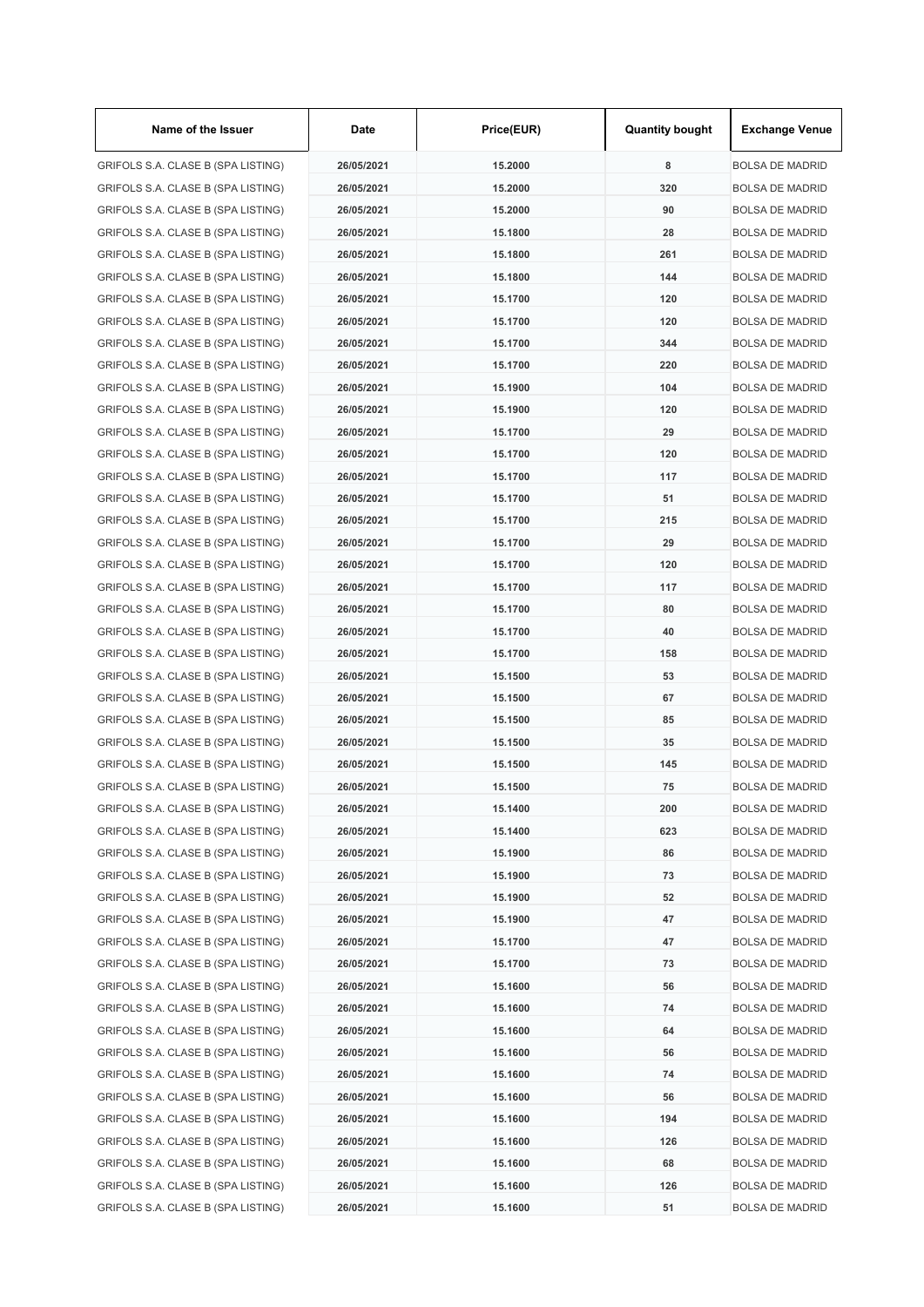| Name of the Issuer                 | Date       | Price(EUR) | <b>Quantity bought</b> | <b>Exchange Venue</b>  |
|------------------------------------|------------|------------|------------------------|------------------------|
| GRIFOLS S.A. CLASE B (SPA LISTING) | 26/05/2021 | 15.1600    | 78                     | <b>BOLSA DE MADRID</b> |
| GRIFOLS S.A. CLASE B (SPA LISTING) | 26/05/2021 | 15.1500    | 10                     | <b>BOLSA DE MADRID</b> |
| GRIFOLS S.A. CLASE B (SPA LISTING) | 26/05/2021 | 15.1500    | 66                     | <b>BOLSA DE MADRID</b> |
| GRIFOLS S.A. CLASE B (SPA LISTING) | 26/05/2021 | 15.1500    | 70                     | <b>BOLSA DE MADRID</b> |
| GRIFOLS S.A. CLASE B (SPA LISTING) | 26/05/2021 | 15.1500    | 182                    | <b>BOLSA DE MADRID</b> |
| GRIFOLS S.A. CLASE B (SPA LISTING) | 26/05/2021 | 15.0800    | 165                    | <b>BOLSA DE MADRID</b> |
| GRIFOLS S.A. CLASE B (SPA LISTING) | 26/05/2021 | 15.0800    | 35                     | <b>BOLSA DE MADRID</b> |
| GRIFOLS S.A. CLASE B (SPA LISTING) | 26/05/2021 | 15.0800    | 131                    | <b>BOLSA DE MADRID</b> |
| GRIFOLS S.A. CLASE B (SPA LISTING) | 26/05/2021 | 15.1400    | 200                    | <b>BOLSA DE MADRID</b> |
| GRIFOLS S.A. CLASE B (SPA LISTING) | 26/05/2021 | 15.1400    | 190                    | <b>BOLSA DE MADRID</b> |
| GRIFOLS S.A. CLASE B (SPA LISTING) | 26/05/2021 | 15.0700    | 100                    | <b>BOLSA DE MADRID</b> |
| GRIFOLS S.A. CLASE B (SPA LISTING) | 26/05/2021 | 15.0700    | 120                    | <b>BOLSA DE MADRID</b> |
| GRIFOLS S.A. CLASE B (SPA LISTING) | 26/05/2021 | 15.0700    | 114                    | <b>BOLSA DE MADRID</b> |
| GRIFOLS S.A. CLASE B (SPA LISTING) | 26/05/2021 | 15.1300    | 120                    | <b>BOLSA DE MADRID</b> |
| GRIFOLS S.A. CLASE B (SPA LISTING) | 26/05/2021 | 15.1300    | 80                     | <b>BOLSA DE MADRID</b> |
| GRIFOLS S.A. CLASE B (SPA LISTING) | 26/05/2021 | 15.1300    | 120                    | BOLSA DE MADRID        |
| GRIFOLS S.A. CLASE B (SPA LISTING) | 26/05/2021 | 15.1300    | 120                    | <b>BOLSA DE MADRID</b> |
| GRIFOLS S.A. CLASE B (SPA LISTING) | 27/05/2021 | 15.2600    | $\overline{2}$         | <b>BOLSA DE MADRID</b> |
| GRIFOLS S.A. CLASE B (SPA LISTING) | 27/05/2021 | 15.2600    | 133                    | <b>BOLSA DE MADRID</b> |
| GRIFOLS S.A. CLASE B (SPA LISTING) | 27/05/2021 | 15.2600    | 135                    | <b>BOLSA DE MADRID</b> |
| GRIFOLS S.A. CLASE B (SPA LISTING) | 27/05/2021 | 15.2500    | 283                    | <b>BOLSA DE MADRID</b> |
| GRIFOLS S.A. CLASE B (SPA LISTING) | 27/05/2021 | 15.2500    | 283                    | <b>BOLSA DE MADRID</b> |
| GRIFOLS S.A. CLASE B (SPA LISTING) | 27/05/2021 | 15.2500    | 283                    | <b>BOLSA DE MADRID</b> |
| GRIFOLS S.A. CLASE B (SPA LISTING) | 27/05/2021 | 15.2500    | 218                    | <b>BOLSA DE MADRID</b> |
| GRIFOLS S.A. CLASE B (SPA LISTING) | 27/05/2021 | 15.2500    | 218                    | <b>BOLSA DE MADRID</b> |
| GRIFOLS S.A. CLASE B (SPA LISTING) | 27/05/2021 | 15.2500    | 135                    | <b>BOLSA DE MADRID</b> |
| GRIFOLS S.A. CLASE B (SPA LISTING) | 27/05/2021 | 15.3000    | 633                    | <b>BOLSA DE MADRID</b> |
| GRIFOLS S.A. CLASE B (SPA LISTING) | 27/05/2021 | 15.3000    | 447                    | <b>BOLSA DE MADRID</b> |
| GRIFOLS S.A. CLASE B (SPA LISTING) | 27/05/2021 | 15.3000    | 100                    | <b>BOLSA DE MADRID</b> |
| GRIFOLS S.A. CLASE B (SPA LISTING) | 27/05/2021 | 15.3000    | 500                    | <b>BOLSA DE MADRID</b> |
| GRIFOLS S.A. CLASE B (SPA LISTING) | 27/05/2021 | 15.3000    | 233                    | <b>BOLSA DE MADRID</b> |
| GRIFOLS S.A. CLASE B (SPA LISTING) | 27/05/2021 | 15.3000    | 235                    | <b>BOLSA DE MADRID</b> |
| GRIFOLS S.A. CLASE B (SPA LISTING) | 27/05/2021 | 15.3000    | 346                    | <b>BOLSA DE MADRID</b> |
| GRIFOLS S.A. CLASE B (SPA LISTING) | 27/05/2021 | 15.2700    | 799                    | <b>BOLSA DE MADRID</b> |
| GRIFOLS S.A. CLASE B (SPA LISTING) | 27/05/2021 | 15.2400    | 324                    | <b>BOLSA DE MADRID</b> |
| GRIFOLS S.A. CLASE B (SPA LISTING) | 27/05/2021 | 15.2400    | 319                    | <b>BOLSA DE MADRID</b> |
| GRIFOLS S.A. CLASE B (SPA LISTING) | 27/05/2021 | 15.2300    | 371                    | <b>BOLSA DE MADRID</b> |
| GRIFOLS S.A. CLASE B (SPA LISTING) | 27/05/2021 | 15.2300    | 324                    | <b>BOLSA DE MADRID</b> |
| GRIFOLS S.A. CLASE B (SPA LISTING) | 27/05/2021 | 15.2300    | 324                    | <b>BOLSA DE MADRID</b> |
| GRIFOLS S.A. CLASE B (SPA LISTING) | 27/05/2021 | 15.2100    | 49                     | <b>BOLSA DE MADRID</b> |
| GRIFOLS S.A. CLASE B (SPA LISTING) | 27/05/2021 | 15.2100    | 479                    | <b>BOLSA DE MADRID</b> |
| GRIFOLS S.A. CLASE B (SPA LISTING) | 27/05/2021 | 15.2100    | 355                    | <b>BOLSA DE MADRID</b> |
| GRIFOLS S.A. CLASE B (SPA LISTING) | 27/05/2021 | 15.2100    | 374                    | <b>BOLSA DE MADRID</b> |
| GRIFOLS S.A. CLASE B (SPA LISTING) | 27/05/2021 | 15.2100    | 327                    | <b>BOLSA DE MADRID</b> |
| GRIFOLS S.A. CLASE B (SPA LISTING) | 27/05/2021 | 15.1900    | 333                    | <b>BOLSA DE MADRID</b> |
| GRIFOLS S.A. CLASE B (SPA LISTING) | 27/05/2021 | 15.1900    | 323                    | BOLSA DE MADRID        |
| GRIFOLS S.A. CLASE B (SPA LISTING) | 27/05/2021 | 15.1700    | 246                    | <b>BOLSA DE MADRID</b> |
| GRIFOLS S.A. CLASE B (SPA LISTING) | 27/05/2021 | 15.2000    | 83                     | <b>BOLSA DE MADRID</b> |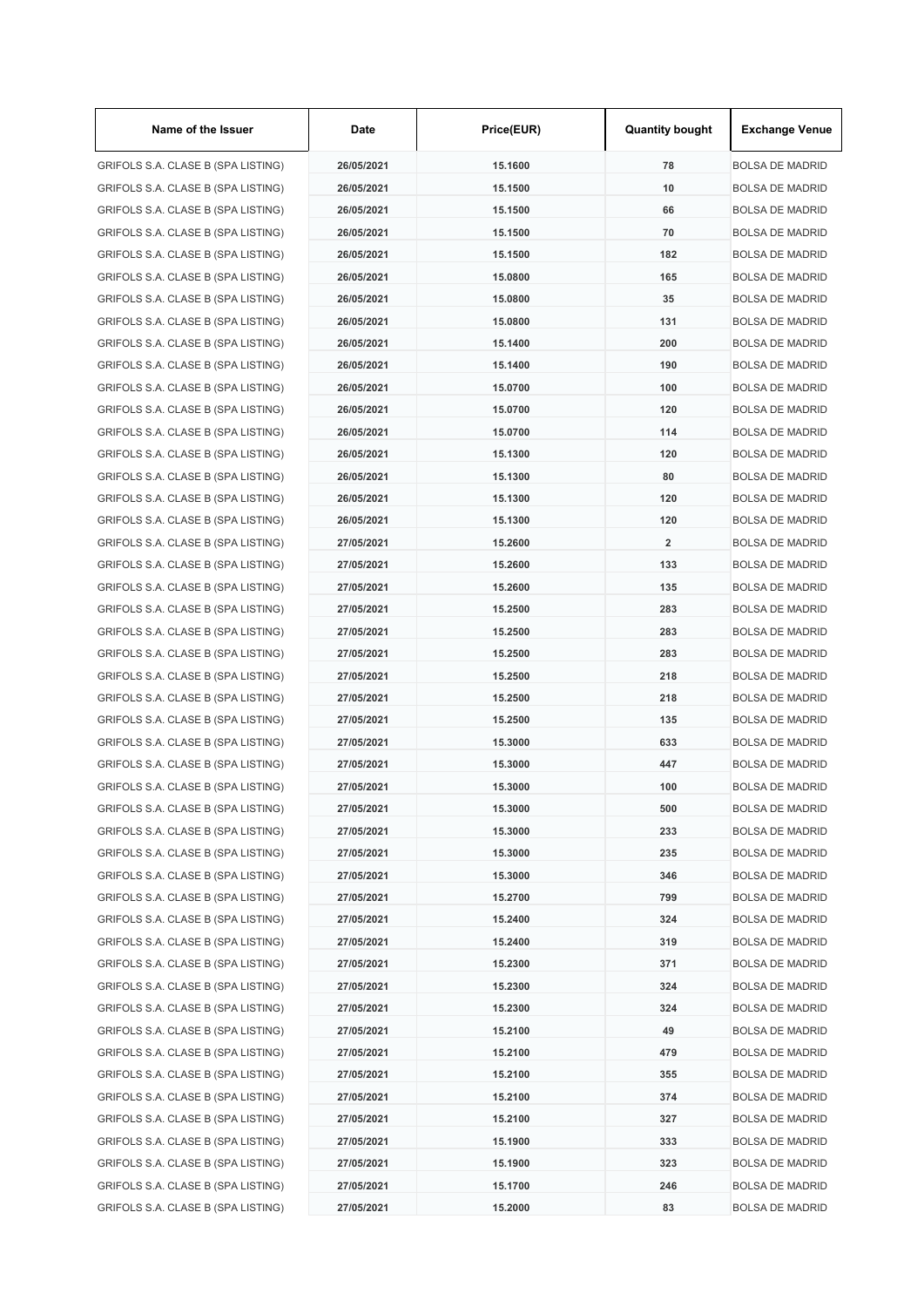| Name of the Issuer                 | Date       | Price(EUR) | <b>Quantity bought</b> | <b>Exchange Venue</b>  |
|------------------------------------|------------|------------|------------------------|------------------------|
| GRIFOLS S.A. CLASE B (SPA LISTING) | 27/05/2021 | 15.2000    | 164                    | <b>BOLSA DE MADRID</b> |
| GRIFOLS S.A. CLASE B (SPA LISTING) | 27/05/2021 | 15.2000    | 135                    | <b>BOLSA DE MADRID</b> |
| GRIFOLS S.A. CLASE B (SPA LISTING) | 27/05/2021 | 15.1700    | 127                    | <b>BOLSA DE MADRID</b> |
| GRIFOLS S.A. CLASE B (SPA LISTING) | 27/05/2021 | 15.1700    | 149                    | <b>BOLSA DE MADRID</b> |
| GRIFOLS S.A. CLASE B (SPA LISTING) | 27/05/2021 | 15.1700    | 326                    | <b>BOLSA DE MADRID</b> |
| GRIFOLS S.A. CLASE B (SPA LISTING) | 27/05/2021 | 15.1700    | 177                    | <b>BOLSA DE MADRID</b> |
| GRIFOLS S.A. CLASE B (SPA LISTING) | 27/05/2021 | 15.1700    | 149                    | <b>BOLSA DE MADRID</b> |
| GRIFOLS S.A. CLASE B (SPA LISTING) | 27/05/2021 | 15.1500    | 42                     | <b>BOLSA DE MADRID</b> |
| GRIFOLS S.A. CLASE B (SPA LISTING) | 27/05/2021 | 15.1500    | 214                    | <b>BOLSA DE MADRID</b> |
| GRIFOLS S.A. CLASE B (SPA LISTING) | 27/05/2021 | 15.1600    | 349                    | <b>BOLSA DE MADRID</b> |
| GRIFOLS S.A. CLASE B (SPA LISTING) | 27/05/2021 | 15.1400    | 137                    | <b>BOLSA DE MADRID</b> |
| GRIFOLS S.A. CLASE B (SPA LISTING) | 27/05/2021 | 15.1400    | 144                    | <b>BOLSA DE MADRID</b> |
| GRIFOLS S.A. CLASE B (SPA LISTING) | 27/05/2021 | 15.1400    | 144                    | <b>BOLSA DE MADRID</b> |
| GRIFOLS S.A. CLASE B (SPA LISTING) | 27/05/2021 | 15.1400    | 81                     | <b>BOLSA DE MADRID</b> |
| GRIFOLS S.A. CLASE B (SPA LISTING) | 27/05/2021 | 15.1400    | 519                    | <b>BOLSA DE MADRID</b> |
| GRIFOLS S.A. CLASE B (SPA LISTING) | 27/05/2021 | 15.1400    | 340                    | <b>BOLSA DE MADRID</b> |
| GRIFOLS S.A. CLASE B (SPA LISTING) | 27/05/2021 | 15.1400    | 263                    | <b>BOLSA DE MADRID</b> |
| GRIFOLS S.A. CLASE B (SPA LISTING) | 27/05/2021 | 15.1400    | 283                    | <b>BOLSA DE MADRID</b> |
| GRIFOLS S.A. CLASE B (SPA LISTING) | 27/05/2021 | 15.1400    | 249                    | <b>BOLSA DE MADRID</b> |
| GRIFOLS S.A. CLASE B (SPA LISTING) | 27/05/2021 | 15.1400    | 131                    | <b>BOLSA DE MADRID</b> |
| GRIFOLS S.A. CLASE B (SPA LISTING) | 27/05/2021 | 15.1400    | 182                    | <b>BOLSA DE MADRID</b> |
| GRIFOLS S.A. CLASE B (SPA LISTING) | 27/05/2021 | 15.1000    | 398                    | <b>BOLSA DE MADRID</b> |
| GRIFOLS S.A. CLASE B (SPA LISTING) | 27/05/2021 | 15.1000    | 135                    | <b>BOLSA DE MADRID</b> |
| GRIFOLS S.A. CLASE B (SPA LISTING) | 27/05/2021 | 15.1000    | 236                    | <b>BOLSA DE MADRID</b> |
| GRIFOLS S.A. CLASE B (SPA LISTING) | 27/05/2021 | 15.1000    | 79                     | <b>BOLSA DE MADRID</b> |
| GRIFOLS S.A. CLASE B (SPA LISTING) | 27/05/2021 | 15.1000    | 167                    | <b>BOLSA DE MADRID</b> |
| GRIFOLS S.A. CLASE B (SPA LISTING) | 27/05/2021 | 15.0900    | 152                    | <b>BOLSA DE MADRID</b> |
| GRIFOLS S.A. CLASE B (SPA LISTING) | 27/05/2021 | 15.0900    | 59                     | <b>BOLSA DE MADRID</b> |
| GRIFOLS S.A. CLASE B (SPA LISTING) | 27/05/2021 | 15.0900    | 51                     | <b>BOLSA DE MADRID</b> |
| GRIFOLS S.A. CLASE B (SPA LISTING) | 27/05/2021 | 15.0900    | 90                     | <b>BOLSA DE MADRID</b> |
| GRIFOLS S.A. CLASE B (SPA LISTING) | 27/05/2021 | 15.0900    | 55                     | <b>BOLSA DE MADRID</b> |
| GRIFOLS S.A. CLASE B (SPA LISTING) | 27/05/2021 | 15.0900    | 117                    | <b>BOLSA DE MADRID</b> |
| GRIFOLS S.A. CLASE B (SPA LISTING) | 27/05/2021 | 15.0900    | 69                     | <b>BOLSA DE MADRID</b> |
| GRIFOLS S.A. CLASE B (SPA LISTING) | 27/05/2021 | 15.0900    | 62                     | <b>BOLSA DE MADRID</b> |
| GRIFOLS S.A. CLASE B (SPA LISTING) | 27/05/2021 | 15.0900    | 54                     | <b>BOLSA DE MADRID</b> |
| GRIFOLS S.A. CLASE B (SPA LISTING) | 27/05/2021 | 15.0800    | 173                    | <b>BOLSA DE MADRID</b> |
| GRIFOLS S.A. CLASE B (SPA LISTING) | 27/05/2021 | 15.0800    | 46                     | <b>BOLSA DE MADRID</b> |
| GRIFOLS S.A. CLASE B (SPA LISTING) | 27/05/2021 | 15.0800    | 11                     | <b>BOLSA DE MADRID</b> |
| GRIFOLS S.A. CLASE B (SPA LISTING) | 27/05/2021 | 15.1000    | 153                    | <b>BOLSA DE MADRID</b> |
| GRIFOLS S.A. CLASE B (SPA LISTING) | 27/05/2021 | 15.1000    | 165                    | <b>BOLSA DE MADRID</b> |
| GRIFOLS S.A. CLASE B (SPA LISTING) | 27/05/2021 | 15.1000    | 201                    | <b>BOLSA DE MADRID</b> |
| GRIFOLS S.A. CLASE B (SPA LISTING) | 27/05/2021 | 15.1000    | 98                     | <b>BOLSA DE MADRID</b> |
| GRIFOLS S.A. CLASE B (SPA LISTING) | 27/05/2021 | 15.1000    | 165                    | <b>BOLSA DE MADRID</b> |
| GRIFOLS S.A. CLASE B (SPA LISTING) | 27/05/2021 | 15.1000    | 118                    | <b>BOLSA DE MADRID</b> |
| GRIFOLS S.A. CLASE B (SPA LISTING) | 27/05/2021 | 15.1000    | 81                     | <b>BOLSA DE MADRID</b> |
| GRIFOLS S.A. CLASE B (SPA LISTING) | 27/05/2021 | 15.1000    | 20                     | <b>BOLSA DE MADRID</b> |
| GRIFOLS S.A. CLASE B (SPA LISTING) | 27/05/2021 | 15.1000    | 355                    | <b>BOLSA DE MADRID</b> |
| GRIFOLS S.A. CLASE B (SPA LISTING) | 27/05/2021 | 15.0900    | 87                     | <b>BOLSA DE MADRID</b> |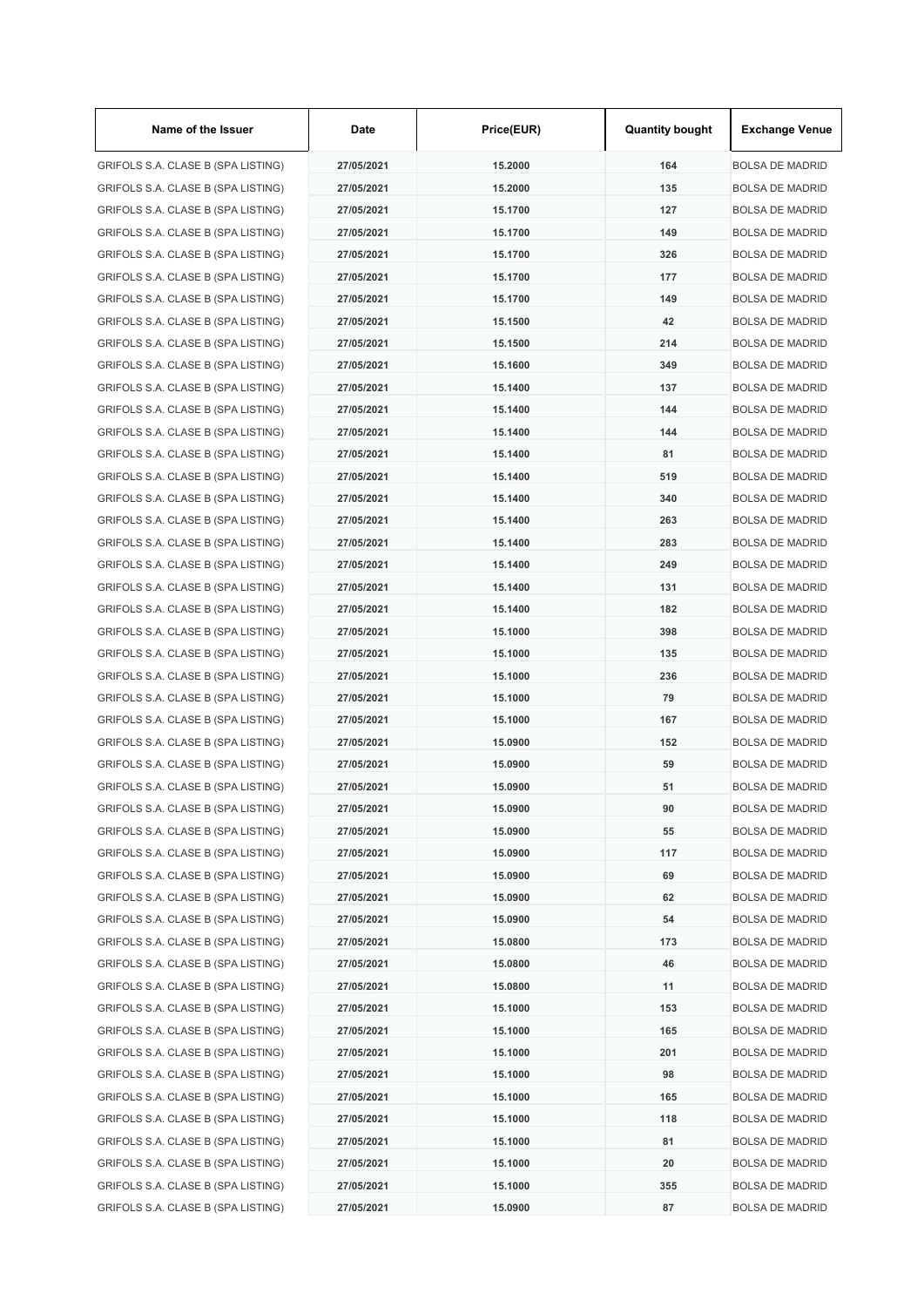| Name of the Issuer                 | Date       | Price(EUR) | <b>Quantity bought</b> | <b>Exchange Venue</b>  |
|------------------------------------|------------|------------|------------------------|------------------------|
| GRIFOLS S.A. CLASE B (SPA LISTING) | 27/05/2021 | 15.0900    | 114                    | <b>BOLSA DE MADRID</b> |
| GRIFOLS S.A. CLASE B (SPA LISTING) | 27/05/2021 | 15.0900    | 30                     | <b>BOLSA DE MADRID</b> |
| GRIFOLS S.A. CLASE B (SPA LISTING) | 27/05/2021 | 15.0900    | 6                      | <b>BOLSA DE MADRID</b> |
| GRIFOLS S.A. CLASE B (SPA LISTING) | 27/05/2021 | 15.0900    | 327                    | <b>BOLSA DE MADRID</b> |
| GRIFOLS S.A. CLASE B (SPA LISTING) | 27/05/2021 | 15.0800    | 753                    | <b>BOLSA DE MADRID</b> |
| GRIFOLS S.A. CLASE B (SPA LISTING) | 27/05/2021 | 15.0800    | 326                    | <b>BOLSA DE MADRID</b> |
| GRIFOLS S.A. CLASE B (SPA LISTING) | 27/05/2021 | 15.0700    | 163                    | <b>BOLSA DE MADRID</b> |
| GRIFOLS S.A. CLASE B (SPA LISTING) | 27/05/2021 | 15.0700    | 136                    | <b>BOLSA DE MADRID</b> |
| GRIFOLS S.A. CLASE B (SPA LISTING) | 27/05/2021 | 15.0700    | 98                     | <b>BOLSA DE MADRID</b> |
| GRIFOLS S.A. CLASE B (SPA LISTING) | 27/05/2021 | 15.0700    | 116                    | <b>BOLSA DE MADRID</b> |
| GRIFOLS S.A. CLASE B (SPA LISTING) | 27/05/2021 | 15.0300    | 9                      | <b>BOLSA DE MADRID</b> |
| GRIFOLS S.A. CLASE B (SPA LISTING) | 27/05/2021 | 15.0500    | 96                     | <b>BOLSA DE MADRID</b> |
| GRIFOLS S.A. CLASE B (SPA LISTING) | 27/05/2021 | 15.0500    | 215                    | <b>BOLSA DE MADRID</b> |
| GRIFOLS S.A. CLASE B (SPA LISTING) | 27/05/2021 | 15.0500    | 98                     | <b>BOLSA DE MADRID</b> |
| GRIFOLS S.A. CLASE B (SPA LISTING) | 27/05/2021 | 15.0500    | 166                    | <b>BOLSA DE MADRID</b> |
| GRIFOLS S.A. CLASE B (SPA LISTING) | 27/05/2021 | 15.0500    | 53                     | <b>BOLSA DE MADRID</b> |
| GRIFOLS S.A. CLASE B (SPA LISTING) | 27/05/2021 | 15.0500    | 49                     | <b>BOLSA DE MADRID</b> |
| GRIFOLS S.A. CLASE B (SPA LISTING) | 27/05/2021 | 15.0500    | 261                    | <b>BOLSA DE MADRID</b> |
| GRIFOLS S.A. CLASE B (SPA LISTING) | 27/05/2021 | 15.0600    | 26                     | <b>BOLSA DE MADRID</b> |
| GRIFOLS S.A. CLASE B (SPA LISTING) | 27/05/2021 | 15.0600    | 707                    | <b>BOLSA DE MADRID</b> |
| GRIFOLS S.A. CLASE B (SPA LISTING) | 27/05/2021 | 15.0500    | 246                    | <b>BOLSA DE MADRID</b> |
| GRIFOLS S.A. CLASE B (SPA LISTING) | 27/05/2021 | 15.0500    | 15                     | <b>BOLSA DE MADRID</b> |
| GRIFOLS S.A. CLASE B (SPA LISTING) | 27/05/2021 | 15.0500    | 220                    | <b>BOLSA DE MADRID</b> |
| GRIFOLS S.A. CLASE B (SPA LISTING) | 27/05/2021 | 15.0500    | 51                     | <b>BOLSA DE MADRID</b> |
| GRIFOLS S.A. CLASE B (SPA LISTING) | 27/05/2021 | 15.0500    | 46                     | <b>BOLSA DE MADRID</b> |
| GRIFOLS S.A. CLASE B (SPA LISTING) | 27/05/2021 | 15.0500    | 25                     | <b>BOLSA DE MADRID</b> |
| GRIFOLS S.A. CLASE B (SPA LISTING) | 27/05/2021 | 15.0500    | 21                     | <b>BOLSA DE MADRID</b> |
| GRIFOLS S.A. CLASE B (SPA LISTING) | 27/05/2021 | 15.0500    | 219                    | <b>BOLSA DE MADRID</b> |
| GRIFOLS S.A. CLASE B (SPA LISTING) | 27/05/2021 | 15.0500    | 208                    | <b>BOLSA DE MADRID</b> |
| GRIFOLS S.A. CLASE B (SPA LISTING) | 27/05/2021 | 15.0500    | 208                    | <b>BOLSA DE MADRID</b> |
| GRIFOLS S.A. CLASE B (SPA LISTING) | 27/05/2021 | 15.0500    | 60                     | <b>BOLSA DE MADRID</b> |
| GRIFOLS S.A. CLASE B (SPA LISTING) | 27/05/2021 | 15.0500    | 119                    | <b>BOLSA DE MADRID</b> |
| GRIFOLS S.A. CLASE B (SPA LISTING) | 27/05/2021 | 15.0500    | 300                    | <b>BOLSA DE MADRID</b> |
| GRIFOLS S.A. CLASE B (SPA LISTING) | 27/05/2021 | 15.0500    | 750                    | <b>BOLSA DE MADRID</b> |
| GRIFOLS S.A. CLASE B (SPA LISTING) | 27/05/2021 | 15.0500    | 292                    | <b>BOLSA DE MADRID</b> |
| GRIFOLS S.A. CLASE B (SPA LISTING) | 27/05/2021 | 15.0500    | 48                     | <b>BOLSA DE MADRID</b> |
| GRIFOLS S.A. CLASE B (SPA LISTING) | 27/05/2021 | 15.0400    | 22                     | <b>BOLSA DE MADRID</b> |
| GRIFOLS S.A. CLASE B (SPA LISTING) | 27/05/2021 | 15.0400    | 28                     | <b>BOLSA DE MADRID</b> |
| GRIFOLS S.A. CLASE B (SPA LISTING) | 27/05/2021 | 15.0400    | 8                      | <b>BOLSA DE MADRID</b> |
| GRIFOLS S.A. CLASE B (SPA LISTING) | 27/05/2021 | 15.0400    | 124                    | <b>BOLSA DE MADRID</b> |
| GRIFOLS S.A. CLASE B (SPA LISTING) | 27/05/2021 | 15.0400    | 338                    | <b>BOLSA DE MADRID</b> |
| GRIFOLS S.A. CLASE B (SPA LISTING) | 27/05/2021 | 15.0300    | 468                    | <b>BOLSA DE MADRID</b> |
| GRIFOLS S.A. CLASE B (SPA LISTING) | 27/05/2021 | 15.0300    | 325                    | <b>BOLSA DE MADRID</b> |
| GRIFOLS S.A. CLASE B (SPA LISTING) | 27/05/2021 | 15.0300    | 478                    | <b>BOLSA DE MADRID</b> |
| GRIFOLS S.A. CLASE B (SPA LISTING) | 27/05/2021 | 15.0100    | 479                    | <b>BOLSA DE MADRID</b> |
| GRIFOLS S.A. CLASE B (SPA LISTING) | 27/05/2021 | 15.0100    | 30                     | <b>BOLSA DE MADRID</b> |
| GRIFOLS S.A. CLASE B (SPA LISTING) | 27/05/2021 | 15.0100    | 166                    | <b>BOLSA DE MADRID</b> |
| GRIFOLS S.A. CLASE B (SPA LISTING) | 27/05/2021 | 15.0100    | 51                     | <b>BOLSA DE MADRID</b> |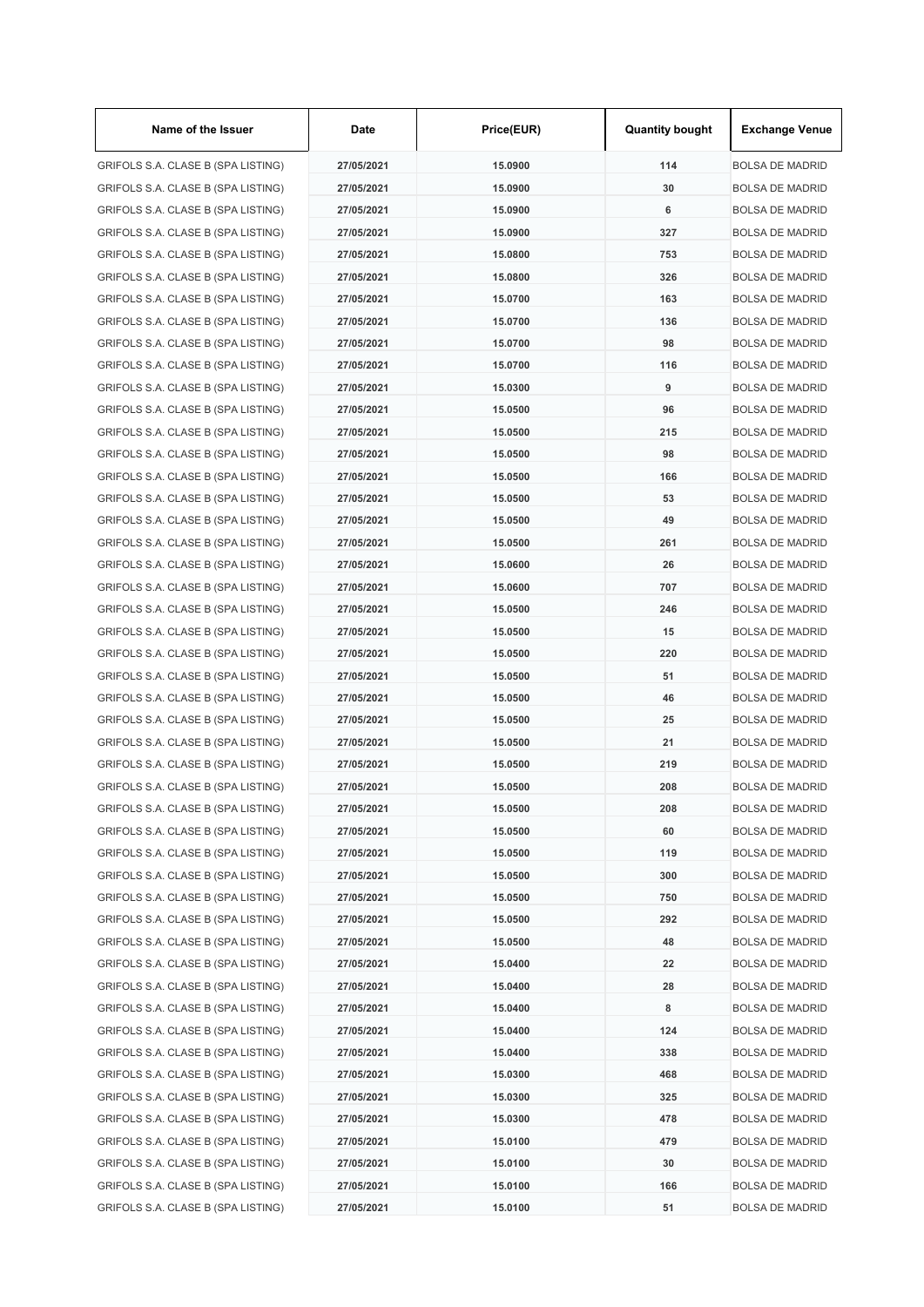| Name of the Issuer                 | Date       | Price(EUR) | <b>Quantity bought</b> | <b>Exchange Venue</b>  |
|------------------------------------|------------|------------|------------------------|------------------------|
| GRIFOLS S.A. CLASE B (SPA LISTING) | 27/05/2021 | 15.0100    | 17                     | <b>BOLSA DE MADRID</b> |
| GRIFOLS S.A. CLASE B (SPA LISTING) | 27/05/2021 | 15.0600    | 70                     | <b>BOLSA DE MADRID</b> |
| GRIFOLS S.A. CLASE B (SPA LISTING) | 27/05/2021 | 15.0600    | 604                    | <b>BOLSA DE MADRID</b> |
| GRIFOLS S.A. CLASE B (SPA LISTING) | 27/05/2021 | 15.0300    | 289                    | <b>BOLSA DE MADRID</b> |
| GRIFOLS S.A. CLASE B (SPA LISTING) | 27/05/2021 | 15.0300    | 197                    | <b>BOLSA DE MADRID</b> |
| GRIFOLS S.A. CLASE B (SPA LISTING) | 27/05/2021 | 15.0300    | 50                     | <b>BOLSA DE MADRID</b> |
| GRIFOLS S.A. CLASE B (SPA LISTING) | 27/05/2021 | 15.0300    | 214                    | <b>BOLSA DE MADRID</b> |
| GRIFOLS S.A. CLASE B (SPA LISTING) | 27/05/2021 | 15.1000    | 652                    | <b>BOLSA DE MADRID</b> |
| GRIFOLS S.A. CLASE B (SPA LISTING) | 27/05/2021 | 15.1000    | 703                    | <b>BOLSA DE MADRID</b> |
| GRIFOLS S.A. CLASE B (SPA LISTING) | 27/05/2021 | 15.1000    | 318                    | <b>BOLSA DE MADRID</b> |
| GRIFOLS S.A. CLASE B (SPA LISTING) | 27/05/2021 | 15.1000    | 161                    | <b>BOLSA DE MADRID</b> |
| GRIFOLS S.A. CLASE B (SPA LISTING) | 27/05/2021 | 15.0900    | 166                    | <b>BOLSA DE MADRID</b> |
| GRIFOLS S.A. CLASE B (SPA LISTING) | 27/05/2021 | 15.0900    | 993                    | <b>BOLSA DE MADRID</b> |
| GRIFOLS S.A. CLASE B (SPA LISTING) | 27/05/2021 | 15.0600    | 75                     | <b>BOLSA DE MADRID</b> |
| GRIFOLS S.A. CLASE B (SPA LISTING) | 27/05/2021 | 15.0600    | 27                     | <b>BOLSA DE MADRID</b> |
| GRIFOLS S.A. CLASE B (SPA LISTING) | 27/05/2021 | 15.0600    | 237                    | <b>BOLSA DE MADRID</b> |
| GRIFOLS S.A. CLASE B (SPA LISTING) | 27/05/2021 | 14.9900    | 200                    | <b>BOLSA DE MADRID</b> |
| GRIFOLS S.A. CLASE B (SPA LISTING) | 27/05/2021 | 15.0100    | 126                    | <b>BOLSA DE MADRID</b> |
| GRIFOLS S.A. CLASE B (SPA LISTING) | 27/05/2021 | 15.0100    | 28                     | <b>BOLSA DE MADRID</b> |
| GRIFOLS S.A. CLASE B (SPA LISTING) | 27/05/2021 | 14.9900    | 254                    | <b>BOLSA DE MADRID</b> |
| GRIFOLS S.A. CLASE B (SPA LISTING) | 27/05/2021 | 14.9900    | 4                      | <b>BOLSA DE MADRID</b> |
| GRIFOLS S.A. CLASE B (SPA LISTING) | 27/05/2021 | 14.9900    | 106                    | <b>BOLSA DE MADRID</b> |
| GRIFOLS S.A. CLASE B (SPA LISTING) | 27/05/2021 | 14.9900    | 200                    | <b>BOLSA DE MADRID</b> |
| GRIFOLS S.A. CLASE B (SPA LISTING) | 27/05/2021 | 14.9900    | 18                     | <b>BOLSA DE MADRID</b> |
| GRIFOLS S.A. CLASE B (SPA LISTING) | 27/05/2021 | 14.9900    | 200                    | <b>BOLSA DE MADRID</b> |
| GRIFOLS S.A. CLASE B (SPA LISTING) | 27/05/2021 | 14.9900    | 66                     | <b>BOLSA DE MADRID</b> |
| GRIFOLS S.A. CLASE B (SPA LISTING) | 27/05/2021 | 14.9900    | 52                     | <b>BOLSA DE MADRID</b> |
| GRIFOLS S.A. CLASE B (SPA LISTING) | 27/05/2021 | 15.0000    | 200                    | <b>BOLSA DE MADRID</b> |
| GRIFOLS S.A. CLASE B (SPA LISTING) | 27/05/2021 | 15.0000    | 47                     | <b>BOLSA DE MADRID</b> |
| GRIFOLS S.A. CLASE B (SPA LISTING) | 27/05/2021 | 14.9800    | 111                    | <b>BOLSA DE MADRID</b> |
| GRIFOLS S.A. CLASE B (SPA LISTING) | 27/05/2021 | 14.9800    | 200                    | <b>BOLSA DE MADRID</b> |
| GRIFOLS S.A. CLASE B (SPA LISTING) | 27/05/2021 | 14.9800    | 67                     | <b>BOLSA DE MADRID</b> |
| GRIFOLS S.A. CLASE B (SPA LISTING) | 27/05/2021 | 14.9800    | 18                     | <b>BOLSA DE MADRID</b> |
| GRIFOLS S.A. CLASE B (SPA LISTING) | 27/05/2021 | 14.9800    | 200                    | <b>BOLSA DE MADRID</b> |
| GRIFOLS S.A. CLASE B (SPA LISTING) | 27/05/2021 | 14.9800    | 197                    | <b>BOLSA DE MADRID</b> |
| GRIFOLS S.A. CLASE B (SPA LISTING) | 27/05/2021 | 14.9800    | 338                    | <b>BOLSA DE MADRID</b> |
| GRIFOLS S.A. CLASE B (SPA LISTING) | 27/05/2021 | 14.9800    | 218                    | <b>BOLSA DE MADRID</b> |
| GRIFOLS S.A. CLASE B (SPA LISTING) | 27/05/2021 | 14.9800    | 753                    | <b>BOLSA DE MADRID</b> |
| GRIFOLS S.A. CLASE B (SPA LISTING) | 27/05/2021 | 14.9800    | 40                     | <b>BOLSA DE MADRID</b> |
| GRIFOLS S.A. CLASE B (SPA LISTING) | 27/05/2021 | 14.9800    | 700                    | <b>BOLSA DE MADRID</b> |
| GRIFOLS S.A. CLASE B (SPA LISTING) | 27/05/2021 | 14.9700    | 23                     | <b>BOLSA DE MADRID</b> |
| GRIFOLS S.A. CLASE B (SPA LISTING) | 27/05/2021 | 14.9800    | 141                    | <b>BOLSA DE MADRID</b> |
| GRIFOLS S.A. CLASE B (SPA LISTING) | 27/05/2021 | 14.9700    | 195                    | <b>BOLSA DE MADRID</b> |
| GRIFOLS S.A. CLASE B (SPA LISTING) | 27/05/2021 | 14.9700    | 218                    | <b>BOLSA DE MADRID</b> |
| GRIFOLS S.A. CLASE B (SPA LISTING) | 27/05/2021 | 14.9300    | 16                     | <b>BOLSA DE MADRID</b> |
| GRIFOLS S.A. CLASE B (SPA LISTING) | 27/05/2021 | 14.9600    | 77                     | <b>BOLSA DE MADRID</b> |
| GRIFOLS S.A. CLASE B (SPA LISTING) | 27/05/2021 | 14.9600    | 60                     | <b>BOLSA DE MADRID</b> |
| GRIFOLS S.A. CLASE B (SPA LISTING) | 27/05/2021 | 14.9600    | 25                     | <b>BOLSA DE MADRID</b> |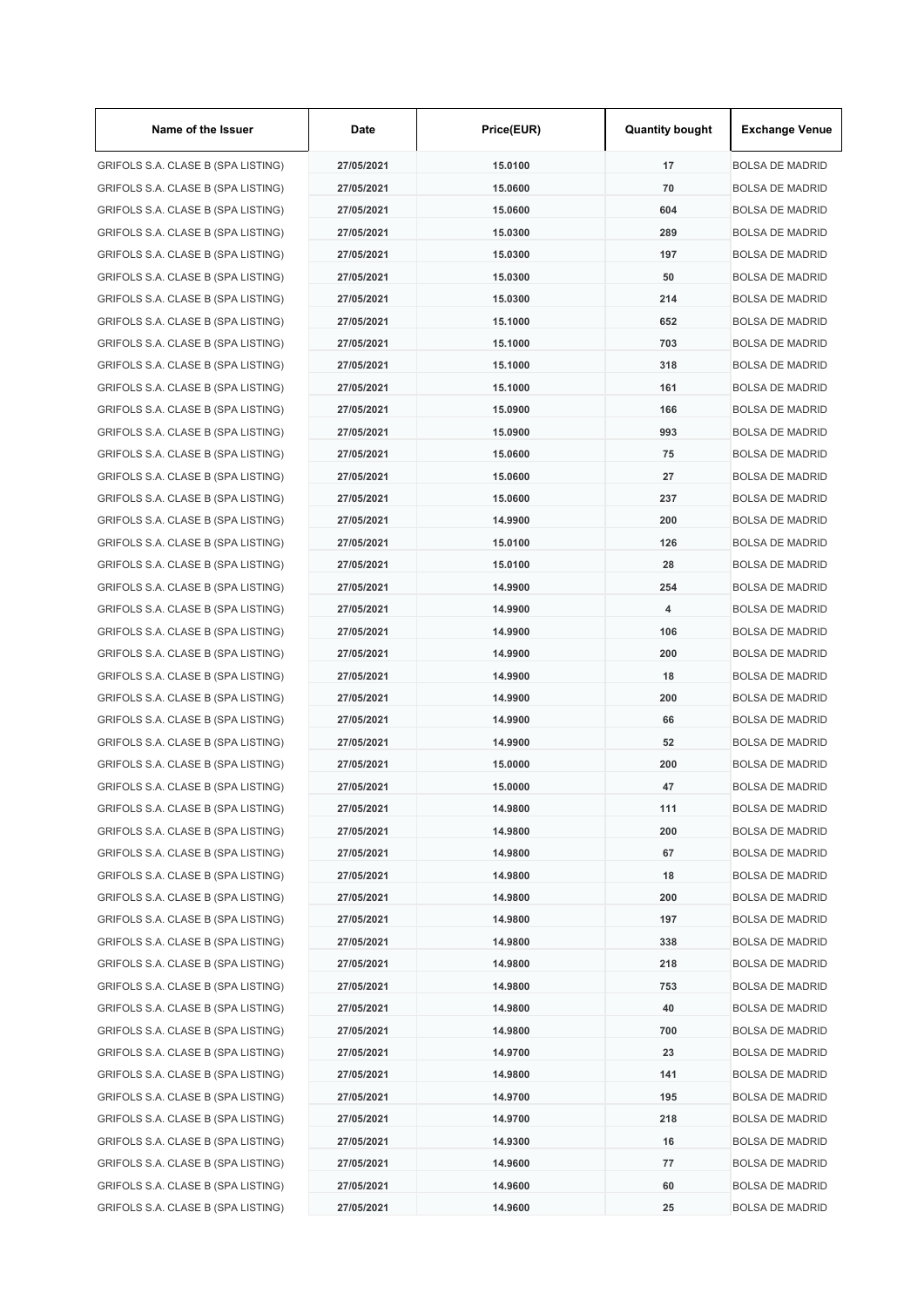| Name of the Issuer                 | Date       | Price(EUR) | <b>Quantity bought</b> | <b>Exchange Venue</b>  |
|------------------------------------|------------|------------|------------------------|------------------------|
| GRIFOLS S.A. CLASE B (SPA LISTING) | 27/05/2021 | 14.9600    | 49                     | <b>BOLSA DE MADRID</b> |
| GRIFOLS S.A. CLASE B (SPA LISTING) | 27/05/2021 | 14.9600    | 25                     | <b>BOLSA DE MADRID</b> |
| GRIFOLS S.A. CLASE B (SPA LISTING) | 27/05/2021 | 14.9600    | 85                     | <b>BOLSA DE MADRID</b> |
| GRIFOLS S.A. CLASE B (SPA LISTING) | 27/05/2021 | 14.9600    | 98                     | <b>BOLSA DE MADRID</b> |
| GRIFOLS S.A. CLASE B (SPA LISTING) | 27/05/2021 | 14.9600    | 49                     | <b>BOLSA DE MADRID</b> |
| GRIFOLS S.A. CLASE B (SPA LISTING) | 27/05/2021 | 14.9600    | 89                     | <b>BOLSA DE MADRID</b> |
| GRIFOLS S.A. CLASE B (SPA LISTING) | 27/05/2021 | 14.9500    | 200                    | <b>BOLSA DE MADRID</b> |
| GRIFOLS S.A. CLASE B (SPA LISTING) | 27/05/2021 | 14.9500    | 72                     | <b>BOLSA DE MADRID</b> |
| GRIFOLS S.A. CLASE B (SPA LISTING) | 27/05/2021 | 14.9500    | 34                     | <b>BOLSA DE MADRID</b> |
| GRIFOLS S.A. CLASE B (SPA LISTING) | 27/05/2021 | 14.9500    | 55                     | <b>BOLSA DE MADRID</b> |
| GRIFOLS S.A. CLASE B (SPA LISTING) | 27/05/2021 | 14.9500    | 200                    | <b>BOLSA DE MADRID</b> |
| GRIFOLS S.A. CLASE B (SPA LISTING) | 27/05/2021 | 14.9500    | 422                    | <b>BOLSA DE MADRID</b> |
| GRIFOLS S.A. CLASE B (SPA LISTING) | 27/05/2021 | 14.9500    | 200                    | <b>BOLSA DE MADRID</b> |
| GRIFOLS S.A. CLASE B (SPA LISTING) | 27/05/2021 | 14.9500    | 20                     | <b>BOLSA DE MADRID</b> |
| GRIFOLS S.A. CLASE B (SPA LISTING) | 27/05/2021 | 14.9500    | 185                    | <b>BOLSA DE MADRID</b> |
| GRIFOLS S.A. CLASE B (SPA LISTING) | 27/05/2021 | 14.9400    | 283                    | BOLSA DE MADRID        |
| GRIFOLS S.A. CLASE B (SPA LISTING) | 27/05/2021 | 14.9400    | 200                    | <b>BOLSA DE MADRID</b> |
| GRIFOLS S.A. CLASE B (SPA LISTING) | 27/05/2021 | 14.9400    | 18                     | <b>BOLSA DE MADRID</b> |
| GRIFOLS S.A. CLASE B (SPA LISTING) | 27/05/2021 | 14.9400    | 133                    | <b>BOLSA DE MADRID</b> |
| GRIFOLS S.A. CLASE B (SPA LISTING) | 27/05/2021 | 14.9400    | 200                    | <b>BOLSA DE MADRID</b> |
| GRIFOLS S.A. CLASE B (SPA LISTING) | 27/05/2021 | 14.9400    | 25                     | <b>BOLSA DE MADRID</b> |
| GRIFOLS S.A. CLASE B (SPA LISTING) | 27/05/2021 | 14.9400    | 175                    | <b>BOLSA DE MADRID</b> |
| GRIFOLS S.A. CLASE B (SPA LISTING) | 27/05/2021 | 14.9400    | 88                     | <b>BOLSA DE MADRID</b> |
| GRIFOLS S.A. CLASE B (SPA LISTING) | 27/05/2021 | 14.9400    | 112                    | <b>BOLSA DE MADRID</b> |
| GRIFOLS S.A. CLASE B (SPA LISTING) | 27/05/2021 | 14.9400    | 200                    | <b>BOLSA DE MADRID</b> |
| GRIFOLS S.A. CLASE B (SPA LISTING) | 27/05/2021 | 14.9400    | 46                     | <b>BOLSA DE MADRID</b> |
| GRIFOLS S.A. CLASE B (SPA LISTING) | 27/05/2021 | 14.9400    | 15                     | <b>BOLSA DE MADRID</b> |
| GRIFOLS S.A. CLASE B (SPA LISTING) | 27/05/2021 | 14.9400    | 187                    | <b>BOLSA DE MADRID</b> |
| GRIFOLS S.A. CLASE B (SPA LISTING) | 27/05/2021 | 14.9400    | 61                     | <b>BOLSA DE MADRID</b> |
| GRIFOLS S.A. CLASE B (SPA LISTING) | 27/05/2021 | 14.9400    | 17                     | <b>BOLSA DE MADRID</b> |
| GRIFOLS S.A. CLASE B (SPA LISTING) | 27/05/2021 | 14.9400    | 51                     | <b>BOLSA DE MADRID</b> |
| GRIFOLS S.A. CLASE B (SPA LISTING) | 27/05/2021 | 14.9400    | 228                    | <b>BOLSA DE MADRID</b> |
| GRIFOLS S.A. CLASE B (SPA LISTING) | 27/05/2021 | 14.9400    | 263                    | <b>BOLSA DE MADRID</b> |
| GRIFOLS S.A. CLASE B (SPA LISTING) | 27/05/2021 | 14.9400    | 181                    | <b>BOLSA DE MADRID</b> |
| GRIFOLS S.A. CLASE B (SPA LISTING) | 27/05/2021 | 14.9400    | 200                    | <b>BOLSA DE MADRID</b> |
| GRIFOLS S.A. CLASE B (SPA LISTING) | 27/05/2021 | 14.9400    | 66                     | <b>BOLSA DE MADRID</b> |
| GRIFOLS S.A. CLASE B (SPA LISTING) | 27/05/2021 | 14.9400    | 79                     | <b>BOLSA DE MADRID</b> |
| GRIFOLS S.A. CLASE B (SPA LISTING) | 27/05/2021 | 14.9400    | 200                    | <b>BOLSA DE MADRID</b> |
| GRIFOLS S.A. CLASE B (SPA LISTING) | 27/05/2021 | 14.9400    | 93                     | <b>BOLSA DE MADRID</b> |
| GRIFOLS S.A. CLASE B (SPA LISTING) | 27/05/2021 | 14.9400    | 260                    | <b>BOLSA DE MADRID</b> |
| GRIFOLS S.A. CLASE B (SPA LISTING) | 27/05/2021 | 14.9400    | 87                     | <b>BOLSA DE MADRID</b> |
| GRIFOLS S.A. CLASE B (SPA LISTING) | 27/05/2021 | 14.9400    | 50                     | <b>BOLSA DE MADRID</b> |
| GRIFOLS S.A. CLASE B (SPA LISTING) | 27/05/2021 | 14.9400    | 200                    | <b>BOLSA DE MADRID</b> |
| GRIFOLS S.A. CLASE B (SPA LISTING) | 27/05/2021 | 14.9400    | 18                     | <b>BOLSA DE MADRID</b> |
| GRIFOLS S.A. CLASE B (SPA LISTING) | 27/05/2021 | 14.9200    | 317                    | <b>BOLSA DE MADRID</b> |
| GRIFOLS S.A. CLASE B (SPA LISTING) | 27/05/2021 | 14.9200    | 105                    | BOLSA DE MADRID        |
| GRIFOLS S.A. CLASE B (SPA LISTING) | 27/05/2021 | 14.9200    | 200                    | <b>BOLSA DE MADRID</b> |
| GRIFOLS S.A. CLASE B (SPA LISTING) | 27/05/2021 | 14.9200    | 53                     | <b>BOLSA DE MADRID</b> |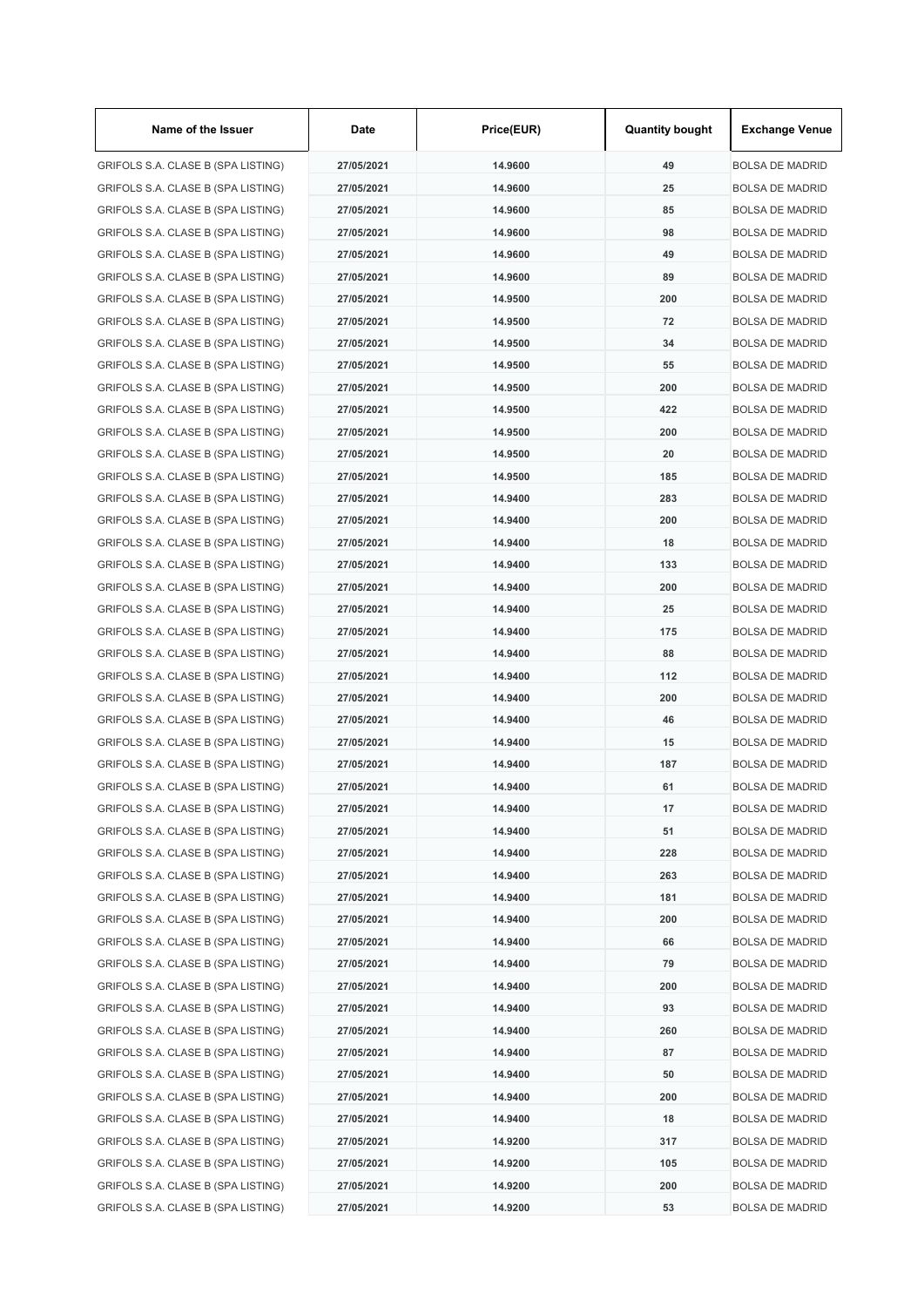| Name of the Issuer                 | Date       | Price(EUR) | <b>Quantity bought</b> | <b>Exchange Venue</b>  |
|------------------------------------|------------|------------|------------------------|------------------------|
| GRIFOLS S.A. CLASE B (SPA LISTING) | 27/05/2021 | 14.9200    | 153                    | <b>BOLSA DE MADRID</b> |
| GRIFOLS S.A. CLASE B (SPA LISTING) | 27/05/2021 | 14.9200    | 13                     | <b>BOLSA DE MADRID</b> |
| GRIFOLS S.A. CLASE B (SPA LISTING) | 27/05/2021 | 14.9200    | 97                     | <b>BOLSA DE MADRID</b> |
| GRIFOLS S.A. CLASE B (SPA LISTING) | 27/05/2021 | 14.9200    | 119                    | <b>BOLSA DE MADRID</b> |
| GRIFOLS S.A. CLASE B (SPA LISTING) | 27/05/2021 | 14.9200    | 260                    | <b>BOLSA DE MADRID</b> |
| GRIFOLS S.A. CLASE B (SPA LISTING) | 27/05/2021 | 14.9200    | 92                     | <b>BOLSA DE MADRID</b> |
| GRIFOLS S.A. CLASE B (SPA LISTING) | 27/05/2021 | 14.9200    | 181                    | <b>BOLSA DE MADRID</b> |
| GRIFOLS S.A. CLASE B (SPA LISTING) | 27/05/2021 | 14.9200    | 61                     | <b>BOLSA DE MADRID</b> |
| GRIFOLS S.A. CLASE B (SPA LISTING) | 27/05/2021 | 14.9200    | 200                    | <b>BOLSA DE MADRID</b> |
| GRIFOLS S.A. CLASE B (SPA LISTING) | 27/05/2021 | 14.9200    | 63                     | <b>BOLSA DE MADRID</b> |
| GRIFOLS S.A. CLASE B (SPA LISTING) | 27/05/2021 | 14.9200    | 330                    | <b>BOLSA DE MADRID</b> |
| GRIFOLS S.A. CLASE B (SPA LISTING) | 27/05/2021 | 14.9200    | 92                     | <b>BOLSA DE MADRID</b> |
| GRIFOLS S.A. CLASE B (SPA LISTING) | 27/05/2021 | 14.9200    | 50                     | <b>BOLSA DE MADRID</b> |
| GRIFOLS S.A. CLASE B (SPA LISTING) | 27/05/2021 | 14.9200    | 200                    | <b>BOLSA DE MADRID</b> |
| GRIFOLS S.A. CLASE B (SPA LISTING) | 27/05/2021 | 14.9200    | 250                    | <b>BOLSA DE MADRID</b> |
| GRIFOLS S.A. CLASE B (SPA LISTING) | 27/05/2021 | 14.9200    | 63                     | <b>BOLSA DE MADRID</b> |
| GRIFOLS S.A. CLASE B (SPA LISTING) | 27/05/2021 | 14.9200    | 250                    | <b>BOLSA DE MADRID</b> |
| GRIFOLS S.A. CLASE B (SPA LISTING) | 27/05/2021 | 14.9200    | 63                     | <b>BOLSA DE MADRID</b> |
| GRIFOLS S.A. CLASE B (SPA LISTING) | 27/05/2021 | 14.9200    | 220                    | <b>BOLSA DE MADRID</b> |
| GRIFOLS S.A. CLASE B (SPA LISTING) | 27/05/2021 | 14.9200    | 63                     | <b>BOLSA DE MADRID</b> |
| GRIFOLS S.A. CLASE B (SPA LISTING) | 27/05/2021 | 14.9200    | 166                    | <b>BOLSA DE MADRID</b> |
| GRIFOLS S.A. CLASE B (SPA LISTING) | 27/05/2021 | 14.9100    | 33                     | <b>BOLSA DE MADRID</b> |
| GRIFOLS S.A. CLASE B (SPA LISTING) | 27/05/2021 | 14.9100    | 200                    | <b>BOLSA DE MADRID</b> |
| GRIFOLS S.A. CLASE B (SPA LISTING) | 27/05/2021 | 14.9100    | 86                     | <b>BOLSA DE MADRID</b> |
| GRIFOLS S.A. CLASE B (SPA LISTING) | 27/05/2021 | 14.9100    | 147                    | <b>BOLSA DE MADRID</b> |
| GRIFOLS S.A. CLASE B (SPA LISTING) | 27/05/2021 | 14.9100    | 172                    | <b>BOLSA DE MADRID</b> |
| GRIFOLS S.A. CLASE B (SPA LISTING) | 27/05/2021 | 14.9100    | 61                     | <b>BOLSA DE MADRID</b> |
| GRIFOLS S.A. CLASE B (SPA LISTING) | 27/05/2021 | 14.9100    | 200                    | <b>BOLSA DE MADRID</b> |
| GRIFOLS S.A. CLASE B (SPA LISTING) | 27/05/2021 | 14.9100    | 58                     | BOLSA DE MADRID        |
| GRIFOLS S.A. CLASE B (SPA LISTING) | 27/05/2021 | 14.9100    | 142                    | <b>BOLSA DE MADRID</b> |
| GRIFOLS S.A. CLASE B (SPA LISTING) | 27/05/2021 | 14.9100    | 849                    | <b>BOLSA DE MADRID</b> |
| GRIFOLS S.A. CLASE B (SPA LISTING) | 27/05/2021 | 14.9000    | 5                      | <b>BOLSA DE MADRID</b> |
| GRIFOLS S.A. CLASE B (SPA LISTING) | 27/05/2021 | 14.9000    | 200                    | <b>BOLSA DE MADRID</b> |
| GRIFOLS S.A. CLASE B (SPA LISTING) | 27/05/2021 | 14.9000    | 59                     | <b>BOLSA DE MADRID</b> |
| GRIFOLS S.A. CLASE B (SPA LISTING) | 27/05/2021 | 14.9000    | 267                    | <b>BOLSA DE MADRID</b> |
| GRIFOLS S.A. CLASE B (SPA LISTING) | 27/05/2021 | 14.9000    | 281                    | <b>BOLSA DE MADRID</b> |
| GRIFOLS S.A. CLASE B (SPA LISTING) | 27/05/2021 | 14.9000    | 285                    | <b>BOLSA DE MADRID</b> |
| GRIFOLS S.A. CLASE B (SPA LISTING) | 27/05/2021 | 14.9000    | 200                    | <b>BOLSA DE MADRID</b> |
| GRIFOLS S.A. CLASE B (SPA LISTING) | 27/05/2021 | 14.9000    | 64                     | <b>BOLSA DE MADRID</b> |
| GRIFOLS S.A. CLASE B (SPA LISTING) | 27/05/2021 | 14.9000    | 136                    | <b>BOLSA DE MADRID</b> |
| GRIFOLS S.A. CLASE B (SPA LISTING) | 27/05/2021 | 14.8800    | 282                    | <b>BOLSA DE MADRID</b> |
| GRIFOLS S.A. CLASE B (SPA LISTING) | 27/05/2021 | 14.8800    | 11                     | <b>BOLSA DE MADRID</b> |
| GRIFOLS S.A. CLASE B (SPA LISTING) | 27/05/2021 | 14.8800    | 270                    | <b>BOLSA DE MADRID</b> |
| GRIFOLS S.A. CLASE B (SPA LISTING) | 27/05/2021 | 14.8600    | 129                    | <b>BOLSA DE MADRID</b> |
| GRIFOLS S.A. CLASE B (SPA LISTING) | 27/05/2021 | 14.8600    | 35                     | <b>BOLSA DE MADRID</b> |
| GRIFOLS S.A. CLASE B (SPA LISTING) | 27/05/2021 | 14.8600    | $\overline{7}$         | BOLSA DE MADRID        |
| GRIFOLS S.A. CLASE B (SPA LISTING) | 27/05/2021 | 14.9200    | 120                    | <b>BOLSA DE MADRID</b> |
| GRIFOLS S.A. CLASE B (SPA LISTING) | 27/05/2021 | 14.9200    | 4                      | <b>BOLSA DE MADRID</b> |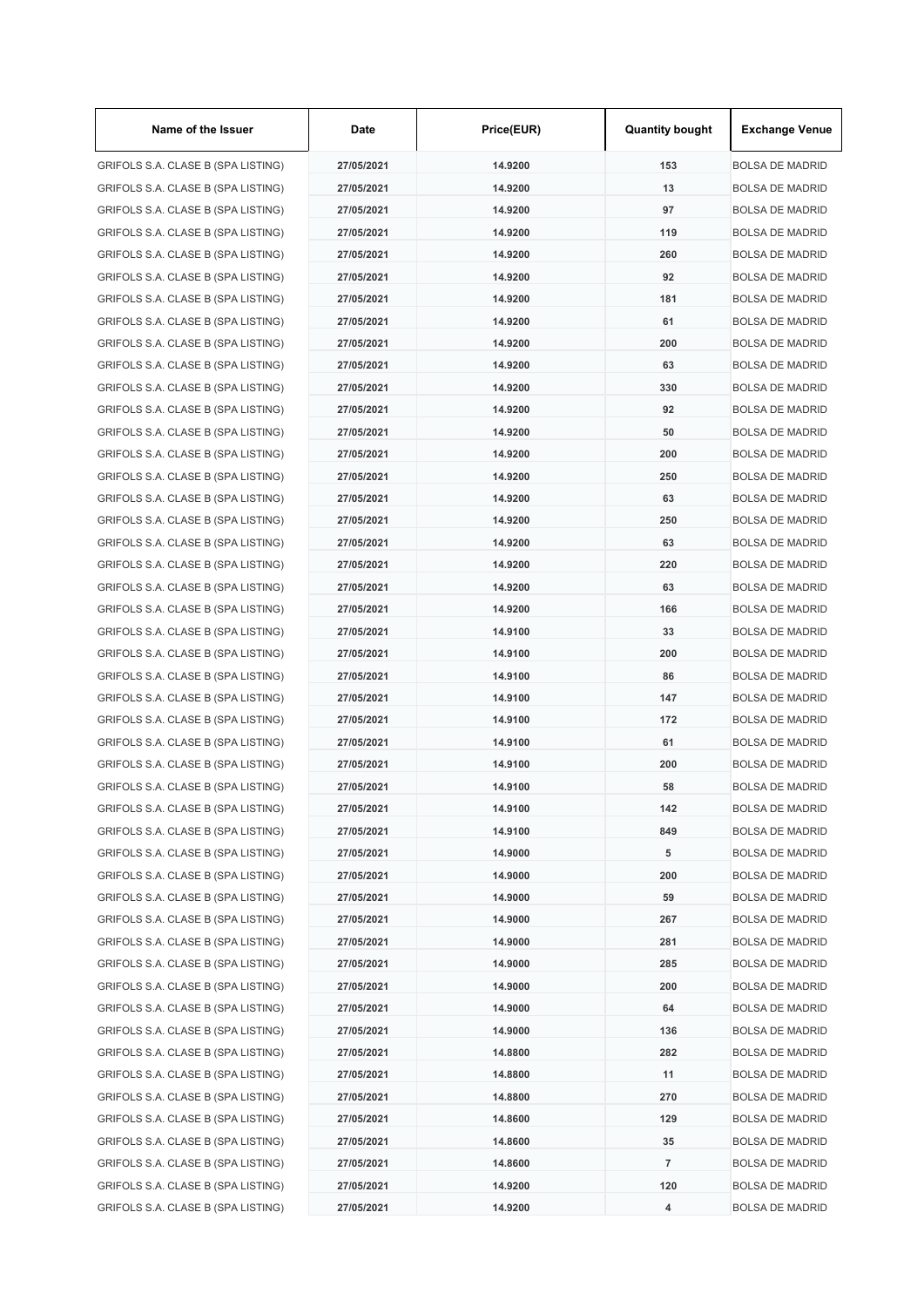| Name of the Issuer                 | Date       | Price(EUR) | <b>Quantity bought</b> | <b>Exchange Venue</b>  |
|------------------------------------|------------|------------|------------------------|------------------------|
| GRIFOLS S.A. CLASE B (SPA LISTING) | 27/05/2021 | 14.9200    | 218                    | <b>BOLSA DE MADRID</b> |
| GRIFOLS S.A. CLASE B (SPA LISTING) | 27/05/2021 | 14.9200    | 218                    | <b>BOLSA DE MADRID</b> |
| GRIFOLS S.A. CLASE B (SPA LISTING) | 27/05/2021 | 14.9200    | 592                    | <b>BOLSA DE MADRID</b> |
| GRIFOLS S.A. CLASE B (SPA LISTING) | 27/05/2021 | 14.9200    | 734                    | <b>BOLSA DE MADRID</b> |
| GRIFOLS S.A. CLASE B (SPA LISTING) | 27/05/2021 | 14.9200    | 132                    | BOLSA DE MADRID        |
| GRIFOLS S.A. CLASE B (SPA LISTING) | 27/05/2021 | 14.9200    | 296                    | <b>BOLSA DE MADRID</b> |
| GRIFOLS S.A. CLASE B (SPA LISTING) | 27/05/2021 | 14.9200    | 57                     | <b>BOLSA DE MADRID</b> |
| GRIFOLS S.A. CLASE B (SPA LISTING) | 27/05/2021 | 14.9200    | 190                    | <b>BOLSA DE MADRID</b> |
| GRIFOLS S.A. CLASE B (SPA LISTING) | 27/05/2021 | 14.9200    | 72                     | <b>BOLSA DE MADRID</b> |
| GRIFOLS S.A. CLASE B (SPA LISTING) | 27/05/2021 | 14.9200    | 65                     | <b>BOLSA DE MADRID</b> |
| GRIFOLS S.A. CLASE B (SPA LISTING) | 27/05/2021 | 14.9000    | 327                    | <b>BOLSA DE MADRID</b> |
| GRIFOLS S.A. CLASE B (SPA LISTING) | 27/05/2021 | 14.9000    | 89                     | <b>BOLSA DE MADRID</b> |
| GRIFOLS S.A. CLASE B (SPA LISTING) | 27/05/2021 | 14.9000    | 23                     | <b>BOLSA DE MADRID</b> |
| GRIFOLS S.A. CLASE B (SPA LISTING) | 27/05/2021 | 14.9000    | 6                      | <b>BOLSA DE MADRID</b> |
| GRIFOLS S.A. CLASE B (SPA LISTING) | 27/05/2021 | 14.9000    | 320                    | <b>BOLSA DE MADRID</b> |
| GRIFOLS S.A. CLASE B (SPA LISTING) | 27/05/2021 | 14.9000    | 1,126                  | <b>BOLSA DE MADRID</b> |
| GRIFOLS S.A. CLASE B (SPA LISTING) | 27/05/2021 | 14.9000    | 252                    | <b>BOLSA DE MADRID</b> |
| GRIFOLS S.A. CLASE B (SPA LISTING) | 27/05/2021 | 14.9000    | 18                     | <b>BOLSA DE MADRID</b> |
| GRIFOLS S.A. CLASE B (SPA LISTING) | 27/05/2021 | 14.9000    | 451                    | <b>BOLSA DE MADRID</b> |
| GRIFOLS S.A. CLASE B (SPA LISTING) | 27/05/2021 | 14.9000    | 398                    | <b>BOLSA DE MADRID</b> |
| GRIFOLS S.A. CLASE B (SPA LISTING) | 27/05/2021 | 14.9000    | 139                    | <b>BOLSA DE MADRID</b> |
| GRIFOLS S.A. CLASE B (SPA LISTING) | 27/05/2021 | 14.9000    | 310                    | <b>BOLSA DE MADRID</b> |
| GRIFOLS S.A. CLASE B (SPA LISTING) | 27/05/2021 | 14.9000    | 57                     | <b>BOLSA DE MADRID</b> |
| GRIFOLS S.A. CLASE B (SPA LISTING) | 27/05/2021 | 14.9000    | 398                    | <b>BOLSA DE MADRID</b> |
| GRIFOLS S.A. CLASE B (SPA LISTING) | 27/05/2021 | 14.9000    | 132                    | <b>BOLSA DE MADRID</b> |
| GRIFOLS S.A. CLASE B (SPA LISTING) | 27/05/2021 | 14.9000    | 271                    | BOLSA DE MADRID        |
| GRIFOLS S.A. CLASE B (SPA LISTING) | 27/05/2021 | 14.9000    | 91                     | <b>BOLSA DE MADRID</b> |
| GRIFOLS S.A. CLASE B (SPA LISTING) | 27/05/2021 | 14.9000    | 91                     | <b>BOLSA DE MADRID</b> |
| GRIFOLS S.A. CLASE B (SPA LISTING) | 27/05/2021 | 14.9000    | 23                     | <b>BOLSA DE MADRID</b> |
| GRIFOLS S.A. CLASE B (SPA LISTING) | 27/05/2021 | 14.9000    | 469                    | <b>BOLSA DE MADRID</b> |
| GRIFOLS S.A. CLASE B (SPA LISTING) | 27/05/2021 | 14.9000    | 194                    | <b>BOLSA DE MADRID</b> |
| GRIFOLS S.A. CLASE B (SPA LISTING) | 27/05/2021 | 14.9000    | 104                    | <b>BOLSA DE MADRID</b> |
| GRIFOLS S.A. CLASE B (SPA LISTING) | 27/05/2021 | 14.8700    | 140                    | <b>BOLSA DE MADRID</b> |
| GRIFOLS S.A. CLASE B (SPA LISTING) | 27/05/2021 | 14.8700    | 53                     | <b>BOLSA DE MADRID</b> |
| GRIFOLS S.A. CLASE B (SPA LISTING) | 27/05/2021 | 14.8700    | 142                    | <b>BOLSA DE MADRID</b> |
| GRIFOLS S.A. CLASE B (SPA LISTING) | 27/05/2021 | 14.8600    | 886                    | <b>BOLSA DE MADRID</b> |
| GRIFOLS S.A. CLASE B (SPA LISTING) | 27/05/2021 | 14.8600    | 504                    | <b>BOLSA DE MADRID</b> |
| GRIFOLS S.A. CLASE B (SPA LISTING) | 27/05/2021 | 14.8600    | 342                    | <b>BOLSA DE MADRID</b> |
| GRIFOLS S.A. CLASE B (SPA LISTING) | 27/05/2021 | 14.8600    | 621                    | <b>BOLSA DE MADRID</b> |
| GRIFOLS S.A. CLASE B (SPA LISTING) | 27/05/2021 | 14.8600    | 75                     | <b>BOLSA DE MADRID</b> |
| GRIFOLS S.A. CLASE B (SPA LISTING) | 27/05/2021 | 14.8600    | 886                    | <b>BOLSA DE MADRID</b> |
| GRIFOLS S.A. CLASE B (SPA LISTING) | 27/05/2021 | 14.8600    | 415                    | <b>BOLSA DE MADRID</b> |
| GRIFOLS S.A. CLASE B (SPA LISTING) | 27/05/2021 | 14.8600    | 45                     | <b>BOLSA DE MADRID</b> |
| GRIFOLS S.A. CLASE B (SPA LISTING) | 27/05/2021 | 14.8600    | 44                     | <b>BOLSA DE MADRID</b> |
| GRIFOLS S.A. CLASE B (SPA LISTING) | 27/05/2021 | 14.8600    | 267                    | <b>BOLSA DE MADRID</b> |
| GRIFOLS S.A. CLASE B (SPA LISTING) | 27/05/2021 | 14.8600    | 398                    | <b>BOLSA DE MADRID</b> |
| GRIFOLS S.A. CLASE B (SPA LISTING) | 27/05/2021 | 14.8600    | 221                    | <b>BOLSA DE MADRID</b> |
| GRIFOLS S.A. CLASE B (SPA LISTING) | 27/05/2021 | 14.8600    | 93                     | <b>BOLSA DE MADRID</b> |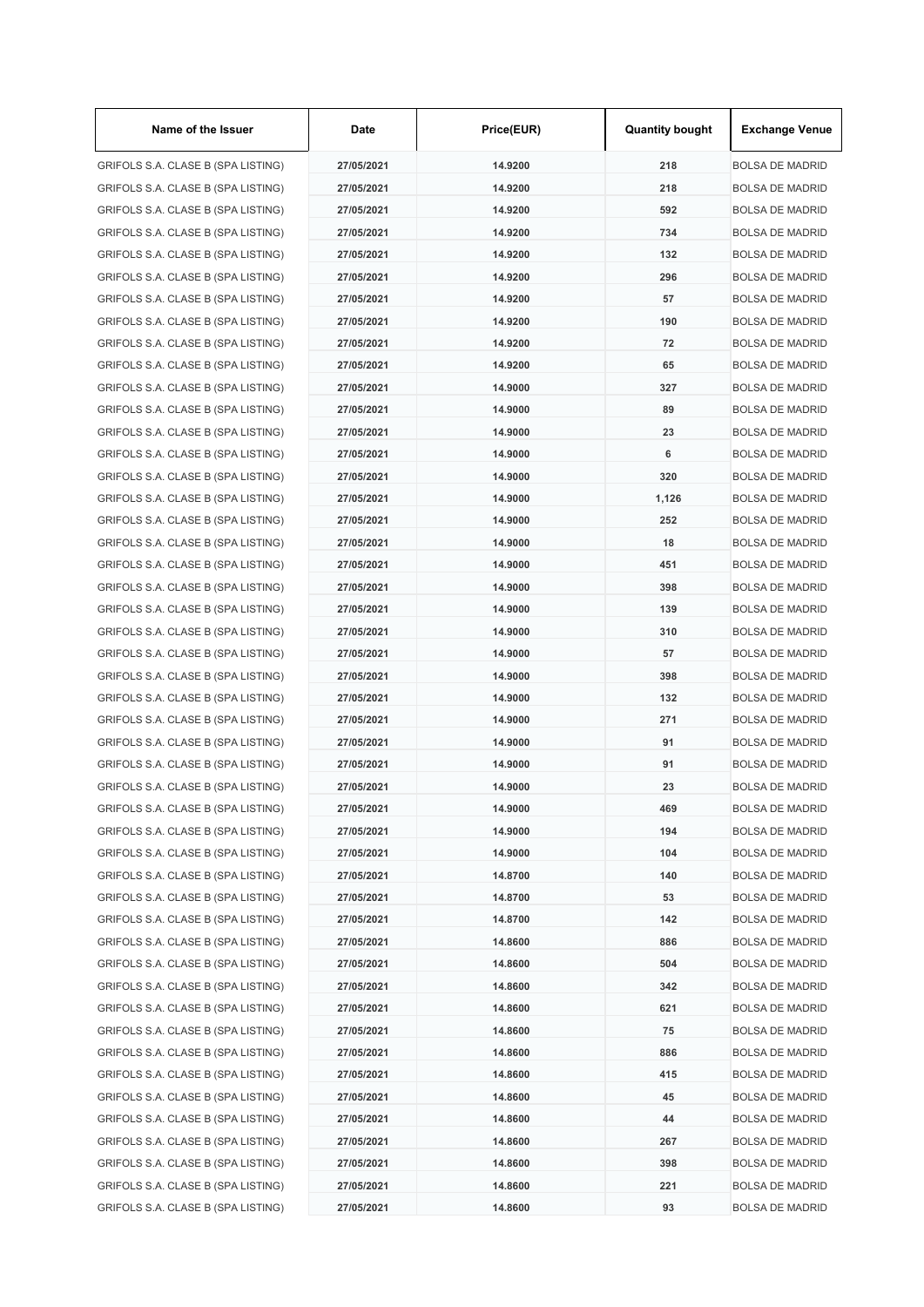| Name of the Issuer                 | Date       | Price(EUR) | <b>Quantity bought</b> | <b>Exchange Venue</b>  |
|------------------------------------|------------|------------|------------------------|------------------------|
| GRIFOLS S.A. CLASE B (SPA LISTING) | 27/05/2021 | 14.8600    | 34                     | <b>BOLSA DE MADRID</b> |
| GRIFOLS S.A. CLASE B (SPA LISTING) | 27/05/2021 | 14.8600    | 284                    | <b>BOLSA DE MADRID</b> |
| GRIFOLS S.A. CLASE B (SPA LISTING) | 27/05/2021 | 14.8500    | 229                    | <b>BOLSA DE MADRID</b> |
| GRIFOLS S.A. CLASE B (SPA LISTING) | 27/05/2021 | 14.8500    | 73                     | <b>BOLSA DE MADRID</b> |
| GRIFOLS S.A. CLASE B (SPA LISTING) | 27/05/2021 | 14.8500    | 19                     | <b>BOLSA DE MADRID</b> |
| GRIFOLS S.A. CLASE B (SPA LISTING) | 27/05/2021 | 14.8500    | 356                    | <b>BOLSA DE MADRID</b> |
| GRIFOLS S.A. CLASE B (SPA LISTING) | 27/05/2021 | 14.8200    | 282                    | <b>BOLSA DE MADRID</b> |
| GRIFOLS S.A. CLASE B (SPA LISTING) | 27/05/2021 | 14.8200    | 137                    | <b>BOLSA DE MADRID</b> |
| GRIFOLS S.A. CLASE B (SPA LISTING) | 27/05/2021 | 14.8100    | 80                     | <b>BOLSA DE MADRID</b> |
| GRIFOLS S.A. CLASE B (SPA LISTING) | 27/05/2021 | 14.8100    | 120                    | <b>BOLSA DE MADRID</b> |
| GRIFOLS S.A. CLASE B (SPA LISTING) | 27/05/2021 | 14.8100    | 269                    | <b>BOLSA DE MADRID</b> |
| GRIFOLS S.A. CLASE B (SPA LISTING) | 27/05/2021 | 14.8100    | 18                     | <b>BOLSA DE MADRID</b> |
| GRIFOLS S.A. CLASE B (SPA LISTING) | 27/05/2021 | 14.8100    | 38                     | <b>BOLSA DE MADRID</b> |
| GRIFOLS S.A. CLASE B (SPA LISTING) | 27/05/2021 | 14.8100    | 68                     | <b>BOLSA DE MADRID</b> |
| GRIFOLS S.A. CLASE B (SPA LISTING) | 27/05/2021 | 14.8100    | 17                     | <b>BOLSA DE MADRID</b> |
| GRIFOLS S.A. CLASE B (SPA LISTING) | 27/05/2021 | 14.8100    | 80                     | <b>BOLSA DE MADRID</b> |
| GRIFOLS S.A. CLASE B (SPA LISTING) | 27/05/2021 | 14.8100    | 24                     | <b>BOLSA DE MADRID</b> |
| GRIFOLS S.A. CLASE B (SPA LISTING) | 27/05/2021 | 14.8100    | 6                      | <b>BOLSA DE MADRID</b> |
| GRIFOLS S.A. CLASE B (SPA LISTING) | 27/05/2021 | 14.8100    | 90                     | <b>BOLSA DE MADRID</b> |
| GRIFOLS S.A. CLASE B (SPA LISTING) | 27/05/2021 | 14.8100    | 125                    | <b>BOLSA DE MADRID</b> |
| GRIFOLS S.A. CLASE B (SPA LISTING) | 27/05/2021 | 14.8100    | 39                     | <b>BOLSA DE MADRID</b> |
| GRIFOLS S.A. CLASE B (SPA LISTING) | 27/05/2021 | 14.8100    | 9                      | <b>BOLSA DE MADRID</b> |
| GRIFOLS S.A. CLASE B (SPA LISTING) | 27/05/2021 | 14.8000    | 25                     | <b>BOLSA DE MADRID</b> |
| GRIFOLS S.A. CLASE B (SPA LISTING) | 27/05/2021 | 14.8000    | 200                    | <b>BOLSA DE MADRID</b> |
| GRIFOLS S.A. CLASE B (SPA LISTING) | 27/05/2021 | 14.8000    | 248                    | <b>BOLSA DE MADRID</b> |
| GRIFOLS S.A. CLASE B (SPA LISTING) | 27/05/2021 | 14.8000    | 134                    | <b>BOLSA DE MADRID</b> |
| GRIFOLS S.A. CLASE B (SPA LISTING) | 27/05/2021 | 14.8000    | 66                     | <b>BOLSA DE MADRID</b> |
| GRIFOLS S.A. CLASE B (SPA LISTING) | 27/05/2021 | 14.8000    | 312                    | <b>BOLSA DE MADRID</b> |
| GRIFOLS S.A. CLASE B (SPA LISTING) | 27/05/2021 | 14.8000    | 372                    | <b>BOLSA DE MADRID</b> |
| GRIFOLS S.A. CLASE B (SPA LISTING) | 27/05/2021 | 14.8000    | 203                    | <b>BOLSA DE MADRID</b> |
| GRIFOLS S.A. CLASE B (SPA LISTING) | 27/05/2021 | 14.8000    | 134                    | <b>BOLSA DE MADRID</b> |
| GRIFOLS S.A. CLASE B (SPA LISTING) | 27/05/2021 | 14.8000    | 398                    | <b>BOLSA DE MADRID</b> |
| GRIFOLS S.A. CLASE B (SPA LISTING) | 27/05/2021 | 14.8000    | 410                    | <b>BOLSA DE MADRID</b> |
| GRIFOLS S.A. CLASE B (SPA LISTING) | 27/05/2021 | 14.8000    | 69                     | <b>BOLSA DE MADRID</b> |
| GRIFOLS S.A. CLASE B (SPA LISTING) | 27/05/2021 | 14.8000    | 100                    | <b>BOLSA DE MADRID</b> |
| GRIFOLS S.A. CLASE B (SPA LISTING) | 27/05/2021 | 14.8000    | 100                    | <b>BOLSA DE MADRID</b> |
| GRIFOLS S.A. CLASE B (SPA LISTING) | 27/05/2021 | 14.8000    | 200                    | <b>BOLSA DE MADRID</b> |
| GRIFOLS S.A. CLASE B (SPA LISTING) | 27/05/2021 | 14.8000    | 200                    | <b>BOLSA DE MADRID</b> |
| GRIFOLS S.A. CLASE B (SPA LISTING) | 27/05/2021 | 14.8000    | 122                    | <b>BOLSA DE MADRID</b> |
| GRIFOLS S.A. CLASE B (SPA LISTING) | 27/05/2021 | 14.8000    | 122                    | <b>BOLSA DE MADRID</b> |
| GRIFOLS S.A. CLASE B (SPA LISTING) | 27/05/2021 | 14.8000    | 200                    | <b>BOLSA DE MADRID</b> |
| GRIFOLS S.A. CLASE B (SPA LISTING) | 27/05/2021 | 14.7800    | 239                    | <b>BOLSA DE MADRID</b> |
| GRIFOLS S.A. CLASE B (SPA LISTING) | 27/05/2021 | 14.7800    | 162                    | <b>BOLSA DE MADRID</b> |
| GRIFOLS S.A. CLASE B (SPA LISTING) | 27/05/2021 | 14.7800    | 100                    | <b>BOLSA DE MADRID</b> |
| GRIFOLS S.A. CLASE B (SPA LISTING) | 27/05/2021 | 14.7800    | 25                     | <b>BOLSA DE MADRID</b> |
| GRIFOLS S.A. CLASE B (SPA LISTING) | 27/05/2021 | 14.7800    | 6                      | <b>BOLSA DE MADRID</b> |
| GRIFOLS S.A. CLASE B (SPA LISTING) | 27/05/2021 | 14.7800    | 1,633                  | <b>BOLSA DE MADRID</b> |
| GRIFOLS S.A. CLASE B (SPA LISTING) | 27/05/2021 | 14.7800    | 198                    | <b>BOLSA DE MADRID</b> |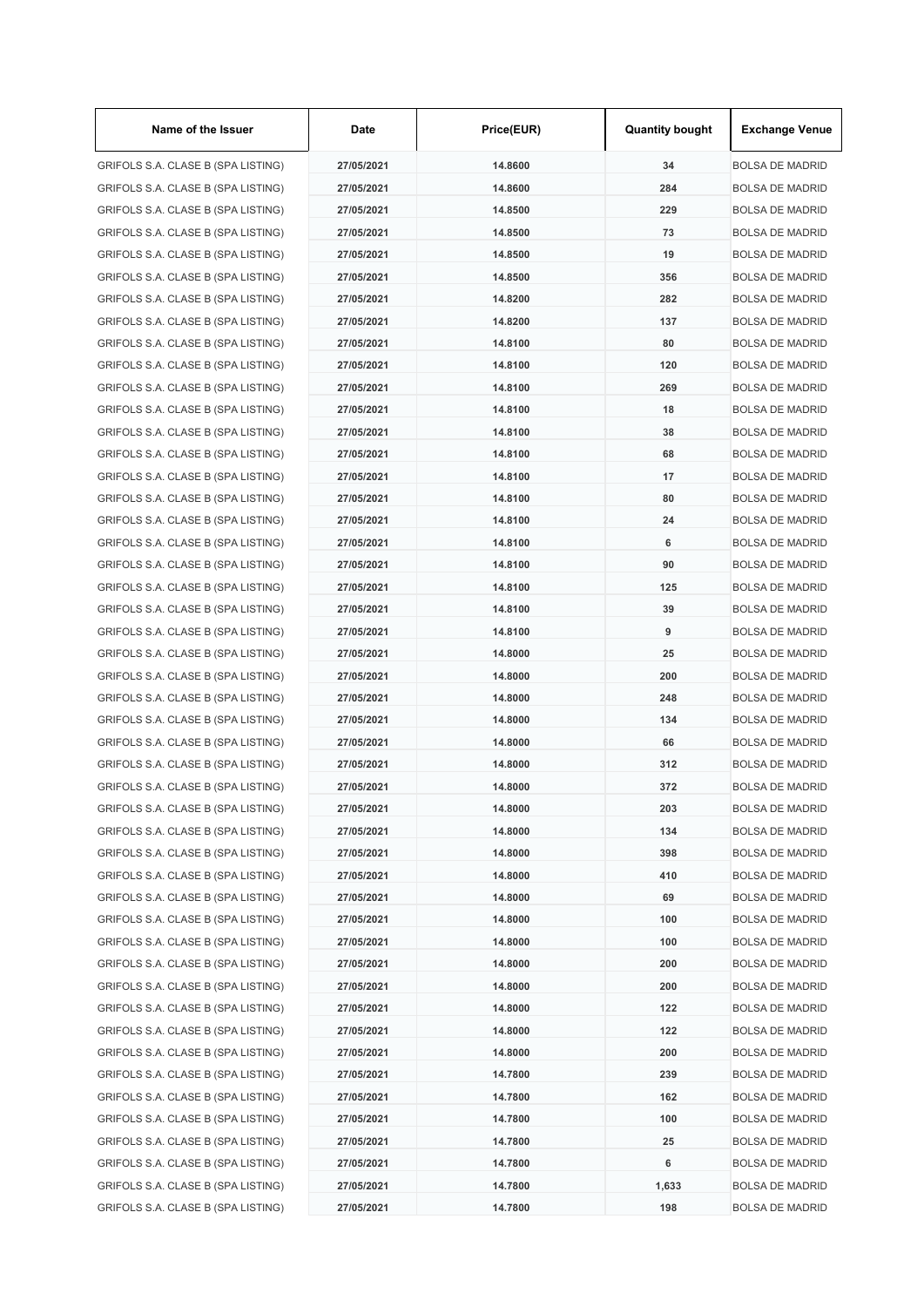| Name of the Issuer                 | Date       | Price(EUR) | <b>Quantity bought</b> | <b>Exchange Venue</b>  |
|------------------------------------|------------|------------|------------------------|------------------------|
| GRIFOLS S.A. CLASE B (SPA LISTING) | 27/05/2021 | 14.7800    | 142                    | <b>BOLSA DE MADRID</b> |
| GRIFOLS S.A. CLASE B (SPA LISTING) | 27/05/2021 | 14.7700    | 62                     | <b>BOLSA DE MADRID</b> |
| GRIFOLS S.A. CLASE B (SPA LISTING) | 27/05/2021 | 14.7700    | 101                    | <b>BOLSA DE MADRID</b> |
| GRIFOLS S.A. CLASE B (SPA LISTING) | 27/05/2021 | 14.7800    | 131                    | <b>BOLSA DE MADRID</b> |
| GRIFOLS S.A. CLASE B (SPA LISTING) | 27/05/2021 | 14.7800    | 200                    | <b>BOLSA DE MADRID</b> |
| GRIFOLS S.A. CLASE B (SPA LISTING) | 27/05/2021 | 14.7800    | 100                    | <b>BOLSA DE MADRID</b> |
| GRIFOLS S.A. CLASE B (SPA LISTING) | 27/05/2021 | 14.7800    | 200                    | <b>BOLSA DE MADRID</b> |
| GRIFOLS S.A. CLASE B (SPA LISTING) | 27/05/2021 | 14.7800    | 200                    | <b>BOLSA DE MADRID</b> |
| GRIFOLS S.A. CLASE B (SPA LISTING) | 27/05/2021 | 14.7800    | 149                    | <b>BOLSA DE MADRID</b> |
| GRIFOLS S.A. CLASE B (SPA LISTING) | 27/05/2021 | 14.7800    | 83                     | <b>BOLSA DE MADRID</b> |
| GRIFOLS S.A. CLASE B (SPA LISTING) | 27/05/2021 | 14.7700    | 42                     | <b>BOLSA DE MADRID</b> |
| GRIFOLS S.A. CLASE B (SPA LISTING) | 27/05/2021 | 14.7700    | 110                    | <b>BOLSA DE MADRID</b> |
| GRIFOLS S.A. CLASE B (SPA LISTING) | 27/05/2021 | 14.7700    | 16                     | <b>BOLSA DE MADRID</b> |
| GRIFOLS S.A. CLASE B (SPA LISTING) | 27/05/2021 | 14.7700    | 43                     | <b>BOLSA DE MADRID</b> |
| GRIFOLS S.A. CLASE B (SPA LISTING) | 27/05/2021 | 14.7700    | 100                    | <b>BOLSA DE MADRID</b> |
| GRIFOLS S.A. CLASE B (SPA LISTING) | 27/05/2021 | 14.7700    | 18                     | <b>BOLSA DE MADRID</b> |
| GRIFOLS S.A. CLASE B (SPA LISTING) | 27/05/2021 | 14.7700    | 51                     | <b>BOLSA DE MADRID</b> |
| GRIFOLS S.A. CLASE B (SPA LISTING) | 27/05/2021 | 14.7600    | 16                     | <b>BOLSA DE MADRID</b> |
| GRIFOLS S.A. CLASE B (SPA LISTING) | 27/05/2021 | 14.7600    | 100                    | <b>BOLSA DE MADRID</b> |
| GRIFOLS S.A. CLASE B (SPA LISTING) | 27/05/2021 | 14.7600    | 100                    | <b>BOLSA DE MADRID</b> |
| GRIFOLS S.A. CLASE B (SPA LISTING) | 27/05/2021 | 14.7600    | 100                    | <b>BOLSA DE MADRID</b> |
| GRIFOLS S.A. CLASE B (SPA LISTING) | 27/05/2021 | 14.7600    | 64                     | <b>BOLSA DE MADRID</b> |
| GRIFOLS S.A. CLASE B (SPA LISTING) | 27/05/2021 | 14.7600    | 28                     | <b>BOLSA DE MADRID</b> |
| GRIFOLS S.A. CLASE B (SPA LISTING) | 27/05/2021 | 14.7600    | 104                    | <b>BOLSA DE MADRID</b> |
| GRIFOLS S.A. CLASE B (SPA LISTING) | 27/05/2021 | 14.7600    | 200                    | <b>BOLSA DE MADRID</b> |
| GRIFOLS S.A. CLASE B (SPA LISTING) | 27/05/2021 | 14.7600    | 11                     | <b>BOLSA DE MADRID</b> |
| GRIFOLS S.A. CLASE B (SPA LISTING) | 27/05/2021 | 14.7600    | 69                     | <b>BOLSA DE MADRID</b> |
| GRIFOLS S.A. CLASE B (SPA LISTING) | 27/05/2021 | 14.7600    | 16                     | <b>BOLSA DE MADRID</b> |
| GRIFOLS S.A. CLASE B (SPA LISTING) | 27/05/2021 | 14.7600    | 26                     | <b>BOLSA DE MADRID</b> |
| GRIFOLS S.A. CLASE B (SPA LISTING) | 27/05/2021 | 14.7600    | 106                    | <b>BOLSA DE MADRID</b> |
| GRIFOLS S.A. CLASE B (SPA LISTING) | 27/05/2021 | 14.7600    | 27                     | <b>BOLSA DE MADRID</b> |
| GRIFOLS S.A. CLASE B (SPA LISTING) | 27/05/2021 | 14.7600    | 6                      | <b>BOLSA DE MADRID</b> |
| GRIFOLS S.A. CLASE B (SPA LISTING) | 27/05/2021 | 14.7600    | 93                     | <b>BOLSA DE MADRID</b> |
| GRIFOLS S.A. CLASE B (SPA LISTING) | 27/05/2021 | 14.7600    | 200                    | <b>BOLSA DE MADRID</b> |
| GRIFOLS S.A. CLASE B (SPA LISTING) | 27/05/2021 | 14.7600    | 25                     | <b>BOLSA DE MADRID</b> |
| GRIFOLS S.A. CLASE B (SPA LISTING) | 27/05/2021 | 14.7600    | 56                     | <b>BOLSA DE MADRID</b> |
| GRIFOLS S.A. CLASE B (SPA LISTING) | 27/05/2021 | 14.7600    | 14                     | <b>BOLSA DE MADRID</b> |
| GRIFOLS S.A. CLASE B (SPA LISTING) | 27/05/2021 | 14.7600    | 35                     | <b>BOLSA DE MADRID</b> |
| GRIFOLS S.A. CLASE B (SPA LISTING) | 27/05/2021 | 14.7600    | 165                    | <b>BOLSA DE MADRID</b> |
| GRIFOLS S.A. CLASE B (SPA LISTING) | 27/05/2021 | 14.7600    | 54                     | <b>BOLSA DE MADRID</b> |
| GRIFOLS S.A. CLASE B (SPA LISTING) | 27/05/2021 | 14.7600    | 31                     | <b>BOLSA DE MADRID</b> |
| GRIFOLS S.A. CLASE B (SPA LISTING) | 27/05/2021 | 14.7600    | 8                      | <b>BOLSA DE MADRID</b> |
| GRIFOLS S.A. CLASE B (SPA LISTING) | 27/05/2021 | 14.7600    | 80                     | <b>BOLSA DE MADRID</b> |
| GRIFOLS S.A. CLASE B (SPA LISTING) | 27/05/2021 | 14.7600    | 200                    | <b>BOLSA DE MADRID</b> |
| GRIFOLS S.A. CLASE B (SPA LISTING) | 27/05/2021 | 14.7600    | 120                    | <b>BOLSA DE MADRID</b> |
| GRIFOLS S.A. CLASE B (SPA LISTING) | 27/05/2021 | 14.7600    | 102                    | <b>BOLSA DE MADRID</b> |
| GRIFOLS S.A. CLASE B (SPA LISTING) | 27/05/2021 | 14.7600    | 93                     | <b>BOLSA DE MADRID</b> |
| GRIFOLS S.A. CLASE B (SPA LISTING) | 27/05/2021 | 14.7600    | 691                    | <b>BOLSA DE MADRID</b> |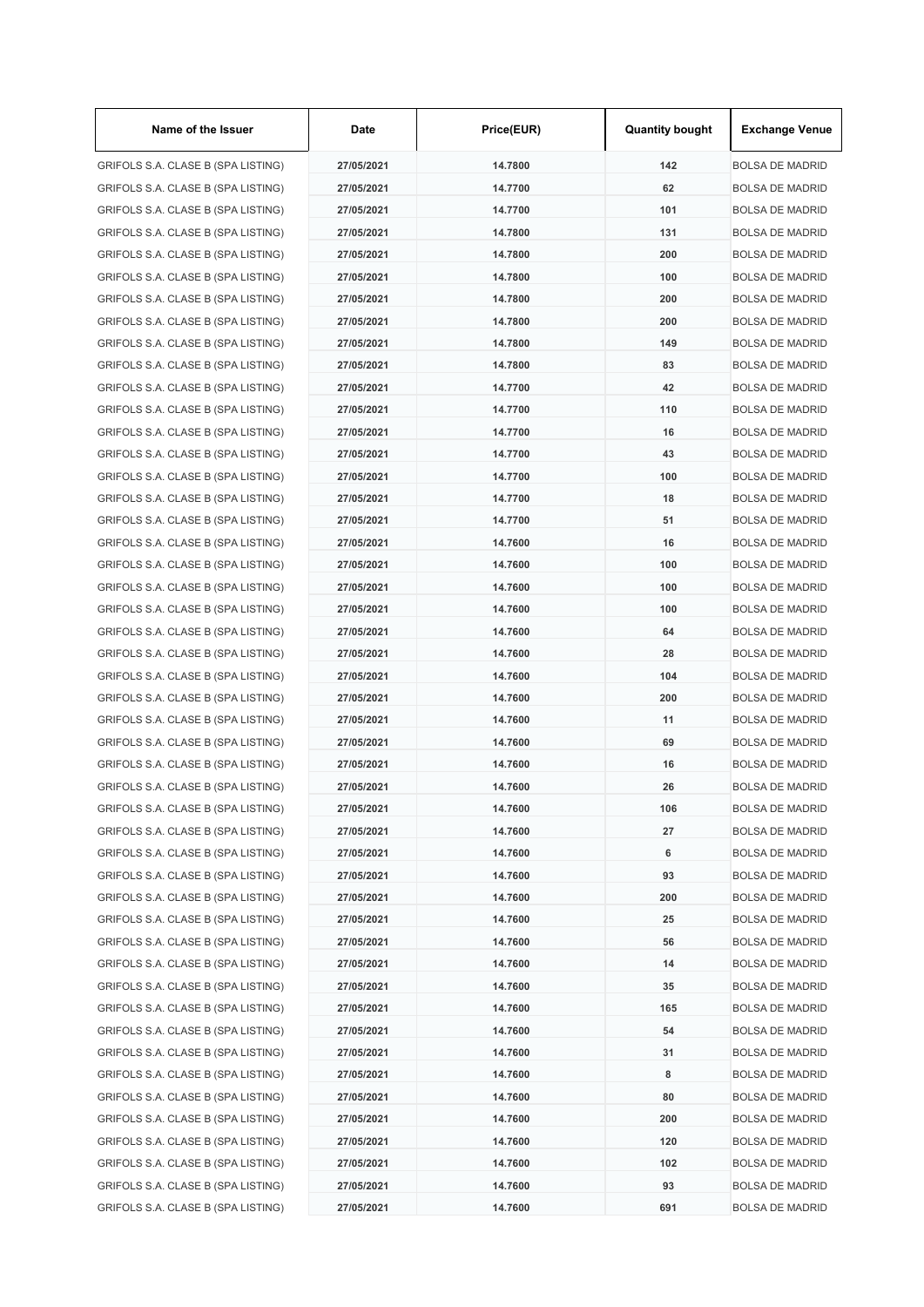| Name of the Issuer                 | Date       | Price(EUR) | <b>Quantity bought</b>  | <b>Exchange Venue</b>  |
|------------------------------------|------------|------------|-------------------------|------------------------|
| GRIFOLS S.A. CLASE B (SPA LISTING) | 27/05/2021 | 14.7400    | 200                     | <b>BOLSA DE MADRID</b> |
| GRIFOLS S.A. CLASE B (SPA LISTING) | 27/05/2021 | 14.7400    | 165                     | <b>BOLSA DE MADRID</b> |
| GRIFOLS S.A. CLASE B (SPA LISTING) | 27/05/2021 | 14.7400    | 35                      | <b>BOLSA DE MADRID</b> |
| GRIFOLS S.A. CLASE B (SPA LISTING) | 27/05/2021 | 14.7400    | $\overline{\mathbf{2}}$ | <b>BOLSA DE MADRID</b> |
| GRIFOLS S.A. CLASE B (SPA LISTING) | 27/05/2021 | 14.7400    | 100                     | <b>BOLSA DE MADRID</b> |
| GRIFOLS S.A. CLASE B (SPA LISTING) | 27/05/2021 | 14.7400    | 100                     | <b>BOLSA DE MADRID</b> |
| GRIFOLS S.A. CLASE B (SPA LISTING) | 27/05/2021 | 14.7400    | 98                      | <b>BOLSA DE MADRID</b> |
| GRIFOLS S.A. CLASE B (SPA LISTING) | 27/05/2021 | 14.7400    | 13                      | <b>BOLSA DE MADRID</b> |
| GRIFOLS S.A. CLASE B (SPA LISTING) | 27/05/2021 | 14.7300    | 200                     | <b>BOLSA DE MADRID</b> |
| GRIFOLS S.A. CLASE B (SPA LISTING) | 27/05/2021 | 14.7300    | 130                     | <b>BOLSA DE MADRID</b> |
| GRIFOLS S.A. CLASE B (SPA LISTING) | 27/05/2021 | 14.7400    | 200                     | <b>BOLSA DE MADRID</b> |
| GRIFOLS S.A. CLASE B (SPA LISTING) | 27/05/2021 | 14.7400    | 157                     | <b>BOLSA DE MADRID</b> |
| GRIFOLS S.A. CLASE B (SPA LISTING) | 27/05/2021 | 14.7400    | 91                      | <b>BOLSA DE MADRID</b> |
| GRIFOLS S.A. CLASE B (SPA LISTING) | 27/05/2021 | 14.7400    | 200                     | <b>BOLSA DE MADRID</b> |
| GRIFOLS S.A. CLASE B (SPA LISTING) | 27/05/2021 | 14.7400    | 68                      | <b>BOLSA DE MADRID</b> |
| GRIFOLS S.A. CLASE B (SPA LISTING) | 27/05/2021 | 14.7400    | 63                      | <b>BOLSA DE MADRID</b> |
| GRIFOLS S.A. CLASE B (SPA LISTING) | 27/05/2021 | 14.7400    | 200                     | <b>BOLSA DE MADRID</b> |
| GRIFOLS S.A. CLASE B (SPA LISTING) | 27/05/2021 | 14.7400    | 71                      | <b>BOLSA DE MADRID</b> |
| GRIFOLS S.A. CLASE B (SPA LISTING) | 27/05/2021 | 14.7400    | 200                     | <b>BOLSA DE MADRID</b> |
| GRIFOLS S.A. CLASE B (SPA LISTING) | 27/05/2021 | 14.7400    | 135                     | <b>BOLSA DE MADRID</b> |
| GRIFOLS S.A. CLASE B (SPA LISTING) | 27/05/2021 | 14.7200    | 8                       | <b>BOLSA DE MADRID</b> |
| GRIFOLS S.A. CLASE B (SPA LISTING) | 27/05/2021 | 14.7200    | 200                     | <b>BOLSA DE MADRID</b> |
| GRIFOLS S.A. CLASE B (SPA LISTING) | 27/05/2021 | 14.7200    | 119                     | <b>BOLSA DE MADRID</b> |
| GRIFOLS S.A. CLASE B (SPA LISTING) | 27/05/2021 | 14.7200    | 31                      | <b>BOLSA DE MADRID</b> |
| GRIFOLS S.A. CLASE B (SPA LISTING) | 27/05/2021 | 14.7200    | 95                      | <b>BOLSA DE MADRID</b> |
| GRIFOLS S.A. CLASE B (SPA LISTING) | 27/05/2021 | 14.7200    | 96                      | <b>BOLSA DE MADRID</b> |
| GRIFOLS S.A. CLASE B (SPA LISTING) | 27/05/2021 | 14.7200    | 36                      | <b>BOLSA DE MADRID</b> |
| GRIFOLS S.A. CLASE B (SPA LISTING) | 27/05/2021 | 14.7200    | 120                     | <b>BOLSA DE MADRID</b> |
| GRIFOLS S.A. CLASE B (SPA LISTING) | 27/05/2021 | 14.7200    | 41                      | BOLSA DE MADRID        |
| GRIFOLS S.A. CLASE B (SPA LISTING) | 27/05/2021 | 14.7200    | 15                      | <b>BOLSA DE MADRID</b> |
| GRIFOLS S.A. CLASE B (SPA LISTING) | 27/05/2021 | 14.7200    | 200                     | <b>BOLSA DE MADRID</b> |
| GRIFOLS S.A. CLASE B (SPA LISTING) | 27/05/2021 | 14.7200    | 197                     | <b>BOLSA DE MADRID</b> |
| GRIFOLS S.A. CLASE B (SPA LISTING) | 27/05/2021 | 14.7200    | 14                      | <b>BOLSA DE MADRID</b> |
| GRIFOLS S.A. CLASE B (SPA LISTING) | 27/05/2021 | 14.7200    | 183                     | <b>BOLSA DE MADRID</b> |
| GRIFOLS S.A. CLASE B (SPA LISTING) | 27/05/2021 | 14.7200    | 197                     | <b>BOLSA DE MADRID</b> |
| GRIFOLS S.A. CLASE B (SPA LISTING) | 27/05/2021 | 14.7200    | 75                      | <b>BOLSA DE MADRID</b> |
| GRIFOLS S.A. CLASE B (SPA LISTING) | 27/05/2021 | 14.7200    | 33                      | <b>BOLSA DE MADRID</b> |
| GRIFOLS S.A. CLASE B (SPA LISTING) | 27/05/2021 | 14.7200    | 120                     | <b>BOLSA DE MADRID</b> |
| GRIFOLS S.A. CLASE B (SPA LISTING) | 27/05/2021 | 14.7200    | 37                      | <b>BOLSA DE MADRID</b> |
| GRIFOLS S.A. CLASE B (SPA LISTING) | 27/05/2021 | 14.7200    | 331                     | <b>BOLSA DE MADRID</b> |
| GRIFOLS S.A. CLASE B (SPA LISTING) | 27/05/2021 | 14.7300    | 95                      | <b>BOLSA DE MADRID</b> |
| GRIFOLS S.A. CLASE B (SPA LISTING) | 28/05/2021 | 14.6800    | 650                     | <b>BOLSA DE MADRID</b> |
| GRIFOLS S.A. CLASE B (SPA LISTING) | 28/05/2021 | 14.6700    | 377                     | <b>BOLSA DE MADRID</b> |
| GRIFOLS S.A. CLASE B (SPA LISTING) | 28/05/2021 | 14.7000    | 636                     | <b>BOLSA DE MADRID</b> |
| GRIFOLS S.A. CLASE B (SPA LISTING) | 28/05/2021 | 14.7000    | 377                     | <b>BOLSA DE MADRID</b> |
| GRIFOLS S.A. CLASE B (SPA LISTING) | 28/05/2021 | 14.7100    | 320                     | BOLSA DE MADRID        |
| GRIFOLS S.A. CLASE B (SPA LISTING) | 28/05/2021 | 14.7100    | 188                     | <b>BOLSA DE MADRID</b> |
| GRIFOLS S.A. CLASE B (SPA LISTING) | 28/05/2021 | 14.7100    | 97                      | <b>BOLSA DE MADRID</b> |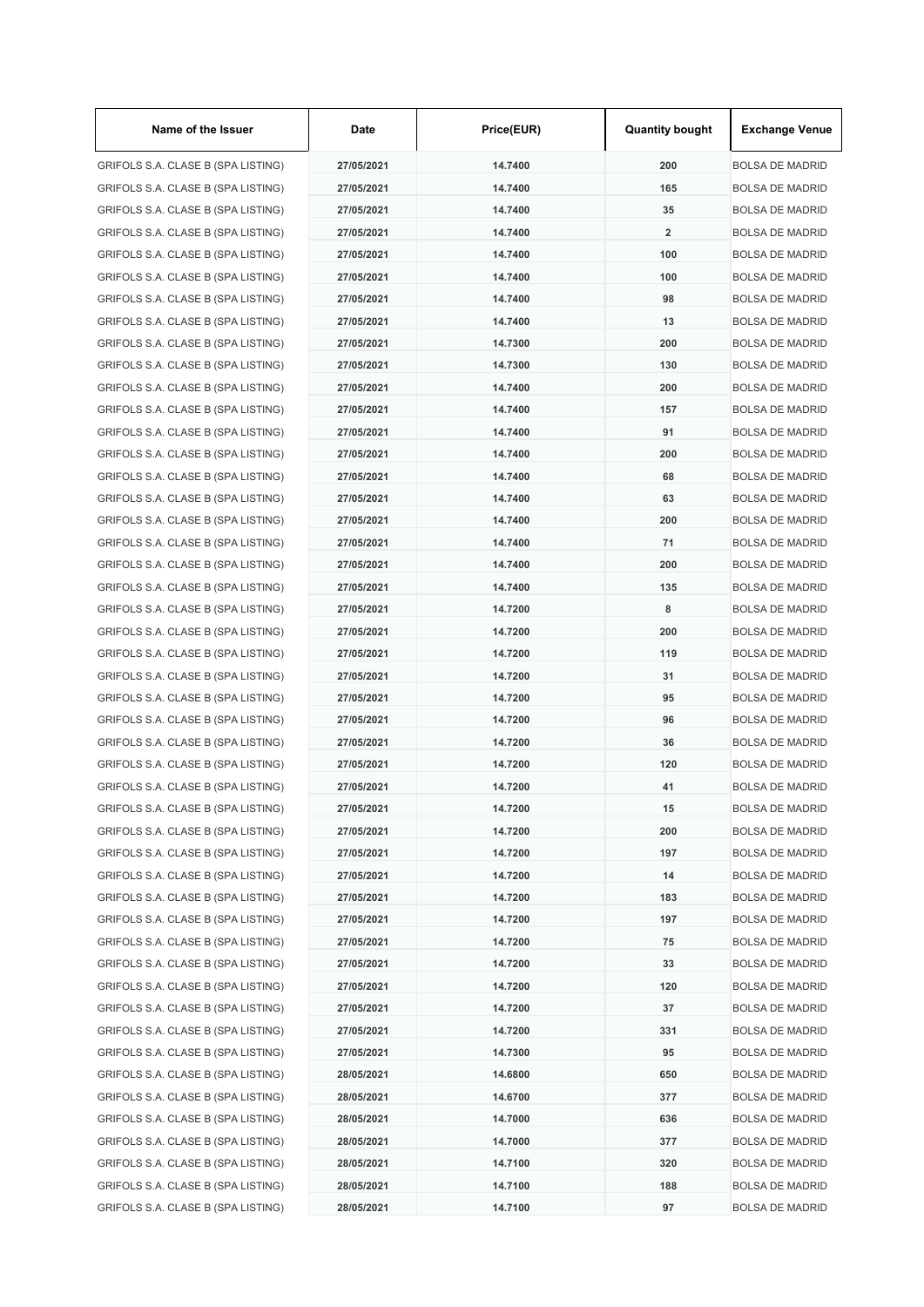| Name of the Issuer                 | Date       | Price(EUR) | <b>Quantity bought</b> | <b>Exchange Venue</b>  |
|------------------------------------|------------|------------|------------------------|------------------------|
| GRIFOLS S.A. CLASE B (SPA LISTING) | 28/05/2021 | 14.7100    | 371                    | <b>BOLSA DE MADRID</b> |
| GRIFOLS S.A. CLASE B (SPA LISTING) | 28/05/2021 | 14.7400    | 357                    | <b>BOLSA DE MADRID</b> |
| GRIFOLS S.A. CLASE B (SPA LISTING) | 28/05/2021 | 14.7200    | 1,821                  | <b>BOLSA DE MADRID</b> |
| GRIFOLS S.A. CLASE B (SPA LISTING) | 28/05/2021 | 14.7100    | 369                    | <b>BOLSA DE MADRID</b> |
| GRIFOLS S.A. CLASE B (SPA LISTING) | 28/05/2021 | 14.7100    | 100                    | <b>BOLSA DE MADRID</b> |
| GRIFOLS S.A. CLASE B (SPA LISTING) | 28/05/2021 | 14.7100    | 226                    | <b>BOLSA DE MADRID</b> |
| GRIFOLS S.A. CLASE B (SPA LISTING) | 28/05/2021 | 14.7100    | 118                    | <b>BOLSA DE MADRID</b> |
| GRIFOLS S.A. CLASE B (SPA LISTING) | 28/05/2021 | 14.7100    | 150                    | <b>BOLSA DE MADRID</b> |
| GRIFOLS S.A. CLASE B (SPA LISTING) | 28/05/2021 | 14.7100    | 104                    | <b>BOLSA DE MADRID</b> |
| GRIFOLS S.A. CLASE B (SPA LISTING) | 28/05/2021 | 14.7000    | 200                    | <b>BOLSA DE MADRID</b> |
| GRIFOLS S.A. CLASE B (SPA LISTING) | 28/05/2021 | 14.7000    | 173                    | <b>BOLSA DE MADRID</b> |
| GRIFOLS S.A. CLASE B (SPA LISTING) | 28/05/2021 | 14.6400    | 1,462                  | <b>BOLSA DE MADRID</b> |
| GRIFOLS S.A. CLASE B (SPA LISTING) | 28/05/2021 | 14.6600    | 266                    | <b>BOLSA DE MADRID</b> |
| GRIFOLS S.A. CLASE B (SPA LISTING) | 28/05/2021 | 14.6900    | 220                    | <b>BOLSA DE MADRID</b> |
| GRIFOLS S.A. CLASE B (SPA LISTING) | 28/05/2021 | 14.6700    | 304                    | <b>BOLSA DE MADRID</b> |
| GRIFOLS S.A. CLASE B (SPA LISTING) | 28/05/2021 | 14.6700    | 524                    | <b>BOLSA DE MADRID</b> |
| GRIFOLS S.A. CLASE B (SPA LISTING) | 28/05/2021 | 14.6700    | 694                    | <b>BOLSA DE MADRID</b> |
| GRIFOLS S.A. CLASE B (SPA LISTING) | 28/05/2021 | 14.6700    | 154                    | <b>BOLSA DE MADRID</b> |
| GRIFOLS S.A. CLASE B (SPA LISTING) | 28/05/2021 | 14.6700    | 100                    | <b>BOLSA DE MADRID</b> |
| GRIFOLS S.A. CLASE B (SPA LISTING) | 28/05/2021 | 14.6600    | 26                     | <b>BOLSA DE MADRID</b> |
| GRIFOLS S.A. CLASE B (SPA LISTING) | 28/05/2021 | 14.6700    | 206                    | <b>BOLSA DE MADRID</b> |
| GRIFOLS S.A. CLASE B (SPA LISTING) | 28/05/2021 | 14.6600    | 68                     | <b>BOLSA DE MADRID</b> |
| GRIFOLS S.A. CLASE B (SPA LISTING) | 28/05/2021 | 14.6600    | 418                    | <b>BOLSA DE MADRID</b> |
| GRIFOLS S.A. CLASE B (SPA LISTING) | 28/05/2021 | 14.7100    | 223                    | <b>BOLSA DE MADRID</b> |
| GRIFOLS S.A. CLASE B (SPA LISTING) | 28/05/2021 | 14.7100    | 310                    | <b>BOLSA DE MADRID</b> |
| GRIFOLS S.A. CLASE B (SPA LISTING) | 28/05/2021 | 14.7100    | 382                    | <b>BOLSA DE MADRID</b> |
| GRIFOLS S.A. CLASE B (SPA LISTING) | 28/05/2021 | 14.7100    | 554                    | <b>BOLSA DE MADRID</b> |
| GRIFOLS S.A. CLASE B (SPA LISTING) | 28/05/2021 | 14.7100    | 198                    | <b>BOLSA DE MADRID</b> |
| GRIFOLS S.A. CLASE B (SPA LISTING) | 28/05/2021 | 14.7100    | 198                    | <b>BOLSA DE MADRID</b> |
| GRIFOLS S.A. CLASE B (SPA LISTING) | 28/05/2021 | 14.7000    | 137                    | <b>BOLSA DE MADRID</b> |
| GRIFOLS S.A. CLASE B (SPA LISTING) | 28/05/2021 | 14.7100    | 60                     | <b>BOLSA DE MADRID</b> |
| GRIFOLS S.A. CLASE B (SPA LISTING) | 28/05/2021 | 14.7000    | 86                     | <b>BOLSA DE MADRID</b> |
| GRIFOLS S.A. CLASE B (SPA LISTING) | 28/05/2021 | 14.7100    | 381                    | <b>BOLSA DE MADRID</b> |
| GRIFOLS S.A. CLASE B (SPA LISTING) | 28/05/2021 | 14.7100    | 373                    | <b>BOLSA DE MADRID</b> |
| GRIFOLS S.A. CLASE B (SPA LISTING) | 28/05/2021 | 14.6800    | 91                     | <b>BOLSA DE MADRID</b> |
| GRIFOLS S.A. CLASE B (SPA LISTING) | 28/05/2021 | 14.6800    | 78                     | <b>BOLSA DE MADRID</b> |
| GRIFOLS S.A. CLASE B (SPA LISTING) | 28/05/2021 | 14.7100    | 817                    | <b>BOLSA DE MADRID</b> |
| GRIFOLS S.A. CLASE B (SPA LISTING) | 28/05/2021 | 14.7200    | 729                    | <b>BOLSA DE MADRID</b> |
| GRIFOLS S.A. CLASE B (SPA LISTING) | 28/05/2021 | 14.7200    | 272                    | <b>BOLSA DE MADRID</b> |
| GRIFOLS S.A. CLASE B (SPA LISTING) | 28/05/2021 | 14.7200    | 510                    | <b>BOLSA DE MADRID</b> |
| GRIFOLS S.A. CLASE B (SPA LISTING) | 28/05/2021 | 14.7200    | 815                    | <b>BOLSA DE MADRID</b> |
| GRIFOLS S.A. CLASE B (SPA LISTING) | 28/05/2021 | 14.7300    | 307                    | <b>BOLSA DE MADRID</b> |
| GRIFOLS S.A. CLASE B (SPA LISTING) | 28/05/2021 | 14.7300    | 135                    | <b>BOLSA DE MADRID</b> |
| GRIFOLS S.A. CLASE B (SPA LISTING) | 28/05/2021 | 14.7300    | 290                    | <b>BOLSA DE MADRID</b> |
| GRIFOLS S.A. CLASE B (SPA LISTING) | 28/05/2021 | 14.7300    | 218                    | <b>BOLSA DE MADRID</b> |
| GRIFOLS S.A. CLASE B (SPA LISTING) | 28/05/2021 | 14.7300    | 17                     | <b>BOLSA DE MADRID</b> |
| GRIFOLS S.A. CLASE B (SPA LISTING) | 28/05/2021 | 14.7300    | 172                    | <b>BOLSA DE MADRID</b> |
| GRIFOLS S.A. CLASE B (SPA LISTING) | 28/05/2021 | 14.7300    | 224                    | <b>BOLSA DE MADRID</b> |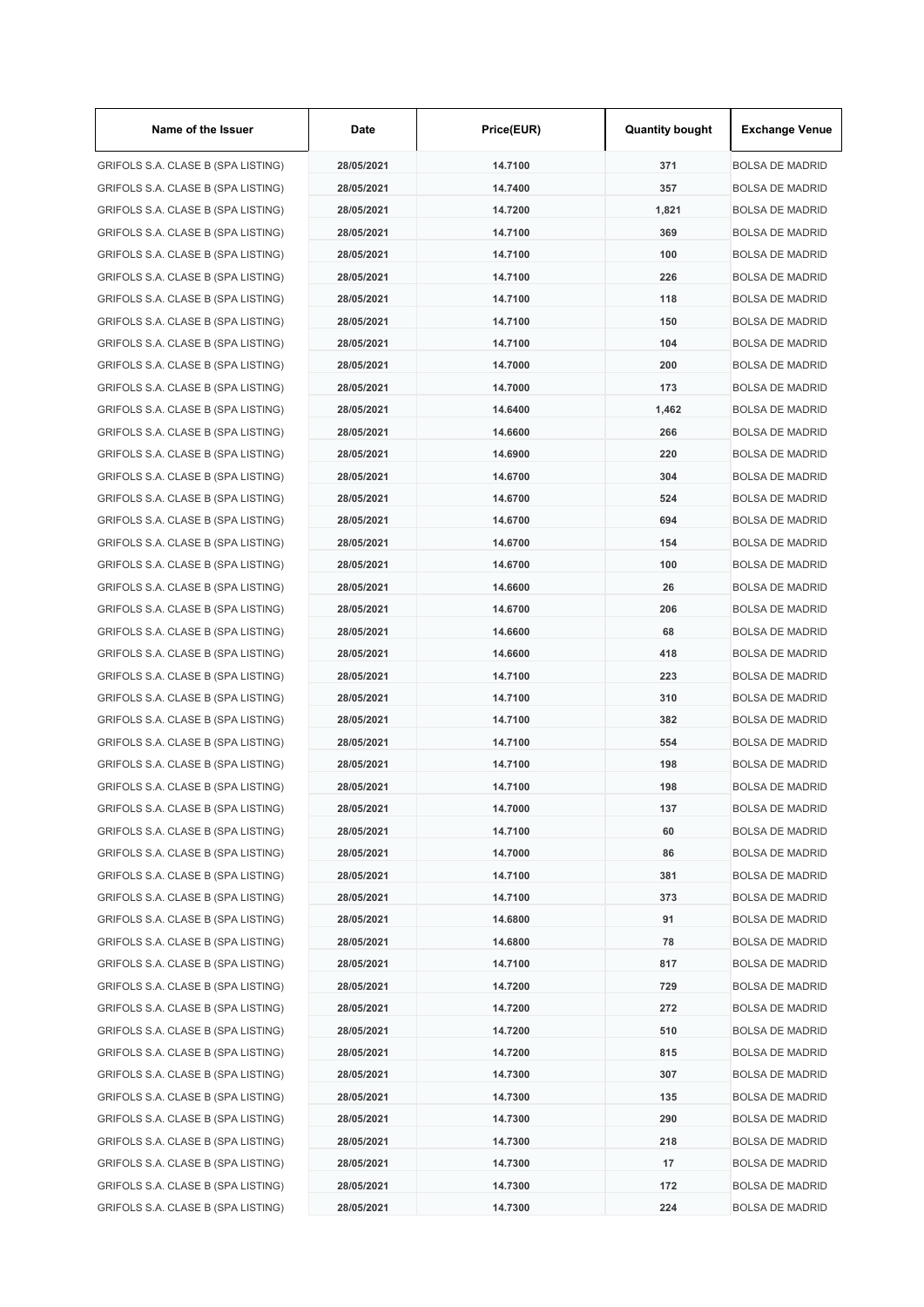| Name of the Issuer                 | Date       | Price(EUR) | <b>Quantity bought</b> | <b>Exchange Venue</b>  |
|------------------------------------|------------|------------|------------------------|------------------------|
| GRIFOLS S.A. CLASE B (SPA LISTING) | 28/05/2021 | 14.7300    | 267                    | <b>BOLSA DE MADRID</b> |
| GRIFOLS S.A. CLASE B (SPA LISTING) | 28/05/2021 | 14.7200    | 97                     | <b>BOLSA DE MADRID</b> |
| GRIFOLS S.A. CLASE B (SPA LISTING) | 28/05/2021 | 14.7200    | 38                     | <b>BOLSA DE MADRID</b> |
| GRIFOLS S.A. CLASE B (SPA LISTING) | 28/05/2021 | 14.7200    | 135                    | <b>BOLSA DE MADRID</b> |
| GRIFOLS S.A. CLASE B (SPA LISTING) | 28/05/2021 | 14.7200    | 370                    | <b>BOLSA DE MADRID</b> |
| GRIFOLS S.A. CLASE B (SPA LISTING) | 28/05/2021 | 14.7200    | 380                    | <b>BOLSA DE MADRID</b> |
| GRIFOLS S.A. CLASE B (SPA LISTING) | 28/05/2021 | 14.6900    | 338                    | <b>BOLSA DE MADRID</b> |
| GRIFOLS S.A. CLASE B (SPA LISTING) | 28/05/2021 | 14.6900    | 317                    | <b>BOLSA DE MADRID</b> |
| GRIFOLS S.A. CLASE B (SPA LISTING) | 28/05/2021 | 14.6900    | 675                    | <b>BOLSA DE MADRID</b> |
| GRIFOLS S.A. CLASE B (SPA LISTING) | 28/05/2021 | 14.6900    | 907                    | <b>BOLSA DE MADRID</b> |
| GRIFOLS S.A. CLASE B (SPA LISTING) | 28/05/2021 | 14.6900    | 76                     | <b>BOLSA DE MADRID</b> |
| GRIFOLS S.A. CLASE B (SPA LISTING) | 28/05/2021 | 14.6900    | 43                     | <b>BOLSA DE MADRID</b> |
| GRIFOLS S.A. CLASE B (SPA LISTING) | 28/05/2021 | 14.6900    | 129                    | <b>BOLSA DE MADRID</b> |
| GRIFOLS S.A. CLASE B (SPA LISTING) | 28/05/2021 | 14.6900    | 255                    | <b>BOLSA DE MADRID</b> |
| GRIFOLS S.A. CLASE B (SPA LISTING) | 28/05/2021 | 14.6900    | 546                    | <b>BOLSA DE MADRID</b> |
| GRIFOLS S.A. CLASE B (SPA LISTING) | 28/05/2021 | 14.6900    | 152                    | <b>BOLSA DE MADRID</b> |
| GRIFOLS S.A. CLASE B (SPA LISTING) | 28/05/2021 | 14.6900    | 116                    | BOLSA DE MADRID        |
| GRIFOLS S.A. CLASE B (SPA LISTING) | 28/05/2021 | 14.6900    | 456                    | <b>BOLSA DE MADRID</b> |
| GRIFOLS S.A. CLASE B (SPA LISTING) | 28/05/2021 | 14.6900    | 384                    | <b>BOLSA DE MADRID</b> |
| GRIFOLS S.A. CLASE B (SPA LISTING) | 28/05/2021 | 14.6900    | 262                    | <b>BOLSA DE MADRID</b> |
| GRIFOLS S.A. CLASE B (SPA LISTING) | 28/05/2021 | 14.6900    | 953                    | <b>BOLSA DE MADRID</b> |
| GRIFOLS S.A. CLASE B (SPA LISTING) | 28/05/2021 | 14.6900    | 325                    | <b>BOLSA DE MADRID</b> |
| GRIFOLS S.A. CLASE B (SPA LISTING) | 28/05/2021 | 14.6900    | 124                    | <b>BOLSA DE MADRID</b> |
| GRIFOLS S.A. CLASE B (SPA LISTING) | 28/05/2021 | 14.6900    | 67                     | <b>BOLSA DE MADRID</b> |
| GRIFOLS S.A. CLASE B (SPA LISTING) | 28/05/2021 | 14.6800    | 161                    | <b>BOLSA DE MADRID</b> |
| GRIFOLS S.A. CLASE B (SPA LISTING) | 28/05/2021 | 14.6800    | 200                    | <b>BOLSA DE MADRID</b> |
| GRIFOLS S.A. CLASE B (SPA LISTING) | 28/05/2021 | 14.6800    | 159                    | <b>BOLSA DE MADRID</b> |
| GRIFOLS S.A. CLASE B (SPA LISTING) | 28/05/2021 | 14.6800    | 180                    | <b>BOLSA DE MADRID</b> |
| GRIFOLS S.A. CLASE B (SPA LISTING) | 28/05/2021 | 14.6800    | 654                    | <b>BOLSA DE MADRID</b> |
| GRIFOLS S.A. CLASE B (SPA LISTING) | 28/05/2021 | 14.6800    | 97                     | <b>BOLSA DE MADRID</b> |
| GRIFOLS S.A. CLASE B (SPA LISTING) | 28/05/2021 | 14.6800    | 97                     | <b>BOLSA DE MADRID</b> |
| GRIFOLS S.A. CLASE B (SPA LISTING) | 28/05/2021 | 14.6800    | 360                    | <b>BOLSA DE MADRID</b> |
| GRIFOLS S.A. CLASE B (SPA LISTING) | 28/05/2021 | 14.6800    | 370                    | <b>BOLSA DE MADRID</b> |
| GRIFOLS S.A. CLASE B (SPA LISTING) | 28/05/2021 | 14.6500    | 386                    | <b>BOLSA DE MADRID</b> |
| GRIFOLS S.A. CLASE B (SPA LISTING) | 28/05/2021 | 14.6500    | 99                     | <b>BOLSA DE MADRID</b> |
| GRIFOLS S.A. CLASE B (SPA LISTING) | 28/05/2021 | 14.6900    | 140                    | <b>BOLSA DE MADRID</b> |
| GRIFOLS S.A. CLASE B (SPA LISTING) | 28/05/2021 | 14.6900    | 200                    | <b>BOLSA DE MADRID</b> |
| GRIFOLS S.A. CLASE B (SPA LISTING) | 28/05/2021 | 14.6900    | 156                    | <b>BOLSA DE MADRID</b> |
| GRIFOLS S.A. CLASE B (SPA LISTING) | 28/05/2021 | 14.6900    | 163                    | <b>BOLSA DE MADRID</b> |
| GRIFOLS S.A. CLASE B (SPA LISTING) | 28/05/2021 | 14.7000    | 273                    | <b>BOLSA DE MADRID</b> |
| GRIFOLS S.A. CLASE B (SPA LISTING) | 28/05/2021 | 14.7000    | 700                    | <b>BOLSA DE MADRID</b> |
| GRIFOLS S.A. CLASE B (SPA LISTING) | 28/05/2021 | 14.7000    | 100                    | <b>BOLSA DE MADRID</b> |
| GRIFOLS S.A. CLASE B (SPA LISTING) | 28/05/2021 | 14.7000    | 95                     | <b>BOLSA DE MADRID</b> |
| GRIFOLS S.A. CLASE B (SPA LISTING) | 28/05/2021 | 14.7000    | 92                     | <b>BOLSA DE MADRID</b> |
| GRIFOLS S.A. CLASE B (SPA LISTING) | 28/05/2021 | 14.7000    | 289                    | <b>BOLSA DE MADRID</b> |
| GRIFOLS S.A. CLASE B (SPA LISTING) | 28/05/2021 | 14.7000    | 124                    | BOLSA DE MADRID        |
| GRIFOLS S.A. CLASE B (SPA LISTING) | 28/05/2021 | 14.7000    | 273                    | <b>BOLSA DE MADRID</b> |
| GRIFOLS S.A. CLASE B (SPA LISTING) | 28/05/2021 | 14.7000    | 1,651                  | <b>BOLSA DE MADRID</b> |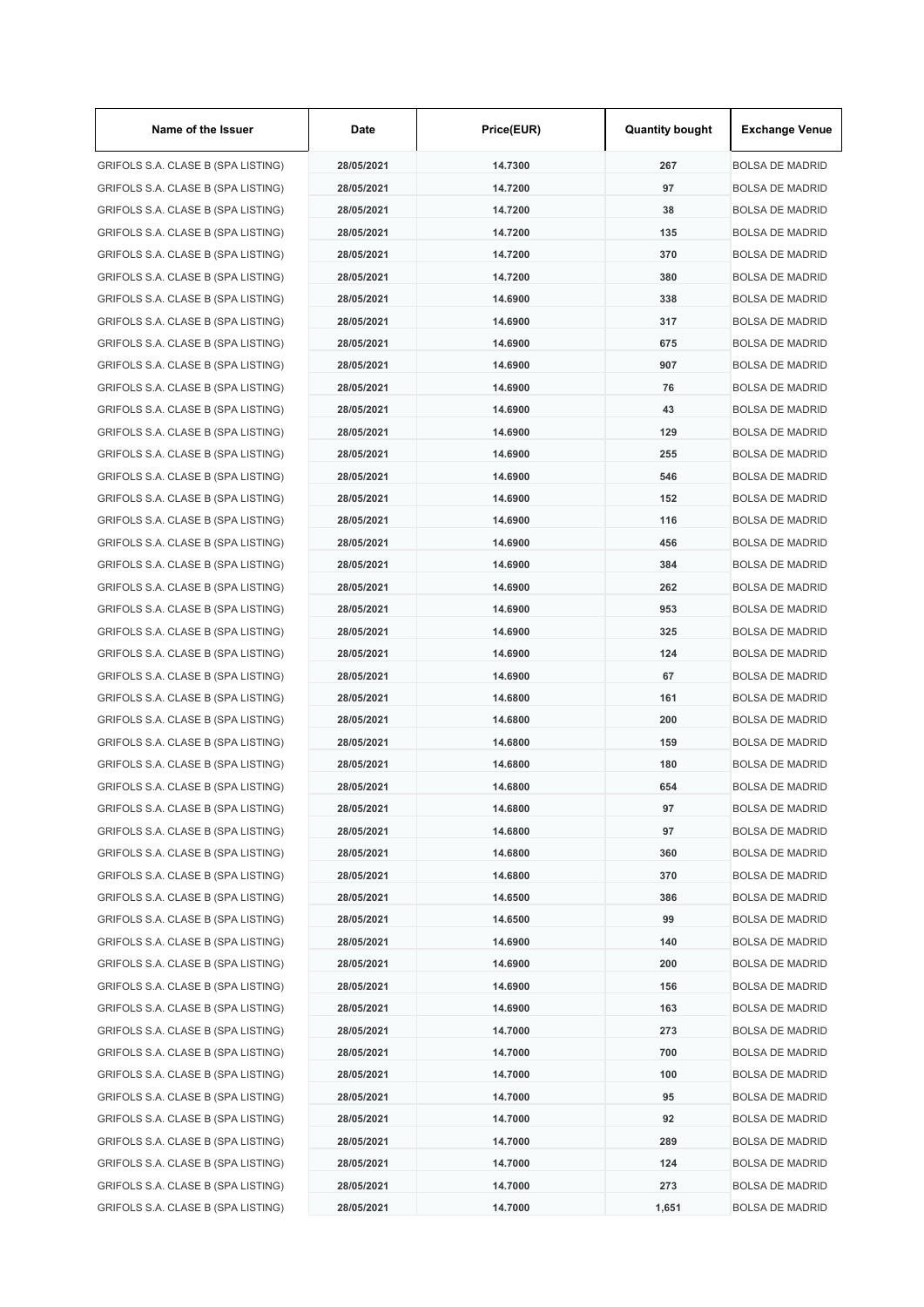| Name of the Issuer                 | Date       | Price(EUR) | <b>Quantity bought</b>  | <b>Exchange Venue</b>  |
|------------------------------------|------------|------------|-------------------------|------------------------|
| GRIFOLS S.A. CLASE B (SPA LISTING) | 28/05/2021 | 14.7000    | 72                      | <b>BOLSA DE MADRID</b> |
| GRIFOLS S.A. CLASE B (SPA LISTING) | 28/05/2021 | 14.7000    | 90                      | <b>BOLSA DE MADRID</b> |
| GRIFOLS S.A. CLASE B (SPA LISTING) | 28/05/2021 | 14.7000    | 314                     | <b>BOLSA DE MADRID</b> |
| GRIFOLS S.A. CLASE B (SPA LISTING) | 28/05/2021 | 14.7000    | 151                     | <b>BOLSA DE MADRID</b> |
| GRIFOLS S.A. CLASE B (SPA LISTING) | 28/05/2021 | 14.7000    | 1,412                   | <b>BOLSA DE MADRID</b> |
| GRIFOLS S.A. CLASE B (SPA LISTING) | 28/05/2021 | 14.7000    | 316                     | <b>BOLSA DE MADRID</b> |
| GRIFOLS S.A. CLASE B (SPA LISTING) | 28/05/2021 | 14.7000    | 668                     | <b>BOLSA DE MADRID</b> |
| GRIFOLS S.A. CLASE B (SPA LISTING) | 28/05/2021 | 14.7000    | 136                     | <b>BOLSA DE MADRID</b> |
| GRIFOLS S.A. CLASE B (SPA LISTING) | 28/05/2021 | 14.7000    | 340                     | <b>BOLSA DE MADRID</b> |
| GRIFOLS S.A. CLASE B (SPA LISTING) | 28/05/2021 | 14.7000    | 42                      | <b>BOLSA DE MADRID</b> |
| GRIFOLS S.A. CLASE B (SPA LISTING) | 28/05/2021 | 14.7100    | 310                     | <b>BOLSA DE MADRID</b> |
| GRIFOLS S.A. CLASE B (SPA LISTING) | 28/05/2021 | 14.7100    | $\overline{\mathbf{4}}$ | <b>BOLSA DE MADRID</b> |
| GRIFOLS S.A. CLASE B (SPA LISTING) | 28/05/2021 | 14.7100    | 125                     | <b>BOLSA DE MADRID</b> |
| GRIFOLS S.A. CLASE B (SPA LISTING) | 28/05/2021 | 14.7100    | 60                      | <b>BOLSA DE MADRID</b> |
| GRIFOLS S.A. CLASE B (SPA LISTING) | 28/05/2021 | 14.7100    | 139                     | <b>BOLSA DE MADRID</b> |
| GRIFOLS S.A. CLASE B (SPA LISTING) | 28/05/2021 | 14.7100    | 461                     | <b>BOLSA DE MADRID</b> |
| GRIFOLS S.A. CLASE B (SPA LISTING) | 28/05/2021 | 14.7100    | 184                     | <b>BOLSA DE MADRID</b> |
| GRIFOLS S.A. CLASE B (SPA LISTING) | 28/05/2021 | 14.7100    | 98                      | <b>BOLSA DE MADRID</b> |
| GRIFOLS S.A. CLASE B (SPA LISTING) | 28/05/2021 | 14.7100    | 373                     | <b>BOLSA DE MADRID</b> |
| GRIFOLS S.A. CLASE B (SPA LISTING) | 28/05/2021 | 14.7000    | 218                     | <b>BOLSA DE MADRID</b> |
| GRIFOLS S.A. CLASE B (SPA LISTING) | 28/05/2021 | 14.7000    | 135                     | <b>BOLSA DE MADRID</b> |
| GRIFOLS S.A. CLASE B (SPA LISTING) | 28/05/2021 | 14.7000    | 11                      | <b>BOLSA DE MADRID</b> |
| GRIFOLS S.A. CLASE B (SPA LISTING) | 28/05/2021 | 14.7100    | 269                     | <b>BOLSA DE MADRID</b> |
| GRIFOLS S.A. CLASE B (SPA LISTING) | 28/05/2021 | 14.7100    | 70                      | <b>BOLSA DE MADRID</b> |
| GRIFOLS S.A. CLASE B (SPA LISTING) | 28/05/2021 | 14.7100    | 323                     | <b>BOLSA DE MADRID</b> |
| GRIFOLS S.A. CLASE B (SPA LISTING) | 28/05/2021 | 14.7100    | 92                      | <b>BOLSA DE MADRID</b> |
| GRIFOLS S.A. CLASE B (SPA LISTING) | 28/05/2021 | 14.7100    | 131                     | <b>BOLSA DE MADRID</b> |
| GRIFOLS S.A. CLASE B (SPA LISTING) | 28/05/2021 | 14.7100    | 137                     | <b>BOLSA DE MADRID</b> |
| GRIFOLS S.A. CLASE B (SPA LISTING) | 28/05/2021 | 14.7100    | 332                     | <b>BOLSA DE MADRID</b> |
| GRIFOLS S.A. CLASE B (SPA LISTING) | 28/05/2021 | 14.7100    | 317                     | <b>BOLSA DE MADRID</b> |
| GRIFOLS S.A. CLASE B (SPA LISTING) | 28/05/2021 | 14.7100    | 142                     | <b>BOLSA DE MADRID</b> |
| GRIFOLS S.A. CLASE B (SPA LISTING) | 28/05/2021 | 14.7100    | 203                     | <b>BOLSA DE MADRID</b> |
| GRIFOLS S.A. CLASE B (SPA LISTING) | 28/05/2021 | 14.7100    | 352                     | <b>BOLSA DE MADRID</b> |
| GRIFOLS S.A. CLASE B (SPA LISTING) | 28/05/2021 | 14.7100    | 33                      | <b>BOLSA DE MADRID</b> |
| GRIFOLS S.A. CLASE B (SPA LISTING) | 28/05/2021 | 14.7100    | 314                     | <b>BOLSA DE MADRID</b> |
| GRIFOLS S.A. CLASE B (SPA LISTING) | 28/05/2021 | 14.7100    | 105                     | <b>BOLSA DE MADRID</b> |
| GRIFOLS S.A. CLASE B (SPA LISTING) | 28/05/2021 | 14.7100    | 314                     | <b>BOLSA DE MADRID</b> |
| GRIFOLS S.A. CLASE B (SPA LISTING) | 28/05/2021 | 14.7400    | 455                     | <b>BOLSA DE MADRID</b> |
| GRIFOLS S.A. CLASE B (SPA LISTING) | 28/05/2021 | 14.7400    | 159                     | <b>BOLSA DE MADRID</b> |
| GRIFOLS S.A. CLASE B (SPA LISTING) | 28/05/2021 | 14.7400    | 171                     | <b>BOLSA DE MADRID</b> |
| GRIFOLS S.A. CLASE B (SPA LISTING) | 28/05/2021 | 14.8000    | 284                     | <b>BOLSA DE MADRID</b> |
| GRIFOLS S.A. CLASE B (SPA LISTING) | 28/05/2021 | 14.8000    | 262                     | <b>BOLSA DE MADRID</b> |
| GRIFOLS S.A. CLASE B (SPA LISTING) | 28/05/2021 | 14.8000    | 545                     | <b>BOLSA DE MADRID</b> |
| GRIFOLS S.A. CLASE B (SPA LISTING) | 28/05/2021 | 14.8000    | 850                     | <b>BOLSA DE MADRID</b> |
| GRIFOLS S.A. CLASE B (SPA LISTING) | 28/05/2021 | 14.7700    | 1,146                   | <b>BOLSA DE MADRID</b> |
| GRIFOLS S.A. CLASE B (SPA LISTING) | 28/05/2021 | 14.7500    | 1,131                   | <b>BOLSA DE MADRID</b> |
| GRIFOLS S.A. CLASE B (SPA LISTING) | 28/05/2021 | 14.8100    | 238                     | <b>BOLSA DE MADRID</b> |
| GRIFOLS S.A. CLASE B (SPA LISTING) | 28/05/2021 | 14.8100    | 167                     | <b>BOLSA DE MADRID</b> |
|                                    |            |            |                         |                        |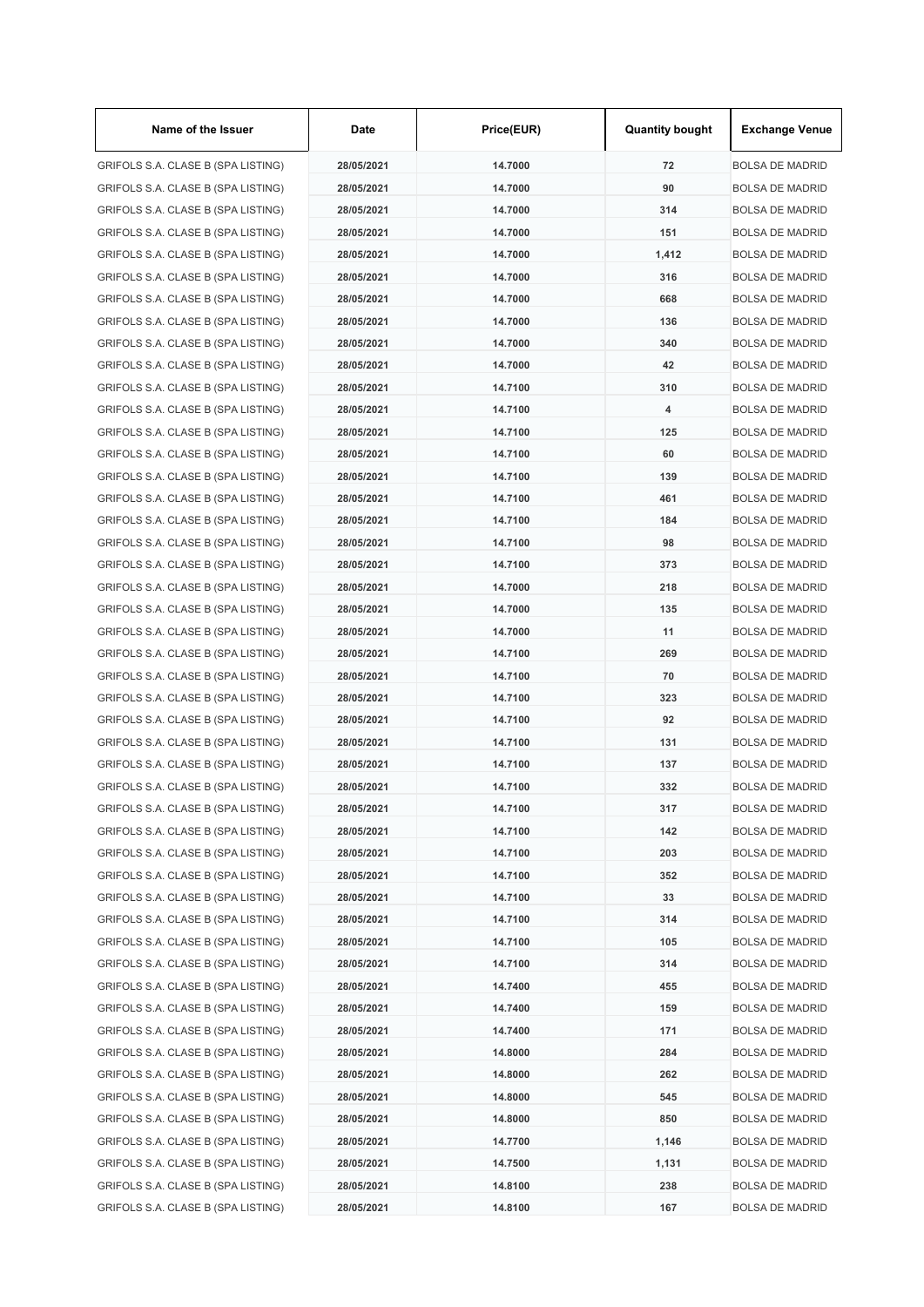| Name of the Issuer                 | Date       | Price(EUR) | <b>Quantity bought</b> | <b>Exchange Venue</b>  |
|------------------------------------|------------|------------|------------------------|------------------------|
| GRIFOLS S.A. CLASE B (SPA LISTING) | 28/05/2021 | 14.8100    | 152                    | <b>BOLSA DE MADRID</b> |
| GRIFOLS S.A. CLASE B (SPA LISTING) | 28/05/2021 | 14.8100    | 67                     | <b>BOLSA DE MADRID</b> |
| GRIFOLS S.A. CLASE B (SPA LISTING) | 28/05/2021 | 14.8100    | 135                    | <b>BOLSA DE MADRID</b> |
| GRIFOLS S.A. CLASE B (SPA LISTING) | 28/05/2021 | 14.8100    | 318                    | <b>BOLSA DE MADRID</b> |
| GRIFOLS S.A. CLASE B (SPA LISTING) | 28/05/2021 | 14.8100    | 266                    | <b>BOLSA DE MADRID</b> |
| GRIFOLS S.A. CLASE B (SPA LISTING) | 28/05/2021 | 14.8100    | 153                    | <b>BOLSA DE MADRID</b> |
| GRIFOLS S.A. CLASE B (SPA LISTING) | 28/05/2021 | 14.7900    | 486                    | <b>BOLSA DE MADRID</b> |
| GRIFOLS S.A. CLASE B (SPA LISTING) | 28/05/2021 | 14.7900    | 1,000                  | <b>BOLSA DE MADRID</b> |
| GRIFOLS S.A. CLASE B (SPA LISTING) | 28/05/2021 | 14.7900    | 486                    | <b>BOLSA DE MADRID</b> |
| GRIFOLS S.A. CLASE B (SPA LISTING) | 28/05/2021 | 14.7900    | 197                    | <b>BOLSA DE MADRID</b> |
| GRIFOLS S.A. CLASE B (SPA LISTING) | 28/05/2021 | 14.7900    | 486                    | <b>BOLSA DE MADRID</b> |
| GRIFOLS S.A. CLASE B (SPA LISTING) | 28/05/2021 | 14.7900    | 133                    | <b>BOLSA DE MADRID</b> |
| GRIFOLS S.A. CLASE B (SPA LISTING) | 28/05/2021 | 14.7800    | 973                    | <b>BOLSA DE MADRID</b> |
| GRIFOLS S.A. CLASE B (SPA LISTING) | 28/05/2021 | 14.7800    | 290                    | <b>BOLSA DE MADRID</b> |
| GRIFOLS S.A. CLASE B (SPA LISTING) | 28/05/2021 | 14.7800    | 338                    | <b>BOLSA DE MADRID</b> |
| GRIFOLS S.A. CLASE B (SPA LISTING) | 28/05/2021 | 14.7800    | 538                    | <b>BOLSA DE MADRID</b> |
| GRIFOLS S.A. CLASE B (SPA LISTING) | 28/05/2021 | 14.7700    | 256                    | BOLSA DE MADRID        |
| GRIFOLS S.A. CLASE B (SPA LISTING) | 28/05/2021 | 14.7700    | 69                     | <b>BOLSA DE MADRID</b> |
| GRIFOLS S.A. CLASE B (SPA LISTING) | 28/05/2021 | 14.7500    | 59                     | <b>BOLSA DE MADRID</b> |
| GRIFOLS S.A. CLASE B (SPA LISTING) | 28/05/2021 | 14.7500    | 1,301                  | <b>BOLSA DE MADRID</b> |
| GRIFOLS S.A. CLASE B (SPA LISTING) | 28/05/2021 | 14.7500    | 448                    | <b>BOLSA DE MADRID</b> |
| GRIFOLS S.A. CLASE B (SPA LISTING) | 28/05/2021 | 14.6700    | 154                    | <b>BOLSA DE MADRID</b> |
| GRIFOLS S.A. CLASE B (SPA LISTING) | 28/05/2021 | 14.6700    | 46                     | <b>BOLSA DE MADRID</b> |
| GRIFOLS S.A. CLASE B (SPA LISTING) | 28/05/2021 | 14.6700    | 119                    | <b>BOLSA DE MADRID</b> |
| GRIFOLS S.A. CLASE B (SPA LISTING) | 28/05/2021 | 14.6700    | 115                    | <b>BOLSA DE MADRID</b> |
| GRIFOLS S.A. CLASE B (SPA LISTING) | 28/05/2021 | 14.6700    | 200                    | <b>BOLSA DE MADRID</b> |
| GRIFOLS S.A. CLASE B (SPA LISTING) | 28/05/2021 | 14.6700    | 183                    | <b>BOLSA DE MADRID</b> |
| GRIFOLS S.A. CLASE B (SPA LISTING) | 28/05/2021 | 14.6700    | 17                     | <b>BOLSA DE MADRID</b> |
| GRIFOLS S.A. CLASE B (SPA LISTING) | 28/05/2021 | 14.6600    | 200                    | BOLSA DE MADRID        |
| GRIFOLS S.A. CLASE B (SPA LISTING) | 28/05/2021 | 14.6600    | 80                     | <b>BOLSA DE MADRID</b> |
| GRIFOLS S.A. CLASE B (SPA LISTING) | 28/05/2021 | 14.6600    | 120                    | <b>BOLSA DE MADRID</b> |
| GRIFOLS S.A. CLASE B (SPA LISTING) | 28/05/2021 | 14.6600    | 61                     | <b>BOLSA DE MADRID</b> |
| GRIFOLS S.A. CLASE B (SPA LISTING) | 28/05/2021 | 14.6600    | 19                     | <b>BOLSA DE MADRID</b> |
| GRIFOLS S.A. CLASE B (SPA LISTING) | 28/05/2021 | 14.6600    | 120                    | <b>BOLSA DE MADRID</b> |
| GRIFOLS S.A. CLASE B (SPA LISTING) | 28/05/2021 | 14.6600    | 80                     | <b>BOLSA DE MADRID</b> |
| GRIFOLS S.A. CLASE B (SPA LISTING) | 28/05/2021 | 14.6600    | 200                    | <b>BOLSA DE MADRID</b> |
| GRIFOLS S.A. CLASE B (SPA LISTING) | 28/05/2021 | 14.6500    | 30                     | <b>BOLSA DE MADRID</b> |
| GRIFOLS S.A. CLASE B (SPA LISTING) | 28/05/2021 | 14.6600    | 200                    | <b>BOLSA DE MADRID</b> |
| GRIFOLS S.A. CLASE B (SPA LISTING) | 28/05/2021 | 14.6600    | 161                    | <b>BOLSA DE MADRID</b> |
| GRIFOLS S.A. CLASE B (SPA LISTING) | 28/05/2021 | 14.6400    | 35                     | <b>BOLSA DE MADRID</b> |
| GRIFOLS S.A. CLASE B (SPA LISTING) | 28/05/2021 | 14.6400    | 53                     | <b>BOLSA DE MADRID</b> |
| GRIFOLS S.A. CLASE B (SPA LISTING) | 28/05/2021 | 14.6400    | 200                    | <b>BOLSA DE MADRID</b> |
| GRIFOLS S.A. CLASE B (SPA LISTING) | 28/05/2021 | 14.6400    | 116                    | <b>BOLSA DE MADRID</b> |
| GRIFOLS S.A. CLASE B (SPA LISTING) | 28/05/2021 | 14.6400    | 78                     | <b>BOLSA DE MADRID</b> |
| GRIFOLS S.A. CLASE B (SPA LISTING) | 28/05/2021 | 14.6400    | 100                    | <b>BOLSA DE MADRID</b> |
| GRIFOLS S.A. CLASE B (SPA LISTING) | 28/05/2021 | 14.6400    | 100                    | BOLSA DE MADRID        |
| GRIFOLS S.A. CLASE B (SPA LISTING) | 28/05/2021 | 14.6400    | 77                     | <b>BOLSA DE MADRID</b> |
| GRIFOLS S.A. CLASE B (SPA LISTING) | 28/05/2021 | 14.6500    | 80                     | <b>BOLSA DE MADRID</b> |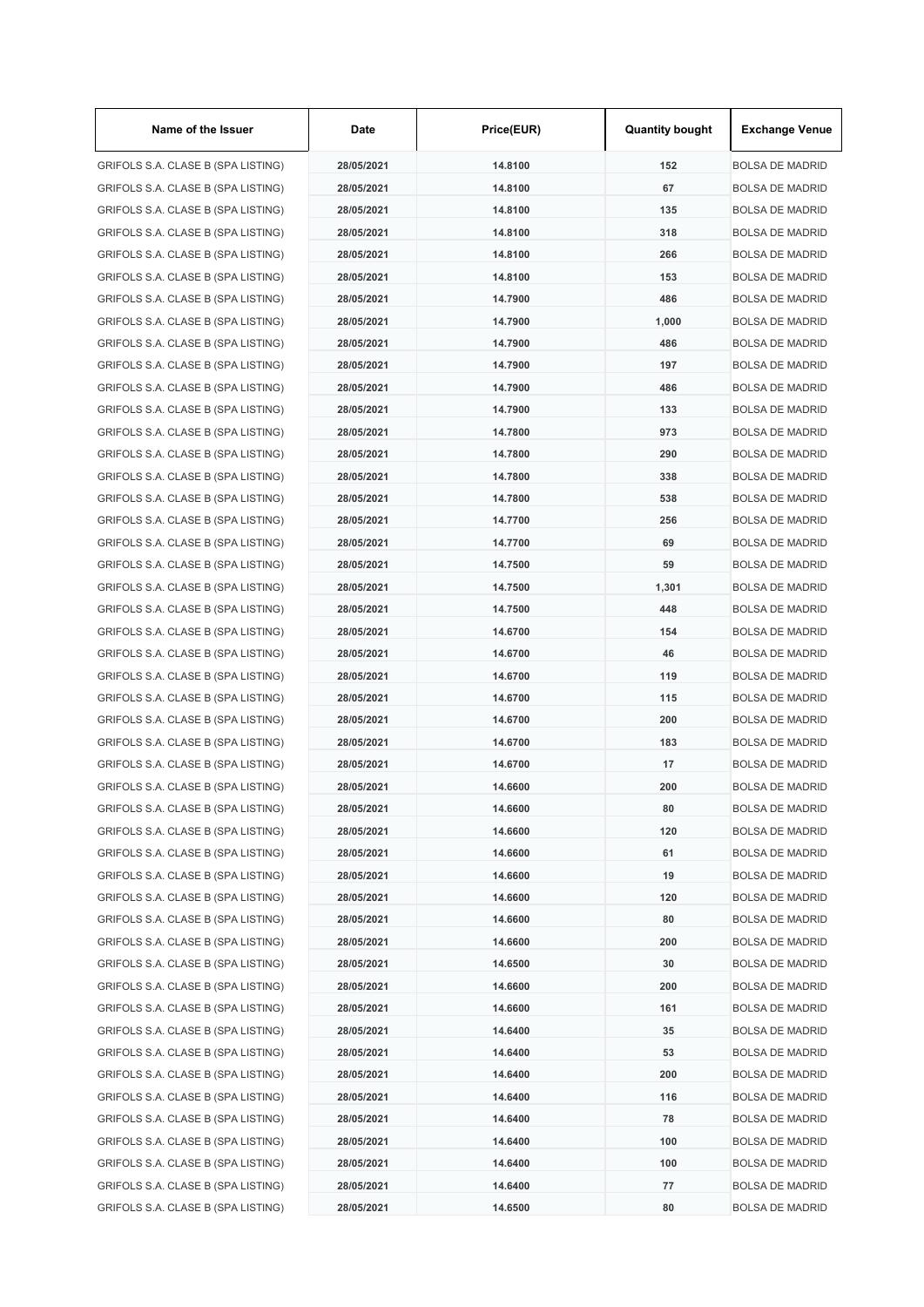| Name of the Issuer                 | Date       | Price(EUR) | <b>Quantity bought</b> | <b>Exchange Venue</b>  |
|------------------------------------|------------|------------|------------------------|------------------------|
| GRIFOLS S.A. CLASE B (SPA LISTING) | 28/05/2021 | 14.6600    | 5                      | <b>BOLSA DE MADRID</b> |
| GRIFOLS S.A. CLASE B (SPA LISTING) | 28/05/2021 | 14.6600    | 200                    | <b>BOLSA DE MADRID</b> |
| GRIFOLS S.A. CLASE B (SPA LISTING) | 28/05/2021 | 14.6600    | 100                    | <b>BOLSA DE MADRID</b> |
| GRIFOLS S.A. CLASE B (SPA LISTING) | 28/05/2021 | 14.6600    | 159                    | <b>BOLSA DE MADRID</b> |
| GRIFOLS S.A. CLASE B (SPA LISTING) | 28/05/2021 | 14.6600    | 41                     | <b>BOLSA DE MADRID</b> |
| GRIFOLS S.A. CLASE B (SPA LISTING) | 28/05/2021 | 14.6600    | 200                    | <b>BOLSA DE MADRID</b> |
| GRIFOLS S.A. CLASE B (SPA LISTING) | 28/05/2021 | 14.6400    | 100                    | <b>BOLSA DE MADRID</b> |
| GRIFOLS S.A. CLASE B (SPA LISTING) | 28/05/2021 | 14.6300    | 200                    | <b>BOLSA DE MADRID</b> |
| GRIFOLS S.A. CLASE B (SPA LISTING) | 28/05/2021 | 14.6600    | 30                     | <b>BOLSA DE MADRID</b> |
| GRIFOLS S.A. CLASE B (SPA LISTING) | 28/05/2021 | 14.6400    | 200                    | <b>BOLSA DE MADRID</b> |
| GRIFOLS S.A. CLASE B (SPA LISTING) | 28/05/2021 | 14.6400    | 200                    | <b>BOLSA DE MADRID</b> |
| GRIFOLS S.A. CLASE B (SPA LISTING) | 28/05/2021 | 14.6400    | 86                     | <b>BOLSA DE MADRID</b> |
| GRIFOLS S.A. CLASE B (SPA LISTING) | 28/05/2021 | 14.6600    | 175                    | <b>BOLSA DE MADRID</b> |
| GRIFOLS S.A. CLASE B (SPA LISTING) | 28/05/2021 | 14.6600    | 25                     | <b>BOLSA DE MADRID</b> |
| GRIFOLS S.A. CLASE B (SPA LISTING) | 28/05/2021 | 14.6600    | 80                     | <b>BOLSA DE MADRID</b> |
| GRIFOLS S.A. CLASE B (SPA LISTING) | 28/05/2021 | 14.6600    | 14                     | <b>BOLSA DE MADRID</b> |
| GRIFOLS S.A. CLASE B (SPA LISTING) | 28/05/2021 | 14.6600    | 200                    | <b>BOLSA DE MADRID</b> |
| GRIFOLS S.A. CLASE B (SPA LISTING) | 28/05/2021 | 14.6700    | 75                     | <b>BOLSA DE MADRID</b> |
| GRIFOLS S.A. CLASE B (SPA LISTING) | 28/05/2021 | 14.6700    | 45                     | <b>BOLSA DE MADRID</b> |
| GRIFOLS S.A. CLASE B (SPA LISTING) | 28/05/2021 | 14.6700    | 75                     | <b>BOLSA DE MADRID</b> |
| GRIFOLS S.A. CLASE B (SPA LISTING) | 28/05/2021 | 14.6700    | 45                     | <b>BOLSA DE MADRID</b> |
| GRIFOLS S.A. CLASE B (SPA LISTING) | 28/05/2021 | 14.6700    | 122                    | <b>BOLSA DE MADRID</b> |
| GRIFOLS S.A. CLASE B (SPA LISTING) | 28/05/2021 | 14.6700    | 220                    | <b>BOLSA DE MADRID</b> |
| GRIFOLS S.A. CLASE B (SPA LISTING) | 28/05/2021 | 14.6700    | 200                    | <b>BOLSA DE MADRID</b> |
| GRIFOLS S.A. CLASE B (SPA LISTING) | 28/05/2021 | 14.6700    | 138                    | <b>BOLSA DE MADRID</b> |
| GRIFOLS S.A. CLASE B (SPA LISTING) | 28/05/2021 | 14.6600    | 30                     | <b>BOLSA DE MADRID</b> |
| GRIFOLS S.A. CLASE B (SPA LISTING) | 28/05/2021 | 14.6600    | 90                     | <b>BOLSA DE MADRID</b> |
| GRIFOLS S.A. CLASE B (SPA LISTING) | 28/05/2021 | 14.6600    | 110                    | <b>BOLSA DE MADRID</b> |
| GRIFOLS S.A. CLASE B (SPA LISTING) | 28/05/2021 | 14.6600    | 100                    | BOLSA DE MADRID        |
| GRIFOLS S.A. CLASE B (SPA LISTING) | 28/05/2021 | 14.6500    | 120                    | <b>BOLSA DE MADRID</b> |
| GRIFOLS S.A. CLASE B (SPA LISTING) | 28/05/2021 | 14.6500    | 168                    | <b>BOLSA DE MADRID</b> |
| GRIFOLS S.A. CLASE B (SPA LISTING) | 28/05/2021 | 14.6500    | 288                    | <b>BOLSA DE MADRID</b> |
| GRIFOLS S.A. CLASE B (SPA LISTING) | 28/05/2021 | 14.6500    | 288                    | <b>BOLSA DE MADRID</b> |
| GRIFOLS S.A. CLASE B (SPA LISTING) | 28/05/2021 | 14.6500    | 288                    | <b>BOLSA DE MADRID</b> |
| GRIFOLS S.A. CLASE B (SPA LISTING) | 28/05/2021 | 14.6500    | 288                    | <b>BOLSA DE MADRID</b> |
| GRIFOLS S.A. CLASE B (SPA LISTING) | 28/05/2021 | 14.6500    | 118                    | <b>BOLSA DE MADRID</b> |
| GRIFOLS S.A. CLASE B (SPA LISTING) | 28/05/2021 | 14.6500    | 24                     | <b>BOLSA DE MADRID</b> |
| GRIFOLS S.A. CLASE B (SPA LISTING) | 28/05/2021 | 14.6500    | 200                    | <b>BOLSA DE MADRID</b> |
| GRIFOLS S.A. CLASE B (SPA LISTING) | 28/05/2021 | 14.6500    | 21                     | <b>BOLSA DE MADRID</b> |
| GRIFOLS S.A. CLASE B (SPA LISTING) | 28/05/2021 | 14.6500    | 120                    | <b>BOLSA DE MADRID</b> |
| GRIFOLS S.A. CLASE B (SPA LISTING) | 28/05/2021 | 14.6500    | 163                    | <b>BOLSA DE MADRID</b> |
| GRIFOLS S.A. CLASE B (SPA LISTING) | 28/05/2021 | 14.6500    | 67                     | <b>BOLSA DE MADRID</b> |
| GRIFOLS S.A. CLASE B (SPA LISTING) | 28/05/2021 | 14.6500    | 109                    | <b>BOLSA DE MADRID</b> |
| GRIFOLS S.A. CLASE B (SPA LISTING) | 28/05/2021 | 14.6500    | 177                    | <b>BOLSA DE MADRID</b> |
| GRIFOLS S.A. CLASE B (SPA LISTING) | 28/05/2021 | 14.6500    | 80                     | <b>BOLSA DE MADRID</b> |
| GRIFOLS S.A. CLASE B (SPA LISTING) | 28/05/2021 | 14.6500    | 80                     | BOLSA DE MADRID        |
| GRIFOLS S.A. CLASE B (SPA LISTING) | 28/05/2021 | 14.6500    | 60                     | <b>BOLSA DE MADRID</b> |
| GRIFOLS S.A. CLASE B (SPA LISTING) | 28/05/2021 | 14.6500    | 110                    | <b>BOLSA DE MADRID</b> |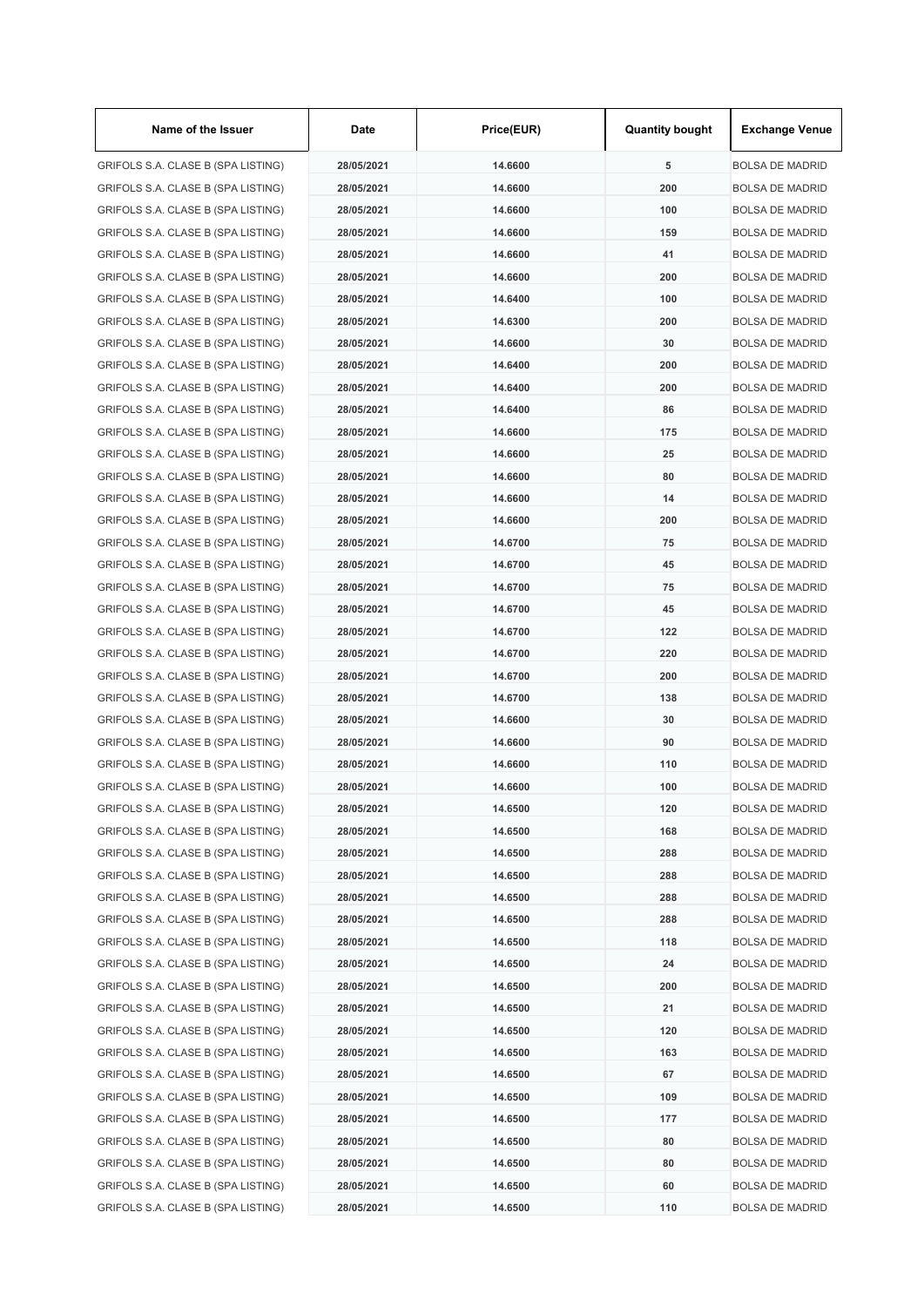| Name of the Issuer                 | Date       | Price(EUR) | <b>Quantity bought</b> | <b>Exchange Venue</b>  |
|------------------------------------|------------|------------|------------------------|------------------------|
| GRIFOLS S.A. CLASE B (SPA LISTING) | 28/05/2021 | 14.6500    | 60                     | <b>BOLSA DE MADRID</b> |
| GRIFOLS S.A. CLASE B (SPA LISTING) | 28/05/2021 | 14.6500    | 56                     | <b>BOLSA DE MADRID</b> |
| GRIFOLS S.A. CLASE B (SPA LISTING) | 28/05/2021 | 14.6500    | 126                    | <b>BOLSA DE MADRID</b> |
| GRIFOLS S.A. CLASE B (SPA LISTING) | 28/05/2021 | 14.6500    | 200                    | <b>BOLSA DE MADRID</b> |
| GRIFOLS S.A. CLASE B (SPA LISTING) | 28/05/2021 | 14.6500    | 86                     | <b>BOLSA DE MADRID</b> |
| GRIFOLS S.A. CLASE B (SPA LISTING) | 28/05/2021 | 14.6500    | 61                     | <b>BOLSA DE MADRID</b> |
| GRIFOLS S.A. CLASE B (SPA LISTING) | 28/05/2021 | 14.6400    | 30                     | <b>BOLSA DE MADRID</b> |
| GRIFOLS S.A. CLASE B (SPA LISTING) | 28/05/2021 | 14.6300    | 82                     | <b>BOLSA DE MADRID</b> |
| GRIFOLS S.A. CLASE B (SPA LISTING) | 28/05/2021 | 14.6300    | 78                     | <b>BOLSA DE MADRID</b> |
| GRIFOLS S.A. CLASE B (SPA LISTING) | 28/05/2021 | 14.6300    | 40                     | <b>BOLSA DE MADRID</b> |
| GRIFOLS S.A. CLASE B (SPA LISTING) | 28/05/2021 | 14.6300    | 82                     | <b>BOLSA DE MADRID</b> |
| GRIFOLS S.A. CLASE B (SPA LISTING) | 28/05/2021 | 14.6300    | 6                      | <b>BOLSA DE MADRID</b> |
| GRIFOLS S.A. CLASE B (SPA LISTING) | 28/05/2021 | 14.6300    | 173                    | <b>BOLSA DE MADRID</b> |
| GRIFOLS S.A. CLASE B (SPA LISTING) | 28/05/2021 | 14.6300    | 27                     | <b>BOLSA DE MADRID</b> |
| GRIFOLS S.A. CLASE B (SPA LISTING) | 28/05/2021 | 14.6300    | 200                    | <b>BOLSA DE MADRID</b> |
| GRIFOLS S.A. CLASE B (SPA LISTING) | 28/05/2021 | 14.6300    | 103                    | BOLSA DE MADRID        |
| GRIFOLS S.A. CLASE B (SPA LISTING) | 28/05/2021 | 14.6300    | 127                    | <b>BOLSA DE MADRID</b> |
| GRIFOLS S.A. CLASE B (SPA LISTING) | 28/05/2021 | 14.6300    | 73                     | <b>BOLSA DE MADRID</b> |
| GRIFOLS S.A. CLASE B (SPA LISTING) | 28/05/2021 | 14.6300    | 127                    | <b>BOLSA DE MADRID</b> |
| GRIFOLS S.A. CLASE B (SPA LISTING) | 28/05/2021 | 14.6300    | 200                    | <b>BOLSA DE MADRID</b> |
| GRIFOLS S.A. CLASE B (SPA LISTING) | 28/05/2021 | 14.6300    | 157                    | <b>BOLSA DE MADRID</b> |
| GRIFOLS S.A. CLASE B (SPA LISTING) | 28/05/2021 | 14.6300    | 100                    | <b>BOLSA DE MADRID</b> |
| GRIFOLS S.A. CLASE B (SPA LISTING) | 28/05/2021 | 14.6300    | 74                     | <b>BOLSA DE MADRID</b> |
| GRIFOLS S.A. CLASE B (SPA LISTING) | 28/05/2021 | 14.6300    | 126                    | <b>BOLSA DE MADRID</b> |
| GRIFOLS S.A. CLASE B (SPA LISTING) | 28/05/2021 | 14.6300    | 66                     | <b>BOLSA DE MADRID</b> |
| GRIFOLS S.A. CLASE B (SPA LISTING) | 28/05/2021 | 14.6300    | 200                    | <b>BOLSA DE MADRID</b> |
| GRIFOLS S.A. CLASE B (SPA LISTING) | 28/05/2021 | 14.6300    | 100                    | <b>BOLSA DE MADRID</b> |
| GRIFOLS S.A. CLASE B (SPA LISTING) | 28/05/2021 | 14.6300    | 161                    | <b>BOLSA DE MADRID</b> |
| GRIFOLS S.A. CLASE B (SPA LISTING) | 28/05/2021 | 14.6200    | 323                    | <b>BOLSA DE MADRID</b> |
| GRIFOLS S.A. CLASE B (SPA LISTING) | 28/05/2021 | 14.6200    | 518                    | <b>BOLSA DE MADRID</b> |
| GRIFOLS S.A. CLASE B (SPA LISTING) | 28/05/2021 | 14.6200    | 494                    | <b>BOLSA DE MADRID</b> |
| GRIFOLS S.A. CLASE B (SPA LISTING) | 28/05/2021 | 14.6200    | 472                    | <b>BOLSA DE MADRID</b> |
| GRIFOLS S.A. CLASE B (SPA LISTING) | 28/05/2021 | 14.6100    | 40                     | <b>BOLSA DE MADRID</b> |
| GRIFOLS S.A. CLASE B (SPA LISTING) | 28/05/2021 | 14.6100    | 120                    | <b>BOLSA DE MADRID</b> |
| GRIFOLS S.A. CLASE B (SPA LISTING) | 28/05/2021 | 14.6100    | 45                     | <b>BOLSA DE MADRID</b> |
| GRIFOLS S.A. CLASE B (SPA LISTING) | 28/05/2021 | 14.6100    | 30                     | <b>BOLSA DE MADRID</b> |
| GRIFOLS S.A. CLASE B (SPA LISTING) | 28/05/2021 | 14.6100    | 170                    | <b>BOLSA DE MADRID</b> |
| GRIFOLS S.A. CLASE B (SPA LISTING) | 28/05/2021 | 14.6100    | 30                     | <b>BOLSA DE MADRID</b> |
| GRIFOLS S.A. CLASE B (SPA LISTING) | 28/05/2021 | 14.6100    | 14                     | <b>BOLSA DE MADRID</b> |
| GRIFOLS S.A. CLASE B (SPA LISTING) | 28/05/2021 | 14.6100    | 120                    | <b>BOLSA DE MADRID</b> |
| GRIFOLS S.A. CLASE B (SPA LISTING) | 28/05/2021 | 14.6100    | 53                     | <b>BOLSA DE MADRID</b> |
| GRIFOLS S.A. CLASE B (SPA LISTING) | 28/05/2021 | 14.6000    | 60                     | <b>BOLSA DE MADRID</b> |
| GRIFOLS S.A. CLASE B (SPA LISTING) | 28/05/2021 | 14.6000    | 68                     | <b>BOLSA DE MADRID</b> |
| GRIFOLS S.A. CLASE B (SPA LISTING) | 28/05/2021 | 14.6000    | 72                     | <b>BOLSA DE MADRID</b> |
| GRIFOLS S.A. CLASE B (SPA LISTING) | 28/05/2021 | 14.6000    | 160                    | <b>BOLSA DE MADRID</b> |
| GRIFOLS S.A. CLASE B (SPA LISTING) | 28/05/2021 | 14.6000    | 69                     | BOLSA DE MADRID        |
| GRIFOLS S.A. CLASE B (SPA LISTING) | 28/05/2021 | 14.6000    | 131                    | <b>BOLSA DE MADRID</b> |
| GRIFOLS S.A. CLASE B (SPA LISTING) | 28/05/2021 | 14.6000    | 46                     | <b>BOLSA DE MADRID</b> |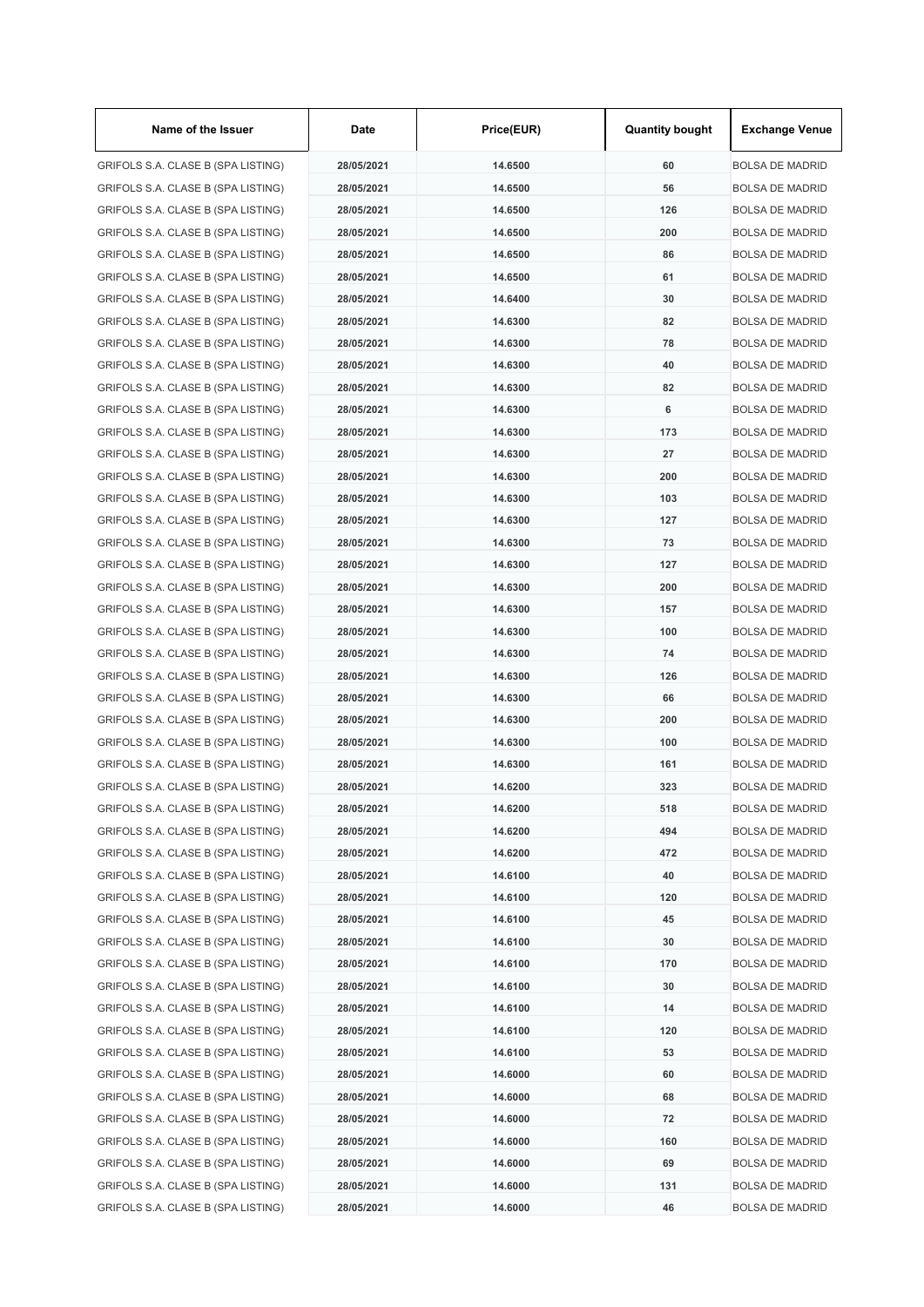| Name of the Issuer                 | Date       | Price(EUR) | <b>Quantity bought</b> | <b>Exchange Venue</b>  |
|------------------------------------|------------|------------|------------------------|------------------------|
| GRIFOLS S.A. CLASE B (SPA LISTING) | 28/05/2021 | 14.6000    | 337                    | <b>BOLSA DE MADRID</b> |
| GRIFOLS S.A. CLASE B (SPA LISTING) | 28/05/2021 | 14.6000    | 103                    | <b>BOLSA DE MADRID</b> |
| GRIFOLS S.A. CLASE B (SPA LISTING) | 28/05/2021 | 14.6000    | 79                     | <b>BOLSA DE MADRID</b> |
| GRIFOLS S.A. CLASE B (SPA LISTING) | 28/05/2021 | 14.6000    | 17                     | <b>BOLSA DE MADRID</b> |
| GRIFOLS S.A. CLASE B (SPA LISTING) | 28/05/2021 | 14.6000    | 103                    | <b>BOLSA DE MADRID</b> |
| GRIFOLS S.A. CLASE B (SPA LISTING) | 28/05/2021 | 14.6000    | 96                     | <b>BOLSA DE MADRID</b> |
| GRIFOLS S.A. CLASE B (SPA LISTING) | 28/05/2021 | 14.6000    | 199                    | <b>BOLSA DE MADRID</b> |
| GRIFOLS S.A. CLASE B (SPA LISTING) | 28/05/2021 | 14.6000    | 199                    | <b>BOLSA DE MADRID</b> |
| GRIFOLS S.A. CLASE B (SPA LISTING) | 28/05/2021 | 14.6000    | 79                     | <b>BOLSA DE MADRID</b> |
| GRIFOLS S.A. CLASE B (SPA LISTING) | 28/05/2021 | 14.6000    | 120                    | <b>BOLSA DE MADRID</b> |
| GRIFOLS S.A. CLASE B (SPA LISTING) | 28/05/2021 | 14.6000    | 79                     | <b>BOLSA DE MADRID</b> |
| GRIFOLS S.A. CLASE B (SPA LISTING) | 28/05/2021 | 14.6000    | 54                     | <b>BOLSA DE MADRID</b> |
| GRIFOLS S.A. CLASE B (SPA LISTING) | 28/05/2021 | 14.6000    | 5                      | <b>BOLSA DE MADRID</b> |
| GRIFOLS S.A. CLASE B (SPA LISTING) | 28/05/2021 | 14.6000    | 200                    | <b>BOLSA DE MADRID</b> |
| GRIFOLS S.A. CLASE B (SPA LISTING) | 28/05/2021 | 14.6000    | 200                    | <b>BOLSA DE MADRID</b> |
| GRIFOLS S.A. CLASE B (SPA LISTING) | 28/05/2021 | 14.6000    | 200                    | <b>BOLSA DE MADRID</b> |
| GRIFOLS S.A. CLASE B (SPA LISTING) | 28/05/2021 | 14.6000    | 42                     | <b>BOLSA DE MADRID</b> |
| GRIFOLS S.A. CLASE B (SPA LISTING) | 28/05/2021 | 14.6000    | 157                    | <b>BOLSA DE MADRID</b> |
| GRIFOLS S.A. CLASE B (SPA LISTING) | 28/05/2021 | 14.6000    | 100                    | <b>BOLSA DE MADRID</b> |
| GRIFOLS S.A. CLASE B (SPA LISTING) | 28/05/2021 | 14.6000    | 49                     | <b>BOLSA DE MADRID</b> |
| GRIFOLS S.A. CLASE B (SPA LISTING) | 28/05/2021 | 14.6000    | 45                     | <b>BOLSA DE MADRID</b> |
| GRIFOLS S.A. CLASE B (SPA LISTING) | 28/05/2021 | 14.6100    | 32                     | <b>BOLSA DE MADRID</b> |
| GRIFOLS S.A. CLASE B (SPA LISTING) | 28/05/2021 | 14.6100    | 97                     | <b>BOLSA DE MADRID</b> |
| GRIFOLS S.A. CLASE B (SPA LISTING) | 28/05/2021 | 14.6100    | 88                     | <b>BOLSA DE MADRID</b> |
| GRIFOLS S.A. CLASE B (SPA LISTING) | 28/05/2021 | 14.6100    | 32                     | <b>BOLSA DE MADRID</b> |
| GRIFOLS S.A. CLASE B (SPA LISTING) | 28/05/2021 | 14.6100    | 88                     | <b>BOLSA DE MADRID</b> |
| GRIFOLS S.A. CLASE B (SPA LISTING) | 28/05/2021 | 14.6100    | 245                    | <b>BOLSA DE MADRID</b> |
| GRIFOLS S.A. CLASE B (SPA LISTING) | 28/05/2021 | 14.6100    | 40                     | <b>BOLSA DE MADRID</b> |
| GRIFOLS S.A. CLASE B (SPA LISTING) | 28/05/2021 | 14.6100    | 67                     | BOLSA DE MADRID        |
| GRIFOLS S.A. CLASE B (SPA LISTING) | 28/05/2021 | 14.6100    | 263                    | <b>BOLSA DE MADRID</b> |
| GRIFOLS S.A. CLASE B (SPA LISTING) | 28/05/2021 | 14.6100    | 29                     | <b>BOLSA DE MADRID</b> |
| GRIFOLS S.A. CLASE B (SPA LISTING) | 28/05/2021 | 14.6100    | 2,944                  | <b>BOLSA DE MADRID</b> |
| GRIFOLS S.A. CLASE B (SPA LISTING) | 28/05/2021 | 14.6000    | 33                     | <b>BOLSA DE MADRID</b> |
| GRIFOLS S.A. CLASE B (SPA LISTING) | 28/05/2021 | 14.6000    | 100                    | <b>BOLSA DE MADRID</b> |
| GRIFOLS S.A. CLASE B (SPA LISTING) | 28/05/2021 | 14.6000    | 56                     | <b>BOLSA DE MADRID</b> |
| GRIFOLS S.A. CLASE B (SPA LISTING) | 28/05/2021 | 14.6000    | 120                    | <b>BOLSA DE MADRID</b> |
| GRIFOLS S.A. CLASE B (SPA LISTING) | 28/05/2021 | 14.6000    | 39                     | <b>BOLSA DE MADRID</b> |
| GRIFOLS S.A. CLASE B (SPA LISTING) | 28/05/2021 | 14.6000    | 137                    | <b>BOLSA DE MADRID</b> |
| GRIFOLS S.A. CLASE B (SPA LISTING) | 28/05/2021 | 14.6000    | 52                     | <b>BOLSA DE MADRID</b> |
| GRIFOLS S.A. CLASE B (SPA LISTING) | 28/05/2021 | 14.6000    | 80                     | <b>BOLSA DE MADRID</b> |
| GRIFOLS S.A. CLASE B (SPA LISTING) | 28/05/2021 | 14.6000    | 52                     | <b>BOLSA DE MADRID</b> |
| GRIFOLS S.A. CLASE B (SPA LISTING) | 28/05/2021 | 14.6000    | 11                     | <b>BOLSA DE MADRID</b> |
| GRIFOLS S.A. CLASE B (SPA LISTING) | 28/05/2021 | 14.6000    | 16                     | <b>BOLSA DE MADRID</b> |
| GRIFOLS S.A. CLASE B (SPA LISTING) | 28/05/2021 | 14.6000    | 36                     | <b>BOLSA DE MADRID</b> |
| GRIFOLS S.A. CLASE B (SPA LISTING) | 28/05/2021 | 14.6000    | 32                     | <b>BOLSA DE MADRID</b> |
| GRIFOLS S.A. CLASE B (SPA LISTING) | 28/05/2021 | 14.6000    | 80                     | BOLSA DE MADRID        |
| GRIFOLS S.A. CLASE B (SPA LISTING) | 28/05/2021 | 14.6000    | 77                     | <b>BOLSA DE MADRID</b> |
| GRIFOLS S.A. CLASE B (SPA LISTING) | 28/05/2021 | 14.6000    | 90                     | <b>BOLSA DE MADRID</b> |